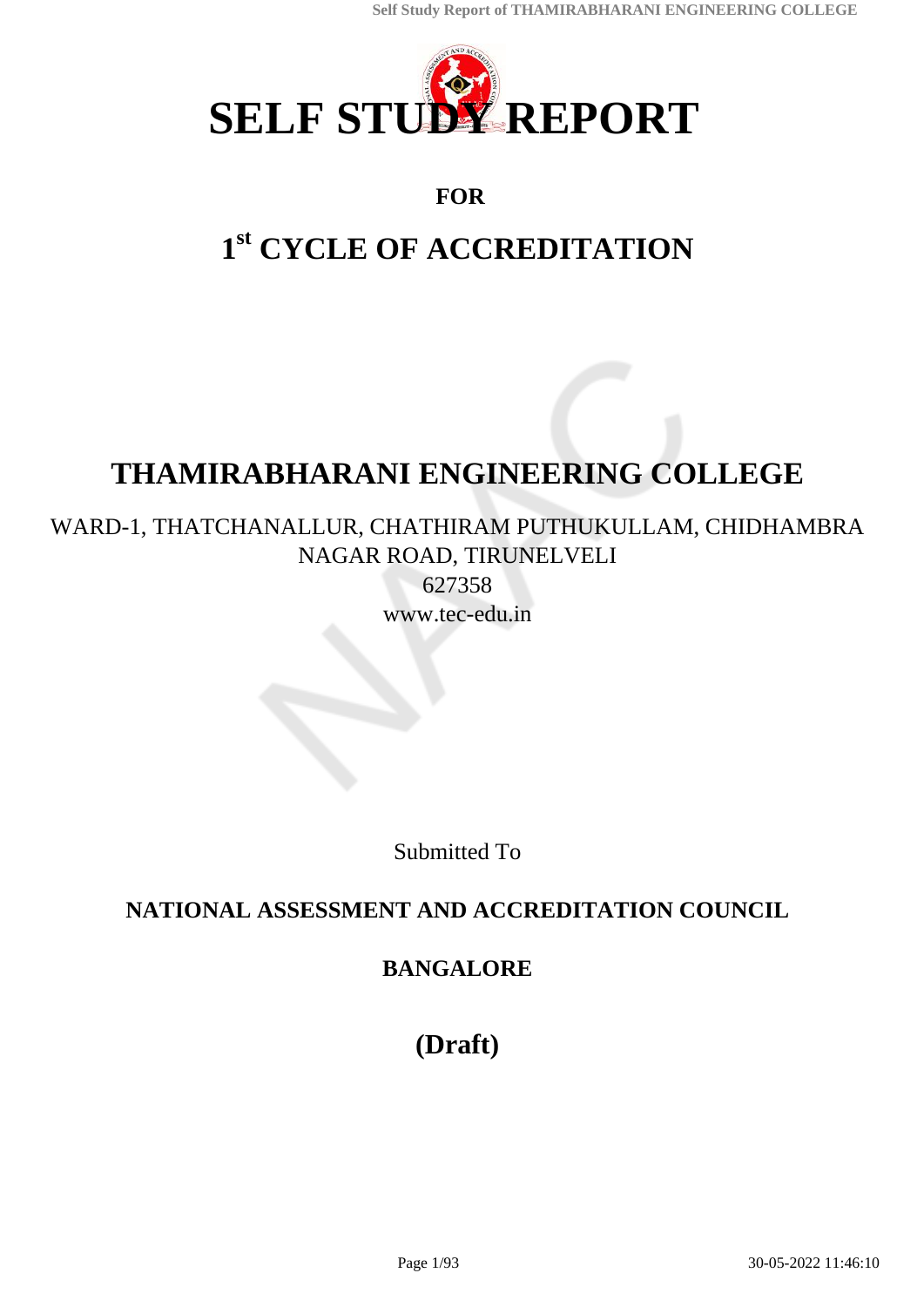# **1. EXECUTIVE SUMMARY**

# **1.1 INTRODUCTION**

**Thamirabharani Engineering College which is in the Tirunelveli Corporation limits is located at Thatchanallur, 5km away from Palayamkottai and 40 km from Tuticorin airport. Unfolding its grandeur over 25 acres of land, the college exhibits an attractive panorama conducive to studies. Considering a holistic approach to life and education, an ambient infrastructure is provided for the students. They enjoy a natural sanctuary of birds, magnificent scenery of evergreen trees and amazing mountains and a gorgeous garden of multicolored flowers. Thamirabharani Engineering College was founded with the noble vision to raise professionals and leaders of high academic caliber and unblemished character, nurtured with a strong motivation and commitment to serve humanity. TEC aims at educating & training its students to become not only competent professionals but also excellent human beings to influence the quality of life of people around.**

**Thamirabharani Engineering College was established with the goal of producing outstanding students in Technical and Business fields and preparing them to tackle the challenges of a dynamic and rapidly changing world. The management implements an interdisciplinary approach to the programs of Anna University, making sure that practical applications are combined with the classroom material. All the programs offered by the institute are recognized by and affiliated to statutory bodies like the All India Council of Technical Education (AICTE), New Delhi and Anna University, Chennai. In a nutshell, Thamirabharani Engineering College is a co-educational, residential, technological college imparting holistic education to develop the technical and the character of the students.**

#### **Vision**

**To be a center of excellence in Engineering, exposing emerging technologies and instilling Entrepreneurial Attitude.**

#### **Mission**

- **Empower students through effective teaching and learning process for the development of critical thinking, effective communication and creativity.**
- **Develop industry readiness by encouraging learning by doing, exposing current innovations and providing adequate facilities for Research.**
- **Create the entrepreneurship desire by developing individual skills, professional ethics, moral values and societal concern.**

# **1.2 Strength, Weakness, Opportunity and Challenges(SWOC)**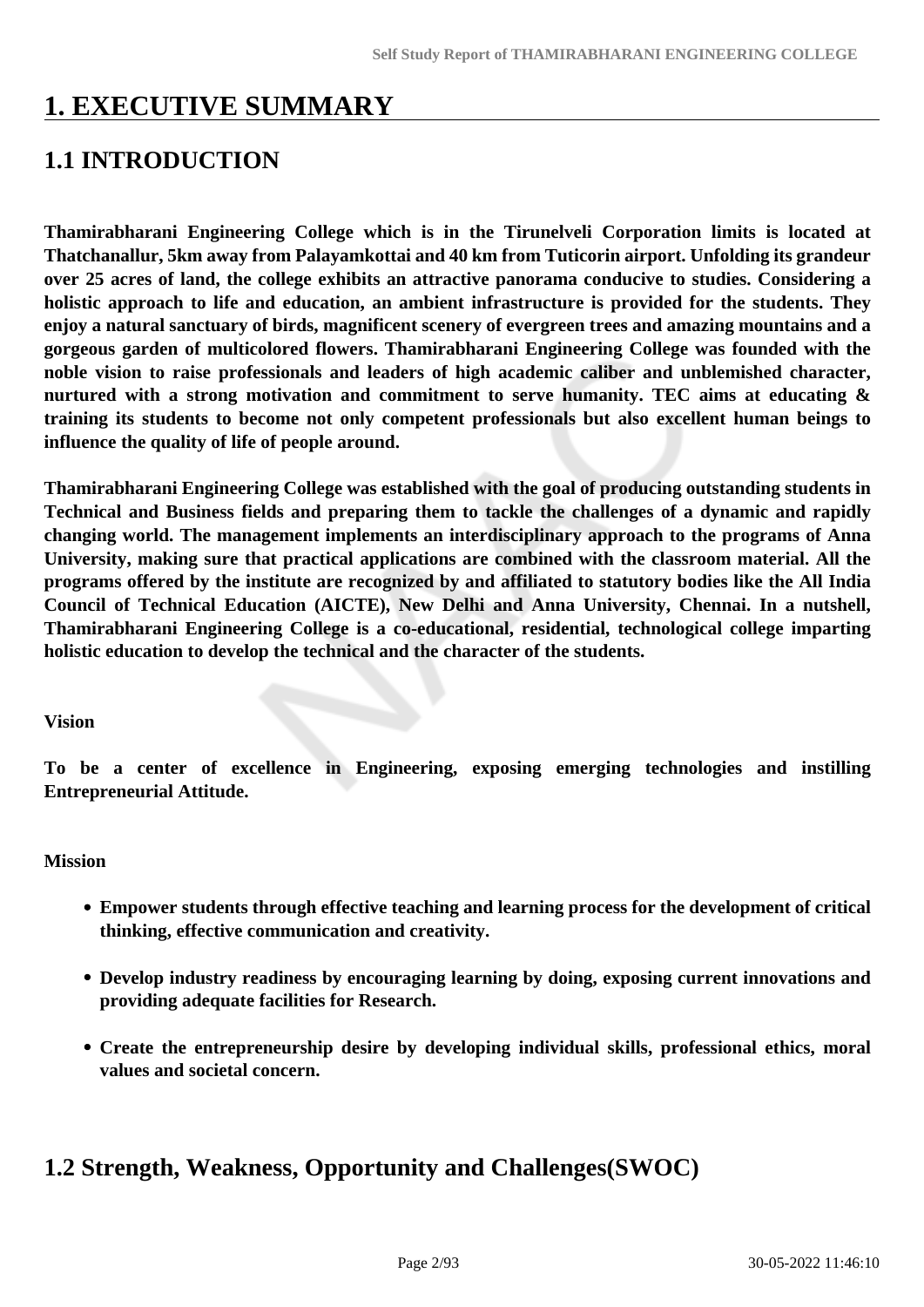#### **Institutional Strength**

- 1. The Institution has a well-organized structure with statutory Bodies, various clubs and committees for execution of the college vision and mission.
- 2. As the Institution is situated in rural locality, the students from the neighboring areas are getting benefited.
- 3. Workshops, conferences, seminars, clubs and departmental association activities are interspersed through the year.
- 4. Well-established states of art laboratories are in place to encourage learning by doing.
- 5. Constant mentoring and a strong feedback system for improving their core values and timely grievance redressal.
- 6. Community development activities are conducted by the faculty and students to respond to the societal needs.
- 7. The academic activities facilitating faculty and students through National collaboration are being initiated to ensure quality.
- 8. The Institution ensures an inclusive workplace by fostering a community spirit at work.

#### **Institutional Weakness**

- 1. Due to its location away from the city, the Institution is facing challenge in attracting the students and faculty from other cities.
- 2. The development of the Institution relies on the income from the tuition fee. Due to this the Institution is facing stagnation in ensuring sustainable development in building infrastructure. This weakness has been mitigated by receiving funds from Kalaiarasi Educational Trust.
- 3. The research and development activities needs are ample. However, initiatives are being made to encourage the faculty to publish in reputed journals and filing of patents.
- 4. The activities through International collaboration have to be initiated.
- 5. There is lack of faculty cadre ratio.

#### **Institutional Opportunity**

- 1. The Institution can provide more exposure to the student community through experiential learning by upgrading laboratories and adopting Industry Institute Interaction.
- 2. Since the Institution is located in rural areas, there is a lack of opportunity for the economically backward students to pursue higher education. The Institution provides ample opportunities for those students by providing free education through Kalaiarasi Educational Trust.
- 3. The competency of faculty can be improved by encouraging them to pursue Doctoral Degree.
- 4. The Institution can facilitate ICT enabled class rooms to enhance experiential, participative and problem solving methodologies.
- 5. The Institution can offer placement training free of cost to the final year students to improve their employability based on their financial status of the students.
- 6. The Institution can provide avenues for the enthuastic students through the various clubs to enhance their societal, human and environmental needs.
- 7. Students can be motivated to do self-learning.
- 8. The Governance can be improved through decentralization and participative management.
- 9. The quality of academic and administrative initiatives can be ensured by Accreditation process through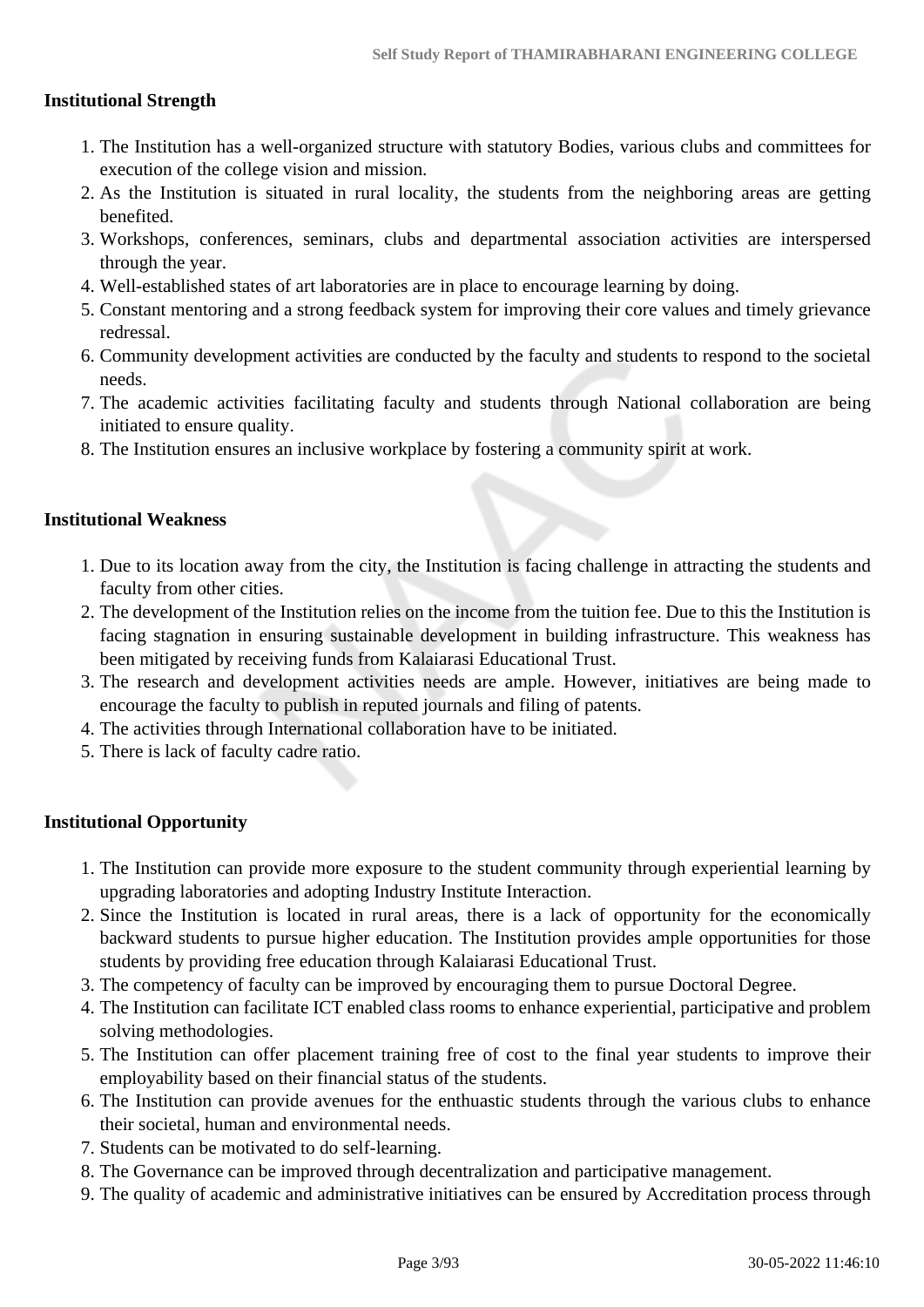internal quality assurance cell (IQAC).

#### **Institutional Challenge**

- 1. As a self-financing Institution there are challenges in raising funds for the sustainable development through research and development activities. Therefore, initiatives can be taken to attain research center status from the parent University and Autonomous status from University Grant Commission.
- 2. Due to the current stagnation in the job market, the steps have been taken to improve placement and initiate Entrepreneurship Development and Incubation Center. However, the mobilization of funds is a major constraint.
- 3. Lack of alumni network is an obstacle in enhancing the networking and branding.

# **1.3 CRITERIA WISE SUMMARY**

#### **Curricular Aspects**

The college has a clear vision for learning, research and extension and to be an instrument of change for peace, progress and prosperity for all. We are following the curriculum in line with syllabus prescribed by Anna University, Chennai. The Choice Based Credit System, implemented in the Regulation 2017, provides for flexibility by offering intra-departmental and interdepartmental optional courses. Academic flexibility has been incorporated through co-curricular in our teaching plan in order to bridge the gap between industry needs and the syllabus. Curriculum delivery is planned in advance to accomplish Vision & Mission of Institute. This process is carried out at the beginning of every academic year. Keeping in view academic planning, faculty members plan and execute their curricular, co-curricular and extracurricular activities through Academic calendar. The delivery of curriculum and implementation of various activities are regularly monitored by Academic Monitoring Committee. The quality of curriculum delivery and attainment of course objectives is ensured through internal assessment, seminar, practical assignments, student attendance etc. Through various Clubs and Cells, college provides knowledge about society, humanity, gender equity, resource scarcity and environmental issues. The college provides opportunities for better exposure to the students by conducting field trips, technical training programs for students. Institute provides add on courses related to recent technology trends to ensure all round development of students and their placement. Institute regularly update academic plan based on the feedback from Students, Faculty members, Alumni and Employers. The feedbacks are analysed and necessary actions are taken. Based on the outcomes of feedback, suggestions to be given to initiate improvement steps.

#### **Teaching-learning and Evaluation**

The Institutioncraves to bethecentre of Excellence in Engineering. Learning by doing is considered as one of the best means of instilling intellectual process among the rural and first-generation learners. The college follows a transparent admission policy interms of seat matrix, fee-structure and merit list.The College provides freedom and facilities to the faculty to develop student-specific, contextual and innovative teaching methodologies using ICT that can maximize the learning outcome. Seminars, problem-solving sessions, power point presentations, assignments, group discussions, quizzes and mini projects are some of the methodologies and exercises that we used to enhance their learning.Advanced learners are motivated to strive for attaining higher goals. They are provided with additional inputs for better career planning and growth through special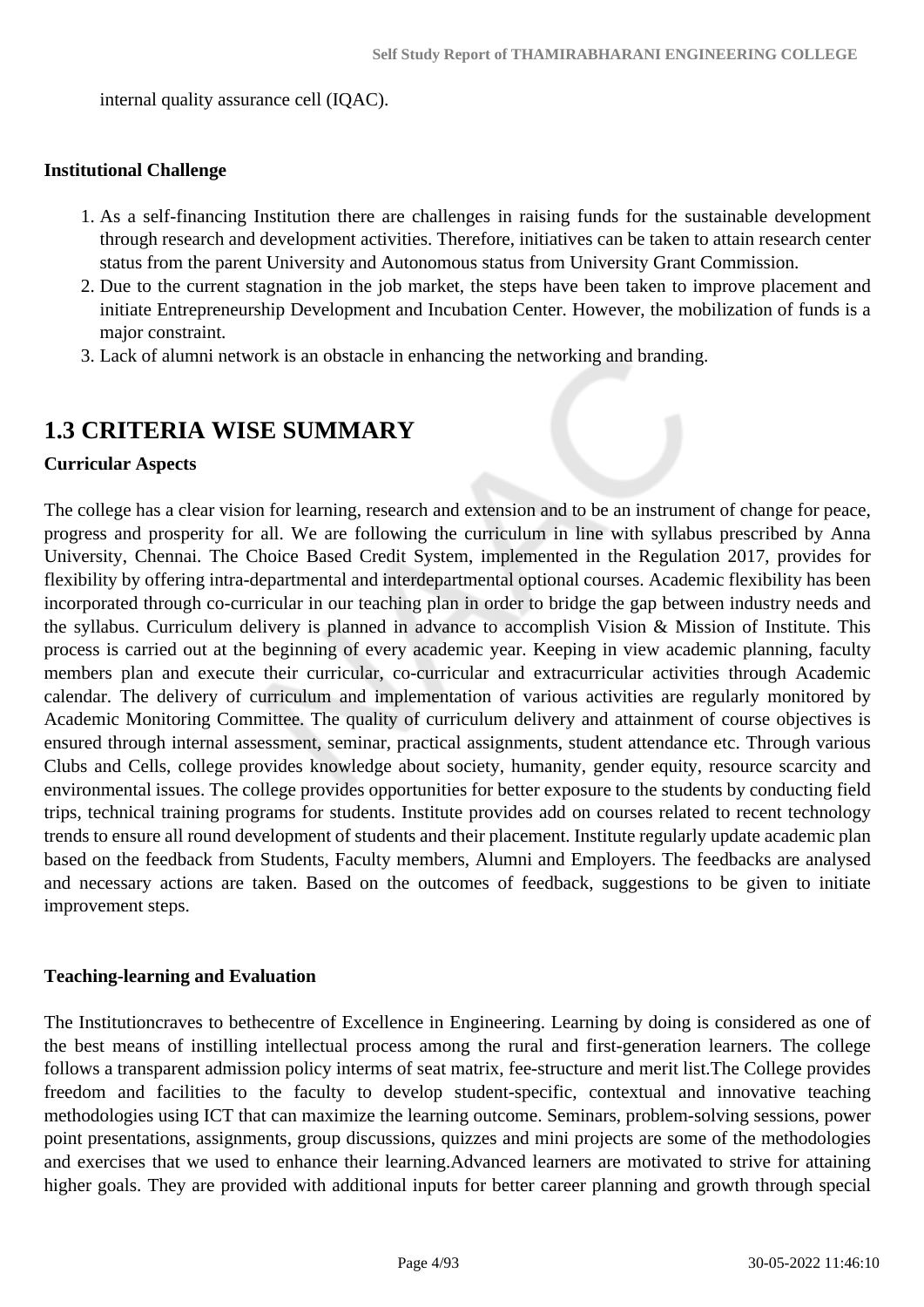coaching for higher level competitive examinations. Slow learners are specially advised and counselled by a teacher guardian and the subject expert. Coaching classes are conducted for the slow learners based on the performances in varioustest results.The college encourages the staff to undertake research activity and to attend more developmental programs by providing flexible time-table. Students are evaluated in a continuous assessment system, comprising written examinations, class seminars, and assignments. The college maintains complete transparency in the evaluation and provides a platform for redressal of grievances of students regarding University examination and internal evaluation respectively. The College has an efficient and proper system for achieving POs and COs. The achievement is ensured through proper curriculum delivery, which is supplemented by other activities for the students' overall development.

#### **Research, Innovations and Extension**

The institution encourages the faculty members to do research. The college conducts seminars on Intellectual Property Rights. The college has an active Entrepreneurship Development Cell which conducts programs regularly. The Entrepreneurship Development Cell is committed to nurture and develop entrepreneurial skills in experiential manner among the students community. All the departments conduct seminars, conferences and workshops to make the faculty and students to be well versed in all subjects. The faculties in the college have published their research papers in reputed national and international journals with good impact factors. They have published papers in national and international conferences. The institution involve in extension activities to impart social values and responsibilities to the faculty members and students by conducting extension activities in the neighbourhood community for the development of the society. The NSS unit do community services by conducting cleaning activities, traffic awareness programs and tree plantation programs in nearby villages in collaboration with industries. The YRC unit do community services by conducting health awareness programs, leprosy awareness programs, tobacco awareness programs, AIDS awareness programs, dengue awareness programs and plastic awareness programs in nearby villages in collaboration with industries. The unit has received many numbers of awards and recognitions for extension activities from government. The institution has several collaborations and MoUs for skill development and internship which provide industry to institution linkage. All the students do internships in industries under MoU. The industries conduct certificate courses and seminars for all the students. These courses help the students to develop their skills.

#### **Infrastructure and Learning Resources**

The college has a clean and beautiful campus spread over 24.28 acres with a total build up area 26918.42 Sq. m. The infrastructure comprises of administrative Building and staff rooms, well-furnishedICT enabled classrooms, Auditorium, Seminar Halls, common rooms, toilets, yoga centre, stores, separate boys and girls hostels, canteen and sick room with all necessary facilities are available. Well established roads connect all buildings for ease maneuvering. Two drawing halls indigenously developed for drawing practices and respective seminar halls are provided to every department.The college library equipped with hefty amount of text books of national and international authors, reference books & research journals for enriching the young minds of our college. The library is equipped with ample reading and referral areas. Our college holds membership with NDL, NSDL, NPTEL, etc., by which pre-recorded video lectures and e-books and journals are made available for our students with reprographic/scanning/printing facilities. Sports facilities of outdoor include Cricket, Football, Volleyball grounds, Tennikoit court, Kabaddi, Ball Badminton, Athletic courts and indoor courts for Badminton, chess, carom, etc are available in our college. The college promotes socialization in organizing cultural activities in auditoriums and college open area. The college provides accessible transport facilities with buses plying to and fro connecting areas in and around Tirunelveli. Effective Net resource center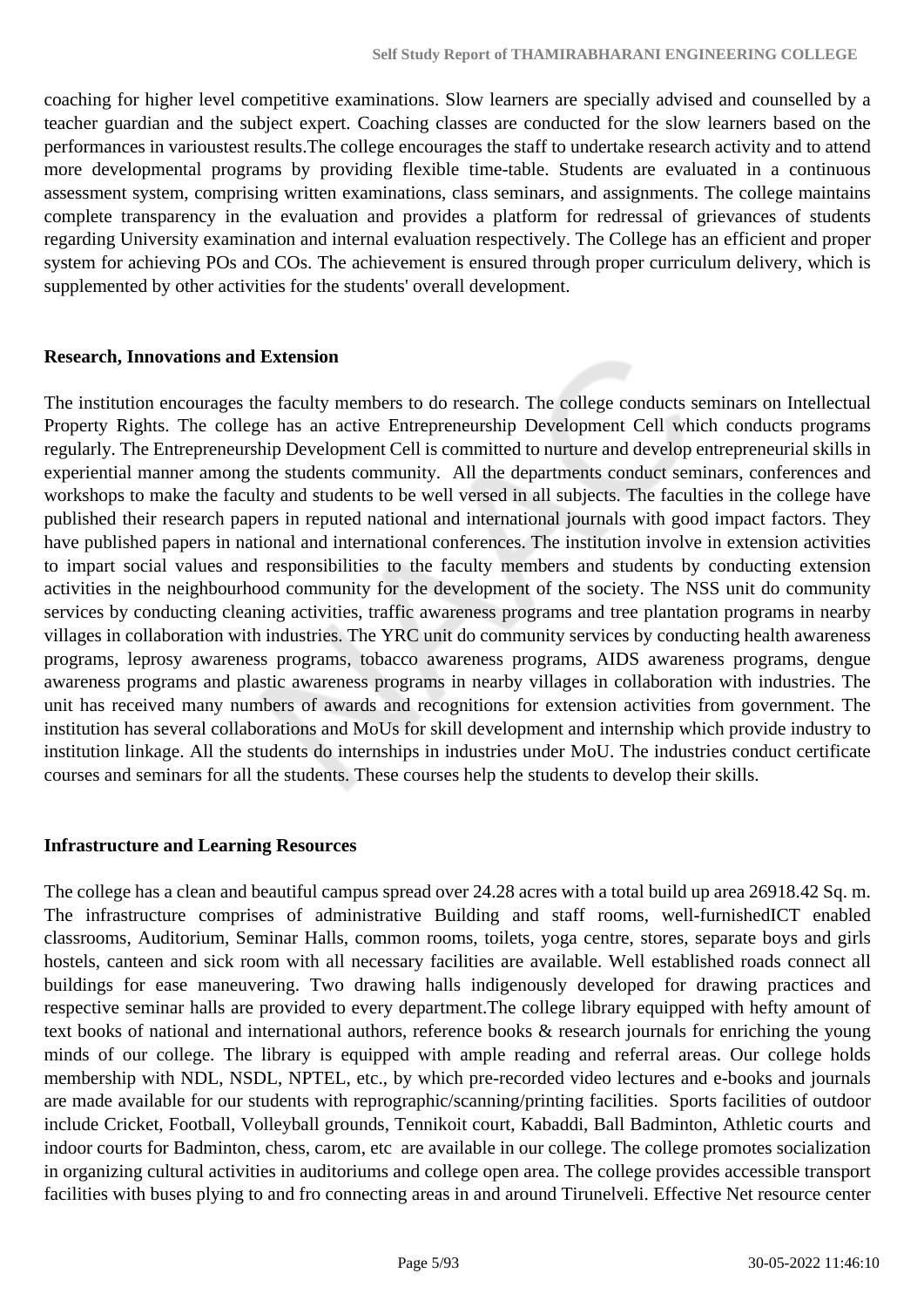and internet facilities is available for students and faculty by Providing 24x7 Wi-Fi enabled campus. From the feedback of stake holders adequate budget for upgrading, maintaining and utilizing physical, academic and support facilities is ensured.

#### **Student Support and Progression**

Thamirabharani Engineering College has always support for Students Progression. Student mentoring and support has been a primary focus of the college. The students are mentored from the time of admission up to the completion of their programme at various levels and the students are taken care of by providing various facilities in the form of indoor and outdoor sports facilities, encouragement for participation in co-curricular activities, besides supporting deserving students with financial assistance from the college and assisting them to benefit from the State Govt. and Central Govt. sponsored scholarship schemes. Every class has a teacher assigned to counsel and mentor the students. Hostellers have access to their hostel officials at any time of the day and night. All departments have associations under the auspices of which students can interact with eminent academicians and scientists. Students can make use of both the Central and departmental libraries for reference work, and computer and internet services for browsing. The Placement Cell arranges for campus recruitment. The college has well established career counselling, entrepreneurship development and placement cells, for guiding students towards a better career and providing job opportunities through campus interviews with the support of prospective employers visiting this institution for placement of students in service, retail and other employment sectors. Other support services include redressal of Students Grievances through complaint boxes, Student Grievance redressal committee members, website link etc., Girl students can address their grievances to the Internal Complaint Cell. Our institution has several dynamic clubs run by students coordinated by faculty members. Each club is presided student coordinator and willing members. They organize regular club activities. By inculcating the practice of student steered club activities, the student community of our institution are gaining practical problem solving skills and leadership qualities. The Physical Education department with impressive courts and tracks provides a venue for sports and games.Alumni are the voice of the college and every college wishes its students to settle in a colourful way in their lives. The institute has a registered alumni association for building strong bond between alumni and present students. The alumni give support to the students through interaction, financial funding, guidance and placement.

#### **Governance, Leadership and Management**

Institute's management believes strongly in decentralization of authority and participative management inclusive of teaching, non-teaching staff members and students. Strategic planning is a continuous process with a specific focus on accomplishing Institutional goals. The organogram is an administrative diagram of the College describing the decentralized structure of administration. E-Governance in our institution is to bring an e- governance system that is necessary to successfully handle all of the challenges of running an educational institution. Faculty development programs in various areas and subjects are regularly conducted in the college. The scheme of financial support to teaching staff for attending and organizing academic programs is designed to enhance the teaching and other skills of the faculty. The performance of each faculty member is assessed. Faculty summarizes their performance in that format and this is received by the head followed by the principal. The Institution has established a mechanism for conducting internal and external audits on the financial transactions every year to ensure financial compliance. The institution always monitors the effective and efficient use of available financial resources for the infrastructure development to support the teaching learning process. Internal Quality Assessment Cell is established in our college with an objective to develop a system for conscious, consistent and catalytic improvement in the overall performance of the institution at all levels with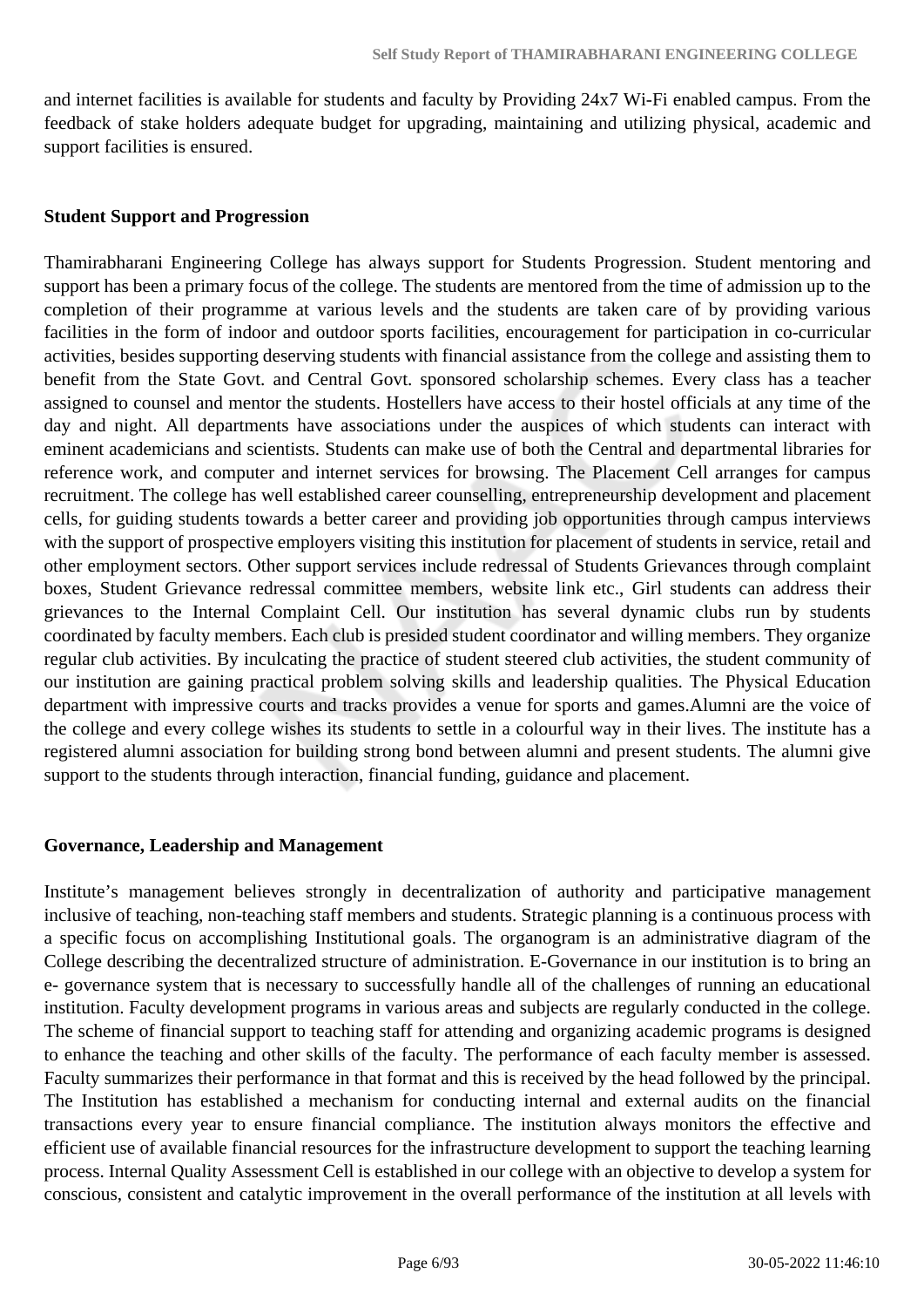the involvement of all stakeholders towards quality enhancement through internalization of quality culture and institutionalization of best practices.

#### **Institutional Values and Best Practices**

The Institution provides an equitable and inclusive work environment to all stake holders to have equal opportunities to contribute, benefit and reach their potential. Gender sensitization programmes are regularly arranged for creating awareness about educating a girl child, and women development, through women development cell. Women and girls are treated with dignity and respect. Rain water harvesting system has been installed at various points in our College and hostels. The Institute undertakes massive tree plantation efforts to neutralize carbon in and around the college.The college conducts green audit and awareness about environmental issues, climate change and conducts programmes to encourage utilization of renewable energy sources. Several best practices are in existence in the college which has been benefitting both teachers and students. Institute organizes various programmes such as Independence Day and Republic Day to promote patriotism among the students and National Voters Day to make the students realize their duty and rights as citizens. Our college successfully implemented Activity based learning as one of best practices to observe the students interaction and voluntary participation. It provides rich and varied experiences to the students, thereby building their knowledge, boosting creativity skills and increasing cognitive skills. In addition, the selfconfidence and leadership of students is boosted through their active participation and organization of various club activities. The Institutional distinctiveness of the Institution is to choose, educate, train and equip the students to meet the industrial needs. To fulfil the dream of the young aspirants of this economically backward community, the Institution is providing financial support through various scholarship schemes.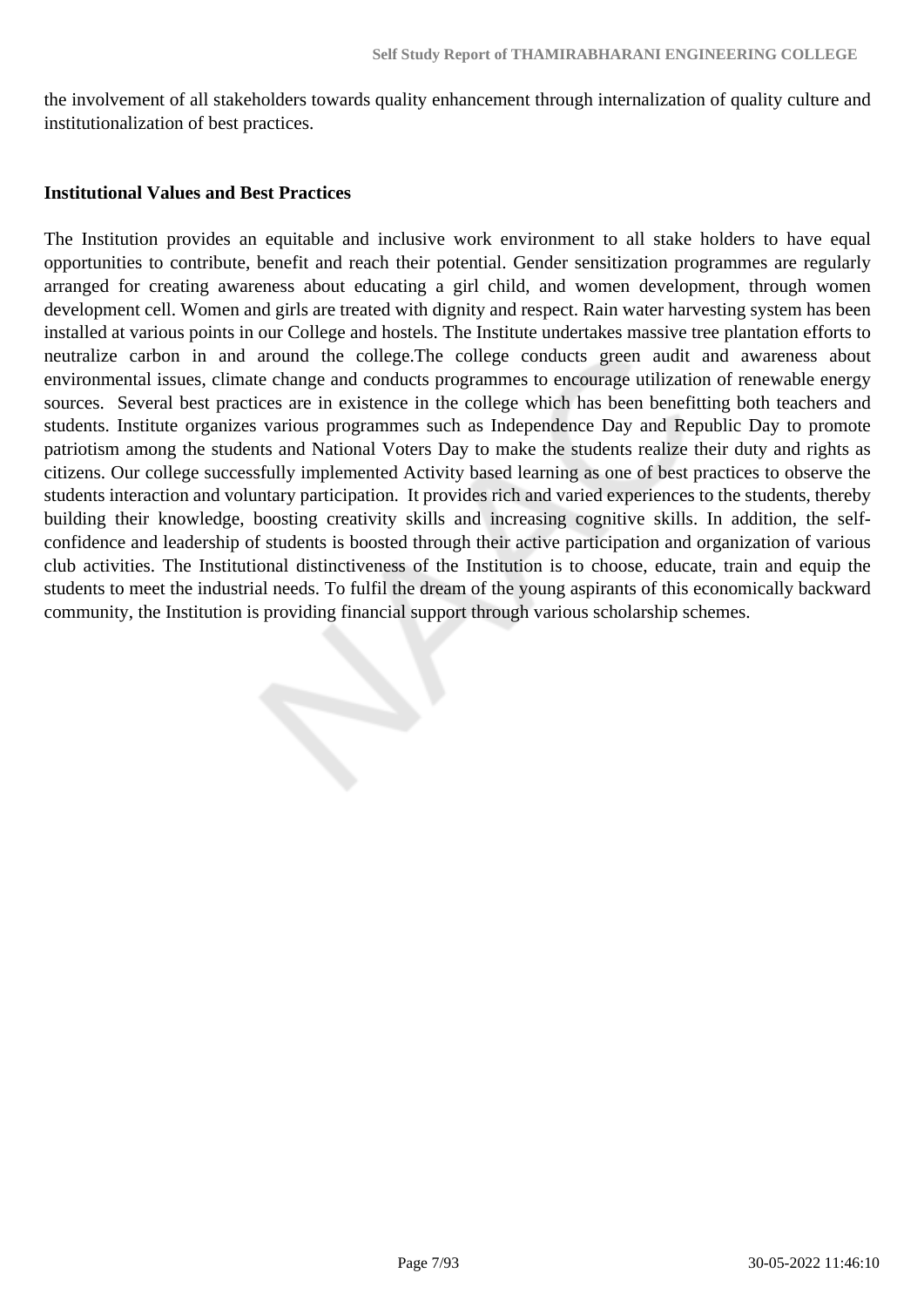# **2. PROFILE**

# **2.1 BASIC INFORMATION**

| <b>Name and Address of the College</b> |                                                                                        |
|----------------------------------------|----------------------------------------------------------------------------------------|
| Name                                   | THAMIRABHARANI ENGINEERING<br><b>COLLEGE</b>                                           |
| Address                                | WARD-1, THATCHANALLUR, CHATHIRAM<br>PUTHUKULLAM, CHIDHAMBRA NAGAR<br>ROAD, TIRUNELVELI |
| City                                   | Tirunelveli                                                                            |
| <b>State</b>                           | Tamil Nadu                                                                             |
| Pin                                    | 627358                                                                                 |
| Website                                | www.tec-edu.in                                                                         |

| <b>Contacts for Communication</b> |                   |                                          |               |                          |                             |  |  |  |  |
|-----------------------------------|-------------------|------------------------------------------|---------------|--------------------------|-----------------------------|--|--|--|--|
| <b>Designation</b>                | <b>Name</b>       | <b>Telephone with</b><br><b>STD Code</b> | <b>Mobile</b> | Fax                      | Email                       |  |  |  |  |
| Principal                         | D Ravindran       | 0462-2301266                             | 9360904669    | 0462-230136<br>6         | principal@tec-<br>edu.in    |  |  |  |  |
| IQAC / CIQA<br>coordinator        | A Anna<br>Lakshmi |                                          | 9944239002    | $\overline{\phantom{a}}$ | annalakshmia@tec-<br>edu.in |  |  |  |  |

| <b>Status of the Institution</b> |                       |
|----------------------------------|-----------------------|
| <b>Institution Status</b>        | <b>Self Financing</b> |

| Type of Institution   |              |  |  |  |  |
|-----------------------|--------------|--|--|--|--|
| By Gender             | Co-education |  |  |  |  |
| $\mathsf{I}$ By Shift | Regular      |  |  |  |  |

| No |
|----|
|    |

| <b>Establishment Details</b> |  |  |  |
|------------------------------|--|--|--|
|------------------------------|--|--|--|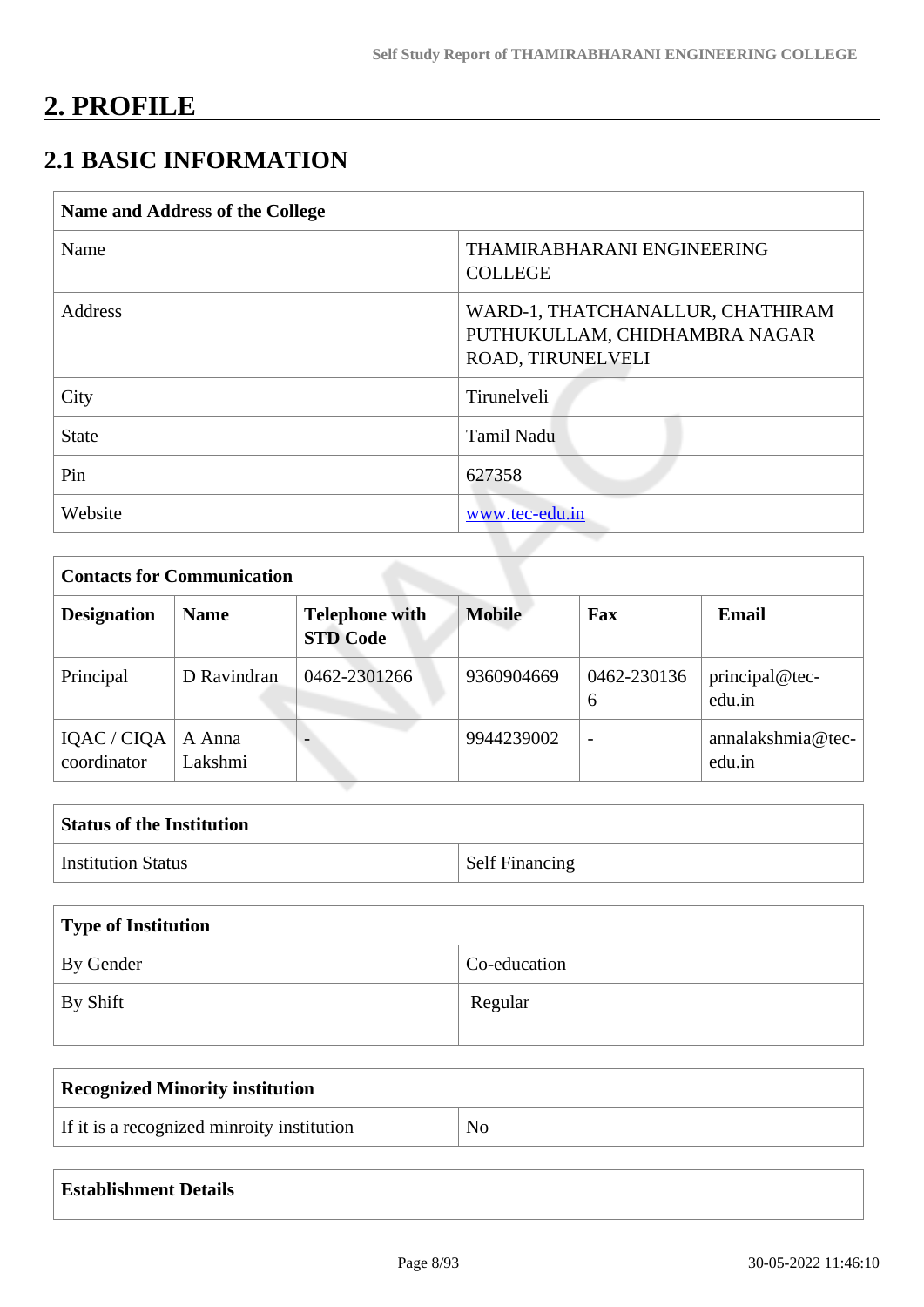| Date of establishment of the college                                                                                                          |                                                                                                                             |                        | 19-05-2011                              |                      |                    |                                                                                                     |  |
|-----------------------------------------------------------------------------------------------------------------------------------------------|-----------------------------------------------------------------------------------------------------------------------------|------------------------|-----------------------------------------|----------------------|--------------------|-----------------------------------------------------------------------------------------------------|--|
| college)                                                                                                                                      |                                                                                                                             |                        |                                         |                      |                    | University to which the college is affiliated/ or which governs the college (if it is a constituent |  |
| <b>State</b>                                                                                                                                  |                                                                                                                             | <b>University name</b> |                                         |                      | <b>Document</b>    |                                                                                                     |  |
| <b>Tamil Nadu</b><br>Anna University                                                                                                          |                                                                                                                             |                        |                                         |                      |                    | <b>View Document</b>                                                                                |  |
| <b>Details of UGC recognition</b>                                                                                                             |                                                                                                                             |                        |                                         |                      |                    |                                                                                                     |  |
| <b>Under Section</b>                                                                                                                          | <b>Date</b>                                                                                                                 |                        |                                         | <b>View Document</b> |                    |                                                                                                     |  |
| 2f of UGC                                                                                                                                     |                                                                                                                             |                        |                                         |                      |                    |                                                                                                     |  |
| 12B of UGC                                                                                                                                    |                                                                                                                             |                        |                                         |                      |                    |                                                                                                     |  |
|                                                                                                                                               | Details of recognition/approval by stationary/regulatory bodies like<br>AICTE, NCTE, MCI, DCI, PCI, RCI etc(other than UGC) |                        |                                         |                      |                    |                                                                                                     |  |
| <b>Recognition/App</b><br><b>Statutory</b><br>roval details Inst<br><b>Regulatory</b><br><b>Authority</b><br>itution/Departme<br>nt programme |                                                                                                                             | yyyy)                  | Day, Month and<br>year(dd-mm-<br>months |                      | <b>Validity in</b> | <b>Remarks</b>                                                                                      |  |
|                                                                                                                                               | <b>View Document</b>                                                                                                        |                        | 10-07-2021<br>12                        |                      | Approved           |                                                                                                     |  |

| Details of autonomy                                                                                                                  |    |
|--------------------------------------------------------------------------------------------------------------------------------------|----|
| Does the affiliating university Act provide for<br>conferment of autonomy (as recognized by the<br>UGC), on its affiliated colleges? | No |

| <b>Recognitions</b>                                                                  |     |
|--------------------------------------------------------------------------------------|-----|
| Is the College recognized by UGC as a College<br>with Potential for Excellence(CPE)? | No. |
| Is the College recognized for its performance by<br>any other governmental agency?   | No  |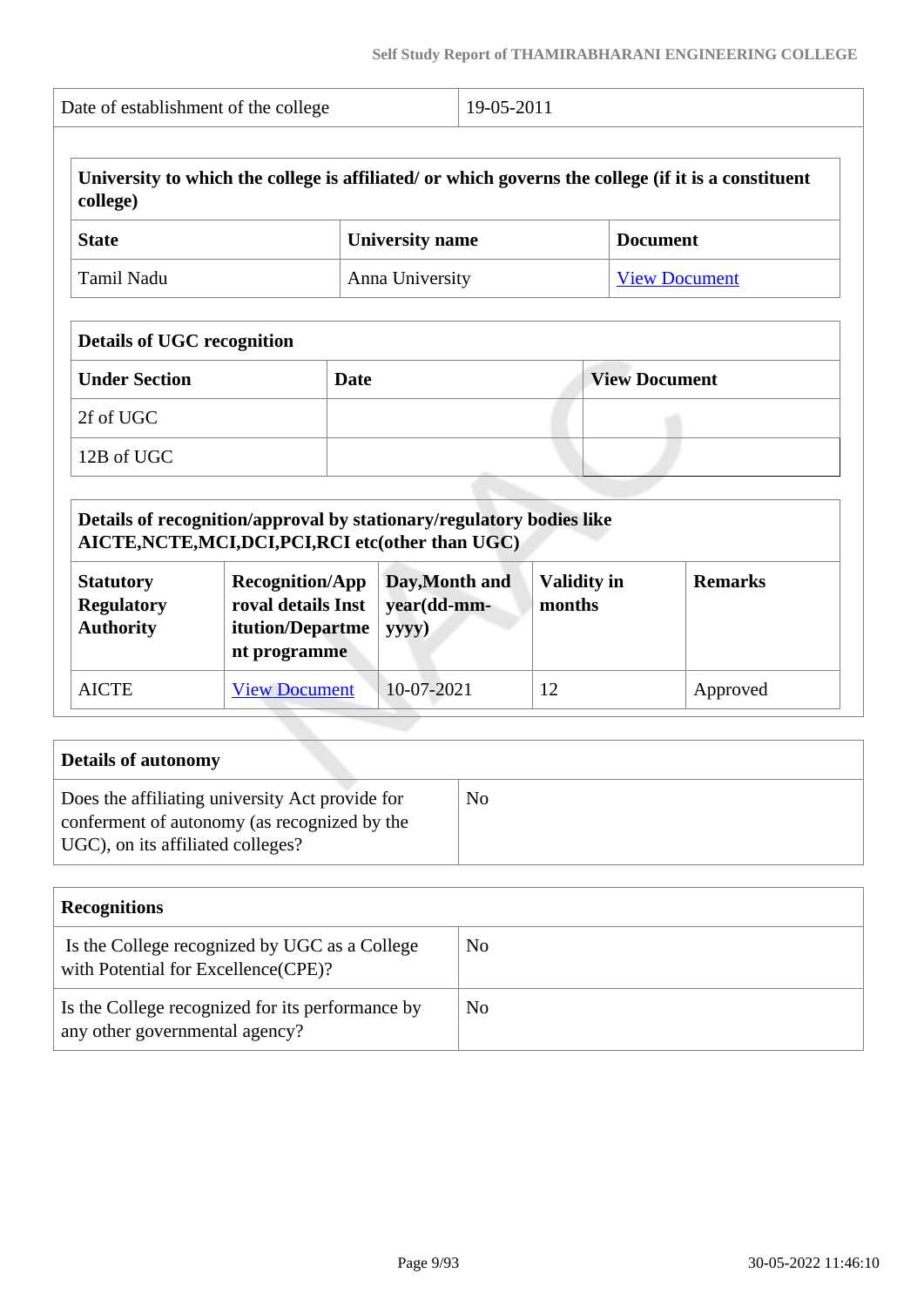| <b>Location and Area of Campus</b> |                                                                                                               |           |                                |                             |  |  |  |  |  |
|------------------------------------|---------------------------------------------------------------------------------------------------------------|-----------|--------------------------------|-----------------------------|--|--|--|--|--|
| <b>Campus Type</b>                 | <b>Address</b>                                                                                                | Location* | <b>Campus Area</b><br>in Acres | Built up Area in<br>sq.mts. |  |  |  |  |  |
| Main campus<br>area                | WARD-1,<br>THATCHANALLUR,<br><b>CHATHIRAM</b><br>PUTHUKULLAM,<br><b>CHIDHAMBRA NAGAR</b><br>ROAD, TIRUNELVELI | Rural     | 24.28                          | 98258                       |  |  |  |  |  |

# **2.2 ACADEMIC INFORMATION**

|                           | Details of Programmes Offered by the College (Give Data for Current Academic year) |                                     |                                   |                                        |                                      |                                             |  |  |  |  |  |
|---------------------------|------------------------------------------------------------------------------------|-------------------------------------|-----------------------------------|----------------------------------------|--------------------------------------|---------------------------------------------|--|--|--|--|--|
| <b>Programme</b><br>Level | Name of Pr<br>ogramme/C<br>ourse                                                   | <b>Duration</b> in<br><b>Months</b> | <b>Entry</b><br>Qualificatio<br>n | <b>Medium of</b><br><b>Instruction</b> | <b>Sanctioned</b><br><b>Strength</b> | No.of<br><b>Students</b><br><b>Admitted</b> |  |  |  |  |  |
| <b>UG</b>                 | BE, Civil<br>Engineering                                                           | 48                                  | Higher<br>Secondary               | English                                | 60                                   | 23                                          |  |  |  |  |  |
| <b>UG</b>                 | BE, Mechani<br>cal<br>Engineering                                                  | 48                                  | Higher<br>Secondary               | English                                | 60                                   | 20                                          |  |  |  |  |  |
| <b>UG</b>                 | BE, Electrical<br>And<br>Electronics<br>Engineering                                | 48                                  | Higher<br>Secondary               | English                                | 60                                   | 41                                          |  |  |  |  |  |
| <b>UG</b>                 | BE, Electroni<br>cs And Com<br>munication<br>Engineering                           | 48                                  | Higher<br>Secondary               | English                                | 60                                   | 60                                          |  |  |  |  |  |
| <b>UG</b>                 | BE,Compute<br>r Science<br>And<br>Engineering                                      | 48                                  | Higher<br>Secondary               | English                                | 60                                   | 60                                          |  |  |  |  |  |

**Position Details of Faculty & Staff in the College**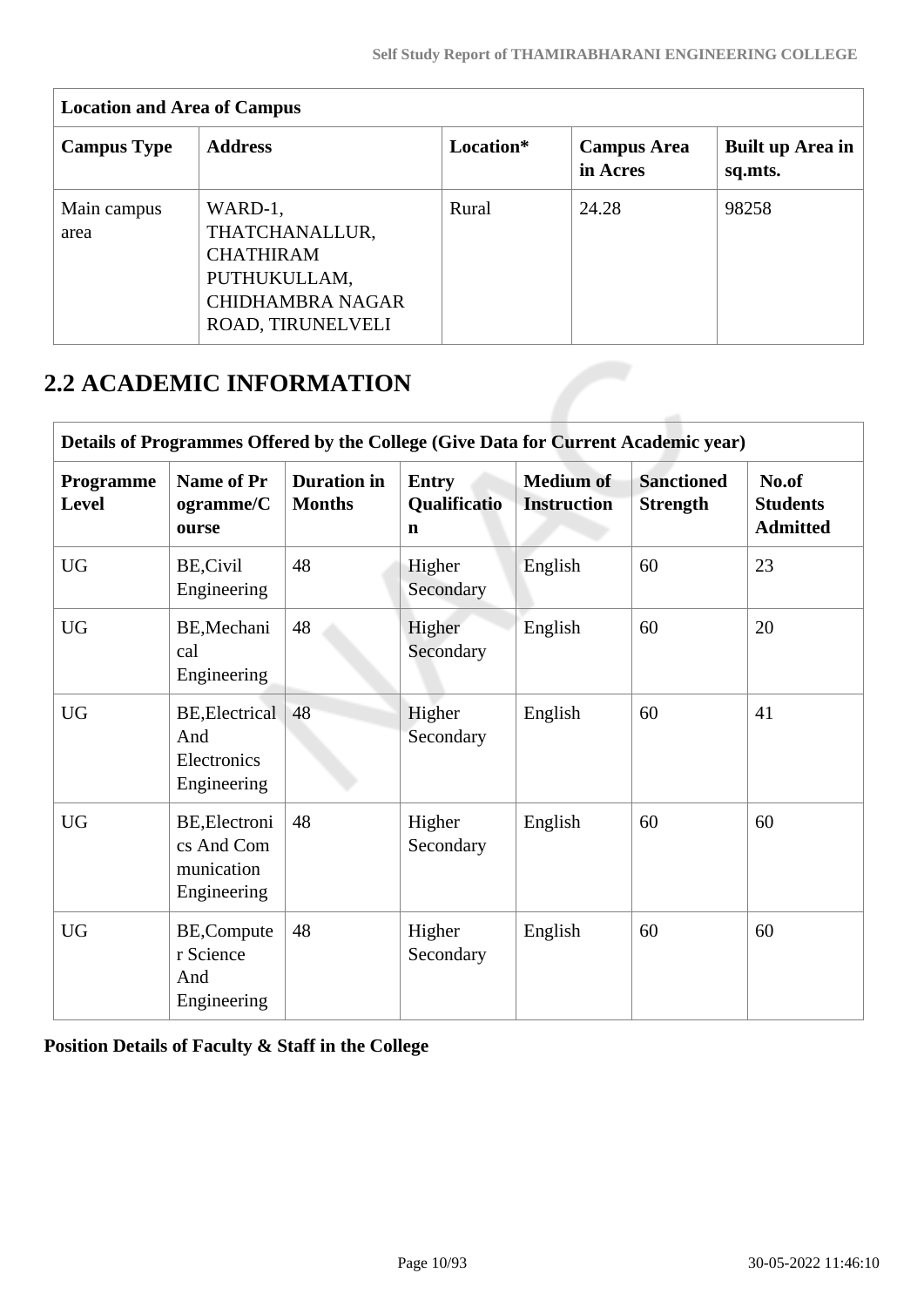| <b>Teaching Faculty</b>                                                             |                  |                |                |                |                            |                |                |                            |      |                |                |                |
|-------------------------------------------------------------------------------------|------------------|----------------|----------------|----------------|----------------------------|----------------|----------------|----------------------------|------|----------------|----------------|----------------|
|                                                                                     | <b>Professor</b> |                |                |                | <b>Associate Professor</b> |                |                | <b>Assistant Professor</b> |      |                |                |                |
|                                                                                     | Male             | Female         | Others         | Total          | Male                       | Female         | Others         | Total                      | Male | Female         | Others         | Total          |
| Sanctioned by the<br>UGC /University<br><b>State</b><br>Government                  |                  |                |                | 6              |                            |                |                | 12                         |      |                |                | 42             |
| Recruited                                                                           | $\overline{2}$   | $\mathbf{1}$   | $\overline{0}$ | 3              | $\mathbf{1}$               | $\overline{2}$ | $\overline{0}$ | 3                          | 14   | 28             | $\overline{0}$ | 42             |
| Yet to Recruit                                                                      |                  |                |                | 3              |                            |                |                | 9                          |      |                |                | $\theta$       |
| Sanctioned by the<br>Management/Soci<br>ety or Other<br>Authorized<br><b>Bodies</b> |                  |                |                | $\overline{0}$ |                            |                |                | $\mathbf{0}$               |      |                |                | 15             |
| Recruited                                                                           | $\overline{0}$   | $\overline{0}$ | $\overline{0}$ | $\overline{0}$ | $\boldsymbol{0}$           | $\overline{0}$ | $\overline{0}$ | $\boldsymbol{0}$           | 15   | $\overline{0}$ | $\overline{0}$ | 15             |
| Yet to Recruit                                                                      |                  |                |                | $\overline{0}$ |                            |                |                | $\overline{0}$             |      |                |                | $\overline{0}$ |
|                                                                                     |                  |                |                |                |                            |                |                |                            |      |                |                |                |

| <b>Non-Teaching Staff</b>                                                       |                |                |                  |                  |  |  |  |
|---------------------------------------------------------------------------------|----------------|----------------|------------------|------------------|--|--|--|
|                                                                                 | <b>Male</b>    | <b>Female</b>  | <b>Others</b>    | <b>Total</b>     |  |  |  |
| Sanctioned by the<br><b>UGC</b> / University State<br>Government                |                |                |                  | $\boldsymbol{0}$ |  |  |  |
| Recruited                                                                       | $\overline{0}$ | $\overline{0}$ | $\boldsymbol{0}$ | $\overline{0}$   |  |  |  |
| Yet to Recruit                                                                  |                |                |                  | $\boldsymbol{0}$ |  |  |  |
| Sanctioned by the<br>Management/Society<br>or Other Authorized<br><b>Bodies</b> |                |                |                  | $\overline{0}$   |  |  |  |
| Recruited                                                                       | $\overline{0}$ | $\overline{0}$ | $\boldsymbol{0}$ | $\overline{0}$   |  |  |  |
| Yet to Recruit                                                                  |                |                |                  | $\overline{0}$   |  |  |  |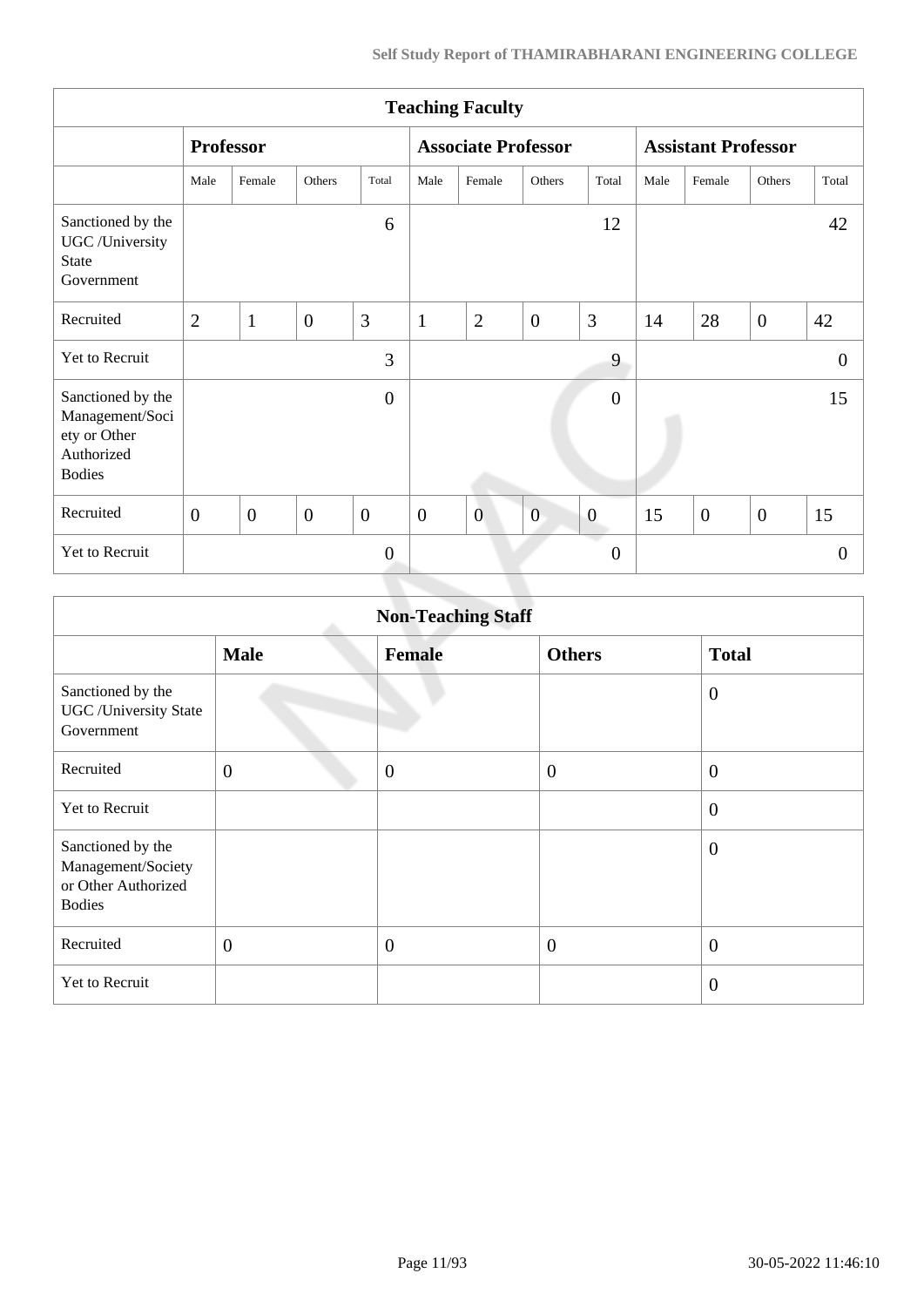| <b>Technical Staff</b>                                                          |              |                |                |                |  |  |  |
|---------------------------------------------------------------------------------|--------------|----------------|----------------|----------------|--|--|--|
|                                                                                 | <b>Male</b>  | Female         | <b>Others</b>  | <b>Total</b>   |  |  |  |
| Sanctioned by the<br><b>UGC</b> /University State<br>Government                 |              |                |                | 12             |  |  |  |
| Recruited                                                                       | 9            | $\overline{2}$ | $\overline{0}$ | 11             |  |  |  |
| Yet to Recruit                                                                  |              |                |                | $\mathbf{1}$   |  |  |  |
| Sanctioned by the<br>Management/Society<br>or Other Authorized<br><b>Bodies</b> |              |                |                | $\theta$       |  |  |  |
| Recruited                                                                       | $\mathbf{0}$ | $\mathbf{0}$   | $\overline{0}$ | $\overline{0}$ |  |  |  |
| Yet to Recruit                                                                  |              |                |                | $\overline{0}$ |  |  |  |

# **Qualification Details of the Teaching Staff**

|                                     | <b>Permanent Teachers</b> |                  |                |                |                            |                |                            |              |                  |          |
|-------------------------------------|---------------------------|------------------|----------------|----------------|----------------------------|----------------|----------------------------|--------------|------------------|----------|
| <b>Highest</b><br>Qualificatio<br>n |                           | <b>Professor</b> |                |                | <b>Associate Professor</b> |                | <b>Assistant Professor</b> |              |                  |          |
|                                     | Male                      | Female           | <b>Others</b>  | Male           | Female                     | Others         | Male                       | Female       | Others           | Total    |
| D.sc/D.Litt/<br><b>LLD</b>          | $\overline{0}$            | $\boldsymbol{0}$ | $\overline{0}$ | $\overline{0}$ | $\boldsymbol{0}$           | $\overline{0}$ | $\overline{0}$             | $\theta$     | $\mathbf{0}$     | $\theta$ |
| Ph.D.                               | 2                         | $\mathbf{1}$     | $\overline{0}$ | $\mathbf{1}$   | $\overline{2}$             | $\overline{0}$ | $\overline{0}$             | $\mathbf{0}$ | $\overline{0}$   | 6        |
| M.Phil.                             | $\overline{0}$            | $\overline{0}$   | $\overline{0}$ | $\overline{0}$ | $\boldsymbol{0}$           | $\overline{0}$ | $\overline{2}$             | 10           | $\boldsymbol{0}$ | 12       |
| PG                                  | $\overline{0}$            | $\overline{0}$   | $\overline{0}$ | $\overline{0}$ | $\overline{0}$             | $\overline{0}$ | 28                         | 17           | $\overline{0}$   | 45       |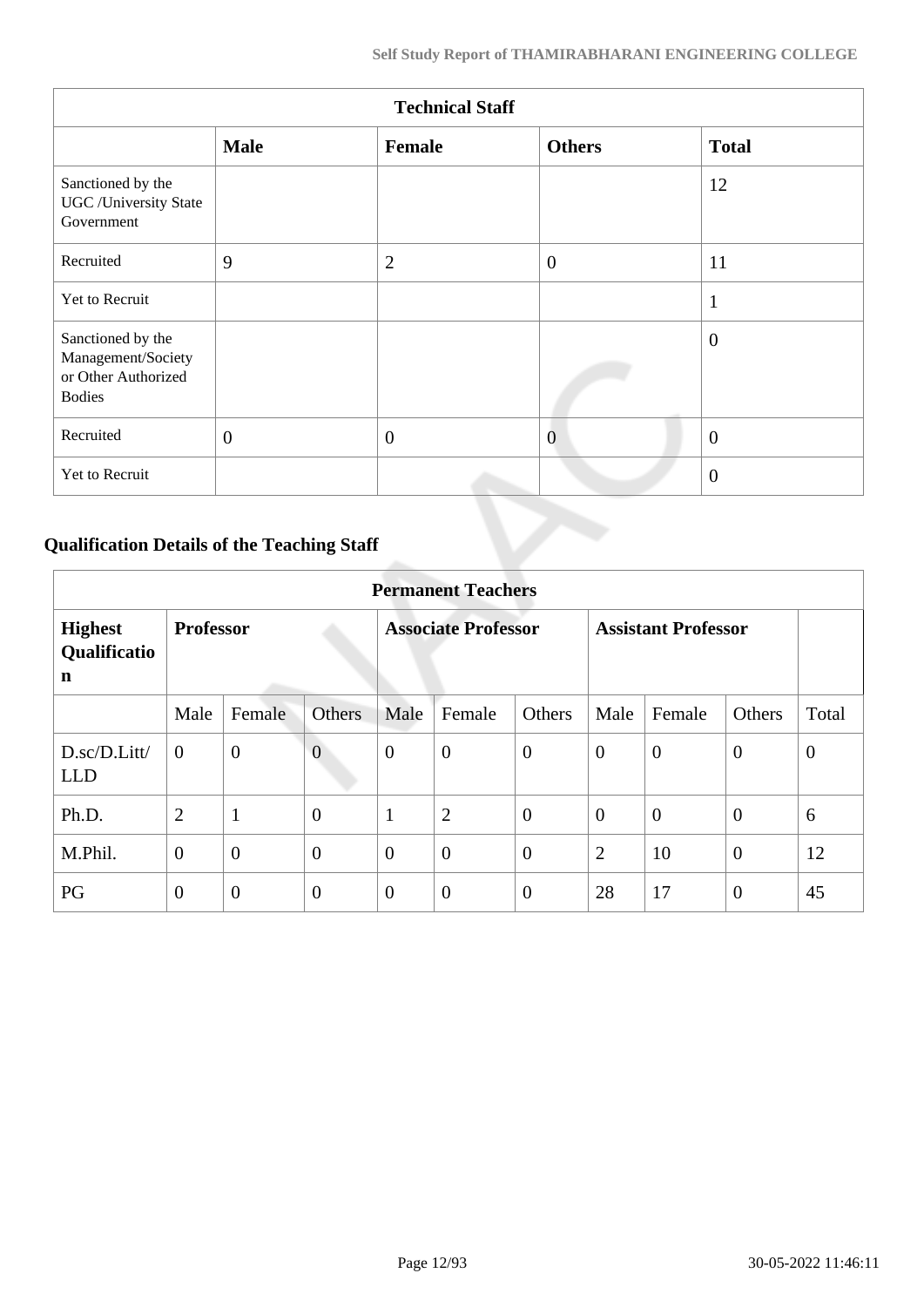| <b>Temporary Teachers</b>                     |                  |                |                            |                  |                            |                  |                  |                  |                  |                |
|-----------------------------------------------|------------------|----------------|----------------------------|------------------|----------------------------|------------------|------------------|------------------|------------------|----------------|
| <b>Highest</b><br>Qualificatio<br>$\mathbf n$ | <b>Professor</b> |                | <b>Associate Professor</b> |                  | <b>Assistant Professor</b> |                  |                  |                  |                  |                |
|                                               | Male             | Female         | Others                     | Male             | Female                     | Others           | Male             | Female           | Others           | Total          |
| D.sc/D.Litt/<br><b>LLD</b>                    | $\theta$         | $\overline{0}$ | $\overline{0}$             | $\boldsymbol{0}$ | $\boldsymbol{0}$           | $\overline{0}$   | $\boldsymbol{0}$ | $\overline{0}$   | $\mathbf{0}$     | $\theta$       |
| Ph.D.                                         | $\overline{0}$   | $\overline{0}$ | $\overline{0}$             | $\overline{0}$   | $\overline{0}$             | $\overline{0}$   | $\overline{0}$   | $\overline{0}$   | $\mathbf{0}$     | $\overline{0}$ |
| M.Phil.                                       | $\boldsymbol{0}$ | $\overline{0}$ | $\overline{0}$             | $\boldsymbol{0}$ | $\boldsymbol{0}$           | $\overline{0}$   | $\overline{0}$   | $\overline{0}$   | $\mathbf{0}$     | $\overline{0}$ |
| PG                                            | $\overline{0}$   | $\overline{0}$ | $\overline{0}$             | $\boldsymbol{0}$ | $\boldsymbol{0}$           | $\boldsymbol{0}$ | $\overline{0}$   | $\boldsymbol{0}$ | $\boldsymbol{0}$ | $\overline{0}$ |
|                                               |                  |                |                            |                  |                            |                  |                  |                  |                  |                |

| <b>Part Time Teachers</b>                 |                  |                  |                  |                            |                  |                            |                |                |                |                  |
|-------------------------------------------|------------------|------------------|------------------|----------------------------|------------------|----------------------------|----------------|----------------|----------------|------------------|
| <b>Highest</b><br>Qualificatio<br>n       | <b>Professor</b> |                  |                  | <b>Associate Professor</b> |                  | <b>Assistant Professor</b> |                |                |                |                  |
|                                           | Male             | Female           | Others           | Male                       | Female           | Others                     | Male           | Female         | Others         | Total            |
| $D.\text{sc}/D.\text{Litt}$<br><b>LLD</b> | $\mathbf{0}$     | $\boldsymbol{0}$ | $\boldsymbol{0}$ | $\mathbf{0}$               | $\boldsymbol{0}$ | $\overline{0}$             | $\overline{0}$ | $\overline{0}$ | $\theta$       | $\boldsymbol{0}$ |
| Ph.D.                                     | $\overline{0}$   | $\boldsymbol{0}$ | $\overline{0}$   | $\overline{0}$             | $\boldsymbol{0}$ | $\overline{0}$             | $\theta$       | $\overline{0}$ | $\mathbf{0}$   | $\mathbf{0}$     |
| M.Phil.                                   | $\theta$         | $\overline{0}$   | $\overline{0}$   | $\overline{0}$             | $\overline{0}$   | $\overline{0}$             | $\theta$       | $\overline{0}$ | $\overline{0}$ | $\overline{0}$   |
| PG                                        | $\boldsymbol{0}$ | $\overline{0}$   | $\overline{0}$   | $\overline{0}$             | $\boldsymbol{0}$ | $\mathbf{0}$               | $\overline{0}$ | $\overline{0}$ | $\overline{0}$ | $\mathbf{0}$     |

| <b>Details of Visting/Guest Faculties</b> |             |               |               |              |  |  |
|-------------------------------------------|-------------|---------------|---------------|--------------|--|--|
| <b>Number of Visiting/Guest Faculty</b>   | <b>Male</b> | <b>Female</b> | <b>Others</b> | <b>Total</b> |  |  |
| engaged with the college?                 |             |               |               |              |  |  |

**Provide the Following Details of Students Enrolled in the College During the Current Academic Year**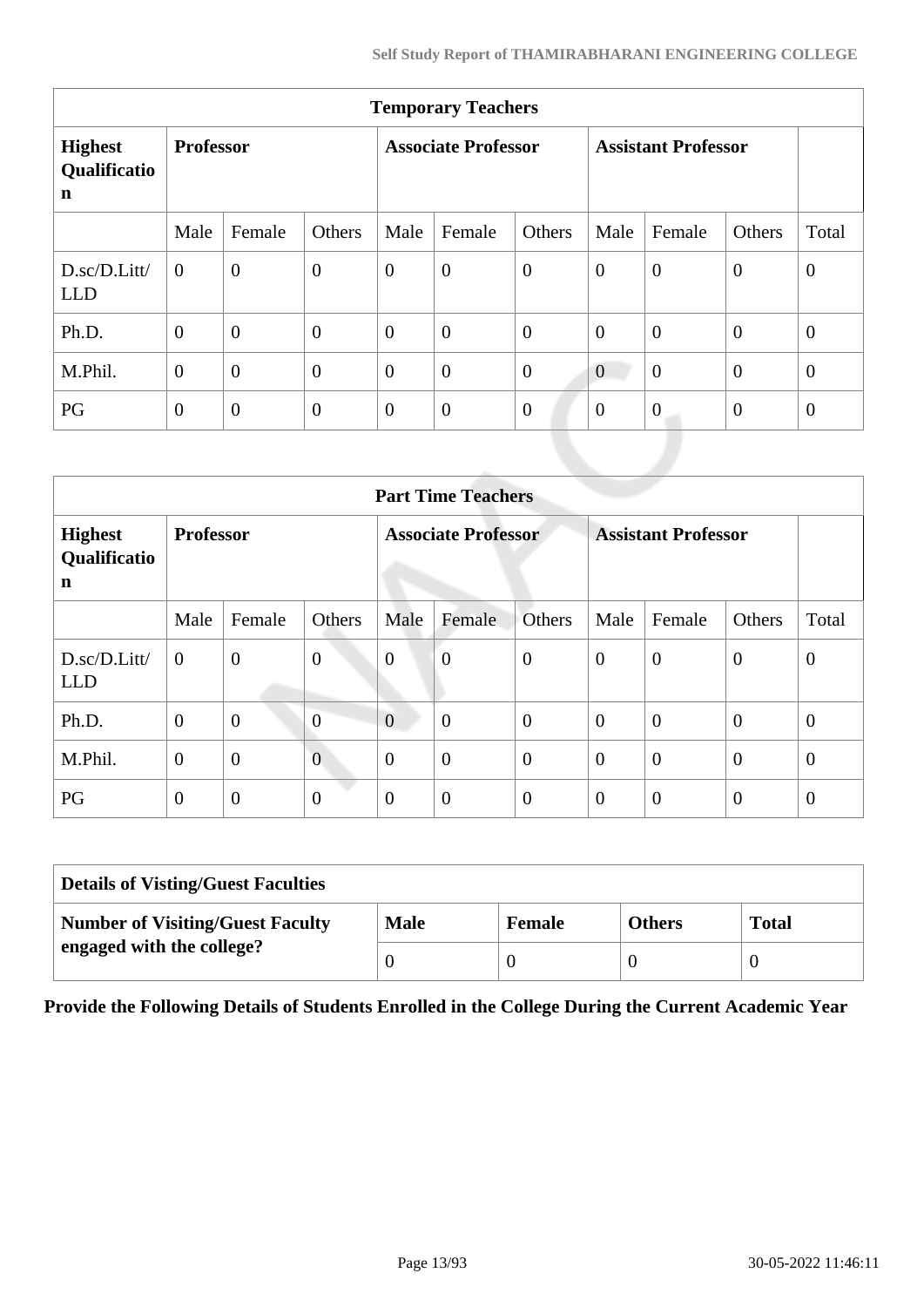| <b>Programme</b> |        | <b>From the State</b><br><b>Where College</b><br>is Located | <b>From Other</b><br><b>States of India</b> | <b>NRI Students</b> | Foreign<br><b>Students</b> | <b>Total</b>     |
|------------------|--------|-------------------------------------------------------------|---------------------------------------------|---------------------|----------------------------|------------------|
| <b>UG</b>        | Male   | 275                                                         | 0                                           | U                   | 0                          | 275              |
|                  | Female | 328                                                         | $\left( \right)$                            | $\theta$            | 0                          | 328              |
|                  | Others | $\theta$                                                    |                                             | $\theta$            | 0                          | $\boldsymbol{0}$ |

 **Provide the Following Details of Students admitted to the College During the last four Academic Years**

| Programme |        | Year 1         | Year 2           | Year 3           | Year 4           |
|-----------|--------|----------------|------------------|------------------|------------------|
| <b>SC</b> | Male   | 55             | 66               | 100              | 147              |
|           | Female | 109            | 140              | 179              | 192              |
|           | Others | $\overline{0}$ | $\overline{0}$   | $\boldsymbol{0}$ | $\boldsymbol{0}$ |
| <b>ST</b> | Male   | $\mathbf{1}$   | $\overline{0}$   | $\overline{0}$   | $\mathbf{0}$     |
|           | Female | $\overline{0}$ | $\overline{0}$   | $\boldsymbol{0}$ | $\boldsymbol{0}$ |
|           | Others | $\overline{0}$ | $\overline{0}$   | $\boldsymbol{0}$ | $\boldsymbol{0}$ |
| OBC       | Male   | 158            | 130              | 117              | 156              |
|           | Female | 226            | 171              | 133              | 134              |
|           | Others | $\overline{0}$ | $\boldsymbol{0}$ | $\boldsymbol{0}$ | $\boldsymbol{0}$ |
| General   | Male   | 13             | $\overline{4}$   | $\overline{7}$   | $\overline{7}$   |
|           | Female | 9              | $\overline{4}$   | 6                | 3                |
|           | Others | $\overline{0}$ | $\boldsymbol{0}$ | $\overline{0}$   | $\overline{0}$   |
| Others    | Male   | $\overline{0}$ | $\boldsymbol{0}$ | $\overline{0}$   | $\mathbf{0}$     |
|           | Female | $\overline{0}$ | $\boldsymbol{0}$ | $\overline{0}$   | $\mathbf{0}$     |
|           | Others | $\overline{0}$ | $\overline{0}$   | $\overline{0}$   | $\overline{0}$   |
| Total     |        | 571            | 515              | 542              | 639              |

# **Institutional preparedness for NEP**

1. Multidisciplinary/interdisciplinary: Our institution has done a tremendous job in creating an enabling ecosystem for offering multidisciplinary and interdisciplinary education to flourish and making a difference to the students. The flexibility to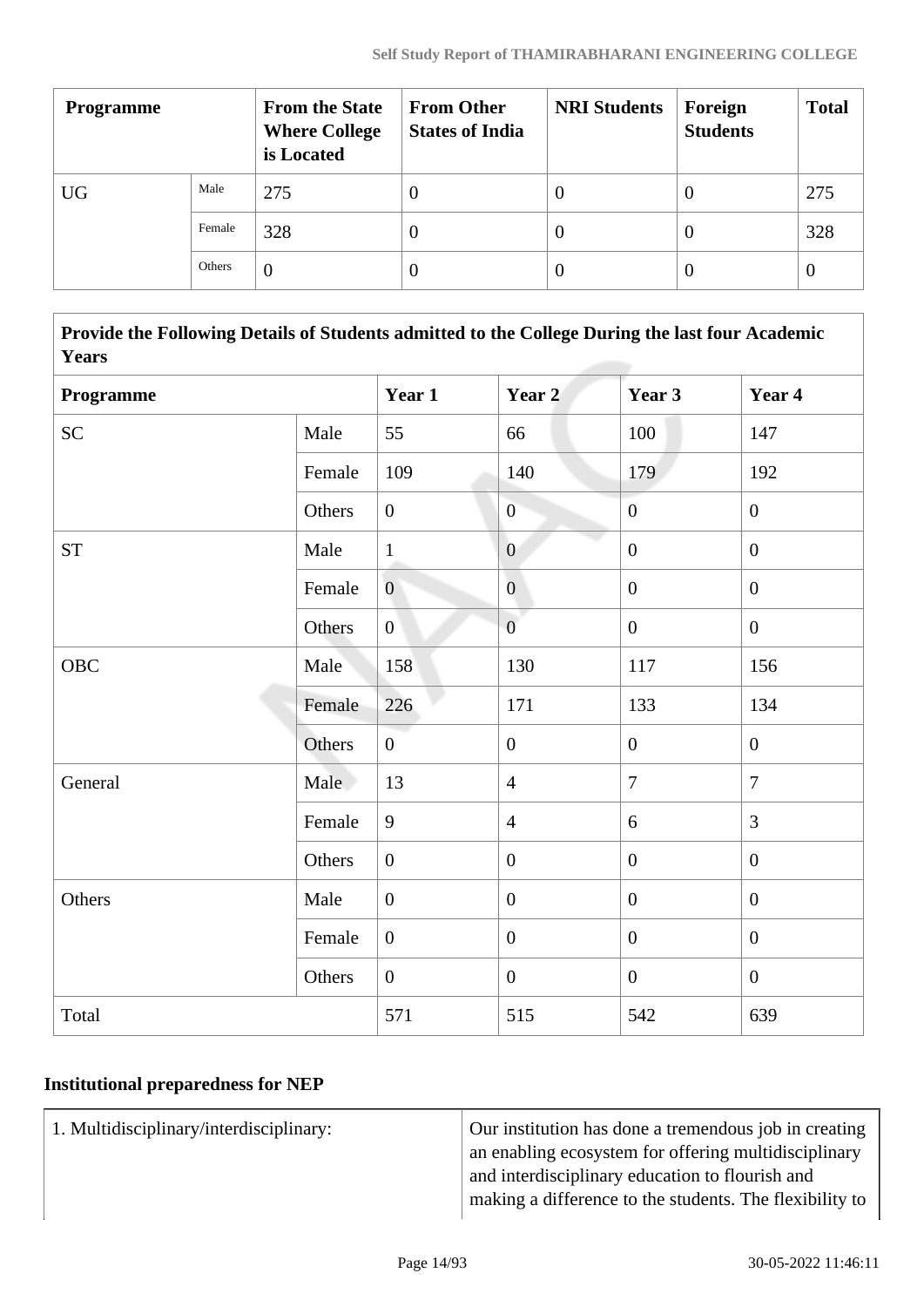|                                                                                                                          | choose subjects from engineering to science and<br>humanities with the ability to also learn management<br>Will give students a wide range of subjects to choose<br>without the restriction they faced earlier. With<br>creative combination of subjects, cutting edge<br>curriculum, flexible options in order to foster<br>intellectual curiosity, a critical thought process, self<br>reflection leadership and teamwork skills,<br>professionalism to socio cultural environment                                                                                                                                                                                                                  |
|--------------------------------------------------------------------------------------------------------------------------|-------------------------------------------------------------------------------------------------------------------------------------------------------------------------------------------------------------------------------------------------------------------------------------------------------------------------------------------------------------------------------------------------------------------------------------------------------------------------------------------------------------------------------------------------------------------------------------------------------------------------------------------------------------------------------------------------------|
| 2. Academic bank of credits (ABC):                                                                                       | Thamirabharani Engineering College has arranged<br>awareness program for all the students about<br>academic banking credit system. Our institution has<br>taken steps to make all students to create their own<br>account in abc which will facilitate students to<br>choose their own learning path to attain a<br>degree/diploma/certificate, working on the principal<br>of multiple entry - multiple exit as well as any time,<br>any where, and any level of learning. We have<br>register our institution on ABC in website<br>www.abc.gov.in. we have created a hyperlink of abc<br>url in our college website. We have appointed a nodal<br>officers for implementation of abc                |
| 3. Skill development:                                                                                                    | 1) the college encouraging faculty and non-teaching<br>technicians to participate in enhances skill<br>development through fdp / refresher course /<br>workshop. 2) workshop and hands on training for<br>skill development of on preparing for on line classes<br>in Google class room 3) students were given training<br>in latest technology through value added courses 4)<br>basic and advanced ict workshops have been<br>organised to increase work outcomes 5) personality<br>development program has been introduced to the<br>students 6) internship is made compulsory for all the<br>students 7) special training programs organised for<br>competitive exam and entrance test were given |
| 4. Appropriate integration of Indian Knowledge<br>system (teaching in Indian Language, culture, using<br>online course): | "Knowledge of India" will include knowledge from<br>ancient India and modern India, and a clear sense of<br>India's future aspirations with regard to education,<br>health, environment, etc. In order to stimulate Indian<br>Knowledge System, Arts and Culture, compulsory<br>activities has been introduced through clubs like<br>Tamizh Mantram, Fine arts club, Fit India Club, NSS<br>etc. and through Group Discussions/Interactions in<br>local language which will fetch extra credit to our<br>students. Field trips are also introduced recently by us<br>to local heritage sites/museum which will boost and                                                                              |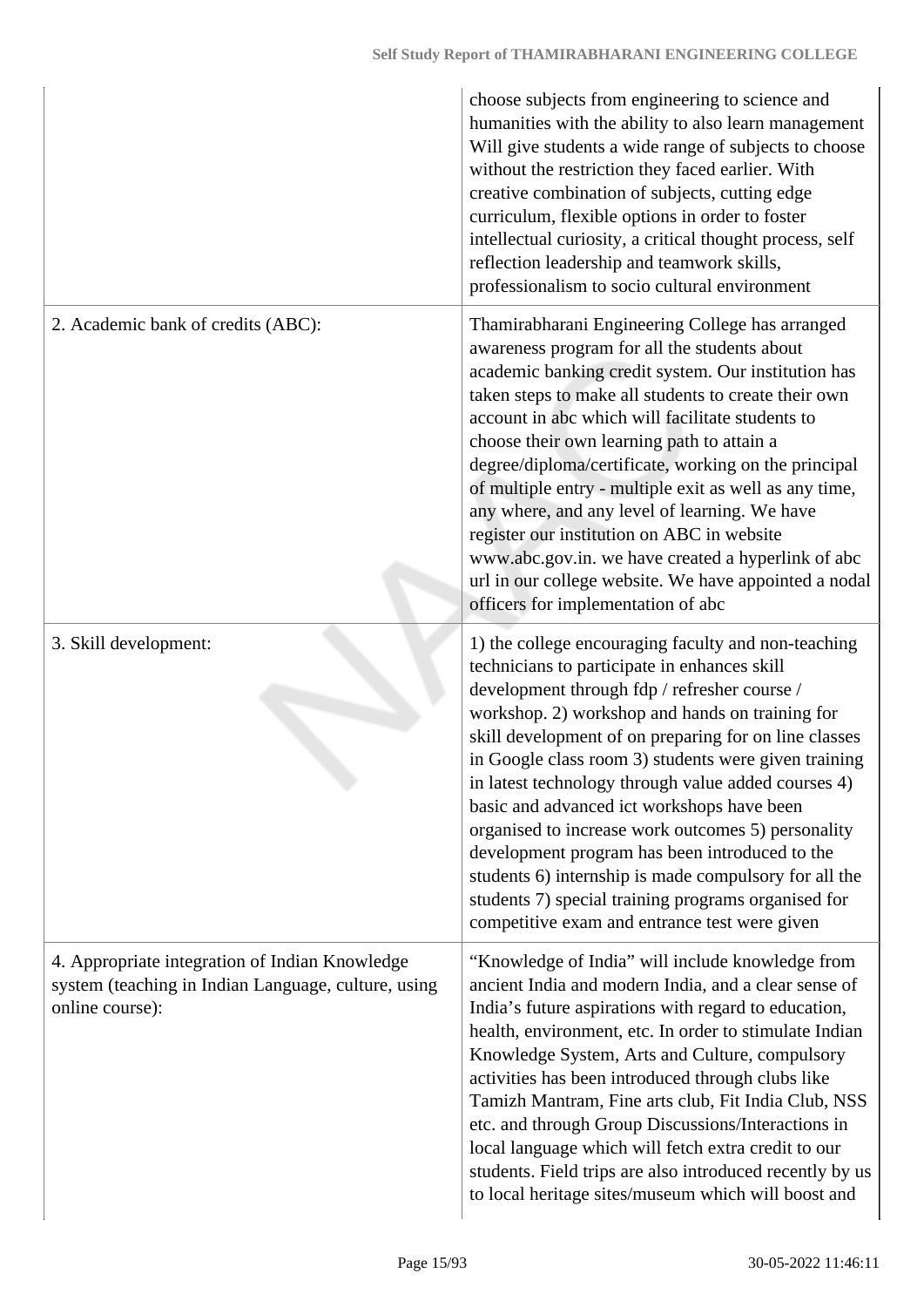|                                            | value our culture and traditions among students. As a<br>part of having a healthy environment TEC intended<br>to provide a clear sense of our environment by<br>conducting various awareness programmes inside and<br>outside the campus and by having webinars and<br>seminars.                                                                                                                                                                                                                                                                                                                                                                                                                                                                            |
|--------------------------------------------|-------------------------------------------------------------------------------------------------------------------------------------------------------------------------------------------------------------------------------------------------------------------------------------------------------------------------------------------------------------------------------------------------------------------------------------------------------------------------------------------------------------------------------------------------------------------------------------------------------------------------------------------------------------------------------------------------------------------------------------------------------------|
| 5. Focus on Outcome based education (OBE): | TEC, being affiliated with concerned University<br>follows the guidelines as and when directed. We<br>implemented OBE with clearly stated Programme<br>Outcomes, Programme Specific Outcomes and<br>Course Outcomes on our website and prominent<br>places in the departments. All courses are designed<br>with outcomes centered on cognitive abilities namely<br>Remembering, Understanding, Applying, Analyzing,<br>Evaluating and Creating. Students are assessed as per<br>OBE attainment model.                                                                                                                                                                                                                                                       |
| 6. Distance education/online education:    | TEC has willingness and possibilities of offering<br>vocational courses through Distance Education. This<br>may cross the geographical barriers creating<br>interaction and knowledge sharing of experts from<br>Institutions all over the globe. Keeping aside the lack<br>of face to face learning during the pandemic<br>(COVID-19), TEC has successfully imparted all its<br>course content delivery in online mode and also our<br>students completed their online exams. Moreover<br>access to online resources by instructors and students<br>will not be a constraint anymore. We use various<br>online platforms like Google Classrooms, WhatsApp<br>etc. the whole campus is Wi-Fi enabled and hence we<br>have no hindrance in online Education. |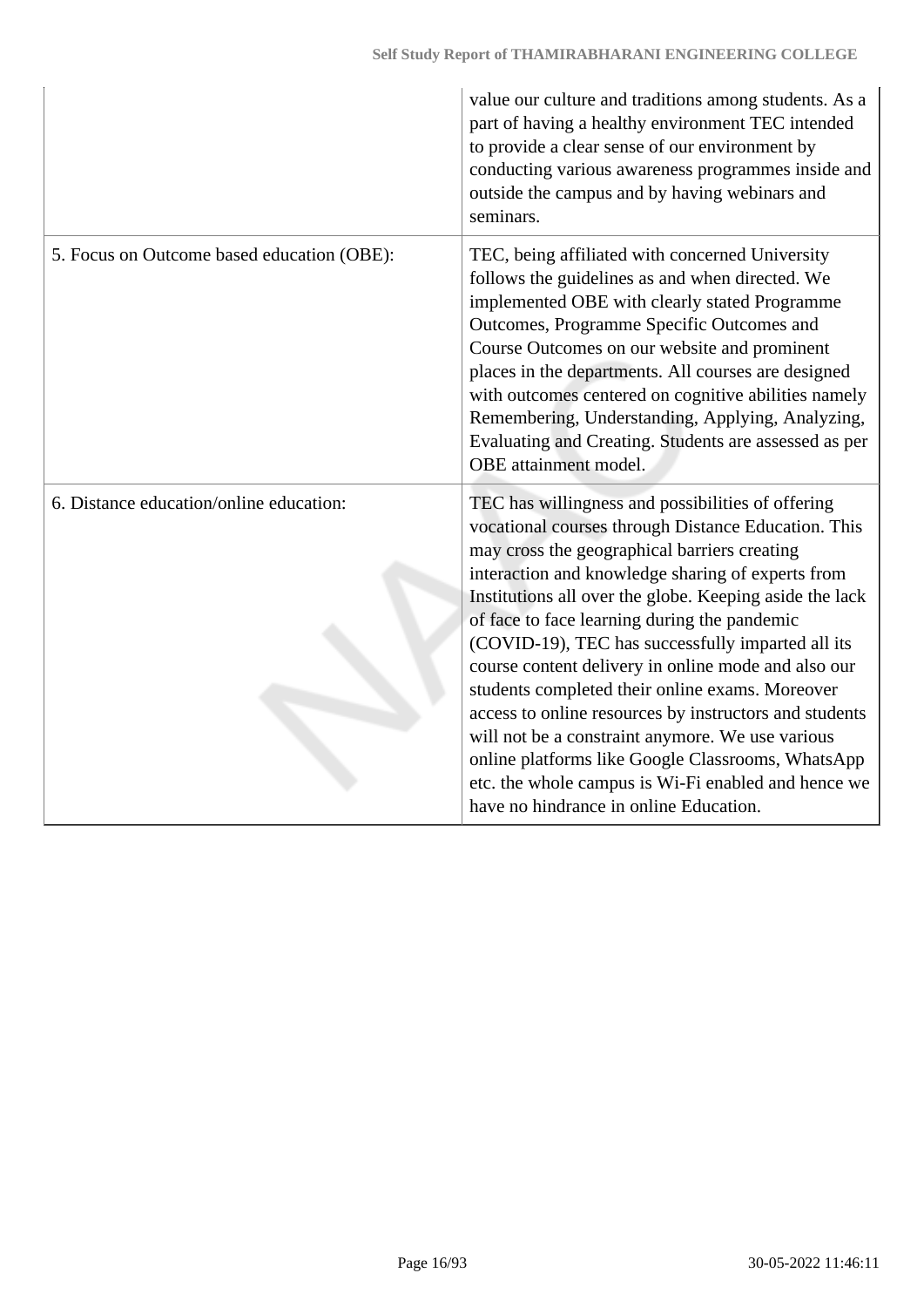# **Extended Profile**

# **1 Program**

# **1.1**

### **Number of courses offered by the Institution across all programs during the last five years**

| 2020-21                                 | 2019-20 | 2018-19 |          | 2017-18              | 2016-17 |  |
|-----------------------------------------|---------|---------|----------|----------------------|---------|--|
| 245                                     | 255     | 248     |          | 239                  | 239     |  |
| <b>File Description</b>                 |         |         | Document |                      |         |  |
| Institutional data in prescribed format |         |         |          | <b>View Document</b> |         |  |

### **1.2**

#### **Number of programs offered year-wise for last five years**

| 2020-21 | 2019-20                  | 2018-19 | $ 2017-18 $ | 2016-17 |
|---------|--------------------------|---------|-------------|---------|
|         | $\overline{\phantom{0}}$ | ັ       | ັ           |         |

# **2 Students**

**2.1**

# **Number of students year-wise during last five years**

| 2020-21                 | 2019-20                                 | 2018-19 |          | 2017-18              | 2016-17 |
|-------------------------|-----------------------------------------|---------|----------|----------------------|---------|
| 571                     | 515                                     | 542     |          | 639                  | 687     |
| <b>File Description</b> |                                         |         | Document |                      |         |
|                         | Institutional data in prescribed format |         |          | <b>View Document</b> |         |

#### **2.2**

# **Number of seats earmarked for reserved category as per GOI/State Govt rule year-wise during last five years**

| 2020-21 | 2019-20 | 2018-19 | 2017-18 | 2016-17 |
|---------|---------|---------|---------|---------|
| 207     | 207     | 207     | 207     | 207     |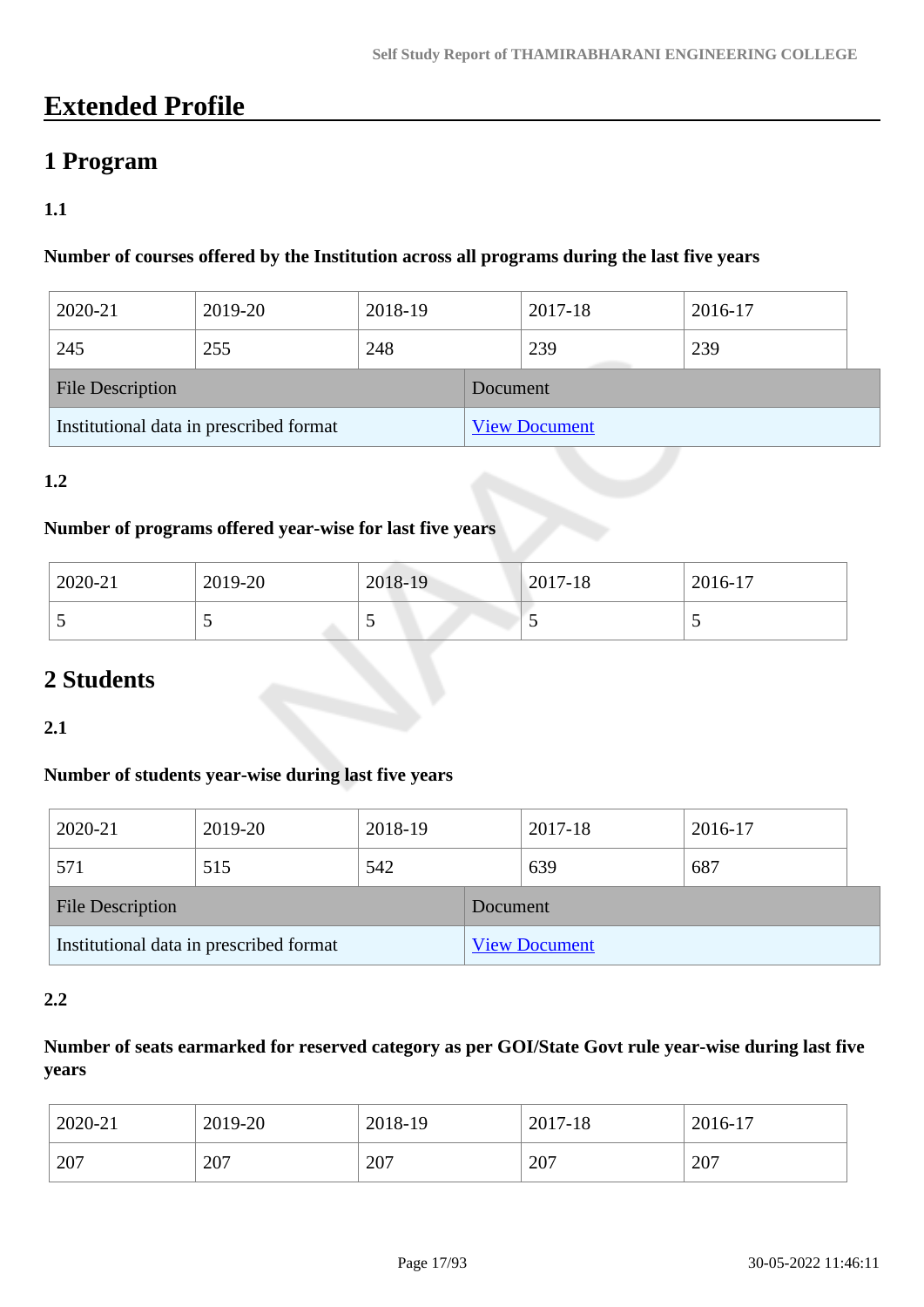| File Description                        | Document             |
|-----------------------------------------|----------------------|
| Institutional data in prescribed format | <b>View Document</b> |

# **2.3**

### **Number of outgoing / final year students year-wise during last five years**

| 2020-21                 | 2019-20                                 | 2018-19 |          | 2017-18              | 2016-17 |  |
|-------------------------|-----------------------------------------|---------|----------|----------------------|---------|--|
| 98                      | 151                                     | 161     |          | 153                  | 162     |  |
| <b>File Description</b> |                                         |         | Document |                      |         |  |
|                         | Institutional data in prescribed format |         |          | <b>View Document</b> |         |  |

# **3 Teachers**

# **3.1**

# **Number of full time teachers year-wise during the last five years**

| 2020-21                 | 2019-20                                 | 2018-19 |          | 2017-18              | 2016-17 |  |
|-------------------------|-----------------------------------------|---------|----------|----------------------|---------|--|
| 64                      | 72                                      | 62      |          | 67                   | 70      |  |
| <b>File Description</b> |                                         |         | Document |                      |         |  |
|                         | Institutional data in prescribed format |         |          | <b>View Document</b> |         |  |

# **3.2**

# **Number of sanctioned posts year-wise during last five years**

| 2020-21                 | 2019-20                                 | 2018-19 |          | 2017-18              | 2016-17 |
|-------------------------|-----------------------------------------|---------|----------|----------------------|---------|
| 64                      | 72                                      | 62      |          | 67                   | 70      |
| <b>File Description</b> |                                         |         | Document |                      |         |
|                         | Institutional data in prescribed format |         |          | <b>View Document</b> |         |

# **4 Institution**

# **4.1**

**Total number of classrooms and seminar halls**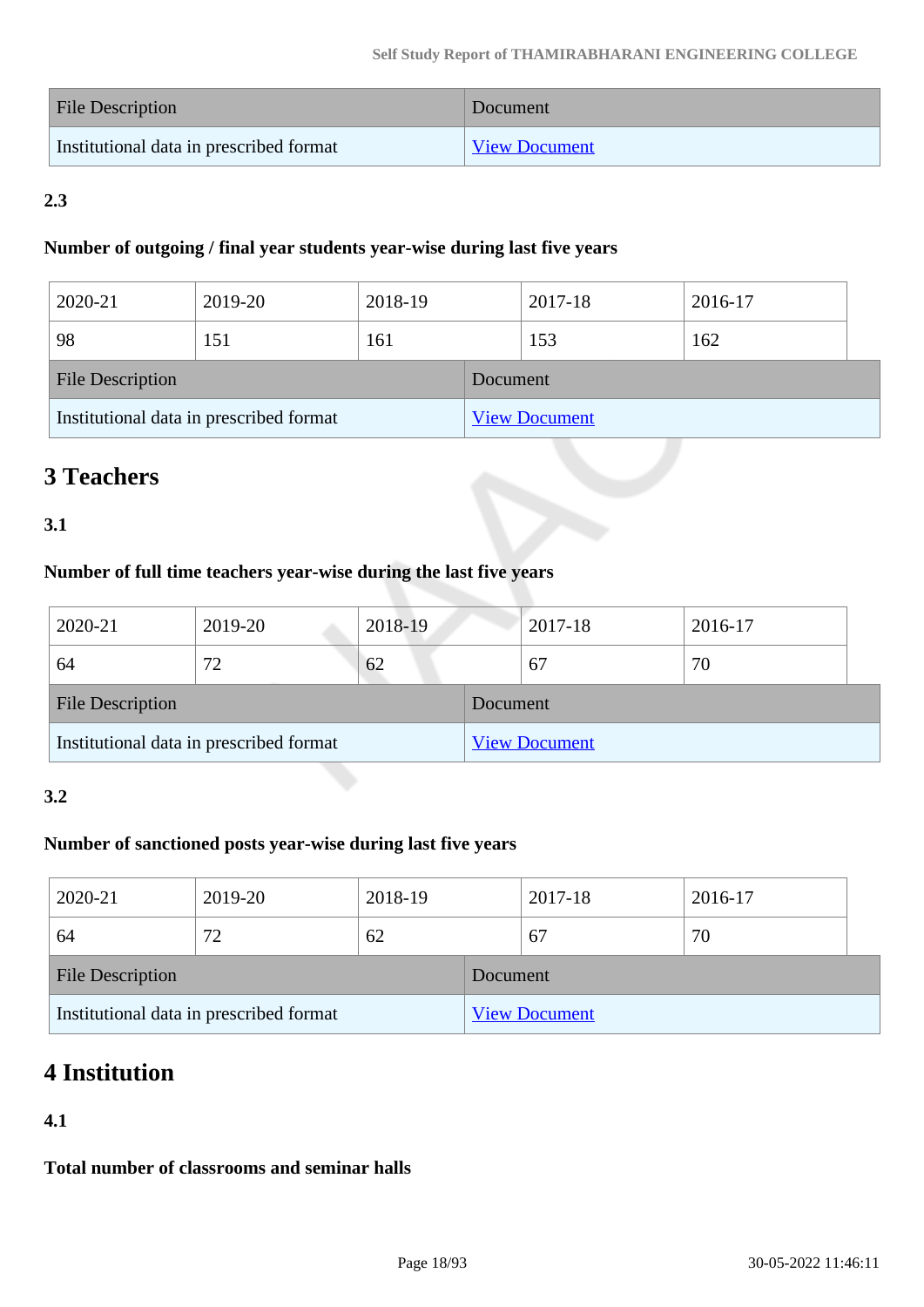# **Response: 25**

# **4.2**

# **Total Expenditure excluding salary year-wise during last five years ( INR in Lakhs)**

| 2020-21 | 2019-20 | 2018-19 | 2017-18 | 2016-17 |
|---------|---------|---------|---------|---------|
| 150.66  | 192.56  | 268.30  | 276.62  | 272.47  |

# **4.3**

# **Number of Computers**

#### **Response: 203**

### **4.4**

**Total number of computers in the campus for academic purpose**

### **Response: 179**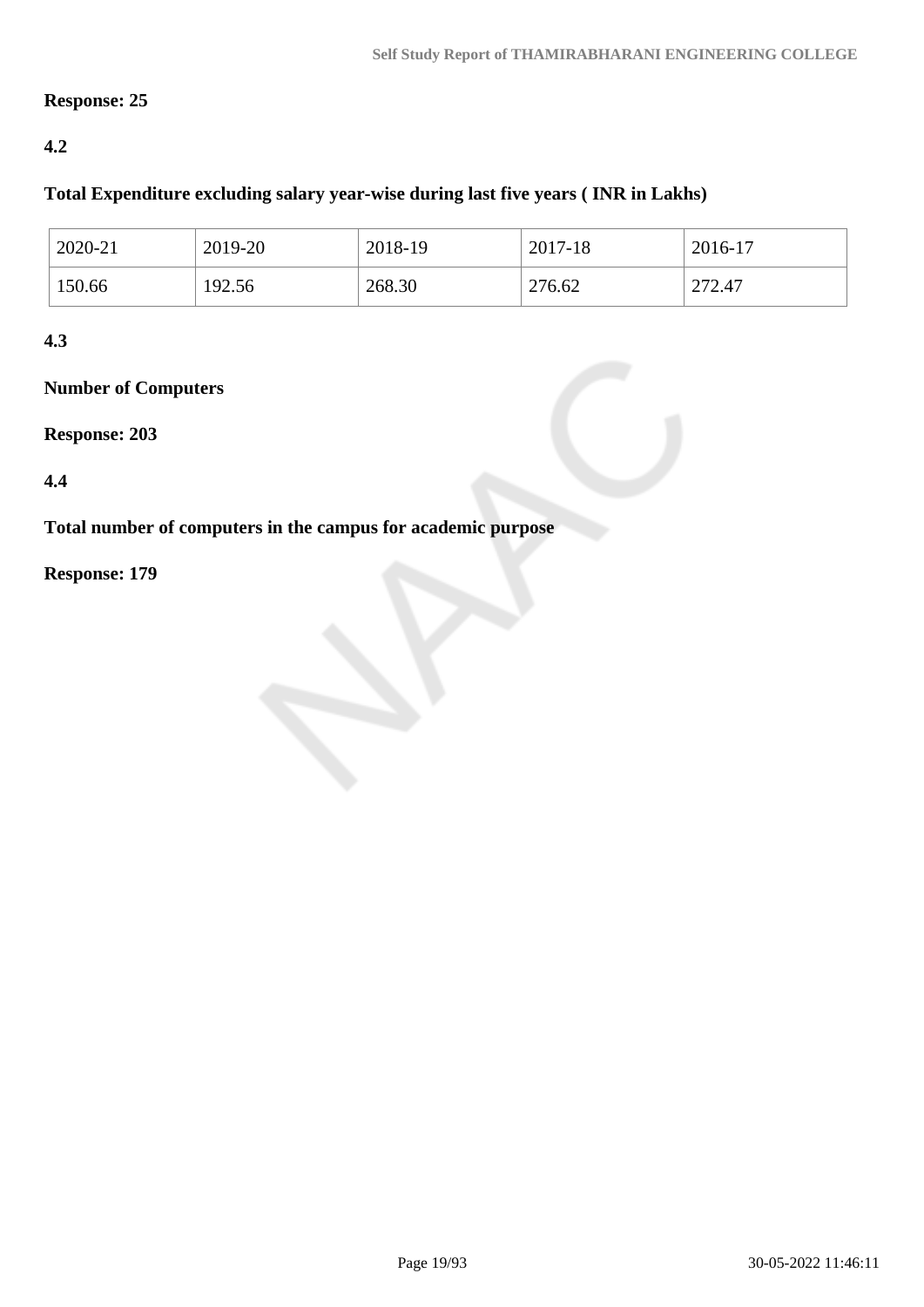# **4. Quality Indicator Framework(QIF)**

# **Criterion 1 - Curricular Aspects**

# **1.1 Curricular Planning and Implementation**

 **1.1.1 The Institution ensures effective curriculum delivery through a well planned and documented process**

#### **Response:**

**Our college is affiliated to Anna University, and follows the curriculum designed by the Anna university. Our Institution imparts Outcome Based Education (OBE) to provide a Student centric instruction model that focuses on measuring student performance through outcomes to accomplish the Vision and Mission of our Institute. Outcomes include creativity, innovativity, entrepreneurship, critical thinking, effective communication, professional ethics and moral values which are the core value of our students. Thamirabharani Engineering College strives for effective curriculum delivery by Reformed Teaching and Learning (RTL) through ICT enabled classrooms. The Course Outcome for all courses are mapped with Program Outputss and necessary steps are taken to fill the gaps. To attain all the POs / PSOs, the Institution makes additional efforts to impart such knowledge by covering the aspects through Content Beyond Syllabus (CBS), Value Added Courses (VAC), Workshops, Guest Lectures and Seminars delivered by eminent resource persons. Also, more attention is paid to experiential learning like Industrial visits, In-plant training, Internship and Project work to supplement classroom teaching. Based on the recommendation given by the DAC members, All the above activities are planned and forwarded to Internal Quality Assurance Cell (IQAC) and Governing Council (GC) respectively. Students' feedback about the Teaching and Learning process is collected periodically. The feedback is discussed in the department faculty meeting and Feedback Review committee for improving effective curriculum delivery. The Internal Assessment and End semester exam performance are analyzed. CO, PO and PSO are evaluated and continuous improvement of Teaching and Learning is implemented. The faculty Members of TEC undergoes various workshops, Faculty Development Programs and Guest lecturers of eminent faculty members from other institutions are arranged to give exposure of the current trends and the latest subject knowledge. The prepared course plans are verified by the Departmental Heads. The verification of academic calendar, course delivery, feedback and all other documents related to academics is also done by internal and external audit committee members recommended by the IQAC at the end of each semester for ensuring the quality of curriculum delivery. Three class committee meetings are conducted in a semester with an equal ratio of boys and girls students nominated by the class advisor and will be finalized by the Head of the department for every academic year. This meeting helps us to identify the issues and be able to sort it out then and there. A series of feedback from all stakeholders on curriculum and feedback on mid-semester & end semester by students on content delivery, course exit surveys are collected for enriching the curriculum and content delivery.**

| <b>File Description</b>         | <b>Document</b>      |
|---------------------------------|----------------------|
| Link for Additional information | <b>View Document</b> |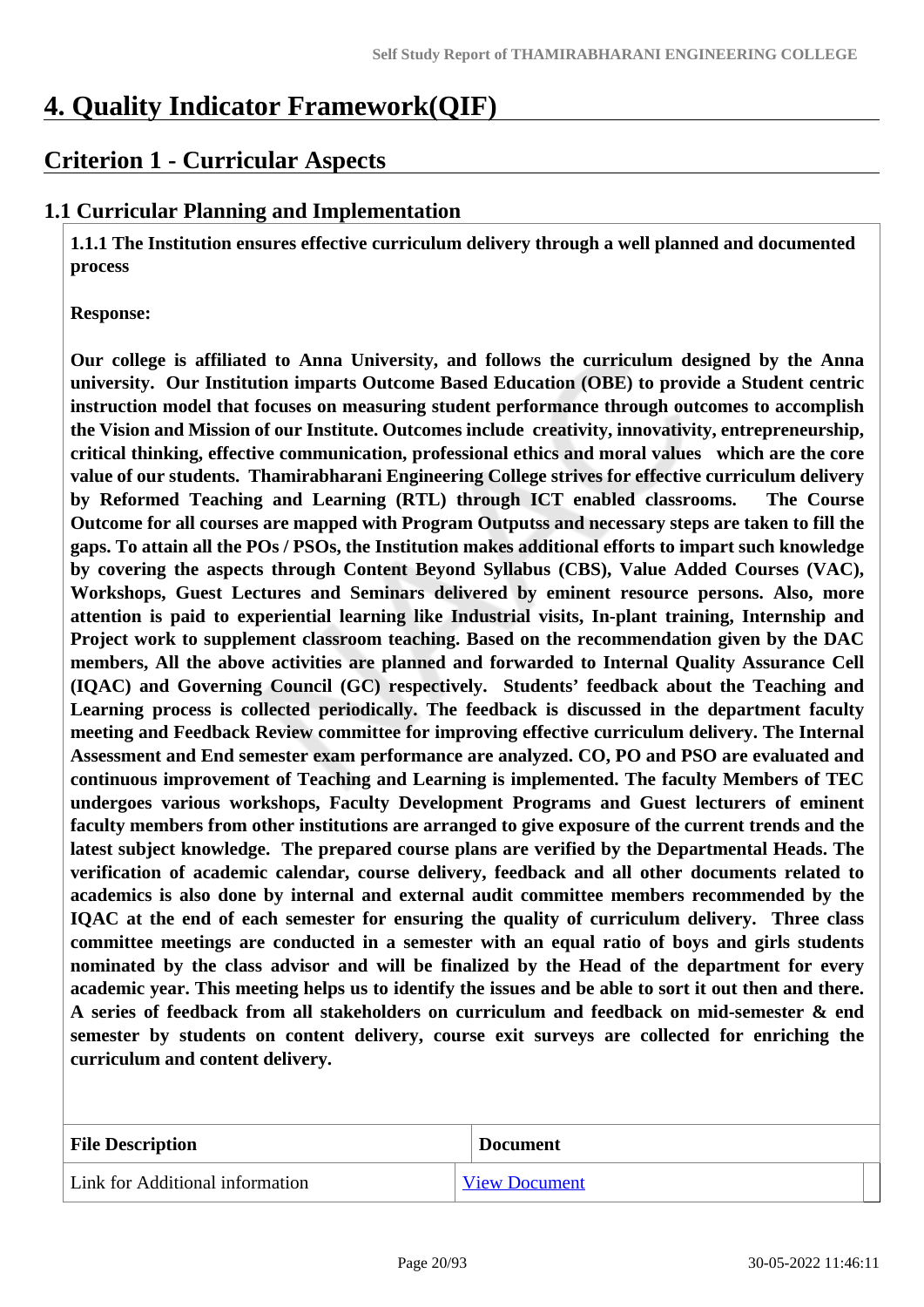**1.1.2 The institution adheres to the academic calendar including for the conduct of CIE**

#### **Response:**

**Our college academic calendar is prepared based on the academic schedule provided by Anna University and the directives provided by IQAC. The academic calendar is prepared prior to the start of semester for effective planning, preparation and implementation of curriculum plan. The academic calendar consists of the academic & co- curricular activities and a separate event calendar is maintained for extra-curricular activities.** 

**As per the scheduled academic calendar, time table & department activities are framed. The academic calendar is circulated and displayed on every classroom and in our college website. By having this, the students are planning their academic activities in an effective manner.**

 **Meanwhile, three internal assessment tests are conducted as per the academic calendar for the computation of internal marks. No deviation is allowed for the alteration on conducting internal assessment tests, unless approved by the head of the Institution. Cumulative calculations of all the three internal assessments, innovative assignments & projects are considered for attaining the course outcomes. This helps us in monitoring and assessing the continual improvement of students in a better way.**

**For every course, respective faculty prepares question bank that contains equal number of questions from each unit, covering all the topics. The question bank is distributed to the students at the start of the course.**

**Slow achievers are identified and additional care is given for his/her betterment. Holistic approach towards slow learners is maintained through constructive mentoring.**

**The quality of the internal assessment exams is maintained through the following process:**

- **Questions are framed, such that they adhere to the level of University standard**
- **The mapping with course outcomes and comprehensive level in blooms taxonomy is mentioned in every question**
- **With the proper knowledge and guidance of departmental heads the internal assessment question paper is set by the respective course instructor**
- **College Internal exam Coordinator along with an Exam team selects the final internal question paper out of two for each subject submitted by the course instructor**
- **Question papers are dispatched to the departments on the date of exam by the exam cell coordinator, after getting approval from the Principal**
- **Course instructor prepares the answer key / Scheme of evaluation for the published question paper**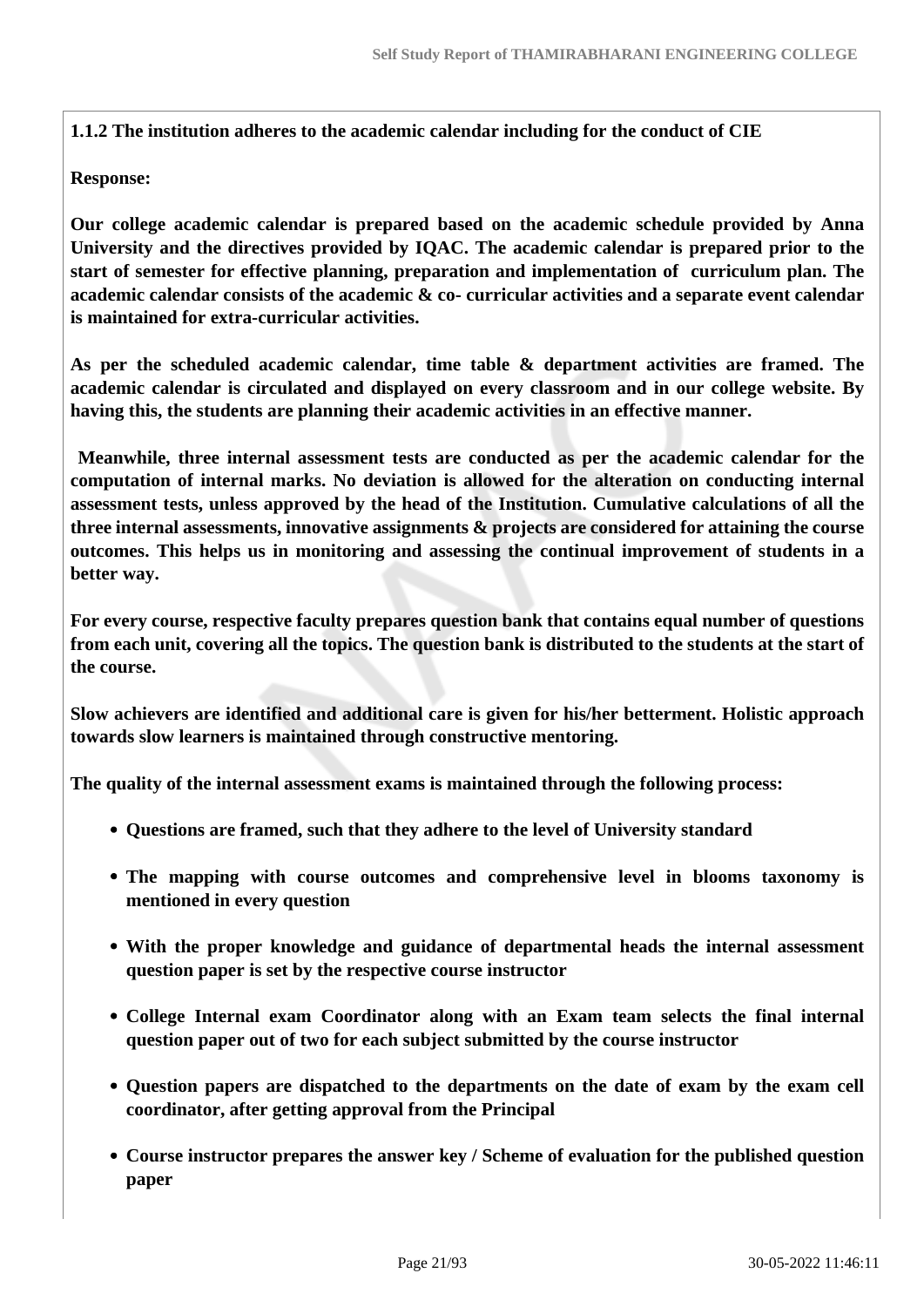- **Internal exam coordinators ensure the smooth conduction of test and proper valuation of answer scripts**
- **After the completion of every internal exams, grievances faced by our students are received in written form (grievance form) and solved at the earliest. The final copy of the mark list will be displayed in the notice board**
- **Overall quality, level of order of thinking, level of difficulty faced by the students are audited by internal and external audit committees and proposed the same to the IQAC for further actions.**

| <b>File Description</b>         | <b>Document</b>      |
|---------------------------------|----------------------|
| Link for Additional information | <b>View Document</b> |

 **1.1.3 Teachers of the Institution participate in following activities related to curriculum development and assessment of the affiliating University and/are represented on the following academic bodies during the last five years** 

- **1.Academic council/BoS of Affiliating university**
- **2.Setting of question papers for UG/PG programs**
- **3.Design and Development of Curriculum for Add on/ certificate/ Diploma Courses**
- **4.Assessment /evaluation process of the affiliating University**

**Response:** B. Any 3 of the above

| <b>File Description</b>                                                                                      | <b>Document</b>      |
|--------------------------------------------------------------------------------------------------------------|----------------------|
| Institutional data in prescribed format                                                                      | <b>View Document</b> |
| Details of participation of teachers in various<br>bodies/activities provided as a response to the<br>metric | <b>View Document</b> |

# **1.2 Academic Flexibility**

 **1.2.1 Percentage of Programmes in which Choice Based Credit System (CBCS)/ elective course system has been implemented** 

**Response:** 100

1.2.1.1 **Number of Programmes in which CBCS/ Elective course system implemented.**

Response: 5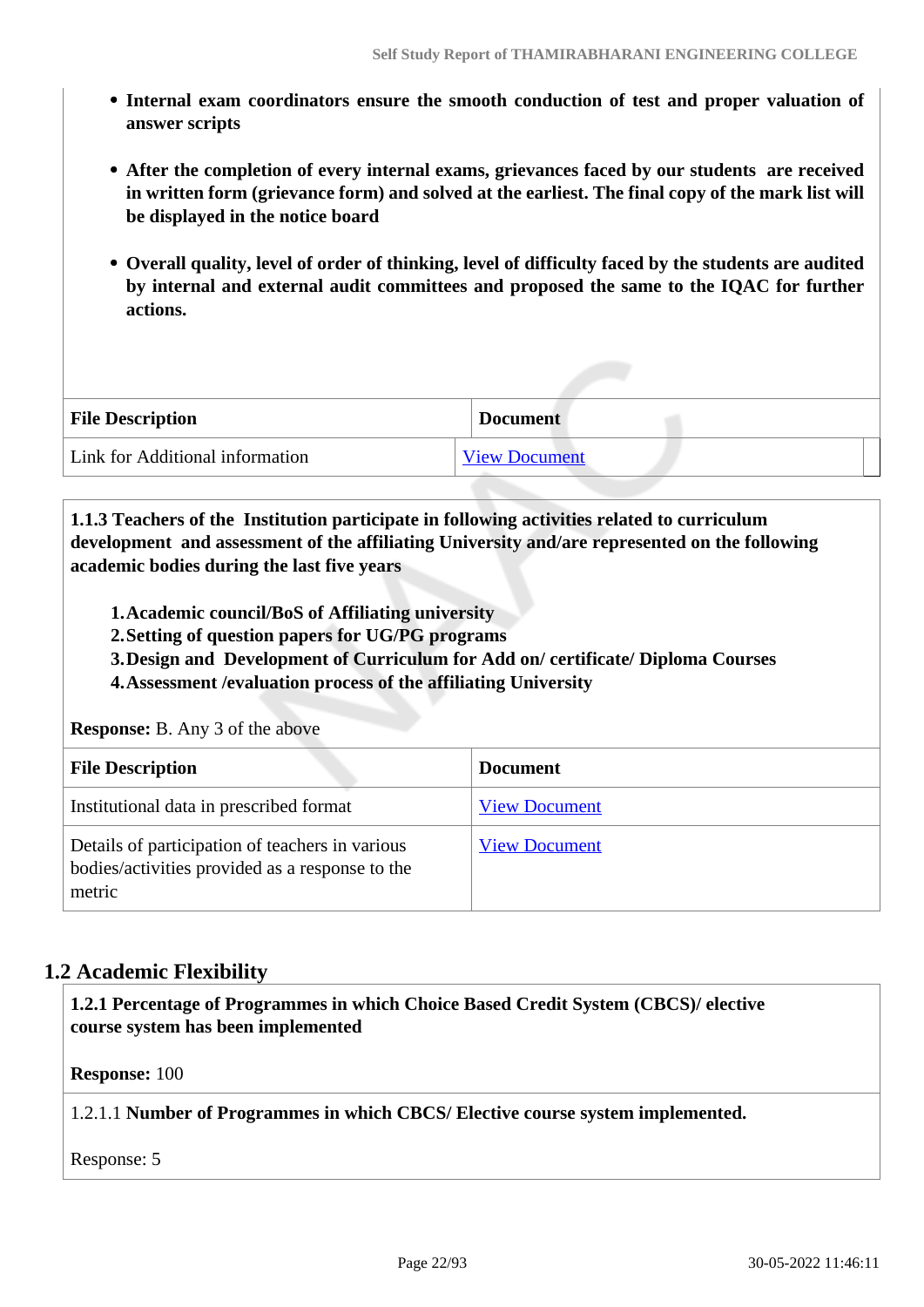| <b>File Description</b>                              | <b>Document</b>      |
|------------------------------------------------------|----------------------|
| Minutes of relevant Academic Council/BOS<br>meetings | <b>View Document</b> |
| Institutional data in prescribed format              | <b>View Document</b> |

### **1.2.2 Number of Add on /Certificate programs offered during the last five years**

#### **Response:** 62

#### 1.2.2.1 **How many Add on /Certificate programs are offered within the last 5 years.**

| <b>File Description</b> |         |         | <b>Document</b> |         |  |
|-------------------------|---------|---------|-----------------|---------|--|
|                         |         |         |                 |         |  |
| 10                      | 15      | 14      | 13              | 10      |  |
| 2020-21                 | 2019-20 | 2018-19 | 2017-18         | 2016-17 |  |

| The Description                                                            | Document             |
|----------------------------------------------------------------------------|----------------------|
| Institutional data in prescribed format                                    | <b>View Document</b> |
| Brochure or any other document relating to Add on<br>/Certificate programs | <u>View Document</u> |

# **1.2.3 Average percentage of students enrolled in Certificate/ Add-on programs as against the total number of students during the last five years**

**Response:** 83.41

1.2.3.1 **Number of students enrolled in subject related Certificate or Add-on programs year wise during last five years**

| 2020-21                 | 2019-20 | 2018-19 |                 | 2017-18 | 2016-17 |  |
|-------------------------|---------|---------|-----------------|---------|---------|--|
| 461                     | 513     | 484     |                 | 513     | 461     |  |
|                         |         |         |                 |         |         |  |
|                         |         |         |                 |         |         |  |
| <b>File Description</b> |         |         | <b>Document</b> |         |         |  |

# **1.3 Curriculum Enrichment**

**1.3.1 Institution integrates crosscutting issues relevant to Professional Ethics ,Gender, Human**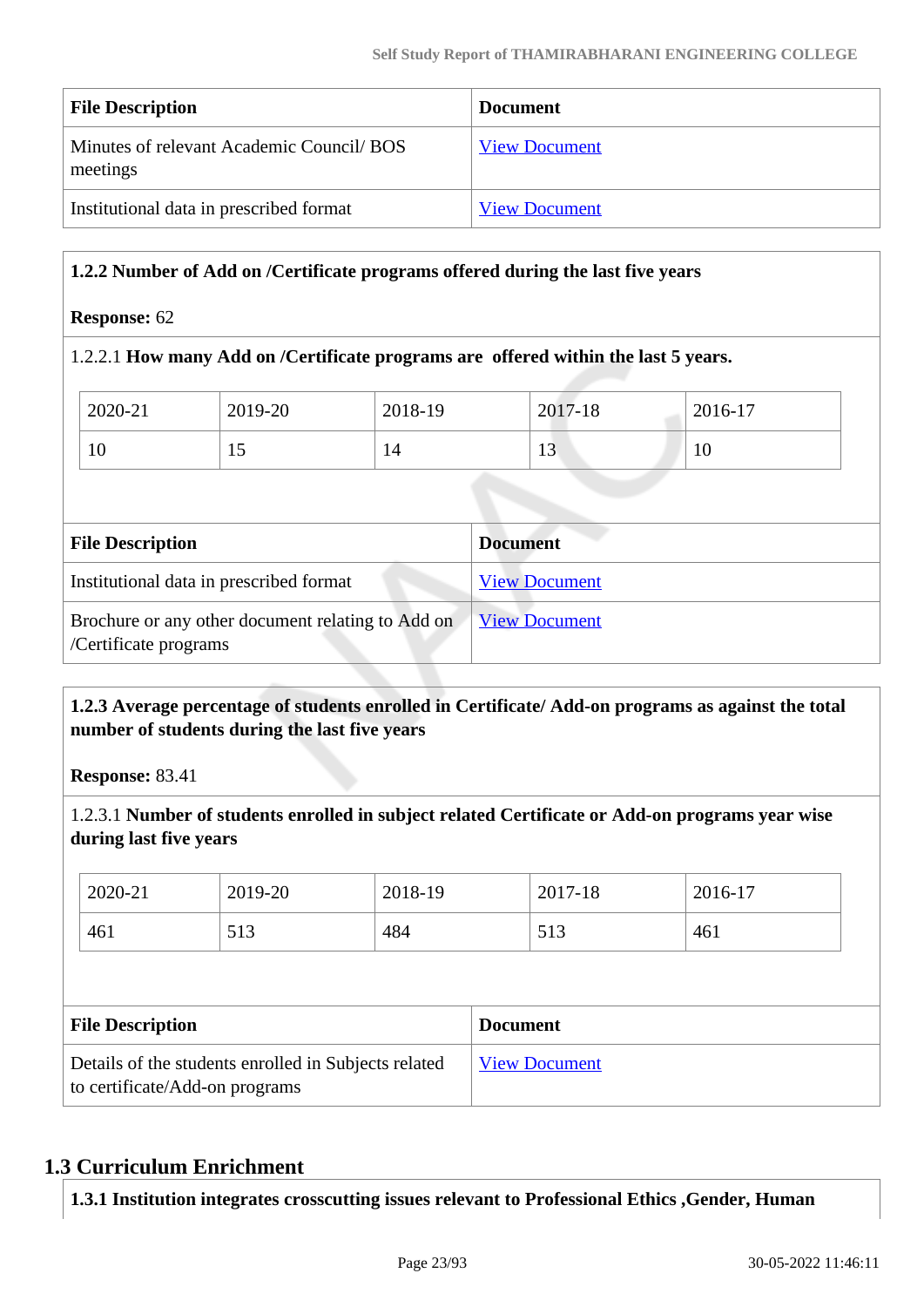#### **Values ,Environment and Sustainability into the Curriculum**

### **Response:**

**Integrating the cross-cutting issues relevant to gender, environment and sustainability, human values and professional ethics, our students are exposed with different types of courses in the curriculum, professional competencies thereby leading to the holistic development of our students in their curriculum.**

#### **Gender**

**Both the genders of our college are given equal preference in every aspect like such as admissions, Curricular, Co- curricular, Extra-curricular, Training & Placement activities and even recruitments. Irrespective of gender roles and responsibilities are assigned to our students. This makes the students exhibit mutual respect with the opposite gender.**

**Various awareness programmes and seminars on gender sensitization are introduced for our students which enable our students to interface with real life situations.**

**Professional Ethics and Human Values**

**To ensure sustained happiness and prosperity which are the core aspirants of human beings, our college introduces the below mentioned courses that help the students to appreciate the essential compliments between values and skills. The curriculum includes Ethics related courses to our students enabling them to learn global issues, moral leadership, code of conduct, loyalty and to appreciate the rights of others.**

**Environment and Sustainability**

**Students are emphasized to lean several courses on Environmental Science to address the environment and sustainability issues. On focusing energy efficiency by preserving natural resources for healthy living and a good learning environment Thamirabharani engineering college encourages the student community to do the same. Rainwater harvesting system is implemented to recharge the groundwater by collecting the rainwater from catchment areas like building's rooftops. The RO Plant is established on the college campus to provide safe drinking water.**

| <b>File Description</b>                                                                                                                                              | <b>Document</b>      |
|----------------------------------------------------------------------------------------------------------------------------------------------------------------------|----------------------|
| Upload the list and description of courses which<br>address the Professional Ethics, Gender, Human<br>Values, Environment and Sustainability into the<br>Curriculum. | <b>View Document</b> |

 **1.3.2 Average percentage of courses that include experiential learning through project work/field work/internship during last five years**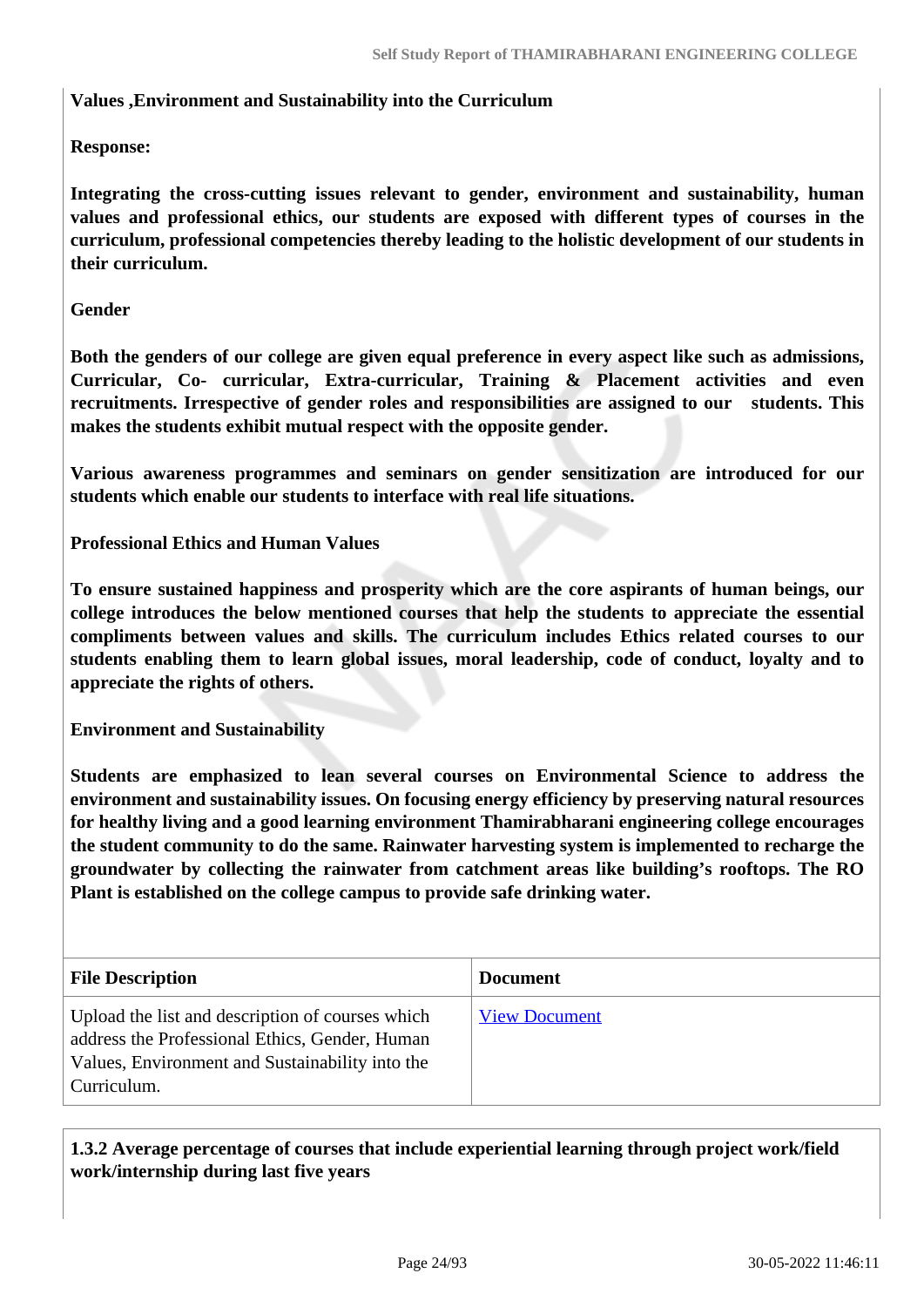#### **Response:** 3.91

### 1.3.2.1 **Number of courses that include experiential learning through project work/field work/internship year-wise during last five years**

|                                                                                                | 2020-21                                                        | 2019-20                                         | 2018-19 |                      | 2017-18              | 2016-17 |
|------------------------------------------------------------------------------------------------|----------------------------------------------------------------|-------------------------------------------------|---------|----------------------|----------------------|---------|
|                                                                                                | 11                                                             | 10                                              | 9       |                      | 9                    | 9       |
|                                                                                                |                                                                |                                                 |         |                      |                      |         |
|                                                                                                | <b>File Description</b>                                        |                                                 |         | <b>Document</b>      |                      |         |
|                                                                                                |                                                                | Programme / Curriculum/ Syllabus of the courses |         |                      | <b>View Document</b> |         |
|                                                                                                | MoU's with relevant organizations for these courses,<br>if any |                                                 |         |                      | <b>View Document</b> |         |
| Minutes of the Boards of Studies/Academic<br>Council meetings with approvals for these courses |                                                                |                                                 |         | <b>View Document</b> |                      |         |
| Institutional data in prescribed format                                                        |                                                                |                                                 |         | <b>View Document</b> |                      |         |

### **1.3.3 Percentage of students undertaking project work/field work/ internships (Data for the latest completed academic year**

**Response:** 57.97

#### 1.3.3.1 **Number of students undertaking project work/field work / internships**

Response: 331

| <b>File Description</b>                 | <b>Document</b>      |
|-----------------------------------------|----------------------|
| Institutional data in prescribed format | <b>View Document</b> |

# **1.4 Feedback System**

 **1.4.1** *Institution obtains feedback on the syllabus and its transaction at the institution from the following stakeholders 1) Students 2)Teachers 3)Employers 4)Alumni* 

| <b>Response:</b> A. All of the above                                                                                                                       |                      |  |
|------------------------------------------------------------------------------------------------------------------------------------------------------------|----------------------|--|
| <b>File Description</b>                                                                                                                                    | <b>Document</b>      |  |
| Action taken report of the Institution on feedback<br>report as stated in the minutes of the Governing<br>Council, Syndicate, Board of Management (Upload) | <b>View Document</b> |  |
| URL for stakeholder feedback report                                                                                                                        | <b>View Document</b> |  |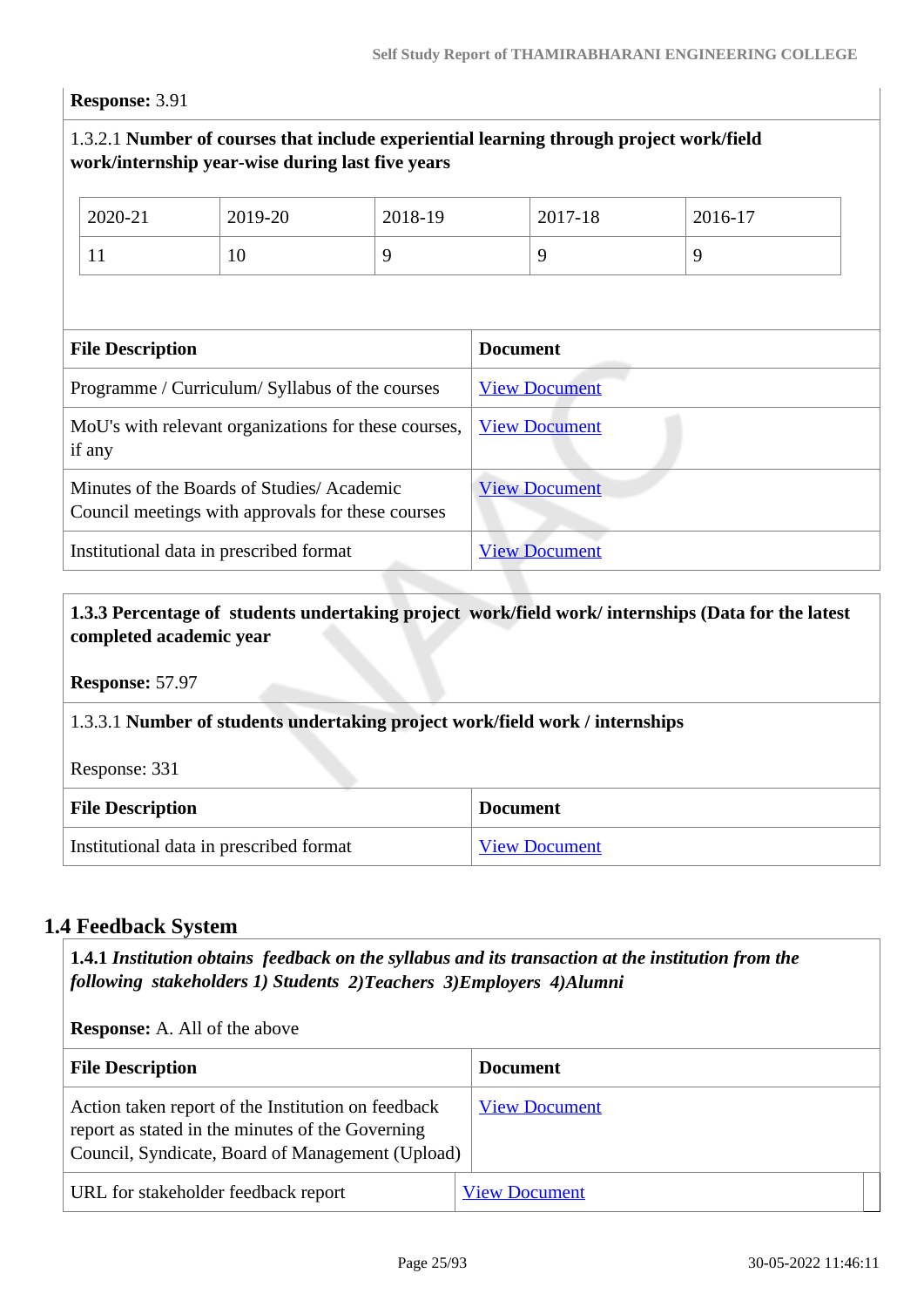#### **1.4.2 Feedback process of the Institution may be classified as follows: Options:**

- **1.Feedback collected, analysed and action taken and feedback available on website**
- **2.Feedback collected, analysed and action has been taken**
- **3.Feedback collected and analysed**
- **4.Feedback collected**
- **5. Feedback not collected**

**Response:** A. Feedback collected, analysed and action taken and feedback available on website

| <b>File Description</b>           | <b>Document</b>      |
|-----------------------------------|----------------------|
| Upload any additional information | <b>View Document</b> |
| URL for feedback report           | <b>View Document</b> |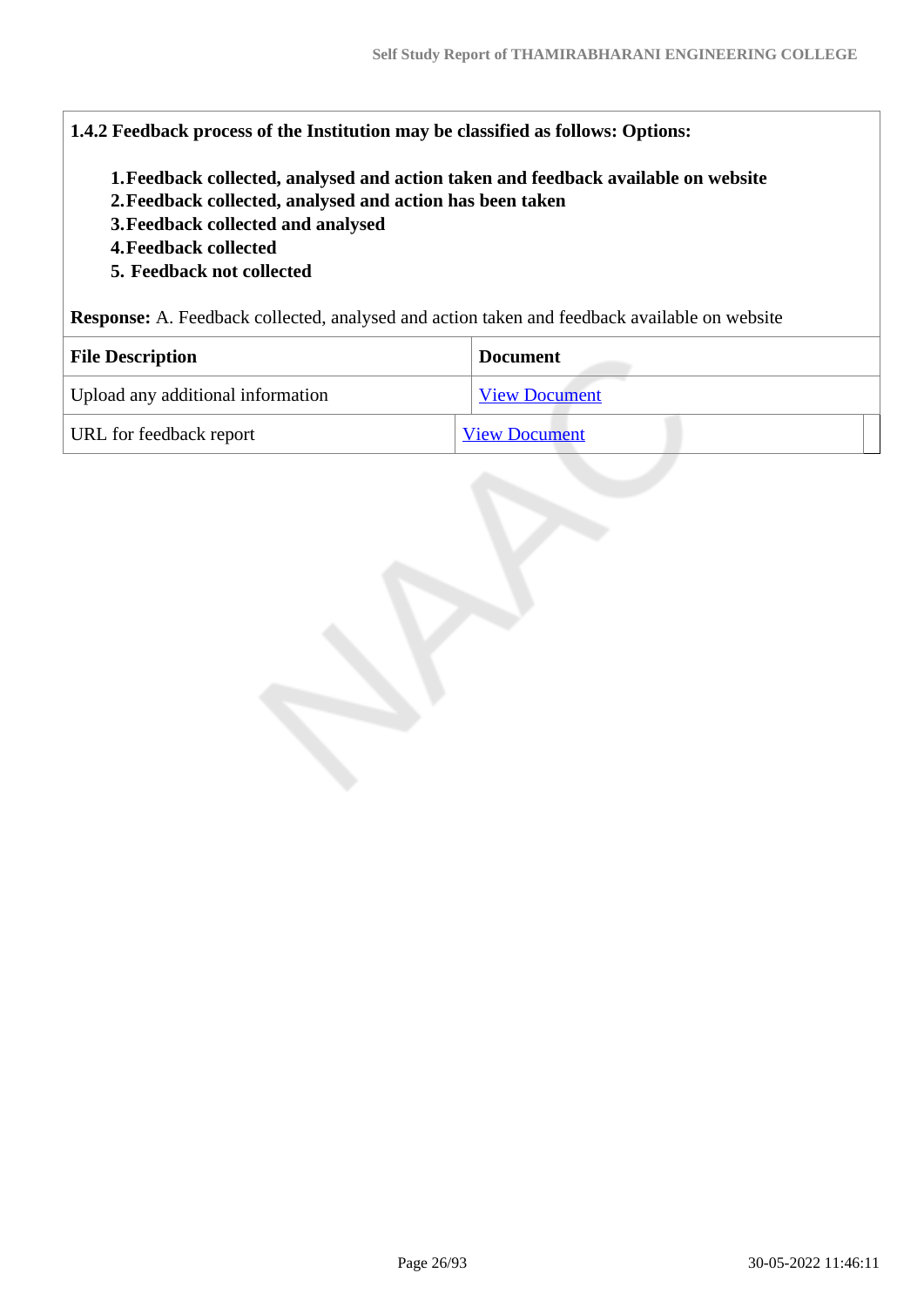# **Criterion 2 - Teaching-learning and Evaluation**

# **2.1 Student Enrollment and Profile**

|                         |                                         | 2.1.1.1 Number of students admitted year-wise during last five years |                      |         |
|-------------------------|-----------------------------------------|----------------------------------------------------------------------|----------------------|---------|
| 2020-21                 | 2019-20                                 | 2018-19                                                              | 2017-18              | 2016-17 |
| 195                     | 165                                     | 91                                                                   | 133                  | 200     |
|                         |                                         | 2.1.1.2 Number of sanctioned seats year wise during last five years  |                      |         |
|                         | 2019-20                                 | 2018-19                                                              | 2017-18              | 2016-17 |
|                         | 300                                     | 300                                                                  | 300                  | 300     |
| 2020-21<br>300          |                                         |                                                                      |                      |         |
|                         |                                         |                                                                      | <b>Document</b>      |         |
| <b>File Description</b> | Institutional data in prescribed format |                                                                      | <b>View Document</b> |         |

 **2.1.2 Average percentage of seats filled against reserved categories (SC, ST, OBC, Divyangjan, etc. as per applicable reservation policy ) during the last five years ( exclusive of supernumerary seats)**

**Response:** 74.2

2.1.2.1 **Number of actual students admitted from the reserved categories year wise during last five years**

| 2020-21 | 2019-20 | 2018-19 | 2017-18 | 2016-17 |
|---------|---------|---------|---------|---------|
| 191     | 160     | 89      | 131     | 197     |

| <b>File Description</b>                 | <b>Document</b>      |
|-----------------------------------------|----------------------|
| Institutional data in prescribed format | <b>View Document</b> |
| Any additional information              | <b>View Document</b> |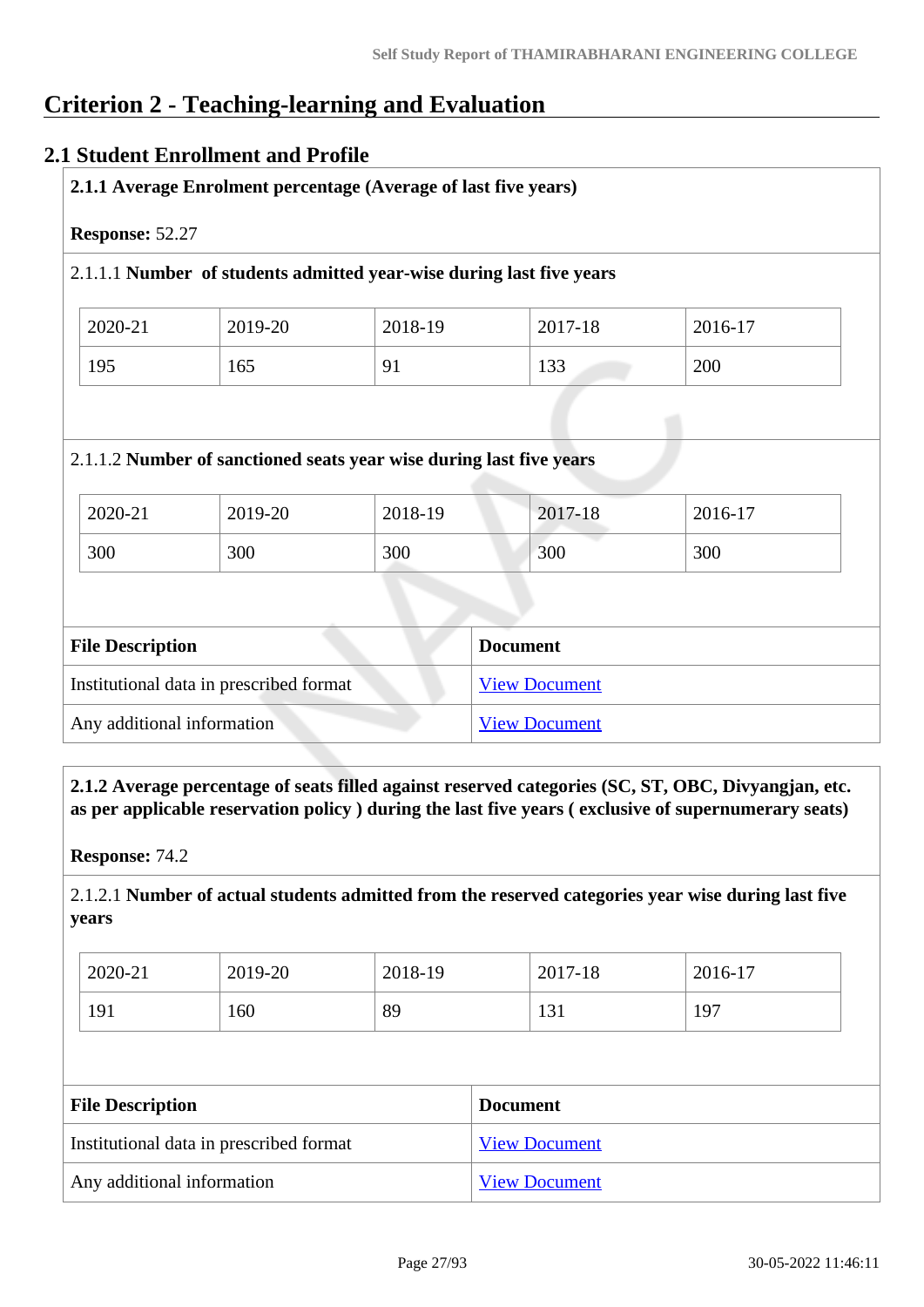# **2.2 Catering to Student Diversity**

 **2.2.1 The institution assesses the learning levels of the students and organises special Programmes for advanced learners and slow learners**

**Response:** 

**The institution organizes Orientation programmes/Induction programmes for freshers in the start of every academic year both at the college level as well as the department level. Bridge Courses are conducted at the department level to lift the students to the standard of higher education. The Department of Computer Science of our college selected and focused two specific areas in conducting the Bridge Course - Basics of Computers and Advances in Computer Science. The English Department of TEC organizes Orientation / Bridge Course in Basic English Grammar to enable Tamil medium students to cope with the course. The Department of Mathematics organizes Bridge Course to all the first year students are admitted to cope up with the knowledge requirement of the course opted by the student. Coaching classes are conducted for Advanced Learners to face competitive exams. Students are encouraged to enroll in NPTEL Courses – Swayam. Coaching is also given in Skill Development Programme like Communicative English, Aptitude and Placement. Students are encouraged to have an internship with their relevant discipline of studies to learn and analyse the current needs of industrial aspects. Based on the industrial needs the following core courses and inter-disciplinary courses are conducted to encourage our students to learn as advanced learner programme in every semester after the working hours.**

**Strategies adopted for slow learners: The institution assesses the learning levels of the students in means of two things- students enrolled in various disciplines are identified as slow and advanced learners based on their performance in Internal Assessment Test and University Examination. All the departments draw up the schedule for organising remedial classes for slow learners. This exercise is done in a discreet manner and slow learners are encouraged and stimulated to recognize their shortcomings and register on their own without compulsion. Teachers are able to give one to one attention in remedial classes and focus on individual problems in a better manner when compared to a regular classroom. Group Study System is also encouraged with the help of the advanced learners. Academic and personal counselling is given to the slow learners by mentor. Provision of simple and standard lecture notes/course materials will enable them to perform even better in their academic performance.**

| <b>File Description</b>           | <b>Document</b>      |
|-----------------------------------|----------------------|
| Upload any additional information | <b>View Document</b> |

#### **2.2.2 Student- Full time teacher ratio (Data for the latest completed academic year)**

**Response:** 9:1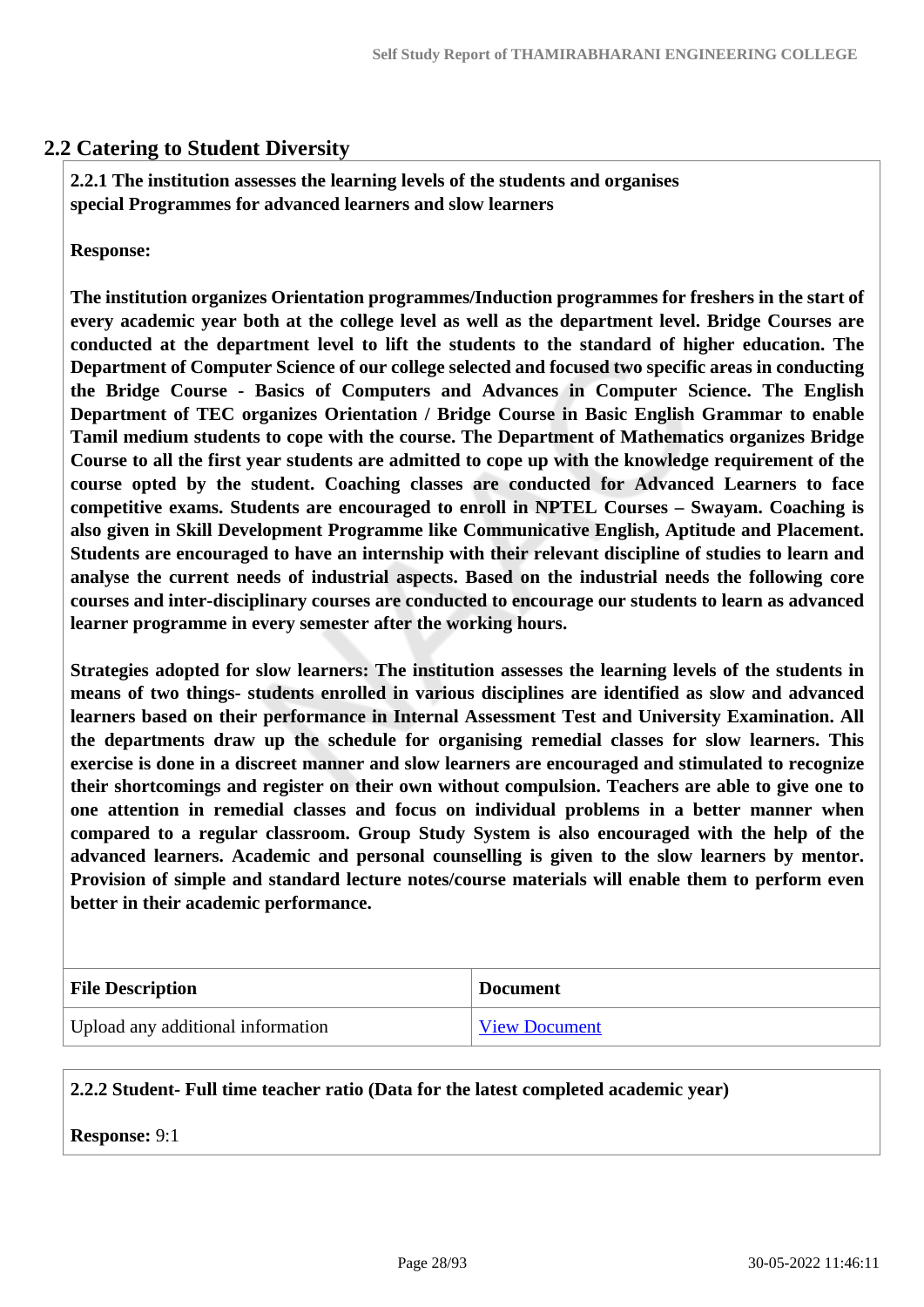| <b>File Description</b>    | <b>Document</b>      |
|----------------------------|----------------------|
| Any additional information | <b>View Document</b> |

# **2.3 Teaching- Learning Process**

 **2.3.1 Student centric methods, such as experiential learning, participative learning and problem solving methodologies are used for enhancing learning experiences**

# **Response:**

The College provides freedom and facilities to the faculty to develop student-specific, contextual and innovative teaching methodologies using ICT that can maximize the learning outcome. Seminars, problemsolving sessions, power point presentations, net based assignments, group discussions, group assignments, quizzes and mini projects are some of methodologies and exercises used to enhance their learning.

Experiential Learning:

Learning by doing is considered one of the best means of arousing intellectual process among the rural, first-generation learners. From 2016 onwards, **internship** is introduced for all UG programmes. All UG programme students are learning by doing practical in their respective Labs for theory and laboratory concepts. Experiential learning is the process of learning through experience by doing and reflecting. We encourage students to practice various technical and non-technical skills through project development, student seminars, student development programs, workshops, internships, industrial visits and Science day celebration. These activities are planned, conducted and monitored regularly by the faculty to ensure that students are practicing the required skills, reflecting on their experiences and improving their skills.

# **Participative learning:**

In this type of learning, students participate in various activities such as seminar, group discussion, wall papers, projects, and the skill based add on courses. Students are encouraged to participate in activities where they can use their specialized technical or management skills, such as

- Regular Quizzes- Quizzes are organized for student participation at intra or inter college level.
- Seminar Presentation Students develop technical skills while presenting papers in seminars.

We always strive to enhance the learning experience of learners in class through various interactive and participatory approaches apart from traditional teaching. These approaches aid in creating a feeling of responsibility in learners and makes learning a process of construction of knowledge. In this type of learning, students participate in various activities such as seminar, group discussion, poster presentations, projects, and the skill based add on courses. Students are encouraged to participate in these activities where they can use their specialized technical or management skills. Students actively participate in a myriad of academic activities like class room seminars on chosen/ assigned topics, home assignments, power point presentations, model preparation. Our institute consists of various club activities like NSS club, Start up and innovation cell Energy club, Fit India club, English Proficiency club, Robotics Club, Renewable Energy Club, Science club to exhibit their team work in communicating the needs and responsibilities to society in an ethical means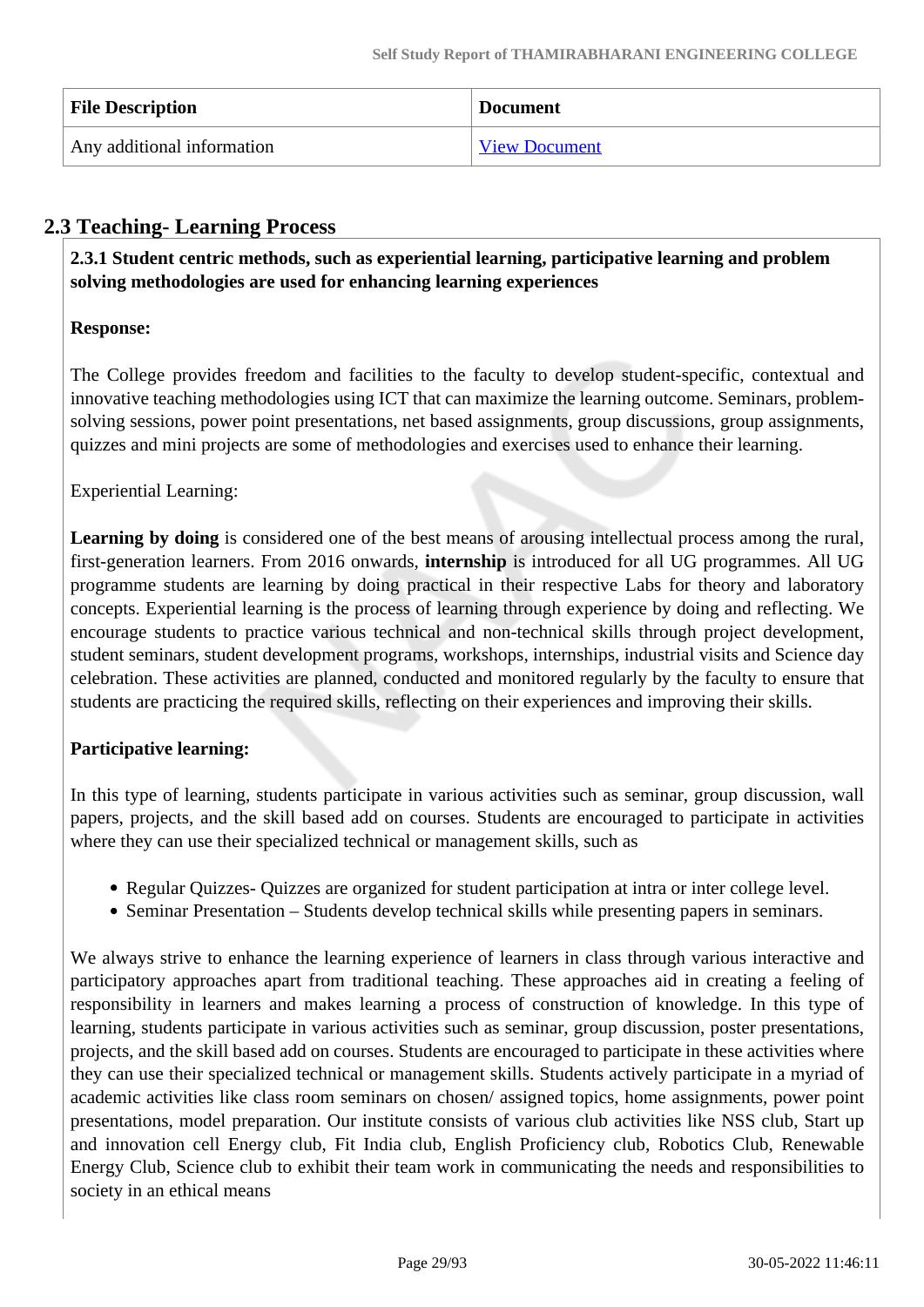**Problem-solving methods:** Departments encourage students to acquire and develop problem-solving skills. For this, college organizes expert lectures on various topics, motivate students to join certificate courses, participate in various inter-college and intra-college technical fests and other competitions such as:

- Regular Assignments based on problems
- Mini Project development
- Regular Quizzes
- Case studies Discussion
- Class presentations
- Debates
- Participation in Inter college events
- Faculty handling Tutorial classes
- Students handling Tutorial classes
- Aptitude Training and Internship Program

| <b>File Description</b>           | <b>Document</b>      |
|-----------------------------------|----------------------|
| Upload any additional information | <b>View Document</b> |

# **2.3.2 Teachers use ICT enabled tools for effective teaching-learning process.**

#### **Response:**

In TEC, the classrooms and labs are ICT enabled with projectors installed and the campus is enabled with high speed Wi-Fi connection. The faculty at TEC use various ICT enabled tools to enhance the quality of teaching-learning like-

- 1.Google classroom is used to manage and post course related information- learning material, quizzes, lab submissions and evaluations, assignments, etc.
- 2.Virtual labs are used to conduct labs through simulations.
- 3.Online drawing tools like concept maps, mind maps, are used to perform student centric activities.
- 4.The PPTs are enabled with animations and simulations to improve the effectiveness of the teaching- learning process.
- 5.The online learning environments are designed to train students in open problem-solving activity.
- 6.Google Meet is used to host a video session/lecture. Teachers can invite upto 100 participants and record the sessions for later access.
- 7.Lab manuals are mailed to students well in advance the experiment is performed.
- 8.Online quizzes is regularly conducted to record the feedback of the students.
- 9.To teach mathematical subjects in online mode, teachers have used various online tools likewhiteboard in Microsoft teams, Wacom board in Google meet, etc.
- 10.Wacom board is used to make it easy to explain concepts visually, encourage collaboration, and support flipped and distance learning programs.
- 11.The faculty members used Google meet or Zoom to conduct tests and for lecture delivery. Also used many interactive methods for effective teaching such as PPT with animations, Video clippings.
- 12.Other important activities such as Project presentation, Debates, Group discussions, Mentoring,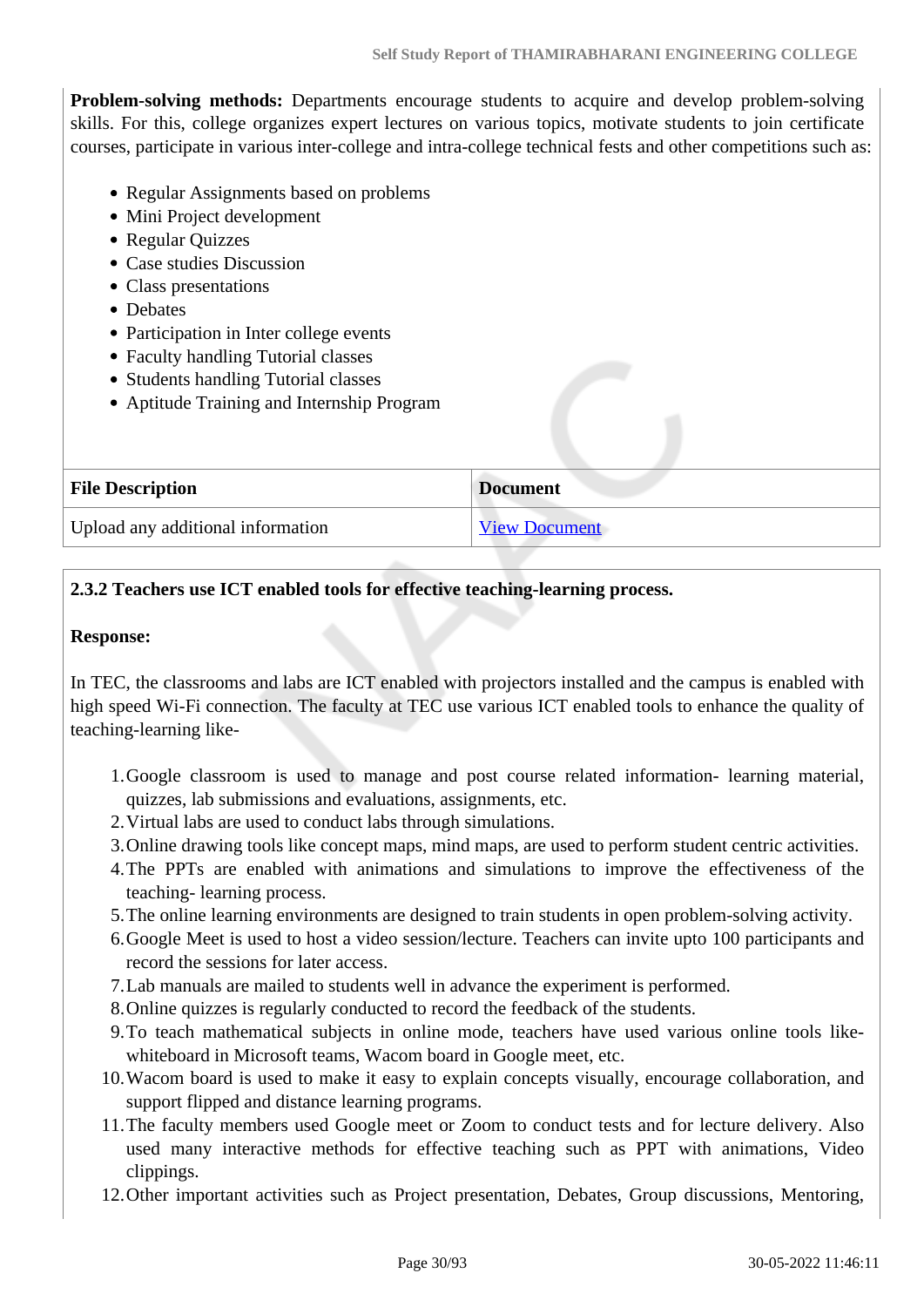PTA meet, AAC meet also conducted online through Google meet or Zoom platforms for quality teaching learning process.

- 13.The research journals and e-books are available on online library to our faculty and students.
- 14.All the departments are conducting webinars, workshops and guest lectures on the new developments in the core subjects for effective teaching and learning by Industry experts and Alumni on Zoom platforms and also broadcasted the same on You tube.
- 15.Our College You tube channel is used for the students as a platform for learning.

| <b>File Description</b>                                                                                  | <b>Document</b>      |
|----------------------------------------------------------------------------------------------------------|----------------------|
| Upload any additional information                                                                        | <b>View Document</b> |
| Provide link for webpage describing the ICT<br>enabled tools for effective teaching-learning<br>process. | <b>View Document</b> |

# **2.3.3 Ratio of students to mentor for academic and other related issues (Data for the latest completed academic year )**

### **Response:** 9:1

#### 2.3.3.1 **Number of mentors**

Response: 64

| <b>File Description</b>                                                          | <b>Document</b>      |  |
|----------------------------------------------------------------------------------|----------------------|--|
| Upload year wise, number of students enrolled and<br>full time teachers on roll. | <b>View Document</b> |  |
| Mentor/mentee ratio                                                              | <b>View Document</b> |  |
| Circulars pertaining to assigning mentors to mentees                             | <b>View Document</b> |  |

# **2.4 Teacher Profile and Quality**

| 2.4.1 Average percentage of full time teachers against sanctioned posts during the last five years |                      |  |  |
|----------------------------------------------------------------------------------------------------|----------------------|--|--|
| <b>Response:</b> 100                                                                               |                      |  |  |
| <b>File Description</b><br><b>Document</b>                                                         |                      |  |  |
| List of the faculty members authenticated by the<br>Head of HEI                                    | <b>View Document</b> |  |  |
| Institutional data in prescribed format                                                            | <b>View Document</b> |  |  |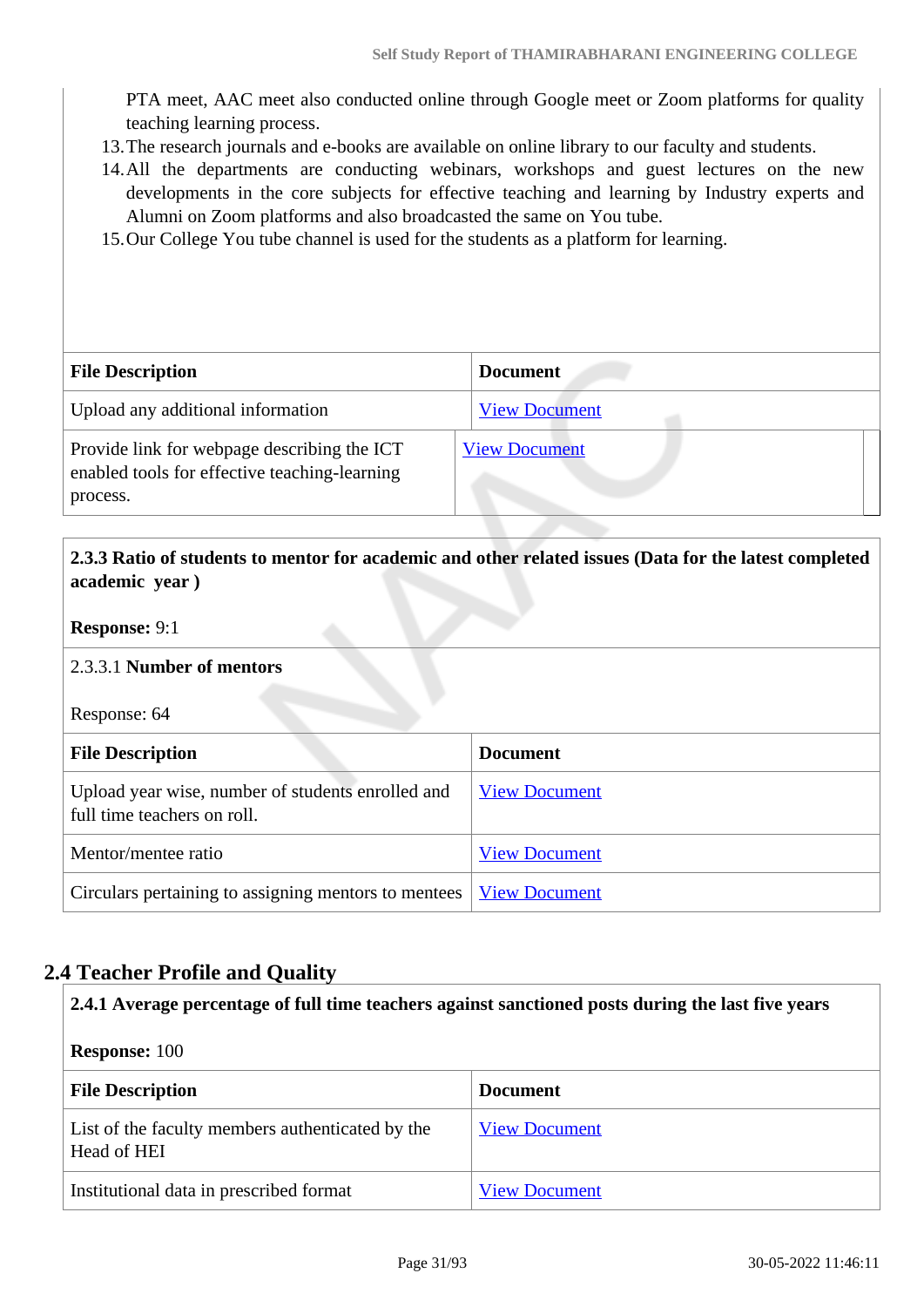**2.4.2 Average percentage of full time teachers with Ph. D. / D.M. / M.Ch. / D.N.B Superspeciality / D.Sc. / D.Litt. during the last five years (consider only highest degree for count)**

#### **Response:** 6.26

# 2.4.2.1 **Number of full time teachers with** *Ph. D. / D.M. / M.Ch. / D.N.B Superspeciality / D.Sc. / D.Litt.* **year wise during the last five years**

| 2020-21 | 2019-20 | 2018-19 | 2017<br>1 Q<br>$\angle U'$<br>$1 - 10$ | $2016-17$ |
|---------|---------|---------|----------------------------------------|-----------|
| ິ       |         |         | <u>ب</u>                               | ້         |

| <b>File Description</b>                 | <b>Document</b>      |
|-----------------------------------------|----------------------|
| Institutional data in prescribed format | <b>View Document</b> |
| Any additional information              | <b>View Document</b> |

### **2.4.3 Average teaching experience of full time teachers in the same institution (Data for the latest completed academic year in number of years)**

#### **Response:** 3.4

#### 2.4.3.1 **Total experience of full-time teachers**

Response: 217.9

| <b>File Description</b>                 | <b>Document</b>      |
|-----------------------------------------|----------------------|
| Institutional data in prescribed format | <b>View Document</b> |
| Any additional information              | <b>View Document</b> |

# **2.5 Evaluation Process and Reforms**

**2.5.1 Mechanism of internal assessment is transparent and robust in terms of frequency and mode**

**Response:** 

**The college has a transparent and robust evaluation process in terms of frequency and mode. In order to ensure transparency in internal assessment, the system of internal assessment is communicated with the students one week before.**

**Assignments will be given by all teachers. The internal Assessment examinations are also conducted for practical courses.**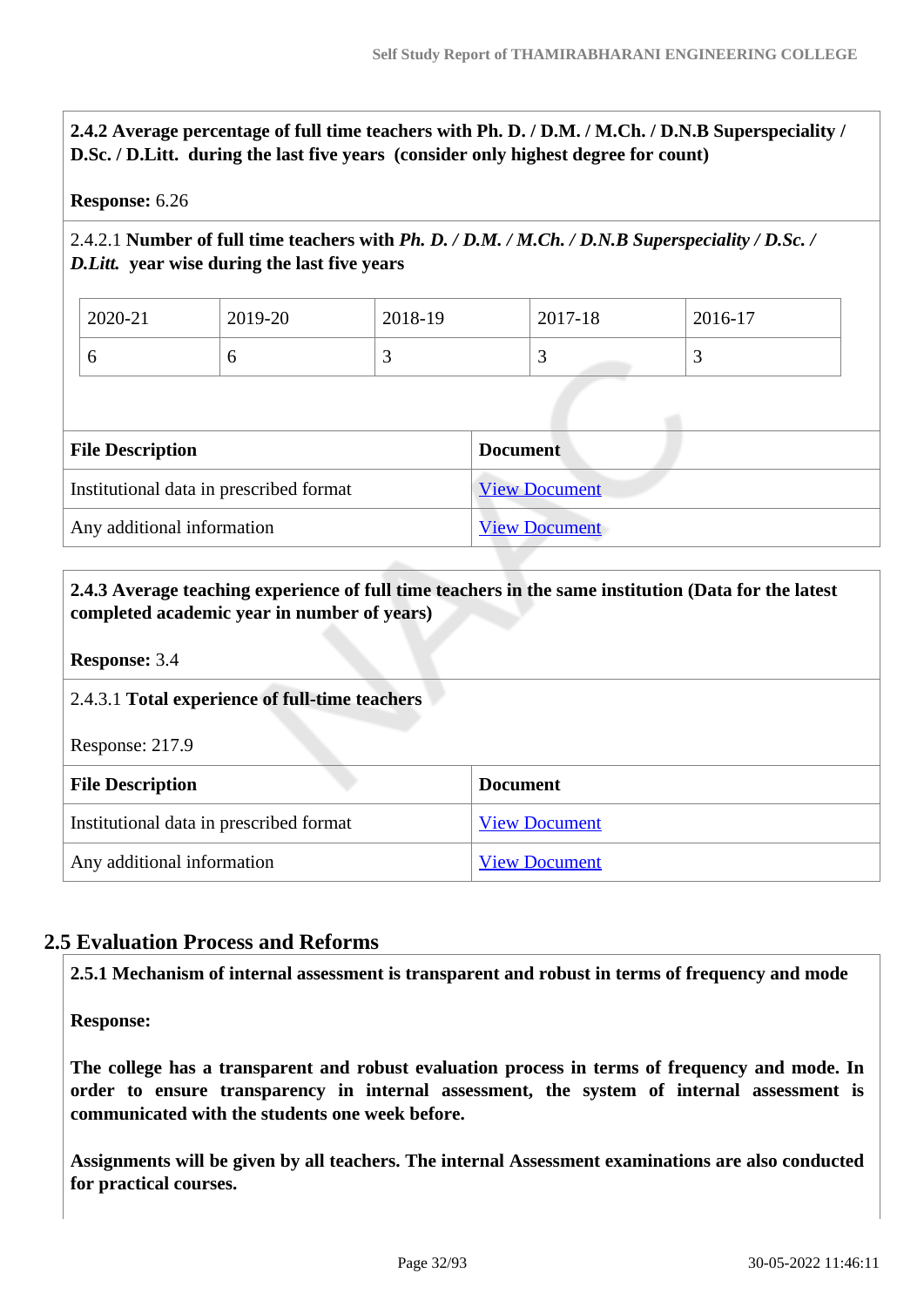**As per the COE (Controller of examination, Anna University) notifications, Academic activity plan and Internal Assessment Examination Schedule is prepared. Based on the Academic Calendar, the Internal Assessment Test (IAT) will be conducted at regular intervals of time. The timetable for the Assessment test will be prepared by the Department Exam cell and displayed in the Department Notice Board and also circulated to students.**

**Changes in schedules, patterns, methods if any, are immediately notified to the students through notice boards and also through classroom briefing by the concerned subject teachers.**

**The college conducts three IATs. Each IAT will be conducted for 50 marks with a duration of 90 minutes.**

**The evaluated answer sheets will be issued to the students in the classroom. The answer and key for valuation will be given in the Google classroom or Classroom. If there is any deviation in total mark and valuation, the student can apply for the retotalling and revaluation with the specified form for it. The mark list for Internal Assessment will be prepared and displayed in the notice board. The Assessment marks of the students are updated in the Web portal of the University. Internal Assessment marks are sent to their parents.**

**Students are free to interact with the teacher to resolve grievances if any, regarding the assessment.**

**After every internal examination, the HOD will conduct meetings with the staff and discuss how to improve the performance of the students.**

| <b>File Description</b>         | <b>Document</b>      |
|---------------------------------|----------------------|
| Any additional information      | <b>View Document</b> |
| Link for additional information | <b>View Document</b> |

 **2.5.2 Mechanism to deal with internal examination related grievances is transparent, time- bound and efficient** 

**Response:** 

**The college maintains complete transparency in the evaluation and to provide a platform for redressal of grievances of students regarding University examination and internal evaluation respectively. To address all examination and evaluation related problems, the Institute has appointed a College Examination Coordinator.**

**1. Mechanism for Redressal of Grievance regarding Internal Examination by the College:**

**a. Before Examination:**

**· The college follows strictly the guidelines and rules issued by the affiliating university while conducting internals and semester-end examinations.**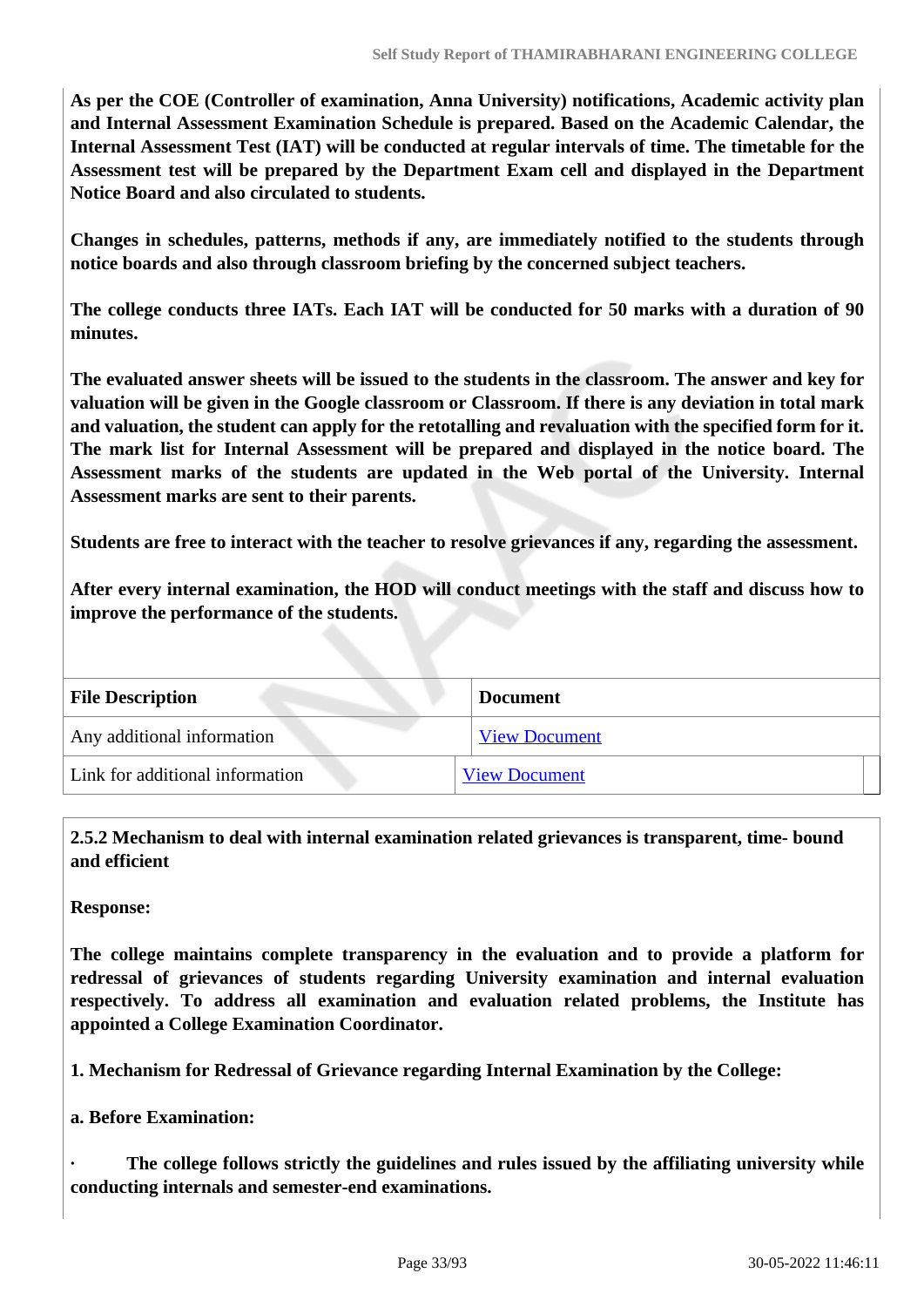**· Three internal assessment tests are conducted during each semester,**

**· Time table for which is prepared well in advance as per the University schedule and academic calendar and communicated to the students earlier.**

**· Seating plan and table marking is followed even for internal assessment tests and it is displayed on the notice board along with the Internal assessment time table. By adopting the criteria as per the direction of affiliating university, complete transparency is maintained in internal assessment tests.**

**· Students and faculty members are made aware of the transparency to be maintained in the system of assessment. This further enhances the transparency and rapport between faculty members and students.**

**· After preparing the assessments report it is shown to the students, if any grievances is there it can be resolved immediately and submitted by the concerned faculty to the department. A centralized exam cell system is followed.**

**b. During Examination:**

**· If any student finds discrepancy in question, e.g. given answer options are not correct, data given in question is insufficient or options are repeated, out-of-syllabus questions students may report it through prescribed format.**

**· The Head of the Department instant reports to the College Examination Section, if there are any grievances regarding question papers of any subject.**

**c. After Result Declaration**

**· After evaluation of internal assessment answer scripts, the scripts are given to students to have an idea of their performance in the test. If they come across any doubts, clarification is given which enables them to fare better in future. If students found any deviations in the answer paper, they can apply for revaluation or re-totaling.**

| <b>File Description</b>         | <b>Document</b>      |
|---------------------------------|----------------------|
| Any additional information      | <b>View Document</b> |
| Link for additional information | <b>View Document</b> |

# **2.6 Student Performance and Learning Outcomes**

 **2.6.1 Teachers and students are aware of the stated Programme and course outcomes of the Programmes offered by the institution.**

**Response:**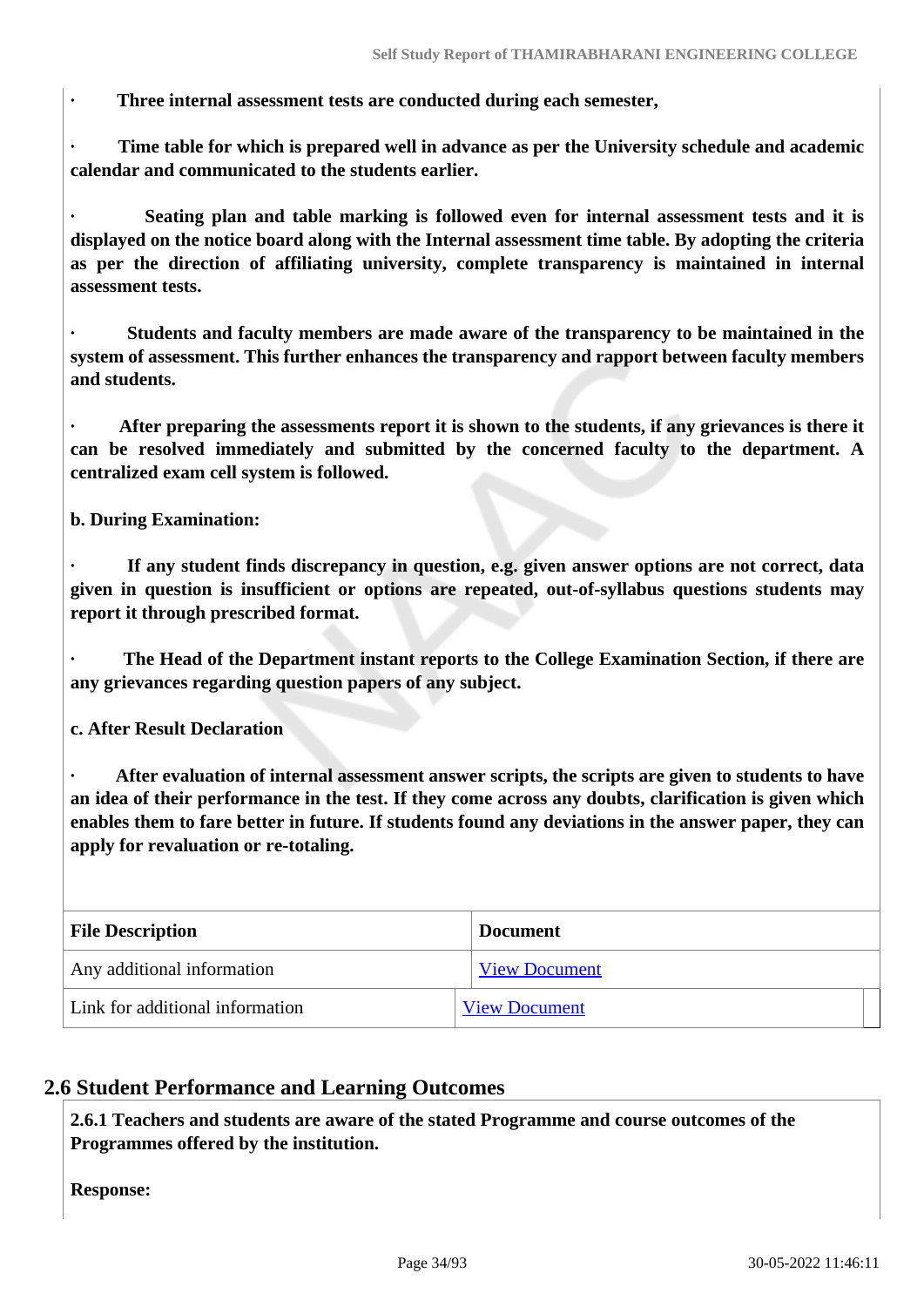**Thamirabharani Engineering College has well-defined learning outcomes based on the course outcomes provided by the affiliating body Anna University, Chennai.** 

**Our college has contributed in exposing students to emerging technologies to explore new subjects and deepen their understanding of difficult concepts and instilling entrepreneurial attitude in them. Our institute dedicates itself to empowering students through outcome based teaching and learning processes.** 

**The Program Outcomes(POs), Program Specific Outcomes(PSOs) and Course Outcomes(COs) are disseminated to teachers and students through following modes** 

1.**College website (CO, PO, PSO)**

2.**ERP course page (CO)**

3.**Notice board (CO)**

4.**Question Papers (CO)**

| <b>File Description</b>                                | <b>Document</b>      |  |
|--------------------------------------------------------|----------------------|--|
| Upload COs for all courses (examples from<br>Glossary) | <b>View Document</b> |  |
| Upload any additional information                      | <b>View Document</b> |  |

**2.6.2 Attainment of programme outcomes and course outcomes are evaluated by the institution.**

**Response:** 

**The College has put in place an efficient and proper system for achieving POs and COs that have been approved by the Governing Body. The achievement is ensured through proper curriculum delivery, which is supplemented by other activities for the students' overall development. The College offers a variety of co-curricular, extracurricular, and extension activities to help students meet the informed learning outcomes (PO, PSO, and CO) of all programmes. The applicable program's programme and course outcomes are assessed through a direct and indirect evaluation procedure.**

 **The Attainment of Programme Outcomes(POs), Program Specific Outcomes(PSOs) and Course Outcomes(COs) are evaluated by two methods.** 

**1. Direct PO PSO Assessment Process**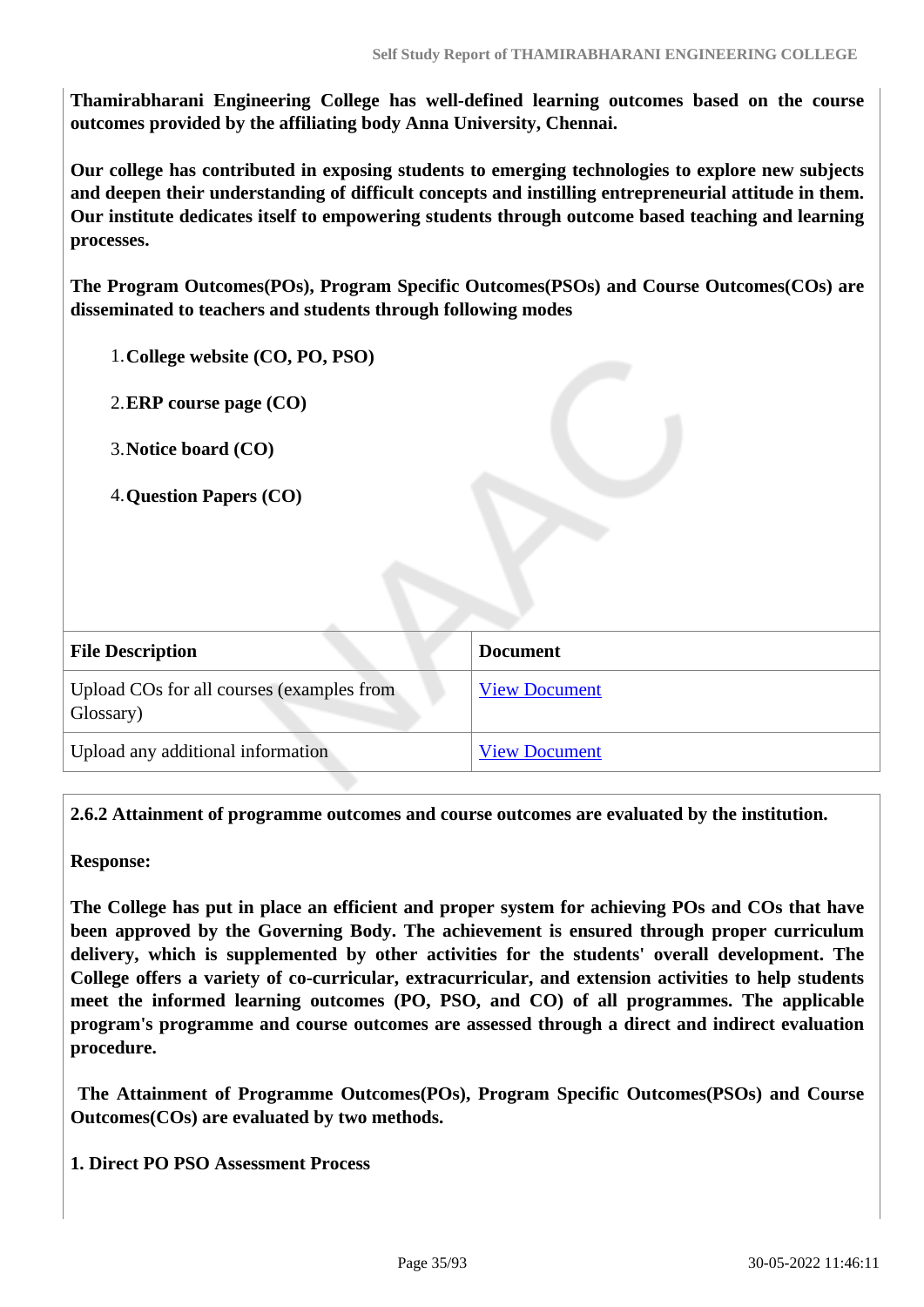**1.1. Based on Direct Course Assessment: Direct attainment of CO is measured in the scale of 0 - 3 level.** 

**1.1.1 Internal Assessment: Students assessed based on different activities such as MCQ, Assignment, Tutorials, Quiz Puzzles, etc.,. Internal Examination question papers are defined with CO for each question. On completion of Internal Assessment (IA), marks scored by the students CO wise are averaged up. CO attainment is calculated by considering 90% of IA test level and 10% of activities level. CO attainment is met which is based on the students achieving the defined target.**

**1.1.2.External Evaluation: Since End Semester University examination Evaluation is not available CO wise, total mark is considered for CO Attainment. CO attainment is calculated based on the students achieving the defined target.**

**Direct attainment of CO is calculated by considering 80% of university Examination level and 20% of IA Level.**

 **1.2 Based on Indirect Course Assessment: Course Exit survey and Program Exit survey are carried out ,where students give feedback in the scale of 1 to 5, are summed up in the proportion of 80:20 respectively.**

**Final course wise PO PSO Attainment: :For attainment calculation, Average of Direct CO- PO attainment data from CO - PO Correlation matrix is collected for all courses and Indirect Course Assessment are summed up in the proportion of 80:20 respectively.** 

**2. Indirect Method for PO PSO Attainment: Program Exit survey collected from students who are going to graduate at the end of the eighth semester.**

**Final Attainment for PO PSO Attainment: Sum of Final course wise PO PSO Attainment and Indirect Method for PO PSO Attainment in the proportion of 80:20 respectively.** 

**If PO PSO reached the level of 3, then PO PSO attained, else Not.**

| <b>File Description</b>           | <b>Document</b>      |
|-----------------------------------|----------------------|
| Upload any additional information | <b>View Document</b> |

# **2.6.3 Average pass percentage of Students during last five years**

**Response:** 81.07

2.6.3.1 **Total number of final year students who passed the university examination year-wise during the last five years**

| 2020-21 | 2019-20 | 2018-19 | 2017-18 | 2016-17    |
|---------|---------|---------|---------|------------|
| 93      | 146     |         | 1 T T   | 110<br>11J |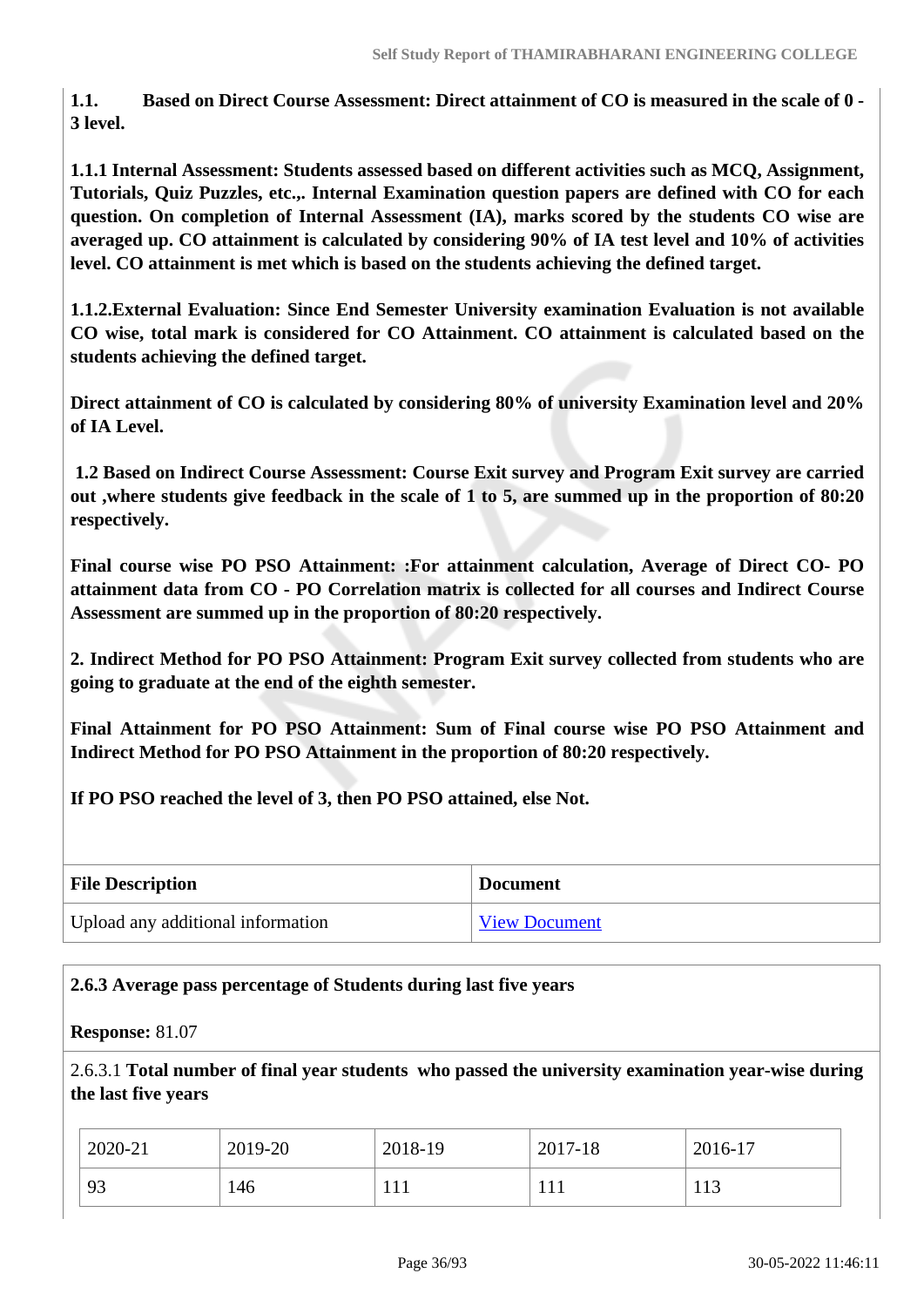# 2.6.3.2 **Total number of final year students who appeared for the university examination year-wise during the last five years**

| 2020-21                 |  | 2019-20                                 | 2018-19 |                 | 2017-18              | 2016-17 |  |
|-------------------------|--|-----------------------------------------|---------|-----------------|----------------------|---------|--|
| 98                      |  | 150                                     | 162     |                 | 150                  | 160     |  |
|                         |  |                                         |         |                 |                      |         |  |
| <b>File Description</b> |  |                                         |         | <b>Document</b> |                      |         |  |
|                         |  |                                         |         |                 |                      |         |  |
|                         |  | Upload any additional information       |         |                 | <b>View Document</b> |         |  |
|                         |  | Institutional data in prescribed format |         |                 | <b>View Document</b> |         |  |

# **2.7 Student Satisfaction Survey**

| 2.7.1 Online student satisfaction survey regarding teaching learning process<br><b>Response:</b> |                      |  |  |  |
|--------------------------------------------------------------------------------------------------|----------------------|--|--|--|
| <b>File Description</b>                                                                          | <b>Document</b>      |  |  |  |
| Upload database of all currently enrolled students<br>(Data Template)                            | <b>View Document</b> |  |  |  |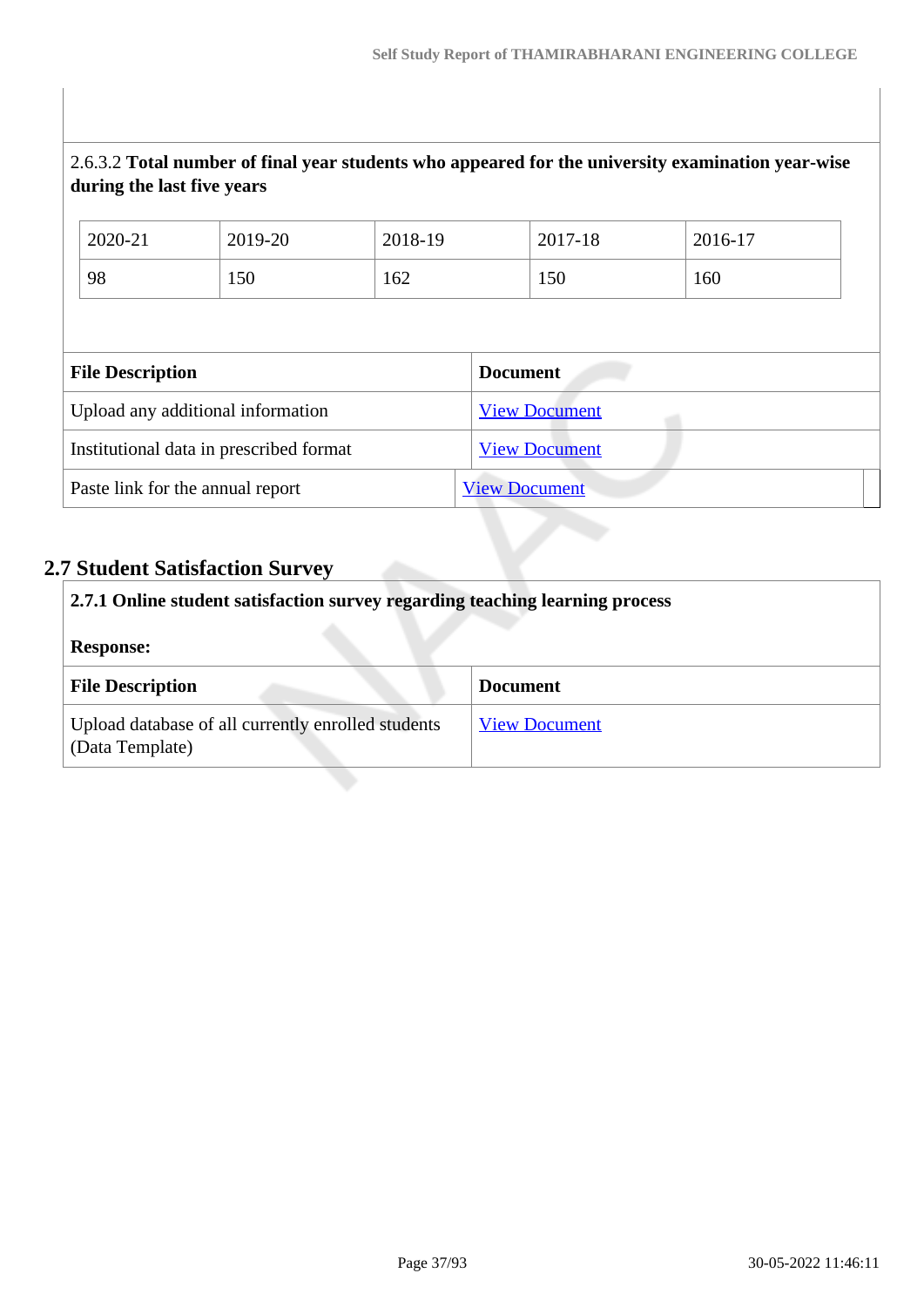# **Criterion 3 - Research, Innovations and Extension**

# **3.1 Resource Mobilization for Research**

 **3.1.1 Grants received from Government and non-governmental agencies for research projects / endowments in the institution during the last five years (INR in Lakhs)** 

#### **Response:** 0

3.1.1.1 **Total Grants from Government and non-governmental agencies for research projects / endowments in the institution during the last five years (INR in Lakhs)**

| $2020 - 21$ | $12019 - 20$ | 2018-19 | 2017-18 | $\frac{1}{2016}$ -17 |
|-------------|--------------|---------|---------|----------------------|
|             | ν            |         | 0       |                      |

| <b>File Description</b>                 | <b>Document</b>      |
|-----------------------------------------|----------------------|
| Institutional data in prescribed format | <b>View Document</b> |

## **3.1.2 Percentage of departments having Research projects funded by government and non government agencies during the last five years**

#### **Response:** 0

## 3.1.2.1 **Number of departments having Research projects funded by government and nongovernment agencies during the last five years**

| 2020-21 | 2019-20 | 2018-19 | 2017-18 | $2016-17$ |
|---------|---------|---------|---------|-----------|
|         | ◡       | ິ       |         | ν         |

#### 3.1.2.2 **Number of departments offering academic programes**

| 2020-21 | 2019-20 | 2018-19 | 2017-18                  | 2016-17                  |
|---------|---------|---------|--------------------------|--------------------------|
| ັ       |         | ັ       | $\overline{\phantom{0}}$ | $\overline{\phantom{0}}$ |

| <b>File Description</b>                 | <b>Document</b>      |
|-----------------------------------------|----------------------|
| Institutional data in prescribed format | <b>View Document</b> |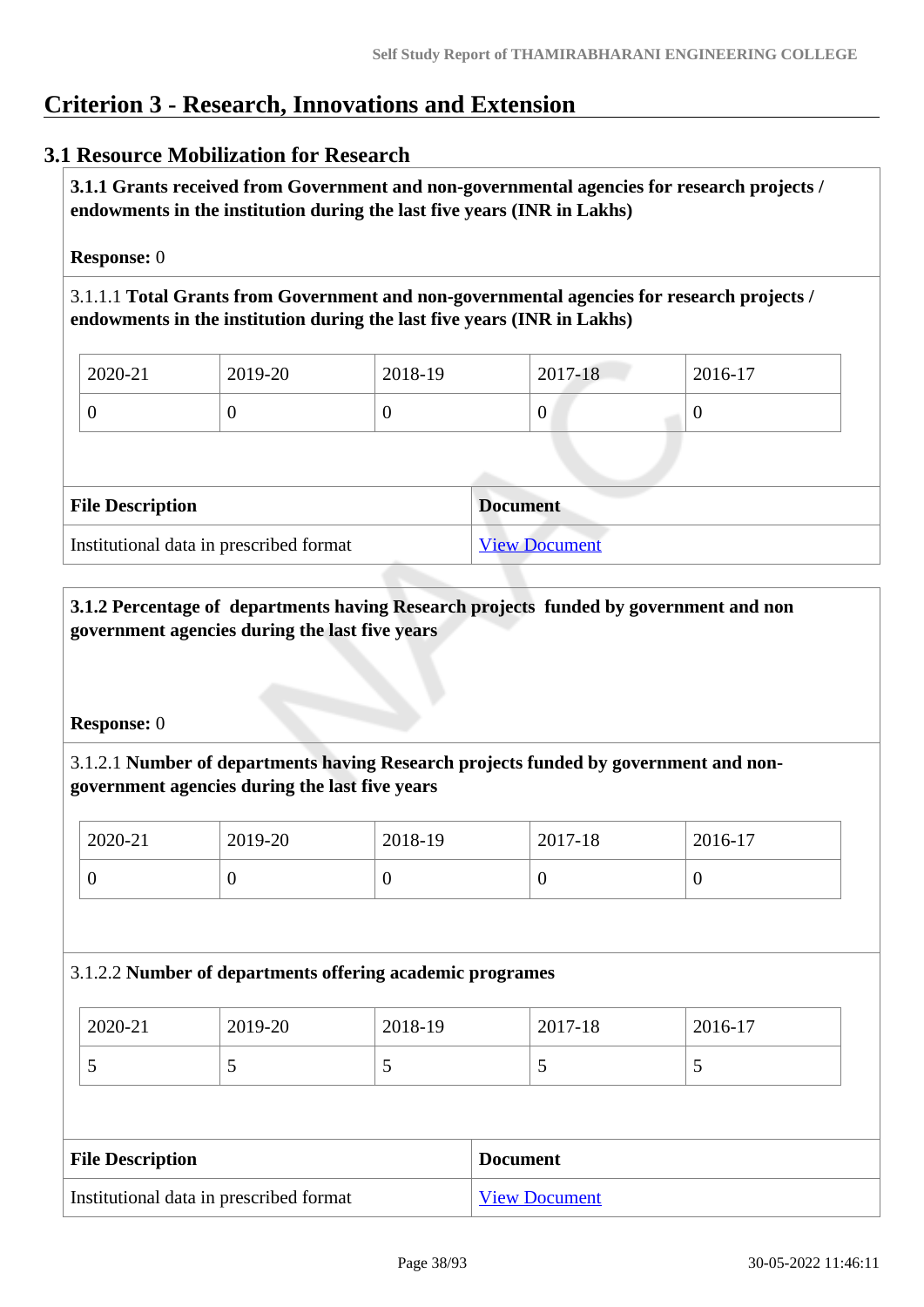**3.1.3 Number of Seminars/conferences/workshops conducted by the institution during the last five years**

### **Response:** 54

### 3.1.3.1 **Total number of Seminars/conferences/workshops conducted by the institution year-wise during last five years**

| 2020-21  | 2019-20 | 2018-19 | 2017-18 | 2016-17 |
|----------|---------|---------|---------|---------|
| ററ<br>∠∠ |         | ΙV      | ີ       | υ       |

| <b>File Description</b>                 | <b>Document</b>      |
|-----------------------------------------|----------------------|
| Report of the event                     | <b>View Document</b> |
| Institutional data in prescribed format | <b>View Document</b> |

# **3.2 Research Publications and Awards**

 **3.2.1 Number of papers published per teacher in the Journals notified on UGC website during the last five years** 

#### **Response:** 0.27

3.2.1.1 **Number of research papers in the Journals notified on UGC website during the last five years.**

| 2020-21 | 2019-20 | 2018-19 | 2017-18 | 2016-17                  |
|---------|---------|---------|---------|--------------------------|
| 10      | -       |         |         | $\overline{\phantom{a}}$ |

| <b>File Description</b>                 | <b>Document</b>      |  |  |
|-----------------------------------------|----------------------|--|--|
| Institutional data in prescribed format | <b>View Document</b> |  |  |
| Any additional information              | <b>View Document</b> |  |  |

 **3.2.2 Number of books and chapters in edited volumes/books published and papers published in national/ international conference proceedings per teacher during last five years**

**Response:** 0.06

3.2.2.1 **Total number of books and chapters in edited volumes/books published and papers in**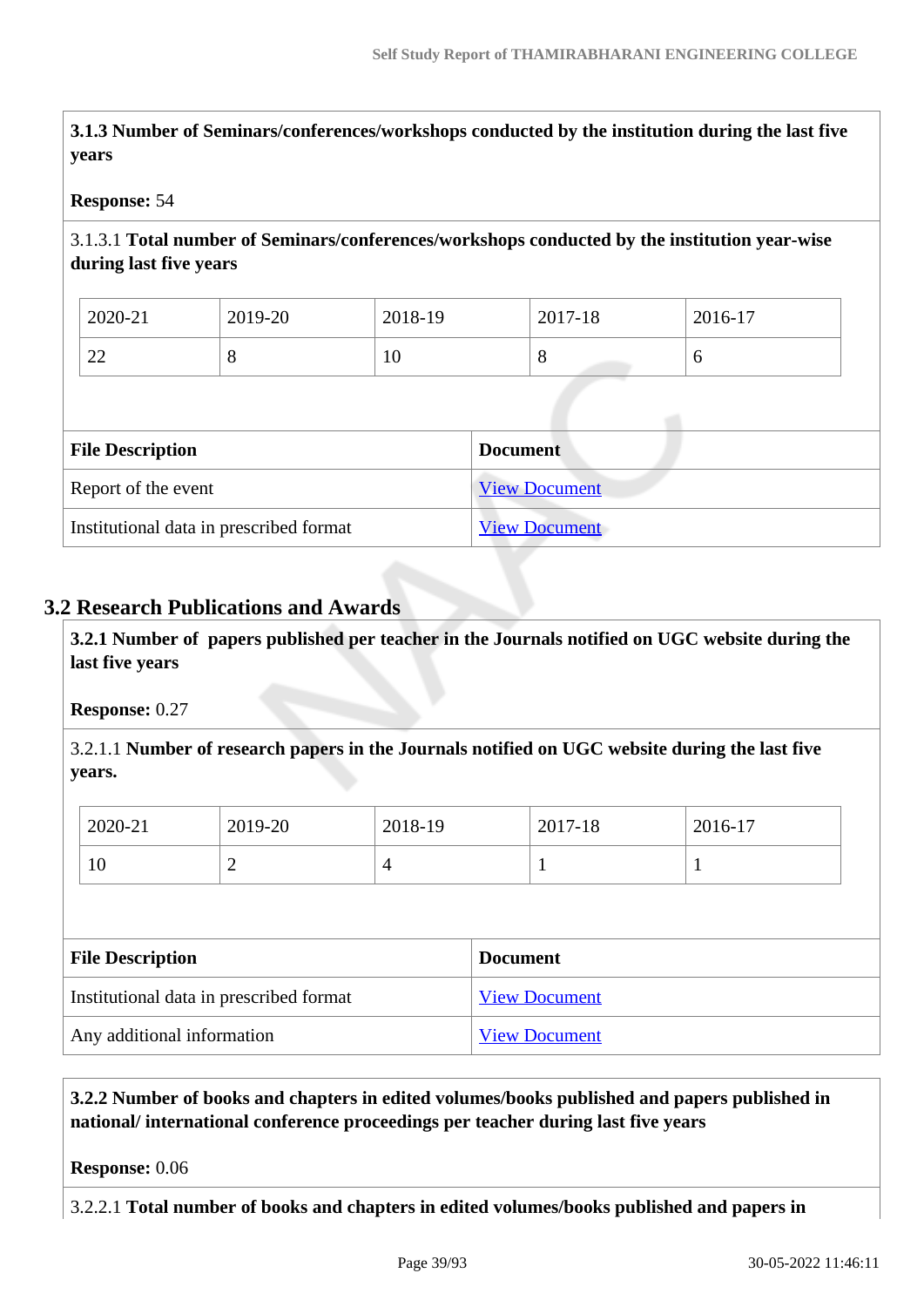|                         | 2020-21                                 | 2019-20        | 2018-19         |  | 2017-18              | 2016-17  |  |  |
|-------------------------|-----------------------------------------|----------------|-----------------|--|----------------------|----------|--|--|
|                         | $\overline{2}$                          | $\overline{2}$ | $\overline{0}$  |  | $\overline{0}$       | $\theta$ |  |  |
|                         |                                         |                |                 |  |                      |          |  |  |
| <b>File Description</b> |                                         |                | <b>Document</b> |  |                      |          |  |  |
|                         |                                         |                |                 |  |                      |          |  |  |
|                         | Institutional data in prescribed format |                |                 |  | <b>View Document</b> |          |  |  |

#### **national/ international conference proceedings year-wise during last five years**

# **3.3 Extension Activities**

 **3.3.1 Extension activities are carried out in the neighborhood community, sensitizing students to social issues, for their holistic development, and impact thereof during the last five years.**

**Response:** 

**Extension activities aim to develop the personality of students through community services and to make them sensitive and responsible human beings who are aware of the socio-economic realities of India. Extension activities are encouraged to be taken up by the students to improve their holistic development. The students are encouraged to actively participate in extension activities through NSS unit and YRC club.** 

**The institute has an active NSS unit and YRC club which take activities to make the campus green and clean and doing community services by conducting awareness programs and tree plantation camps in nearby villages. Our NSS student volunteers and faculty members actively participated in a special camp in the nearby village in collaboration with the Village Panchayat. Cleaning activities, health awareness program, leprosy awareness program, tobacco awareness program and tree plantation programs were conducted in the camp. The extension activities conducted by the institution through the NSS and YRC units of the college in 17 nearby villages are cleaning holy places, cleaning villages, road safety awareness programs, tobacco awareness program, AIDS awareness programs and tree plantation programs.**

 **The students and faculty members actively participated in mission clean Thamirabharani River in collaboration with District Collectorate in 2017, 2018 and 2019 as a part of Swachh Bharat initiative. The NSS unit of our college rewarded with certificates from District Collector for the three years. The YRC unit regularly organizes blood donation and blood identification camps in collaboration with Govt. Medical college, Tirunelveli and Tamil Nadu Mercantile Bank. For organizing blood donation camps, the college NSS unit received awards from Tamil Nadu state blood transfusion council and Tamil Nadu state AIDS control society for 2017, 2018 and 2019. Traffic awareness programs were conducted in collaboration with Tamil Nadu State Transport Corporation. Traffic rallies were arranged with the guidance of Police department. During COVID 19 pandemic period, the college conducted several online health awareness programs in which all students and staff members were attended. The college organized COVID 19 vaccination camps thrice for the benefit**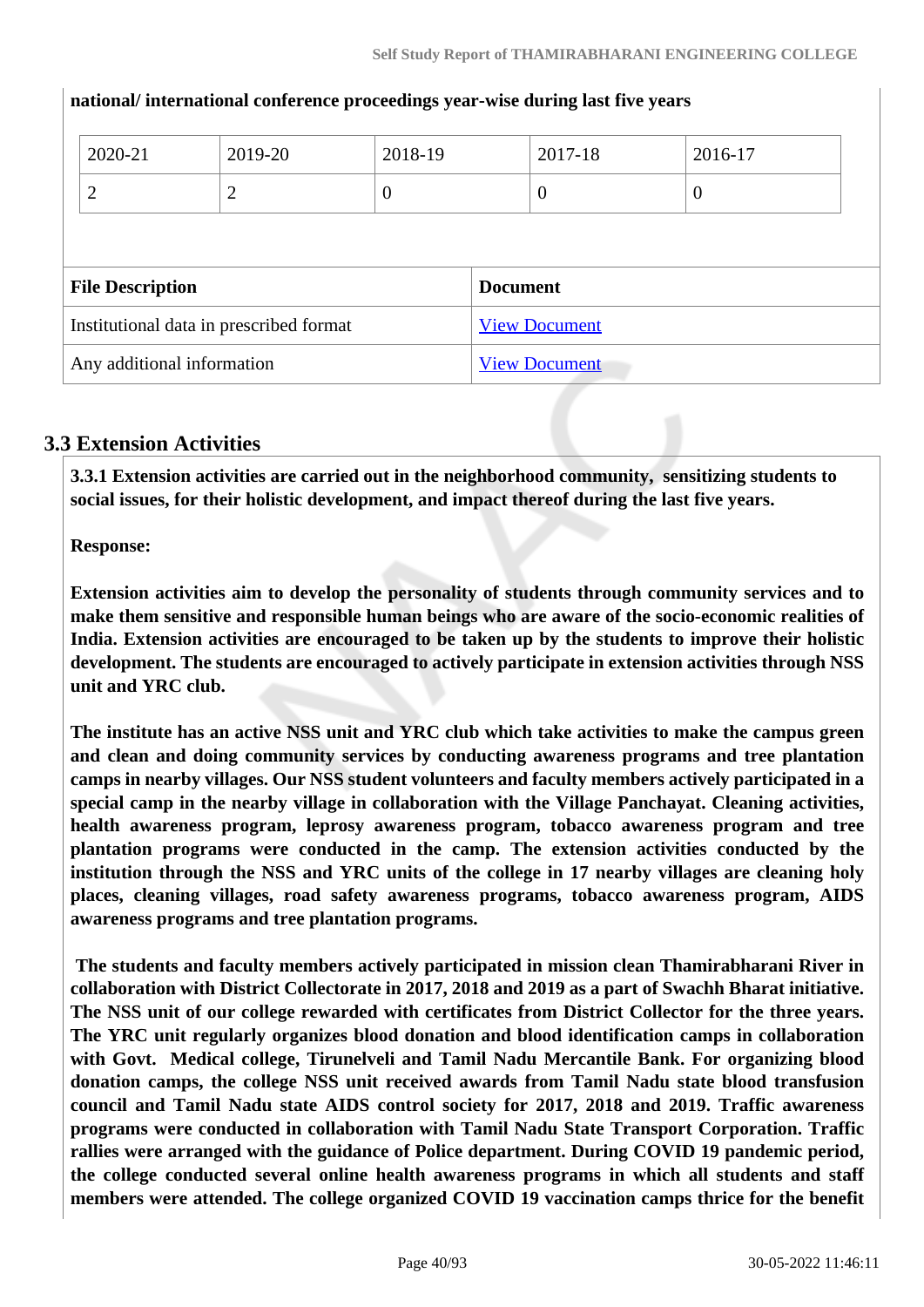#### **of students, staff and public.**

### **Impact**

**Thamirabharani Engineering College organizes extension activities in the neighborhood community that sensitize students towards community issues, gender disparities, social inequity, etc. and inculcates social values and commitment to society. The college imparts social values and responsibilities to the faculty members and students by conducting extension activities in the neighborhood community for development of the society. Extension activities are carried out in the neighborhood community for sensitizing students to social issues and for their holistic development. Through extension and outreach programs, the institution sensitizes the students to develop social values, widespread their responsibilities and knowledge in societal issues and problems by making them to involve with the community people. These activities help to create awareness on social issues among public and students. The extension activities help the students to hone their leadership, organizational and communication skills. Each department conducts various programmes to sensitize students and most teachers work towards inculcating these values in their classroom teaching and as living examples.**

| <b>File Description</b>           | <b>Document</b>      |
|-----------------------------------|----------------------|
| Upload any additional information | <b>View Document</b> |

 **3.3.2 Number of awards and recognitions received for extension activities from government/ government recognised bodies during the last five years**

**Response:** 6

3.3.2.1 **Total number of awards and recognition received for extension activities from Government/ Government recognised bodies year-wise during the last five years.**

| 2020-21                                    | 2019-20        | 2018-19        | 2017-18              | 2016-17          |  |
|--------------------------------------------|----------------|----------------|----------------------|------------------|--|
| $\boldsymbol{0}$                           | $\overline{2}$ | $\overline{2}$ | 2                    | $\boldsymbol{0}$ |  |
|                                            |                |                |                      |                  |  |
| <b>File Description</b><br><b>Document</b> |                |                |                      |                  |  |
| Institutional data in prescribed format    |                |                | <b>View Document</b> |                  |  |
| Any additional information                 |                |                | <b>View Document</b> |                  |  |

 **3.3.3 Number of extension and outreach programs conducted by the institution through NSS/NCC, Government and Government recognised bodies during the last five years**

**Response:** 28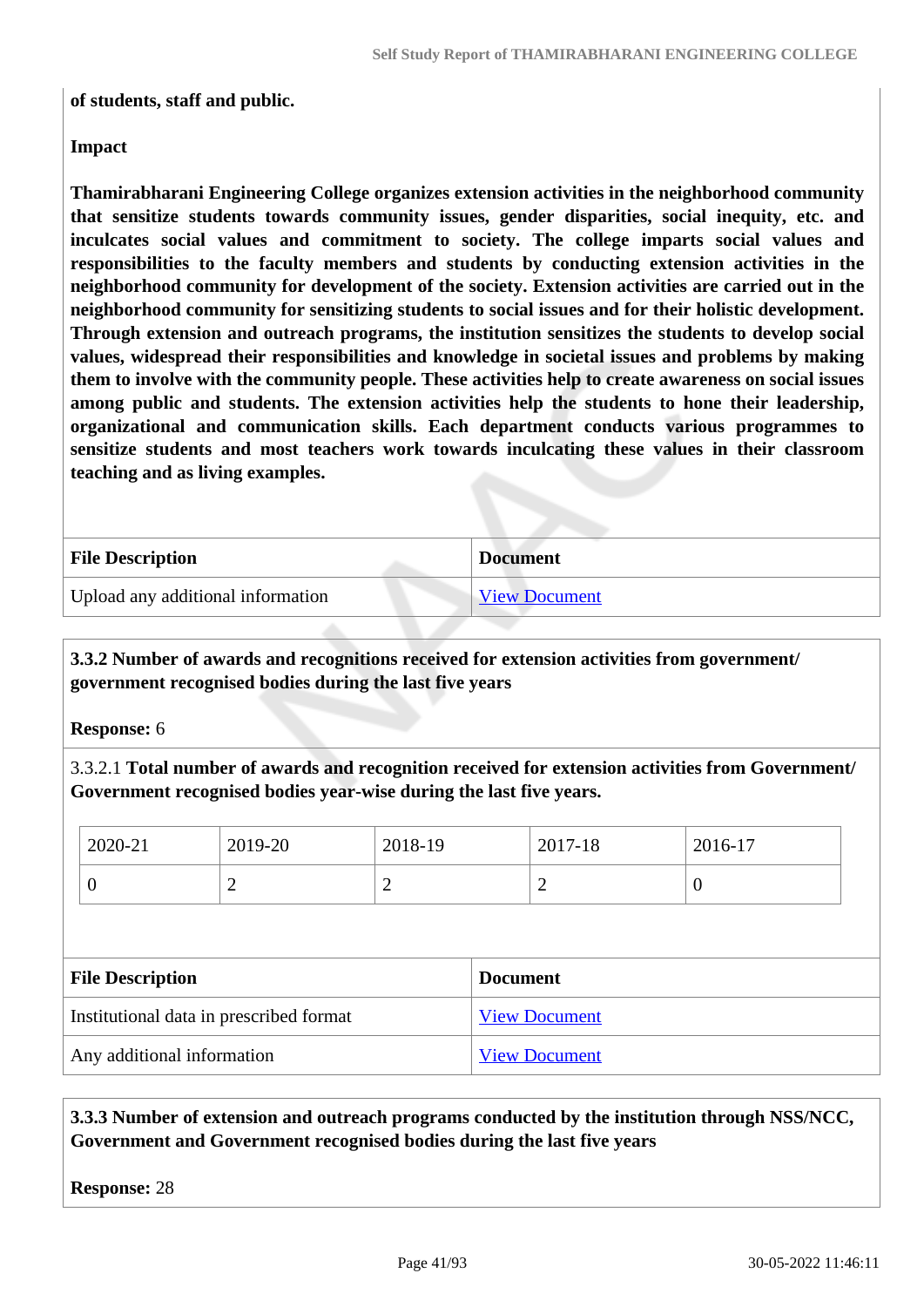3.3.3.1 **Number of extension and outreach programs conducted by the institution through NSS/NCC, Government and Government recognised bodies during the last five years**

| 2020-21                 | 2019-20                        | 2018-19 | 2017-18              | 2016-17 |
|-------------------------|--------------------------------|---------|----------------------|---------|
| 5                       | 6                              | 5       | 6                    | 6       |
|                         |                                |         |                      |         |
|                         |                                |         |                      |         |
| <b>File Description</b> |                                |         | <b>Document</b>      |         |
|                         | Reports of the event organized |         | <b>View Document</b> |         |

### **3.3.4 Average percentage of students participating in extension activities at 3.3.3. above during last five years**

#### **Response:** 85.56

3.3.4.1 **Total number of Students participating in extension activities conducted in collaboration with industry, community and Non- Government Organizations through NSS/ NCC/ Red Cross/ YRC etc., year-wise during last five years**

| 2020-21 | 2019-20 | 2018-19 | 2017-18 | 2016-17 |
|---------|---------|---------|---------|---------|
| 523     | 487     | 439     | 528     | 536     |

| <b>File Description</b>                 | <b>Document</b>      |
|-----------------------------------------|----------------------|
| Report of the event                     | <b>View Document</b> |
| Institutional data in prescribed format | <b>View Document</b> |

## **3.4 Collaboration**

 **3.4.1 The Institution has several collaborations/linkages for Faculty exchange, Student exchange, Internship, Field trip, On-job training, research etc during the last five years** 

#### **Response:** 19

3.4.1.1 **Number of linkages for faculty exchange, student exchange, internship, field trip, on-job training, research etc year-wise during the last five years**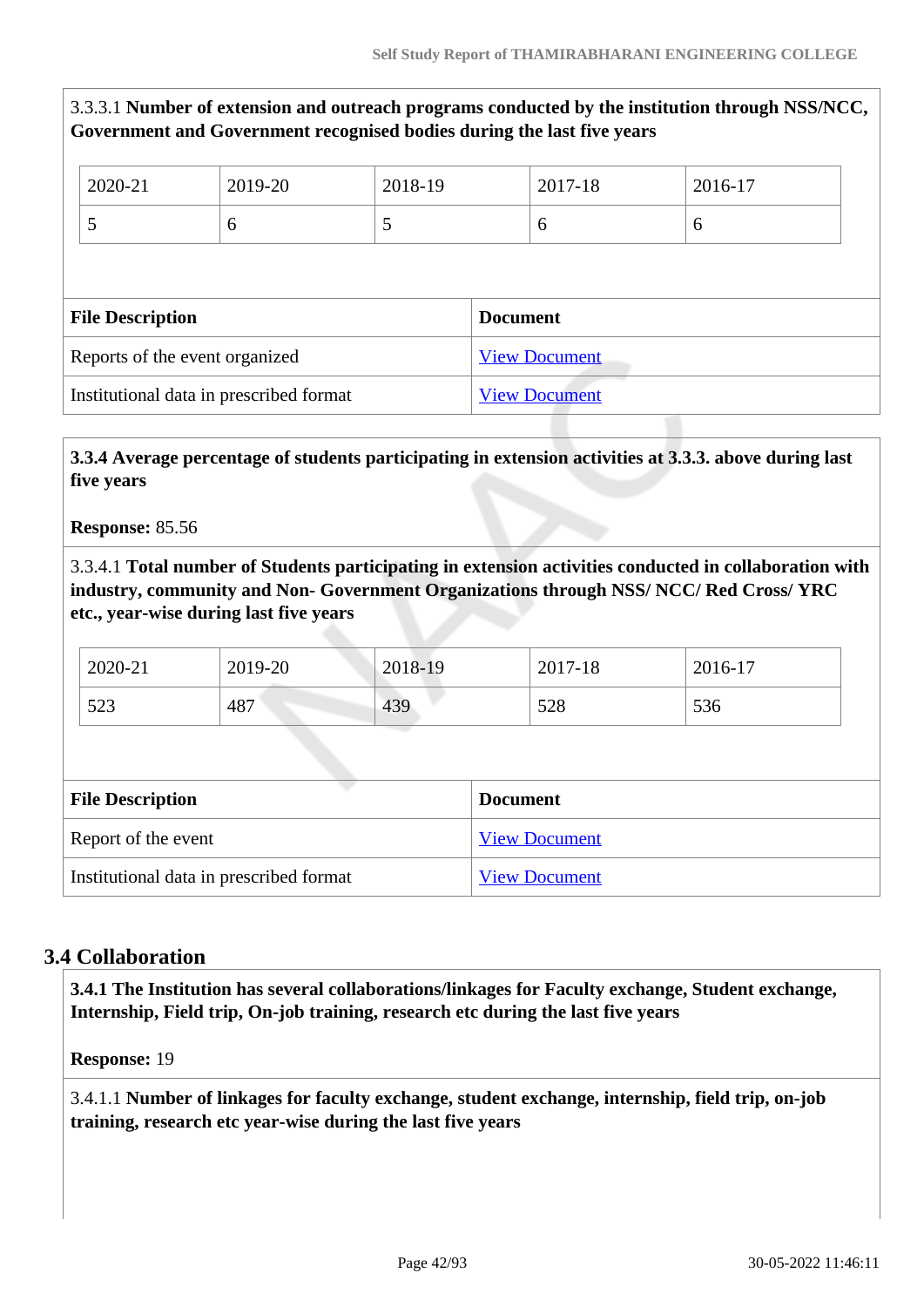| 2020-21                                 | 2019-20 | 2018-19              | 2017-18         | 2016-17 |  |
|-----------------------------------------|---------|----------------------|-----------------|---------|--|
| $\overline{2}$                          |         |                      | 2               | 13      |  |
|                                         |         |                      |                 |         |  |
| <b>File Description</b>                 |         |                      | <b>Document</b> |         |  |
| Institutional data in prescribed format |         | <b>View Document</b> |                 |         |  |
| e-copies of linkage related Document    |         | <b>View Document</b> |                 |         |  |

 **3.4.2 Number of functional MoUs with national and international institutions, universities, industries, corporate houses etc. during the last five years**

**Response:** 18

3.4.2.1 **Number of functional MoUs with Institutions of national, international importance, other universities, industries, corporate houses etc. year-wise during the last five years**

| 2020-21 | 2019-20 | 2018-19 | 2017-18 | 2016-17        |
|---------|---------|---------|---------|----------------|
|         |         |         | -       | 1 <sub>2</sub> |

| <b>File Description</b>                                               | <b>Document</b>      |
|-----------------------------------------------------------------------|----------------------|
| Institutional data in prescribed format (Data<br>template)            | <b>View Document</b> |
| e-Copies of the MoUs with institution./ industry/<br>corporate houses | <b>View Document</b> |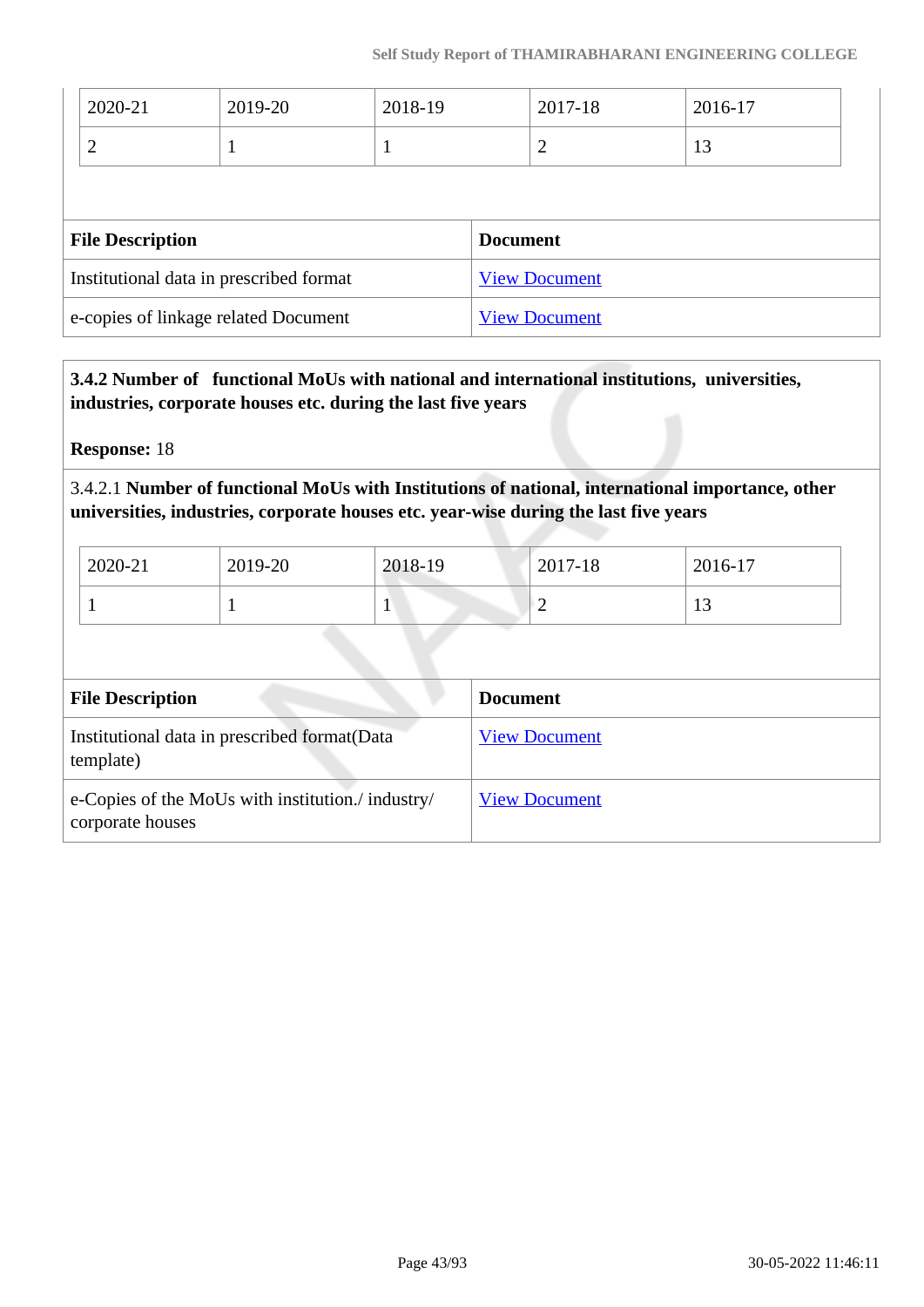# **Criterion 4 - Infrastructure and Learning Resources**

# **4.1 Physical Facilities**

 **4.1.1 The Institution has adequate infrastructure and physical facilities for teaching- learning. viz., classrooms, laboratories, computing equipment etc.** 

**Response:** 

**"Learning by Doing"**

**With this Mantra, our college seeks to impart Technical Education of high caliber to meet the growing needs of Engineers and Entrepreneurs in business and industry. The Thamirabharani Engineering College is sponsored by Kalaiarasi Educational Trust, a registered Charitable Trust. This college is mainly established for the betterment of the downtrodden people of Thatchanallur of Tirunelveli district.**

**Thamirabharani Engineering College, Chathirampudukulam, Chidambaranagar - Vepemkulam Road Thatchanallur, Tirunelveli 627 358 established in the year 2011 by Kalaiarasi Educational Trust, is a non-profitable institution. A well-defined vision, highly committed mission and dedicated leadership facilitate the college to be in the list of best of educational institutions in the southern zone. It is built in an area of 24.28 acres. The college has a digital library to satisfy the fore mentioned need.** 

**As per the norms of AICTE, New Delhi and Anna University, Chennai, the institute has adequate facilities for teaching-learning process. The Campus has multistoried buildings consisting of wellfurnished class rooms, drawing halls, seminar halls, conference hall, library, Air-Conditioned Computer centers, staff rooms and student rest rooms. The infrastructure also consists of accommodating laboratories, workshops of various academic curriculum and engineering disciplines. In all 26,918.42.sq.feet of buildings have been constructed for effective teaching learning process. The management is conscious of updating every need to augment the infrastructure.**

**In order to facilitate the easy accessibility for the students, 203 numbers of computers have been installed so far. This shows the management's conviction in providing essential infrastructure for the Hands on Training to the students of our college.**

# **Library**

**The college has an automated library with more number of volumes of books on different disciplines, with separate section for the international and national periodicals, so as to provide effective**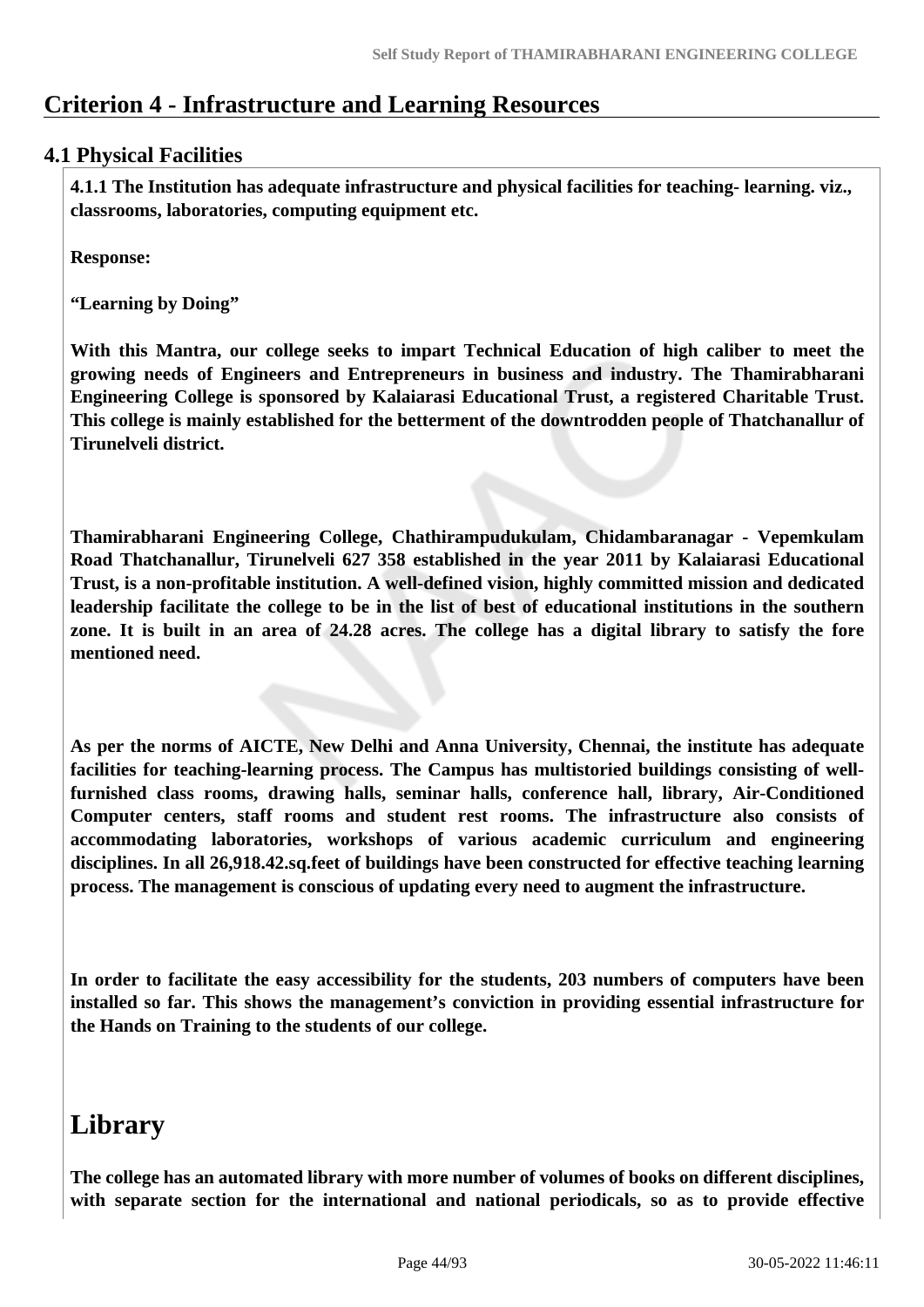**learning resources to the students.**

# **Generator**

**Besides, a standby power generator 63 KVA is available in the campus to take care of the occasional power shut down due to maintenance.**

# **Facilities for the disabled students**

**The campus has ramp facilities to facilitate the differently abled to move by the wheel chair, without any difficulty. Special provision is facilitated for these students to write the university exam in the close proximity of the Exam Cell and scribe for the visually disabled students is also provided.**

# **Transport**

**The College provides accessible transport facility with buses plying to and fro connecting all remote corners of Tirunelveli, Tenkasi and Thoothukudi districts.**

# **The college has the following facilities available for curricular, cocurricular and extra–curricular activities:**

- **Spacious rooms for instruction with proper ventilation are available to accommodate the students and they create a conductive environment for the most perfect learning activity.**
- **LCD Projector facilities are available in the class rooms.**
- **Separate hostel facilities are available for boys and girls. Tidy rooms and hygienic facilities make an ideal stay away from home ambiance.**
- **A mineral water plant is operated within the campus and has a well maintained RO facility. This water is used for cooking, drinking and is available throughout the campus.**

| <b>File Description</b>           | <b>Document</b>      |
|-----------------------------------|----------------------|
| Upload any additional information | <b>View Document</b> |

 **4.1.2 The Institution has adequate facilities for cultural activities, sports, games (indoor, outdoor), gymnasium, yoga centre etc.** 

**Response:** 

**Facilities for Sports:**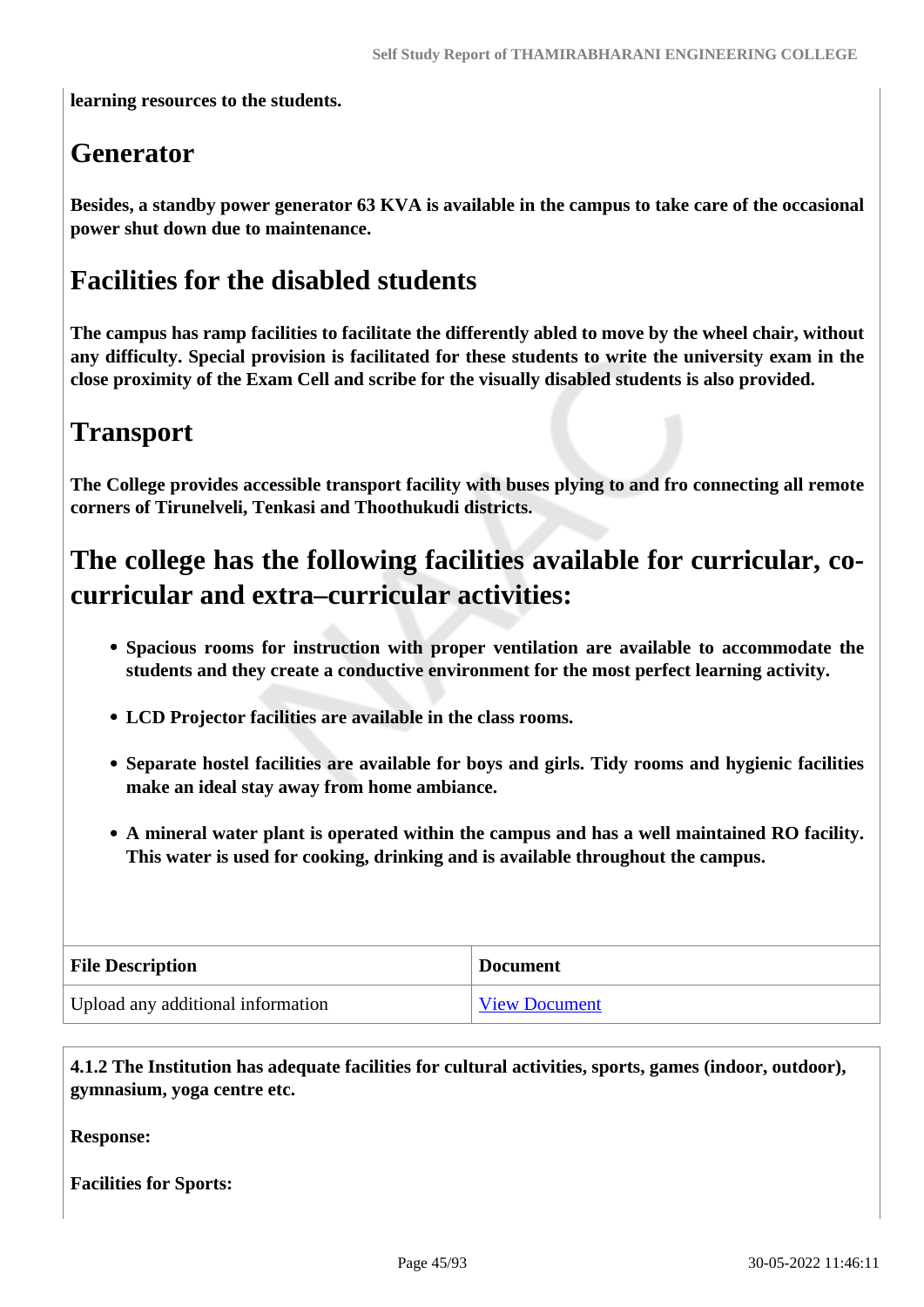**The Physical Education Department of Thamirabharani College of engineering has been established in 2011. It took the responsibility not only to provide the necessary infrastructure that helps the students to inculcate good habit of playing games but also to develop the sportsmanship and comradeship.**

**Regular physical activity promotes growth and development and has multiple benefits for physical, mental, and psychosocial health that undoubtedly contribute to learning. Physical activity programming specifically designed to do so can improve psychosocial outcomes such as self-concept, social behaviors, goal orientation, and most notably self-efficacy. These attributes in turn are important determinants of current and future participation in physical activity. College has sports facilities for outdoor games and indoor games like Badminton, Carom, Chess etc.**

- **The college playground which has been used by the college since 2011.**
- **An average 100-150 students use it daily.**
- **The institution has sports room and store room.**
- **The players are provided Track suits and T- shirts for practice.**
- **There is provision for providing TA/DA to players for participating in State and National events.**
- **Winners are felicitated with mementos/ cash awards.**
- **Dias, Mike arrangements, Podium, Banner for felicitation during annual meet are arranged by the institution.**

#### **Yoga Center**

 **In this modern age of stress and hard work, every individual needs peace of mind and to overcome the stress, yoga is the best remedy. Yoga practice makes one's body and mind healthy. It not only keeps one fit but also enhances human ability to think and increase power of concentration. We used to conduct yoga for our students.** 

**Facilities for Cultural Activities:**

- **For encouraging students towards cultural activities, the institute organizes many competitions like dance, singing (group and solo), writing, debate, rangoli, flower decoration, poster making, painting etc.**
- **Refreshment and Lunch is provided to all the participants, students and staff**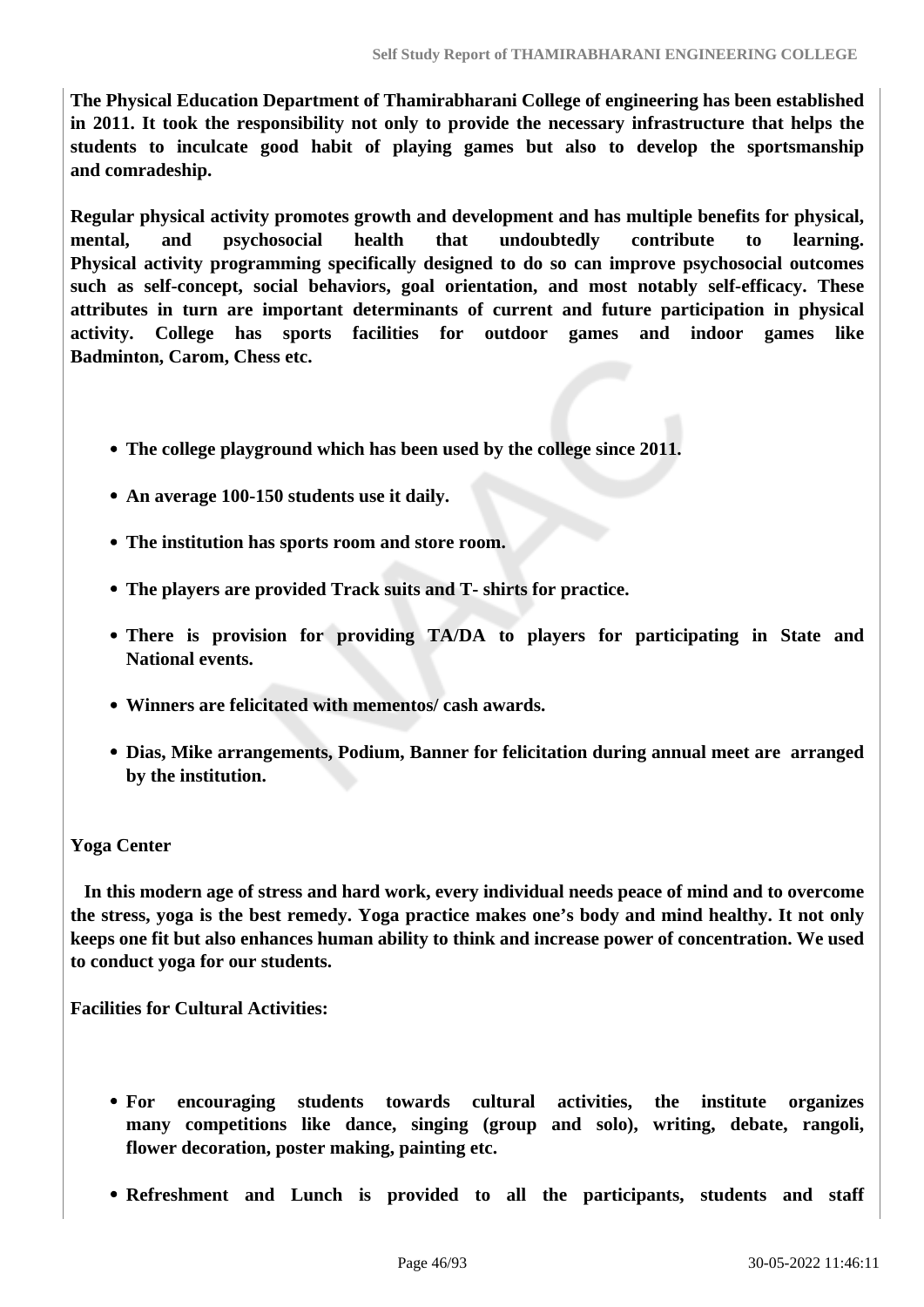**for various events.** 

- **Provision of separate in-charges for various events during annual day.**
- **Winners are felicitated in the annual day with mementos/ cash awards.**

**Also, the students are motivated to participate in cultural events in inter college competitions.**

| <b>File Description</b>           | <b>Document</b>      |
|-----------------------------------|----------------------|
| Upload any additional information | <b>View Document</b> |

# **4.1.3 Percentage of classrooms and seminar halls with ICT- enabled facilities such as smart class, LMS, etc.** *(Data for the latest completed academic year)*

**Response:** 100

### 4.1.3.1 **Number of classrooms and seminar halls with ICT facilities**

Response: 25

| <b>File Description</b>                                    | <b>Document</b>      |
|------------------------------------------------------------|----------------------|
| Upload any additional information                          | <b>View Document</b> |
| Institutional data in prescribed format (Data<br>template) | <b>View Document</b> |

### **4.1.4 Average percentage of expenditure, excluding salary for infrastructure augmentation during last five years(INR in Lakhs)**

**Response:** 0

4.1.4.1 **Expenditure for infrastructure augmentation, excluding salary year-wise during last five years (INR in lakhs)**

| $2020 - 21$ | 2019-20 | 2018-19 | 2017-18 | 2016-17 |
|-------------|---------|---------|---------|---------|
| ν           |         | ν       |         | ν       |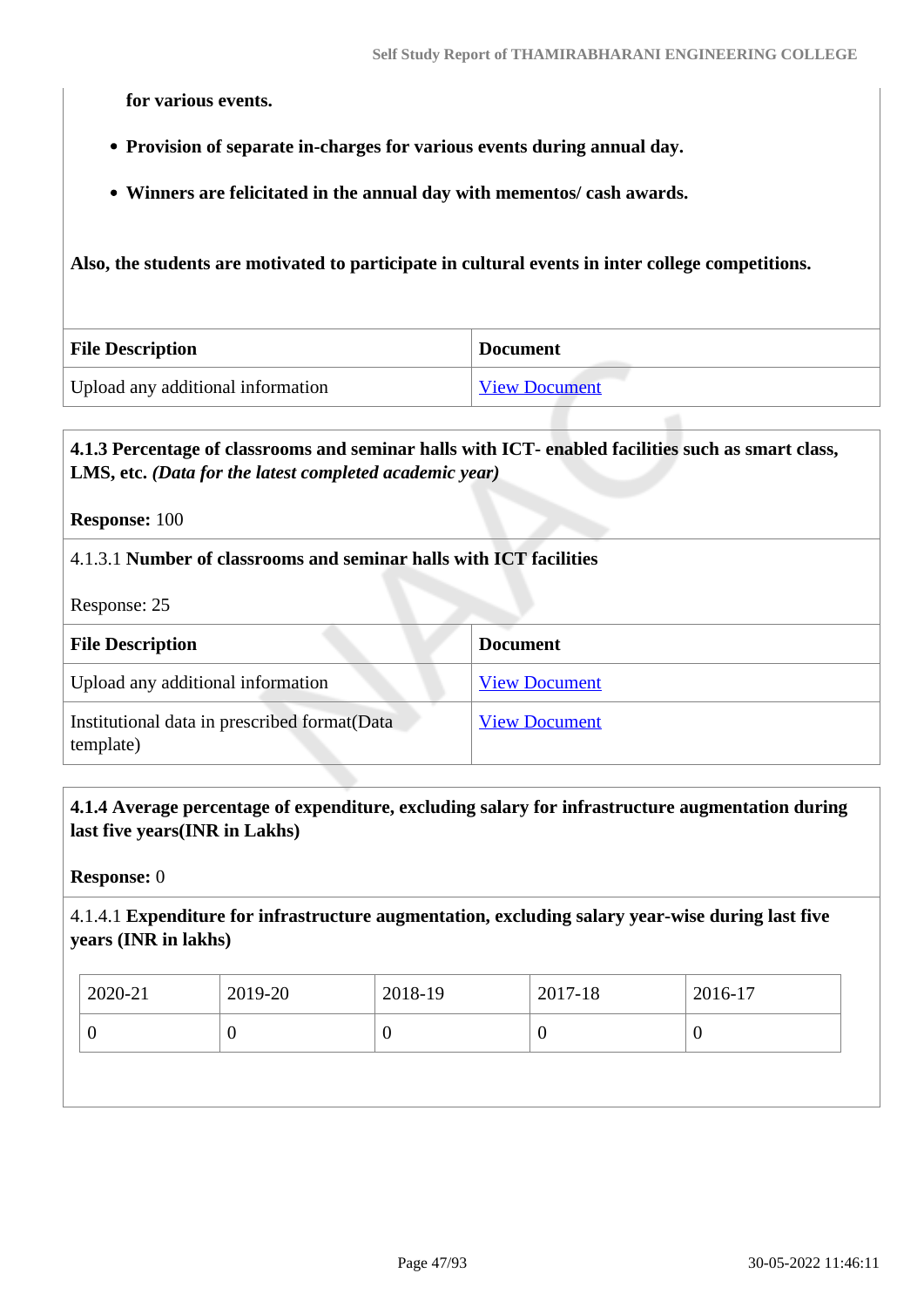| <b>File Description</b>                                    | <b>Document</b>      |
|------------------------------------------------------------|----------------------|
| Upload audited utilization statements                      | <b>View Document</b> |
| Institutional data in prescribed format (Data<br>template) | <b>View Document</b> |

# **4.2 Library as a Learning Resource**

**4.2.1 Library is automated using Integrated Library Management System (ILMS)**

**Response:** 

**Library is automated using Sathya InfoTech Software, Integrated Library Management System.**

- **Name of ILMS software : Sathya ILMS**
- **Nature of automation : Fully**
- **Version : 1.0**
- **Year of automation : 2015**

 **The College has a Library in Admin block with multiple volumes of recent and relevant books in every subject by authors of National and International repute. A full range of services is provided in the library, which includes References, Scan and Photocopy of materials, Access to E-Journals and browsing Internet. To enhance the quality of learning among students, the college subscribes National Journals and International Journals. We also provide Newspapers, previous year question papers for students. Competent teachers instill in the young mind the habit of reading all the dailies and magazines which transform the students into scholars.**

 **Owing to the advent of technology and speed of process in the library system, all the functions are automated. Catalogue (OPAC) of the holdings is available for online access through web. For handling thousands of books and journals periodically, library automation has been evolved from the beginning. Open access system is followed in the library.**

 **The implementation of e-resources in Thamirabharani Engineering College is helpful for our students to ensure exhaustive and pinpointed information. The e-resources provide themselves various search options to the students and staff. Using of e-resources enable the library to save space of library and time of the students. E-resources are useful for libraries as well as each and every students of our college who are starving to get a variety of information through the globe. Enhancement in Infrastructure like high speed network, Wi-Fi in the campus, LAN portals at various rights to use points in the campus and also in departments prepared to improve the practice effectively.**

 **The library gives students and staff members, free access to expensive academic sources like scholarly research articles, text books, and more. Our college encourages them to spend more time**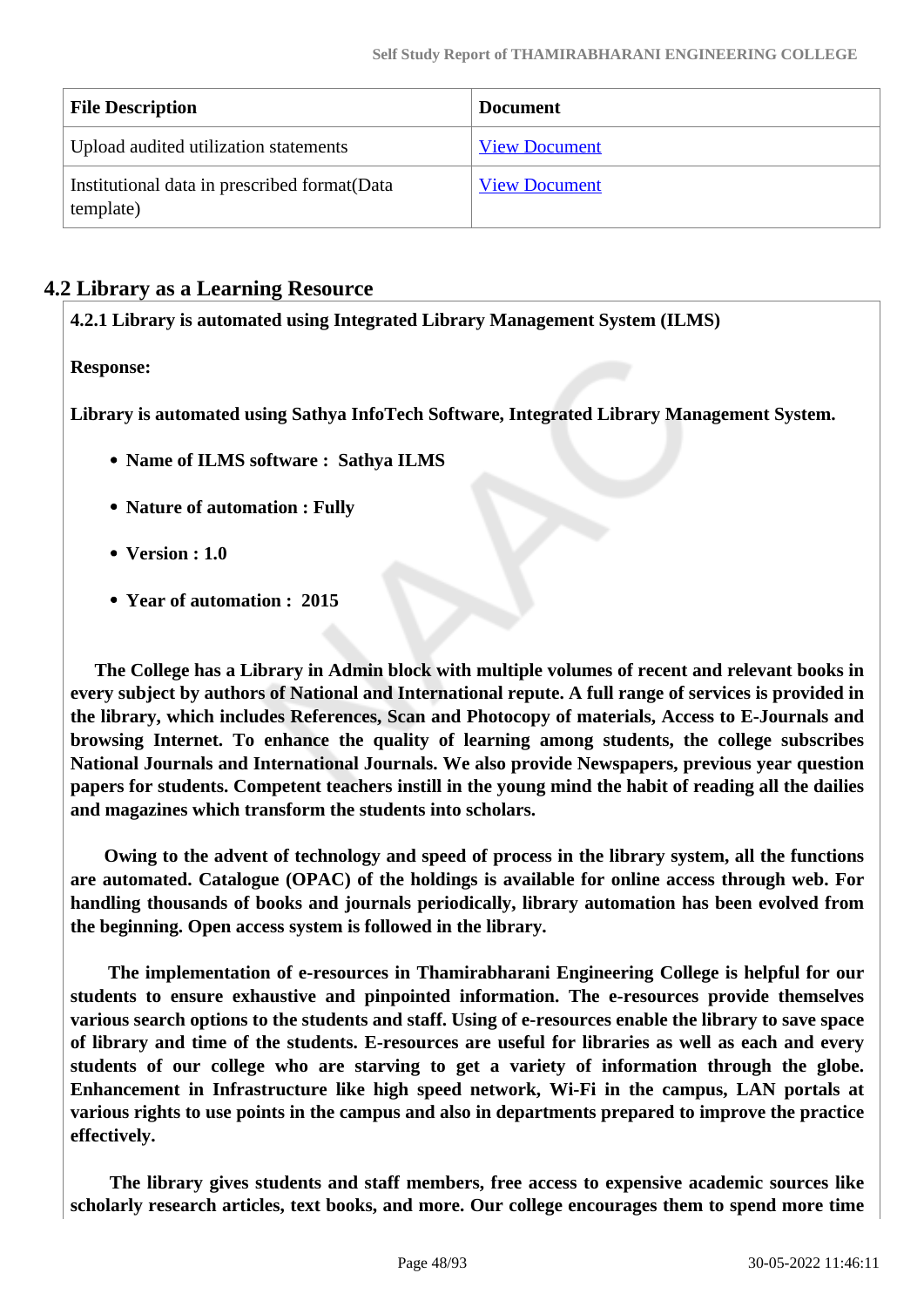**on Library. Nearly 106 students and 24 staff members a day gain knowledge by making use of our library. In addition we have Library hours every week to gain a strong academic record and for the betterment of our students as well. And importantly our college library supports our students by allowing them to access library every week even every day which helps them to think out of the box and to learn more beyond the syllabus.**

**Thus our college library helps our students as well as teachers to gather more knowledge about any particular subject, to get to know it as a general purpose resource they can use over time, to find a type of resource to solve a current problem, achieve a goal or meet an interest and to learn how various topics can conventionally be categorized and integrated with each other.**

| <b>File Description</b>           | <b>Document</b>      |
|-----------------------------------|----------------------|
| Upload any additional information | <b>View Document</b> |

**4.2.2 The institution has subscription for the following e-resources**

**1.e-journals 2.e-ShodhSindhu 3.Shodhganga Membership 4.e-books 5.Databases 6.Remote access to e-resources Response:** A. Any 4 or more of the above **File Description Document** Upload any additional information [View Document](https://assessmentonline.naac.gov.in/storage/app/hei/SSR/112247/4.2.2_1653927452_8666.pdf) Institutional data in prescribed format(Data template) [View Document](https://assessmentonline.naac.gov.in/storage/app/hei/SSR/112247/4.2.2_1653927836_8666.xlsx)

### **4.2.3 Average annual expenditure for purchase of books/e-books and subscription to journals/ejournals during the last five years (INR in Lakhs)**

**Response:** 709122

4.2.3.1 **Annual expenditure of purchase of books/e-books and subscription to journals/e- journals year wise during last five years (INR in Lakhs)**

| 2020-21 | 2019-20 | 2018-19 | 2017-18 | 2016-17 |
|---------|---------|---------|---------|---------|
| 766578  | 756928  | 724939  | 705238  | 591927  |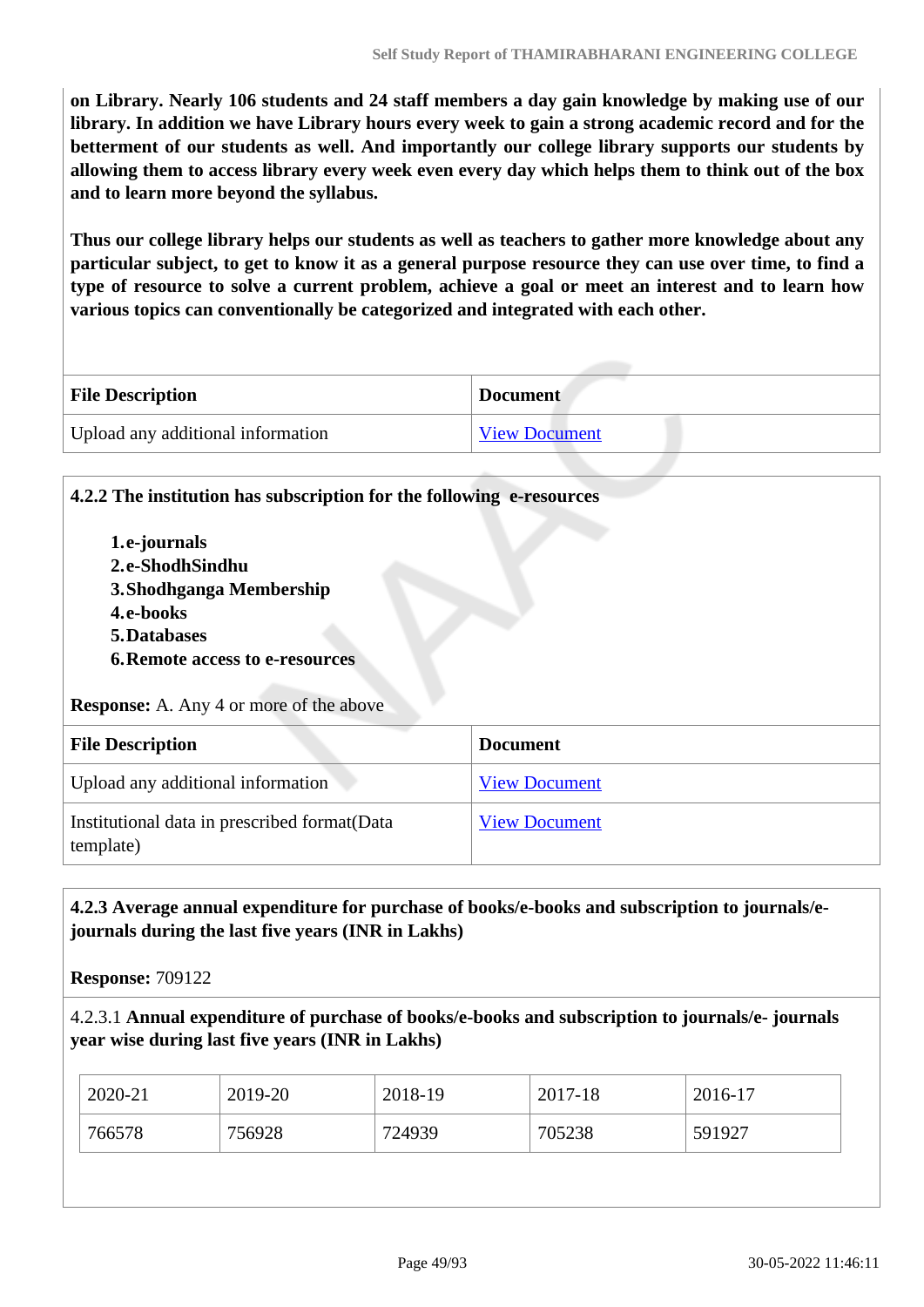| <b>File Description</b>                                    | <b>Document</b>      |
|------------------------------------------------------------|----------------------|
| Institutional data in prescribed format (Data<br>template) | <b>View Document</b> |
| Audited statements of accounts                             | <b>View Document</b> |
| Any additional information                                 | <b>View Document</b> |

#### **4.2.4 Percentage per day usage of library by teachers and students ( foot falls and login data for online access) during the latest completed academic year**

**Response:** 20.47

4.2.4.1 **Number of teachers and students using library per day over last one year**

| <b>File Description</b>                           | <b>Document</b>      |
|---------------------------------------------------|----------------------|
| Details of library usage by teachers and students | <b>View Document</b> |

## **4.3 IT Infrastructure**

**4.3.1 Institution frequently updates its IT facilities including Wi-Fi**

**Response:** 

**Institution has adequate and latest IT infrastructure. The IT infrastructure and resources are updated and upgraded continuously as per the requirements and changing technology. The entire Institute is Wi-Fi enabled with necessary firewalls and computer labs are connected through LAN with internet facilities. The description of the same is provided below.** 

**Computer lab: It is well-equipped with branded PC's adequately supported by 50 Mbps leased lines for internet connectivity. It is also equipped with a wide range of licensed system software and application software. The entire campus is connected with LAN Messenger. Computer labs are well connected to the internet help students and faculty to carry out their academic and other work. Lab assistants are available to support students and faculty in their queries.**

**All Classrooms are provided with ICT facility for enhancing teaching learning process. The configuration of Computers: Acer Desktop Veriton PDC @ 2.7 GHZ /@2GB/320GB/18.5"TFT Monitor Dell Inc. OptiPlex 360, Phoenix ROM BIOS PLUS Version 1.10 A02 Intel® core™ 2 Duo CPU E7400 @ 2.80 GHZ (2CPUs), -2.8GHZ20148MB RAM Directx11 Dell 15" Monitor.**

**LAN facility: 3-Layer Switching (Core, Distributed and Access) model is implemented. Core layer switches in the buildings are connected with the Optical Fiber Ring Network. This core switching is further extended to distribute switching for departments. Where 100/1000 Mbps (Gigabit Switches) are installed. As per the requirements of access point 10/100 (Megabits) or**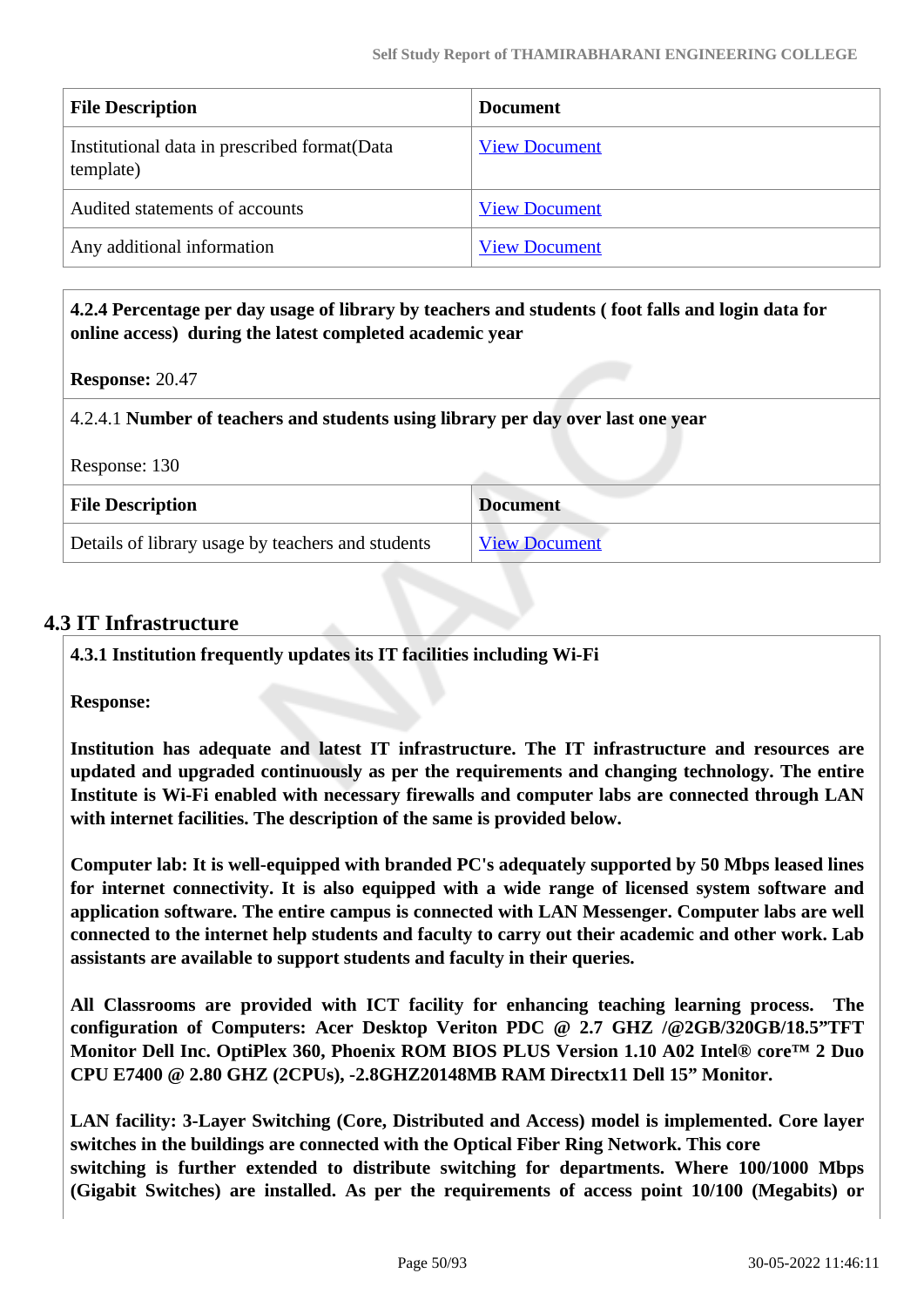**100/1000 (Gigabit Switches) are used.**

**Wi-Fi facility: IT department extend the complete support to the students. It is made available by setting and installing the Wi-Fi zones at various locations in college campus. The institute has currently state-of-art Wi-Fi access points to provide the Wi-Fi internet access through Wi-Fi zones.**

**Open Source / Licensed softwares: Institute has various softwares needed for academic purposes which includes Oracle, MATLAB, Microwind, NetSim, Xilinx ISE, Proteus VSM, Orell, Creo, ANSYS, autoSIM, DOE++, AutoCAD and SolidWorks apart from basic software like Office,Tally, NS2, Wireshark, python, R, open GL, Spark, and Hadoop, C++ Builder 2009 academic licenses Network Named User, Training of IBM Rational rose software Architecture, Orell Digital Language Lab, Communication System Toolbox, Control System Toolbox, Simpower System Toolbox, Simscape etc.** 

**Licensed version of OS: The institute has licensed copies of Windows Operating System and also works with open-source operating systems like Redhat and Ubuntu Operating system.** 

**I/O Devices: The institute purchases printers as per the requirements given by the departments. The institute has in all 6 laser printers and 6 Ink tank printers.** 

**LCD Projectors: Upgrading of IT is seen in teaching learning process as OHPs in the institute have been intermittently replaced by LCD.** 

**Upgrading Policy: Computers are upgraded every year by replacing certain old machines with the new ones.** 

**Virtual Labs: A Few practical are being conducted using virtual labs concept of IIT.**

**Online Lectures: During Pandemic (Covid'19), the online lectures and practical are done through Google class room and by using other ICT tools.** 

| <b>File Description</b>           | <b>Document</b>      |
|-----------------------------------|----------------------|
| Upload any additional information | <b>View Document</b> |

| 4.3.2 Student - Computer ratio (Data for the latest completed academic year) |                 |  |
|------------------------------------------------------------------------------|-----------------|--|
| <b>Response: 3:1</b>                                                         |                 |  |
| <b>File Description</b>                                                      | <b>Document</b> |  |
| Student – computer ratio<br><b>View Document</b>                             |                 |  |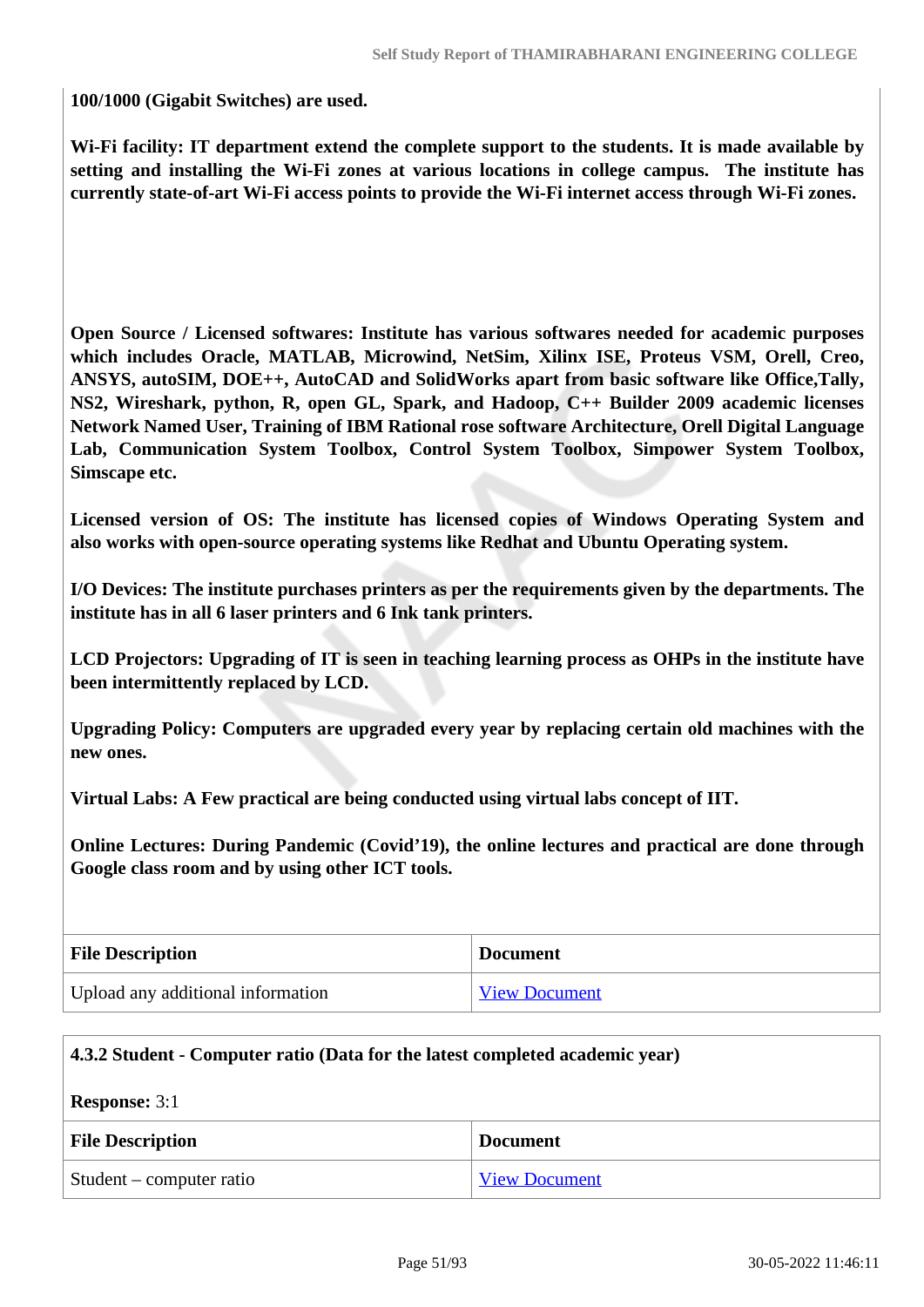| 4.3.3 Bandwidth of internet connection in the Institution                   |                      |  |
|-----------------------------------------------------------------------------|----------------------|--|
| <b>Response:</b> A. ?50 MBPS                                                |                      |  |
| <b>File Description</b>                                                     | <b>Document</b>      |  |
| Details of available bandwidth of internet<br>connection in the Institution | <b>View Document</b> |  |

# **4.4 Maintenance of Campus Infrastructure**

 **4.4.1 Average percentage of expenditure incurred on maintenance of infrastructure (physical and academic support facilities) excluding salary component during the last five years(INR in Lakhs)**

**Response:** 798685.26

4.4.1.1 **Expenditure incurred on maintenance of infrastructure (physical facilities and academic support facilities) excluding salary component year-wise during the last five years (INR in lakhs)**

| 2020-21 | 2019-20 | 2018-19 | 2017-18 | 2016-17 |
|---------|---------|---------|---------|---------|
| 1993000 | 2011000 | 1758000 | 1422000 | 1245000 |

| <b>File Description</b>                                    | <b>Document</b>      |
|------------------------------------------------------------|----------------------|
| Institutional data in prescribed format (Data<br>template) | <b>View Document</b> |
| Audited statements of accounts                             | <b>View Document</b> |

 **4.4.2 There are established systems and procedures for maintaining and utilizing physical, academic and support facilities - laboratory, library, sports complex, computers, classrooms etc.**

**Response:** 

**Thamirabharani Engineering College has the policy for infrastructure maintenance as specified by the statutory bodies both in terms of quality and quantity. We provide the best infrastructure to all its departments and other functional areas to ensure the infrastructure needs and the requirement of teaching learning process. Periodic inspection with checklist are performed and documented for ensuring optimal allocation and utilization of the available financial resources in every academic/financial year for maintenance and upkeep of physical, academic and support facilities. The inspection and action report is verified by the General Maintenance committee. The committee is headed by the maintenance coordinators, which comprises of members from Civil, Mechanical, Computer Science, Electronics and Electrical departments. It comprises of coordinators, staff-in charges and other supporting staff members.**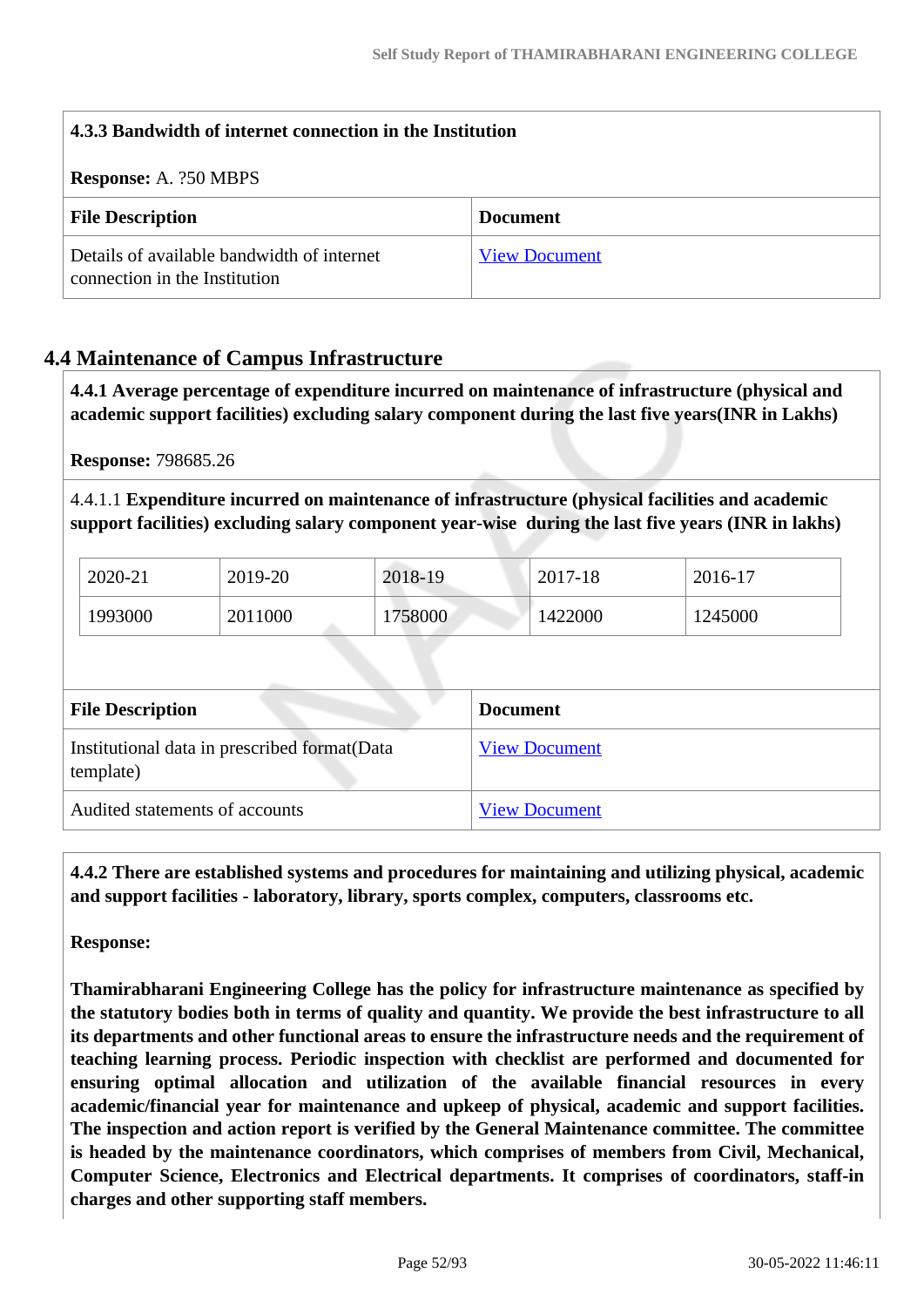#### **Class Rooms:**

**Class rooms are allocated to all departments along with necessary ICT tools. The class rooms are utilized as per the prepared time table of the department. The class rooms are cleaned on every day's basis monitored by staff in-charge. Head of the institute, HoD's and Class teachers also monitor the cleanliness to ensure the class room cleanliness is maintained well.**

#### **Infrastructure Facilities & Computers:**

 **All classrooms are ICT facilities enabled classrooms for effective teaching and learning. The institution has a well developed computer laboratory and well maintained website by the department of computer science, which reflects all the activities organized and executed in the campus and off the campus. The maintenance works include replacement or repair of computers and accessories, hardware up gradation, software installation and up gradation, ICT maintenance, Wi-Fi maintenance, troubleshooting issues etc. Computer labs are updated with advanced software in every department. Plumbers, Mechanics, Carpenters and Painters provide their services on need basis.**

#### **Library:**

 **Librarian with supporting staff has been appointed to maintain central library. They focus on the availability and utilization of instructional material in teaching and learning process. At end of the Academic year stock verification is used to get done. Librarian used to prepare the report on the same and utilization of books by the students and staff. Procurement of books as per the requirement is initiated through library committee by inviting the requirement of books from various departments this is then processed by following the procurement procedure.**

#### **Sport complex/ground/equipments:**

 **Physical Director of the institute looks after the sports facilities and the activities. The sports equipments are issued to the students as per the schedule of the events. If any equipments get faulty, Physical Director submits proposal for maintenance. Preventive maintenance measures are taken in time. Physical Director is responsible for keeping the record of utilization of sport Facilities, activities held and awards for the students etc. There is a playground inside the campus where students play different outdoor games like volleyball, cricket, football, etc. The college has facilities for indoor games also.**

#### **Laboratories:**

**Each laboratory has a lab in-charge and a Lab Assistant. Lab in-charge is responsible to maintain and upgrade the laboratory with necessary equipments from time to time to cope with change in the syllabus. Dead stock verification (Physical Verification) is carried out to verify working/nonworking/missing equipments etc. Preventive maintenance and performance monitoring is carried out. Every laboratory assistant keeps the record of utilization of equipments, computers and other required material for experiments.**

**Toilet Hygiene:**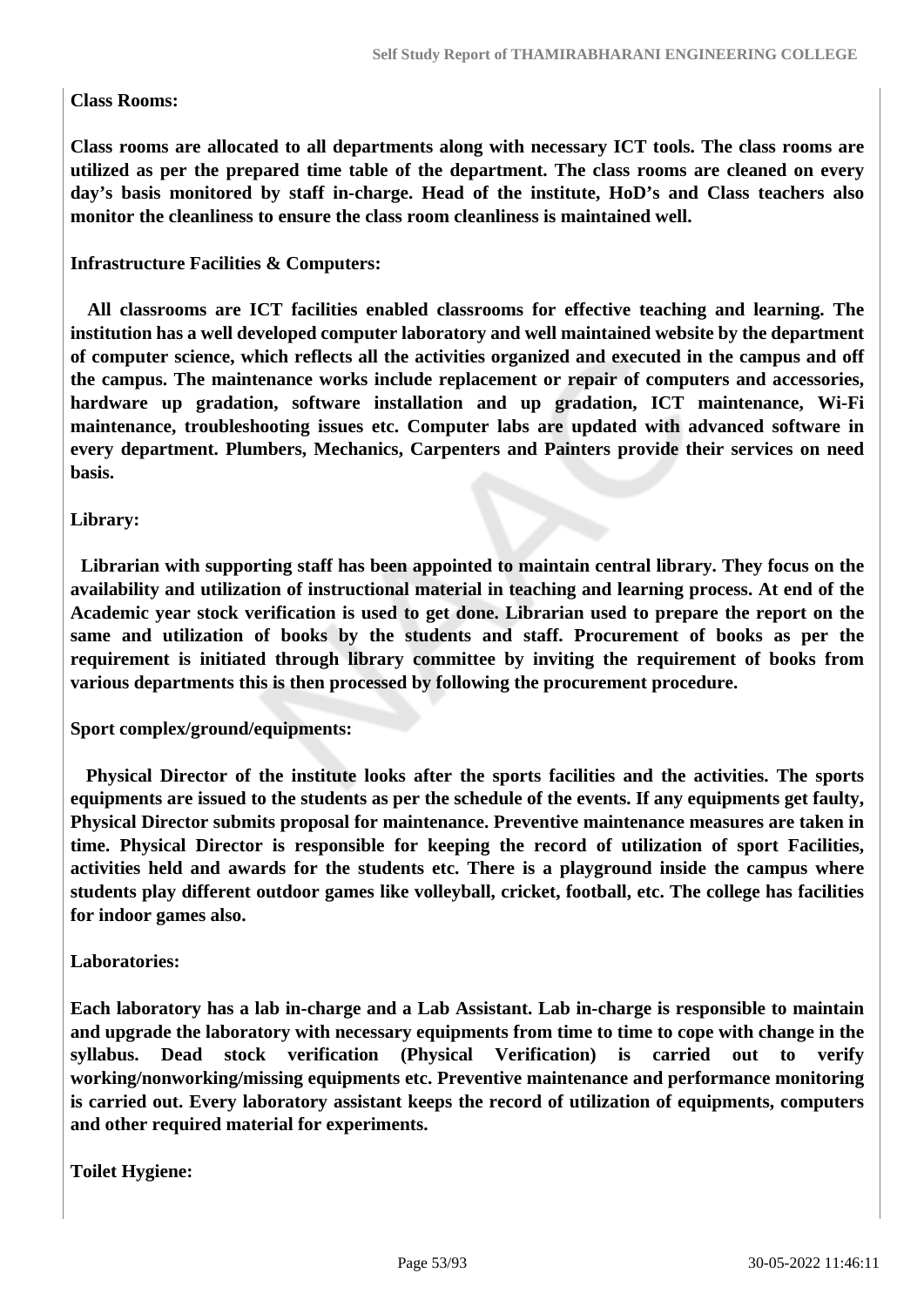**Each toilet is cleaned twice a day, which is checked by the Staff-in-charge concerned. Care is taken in providing open window, cleaning with phenol, detergents and use of naphthalene balls.** 

**Separate Hostels for Girls and Boys:** 

**The hostel ensures that students feel at home, with the best amenities and comfort so that they can put their hundred percent concentrations into their academic and extracurricular engagements. Also, all the hostel room amenities are verified and maintained periodically.**

**Fire Resisting Kit:** 

**Thamirabharani Engineering College campus has fire extinguishers in each building and department. Fire extinguishers of ISI mark of adequate capacity and numbers are provided in eye catching spots in the college buildings especially in all laboratories. Fire extinguishers are well maintained and checked periodically and refilling is done well before the due date.**

#### **Mineral Water:**

**Every block is provided with RO purifier for providing high quality drinking water and maintained periodically.**

#### **Transportation:**

**The College owns a fleet of buses which is provided to all students and faculty. It connects all the areas in and around Tirunelveli, Tenkasi and Thoothukudi to facilitate the students and faculty for their convenience. Buses are regularly cleaned by the cleaners. Roadside assistance, Vehicle fitting, Vehicle body and paint repairs are carried out by the qualified transport maintenance team.**

#### **Security:**

**Standard procedure is followed for the securities of the college for round the clock monitoring the campus. The securities are headed by chief security. They secure the areas of parking, gate, hostel, etc.**

#### **CCTV:**

**The campus is monitored through CCTV cameras, placed in areas which cover the entire campus zone and maintained periodically.**

#### **Garden:**

**The gardens in the campus are maintained periodically by the garden committee and other supporting staff.**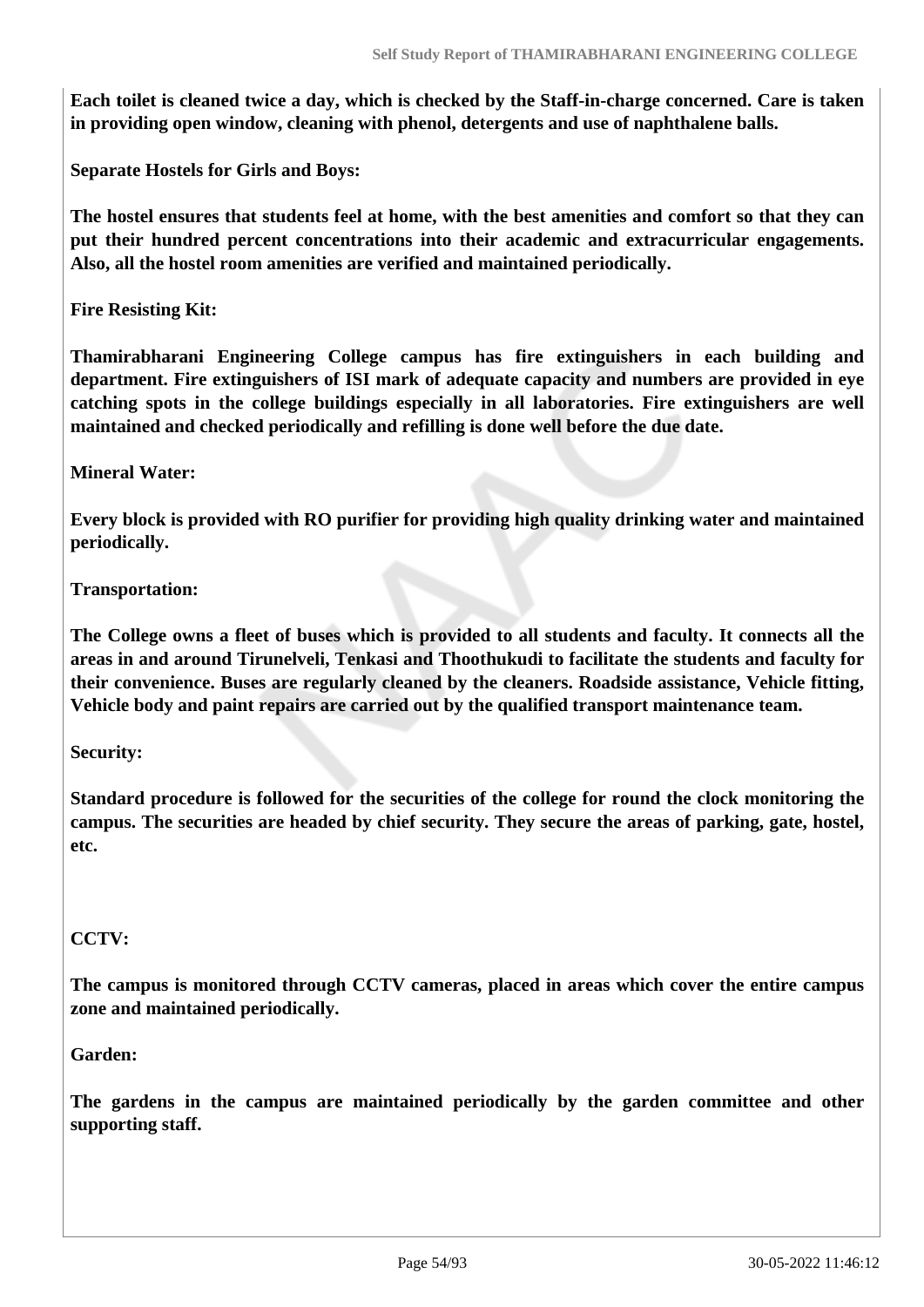| <b>File Description</b>           | <b>Document</b>      |
|-----------------------------------|----------------------|
| Upload any additional information | <b>View Document</b> |

Page 55/93 30-05-2022 11:46:12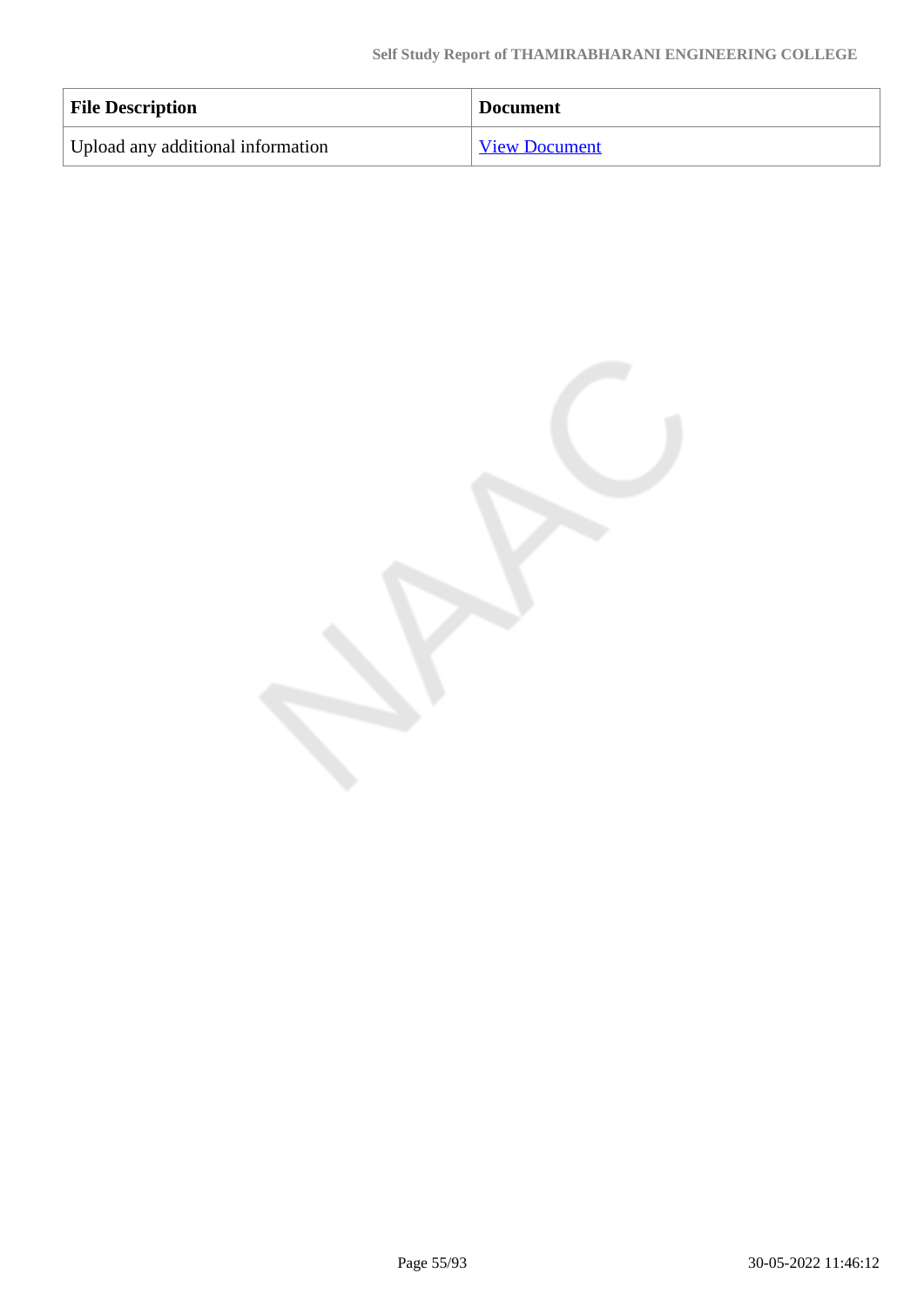# **Criterion 5 - Student Support and Progression**

# **5.1 Student Support**

 **5.1.1 Average percentage of students benefited by scholarships and freeships provided by the Government during last five years** 

**Response:** 93

5.1.1.1 **Number of students benefited by scholarships and free ships provided by the institution, Government and non-government bodies, industries, individuals, philanthropists during the last five years (other than students receiving scholarships under the government schemes for reserved categories)** 

| 2020-21 | 2019-20 | 2018-19 | 2017-18     | 2016-17 |
|---------|---------|---------|-------------|---------|
| 531     | 462     | 507     | - 1<br>01 l | 640     |

| <b>File Description</b>                                                         | <b>Document</b>      |
|---------------------------------------------------------------------------------|----------------------|
| upload self attested letter with the list of students<br>sanctioned scholarship | <b>View Document</b> |
| Upload any additional information                                               | <b>View Document</b> |
| Institutional data in prescribed format                                         | <b>View Document</b> |

 **5.1.2 Average percentage of students benefitted by scholarships, freeships etc. provided by the institution / non- government agencies during the last five years**

**Response:** 29.74

5.1.2.1 **Number of students benefited by scholarships and free ships provided by the institution, Government and non-government bodies, industries, individuals, philanthropists during the last five years (other than students receiving scholarships under the government schemes for reserved categories)** 

| 2020-21 | 2019-20 | 2018-19 | 2017-18 | 2016-17 |
|---------|---------|---------|---------|---------|
| 236     | 209     | 139     | 143     | 129     |

| <b>File Description</b>                 | <b>Document</b>      |
|-----------------------------------------|----------------------|
| Upload any additional information       | <b>View Document</b> |
| Institutional data in prescribed format | <b>View Document</b> |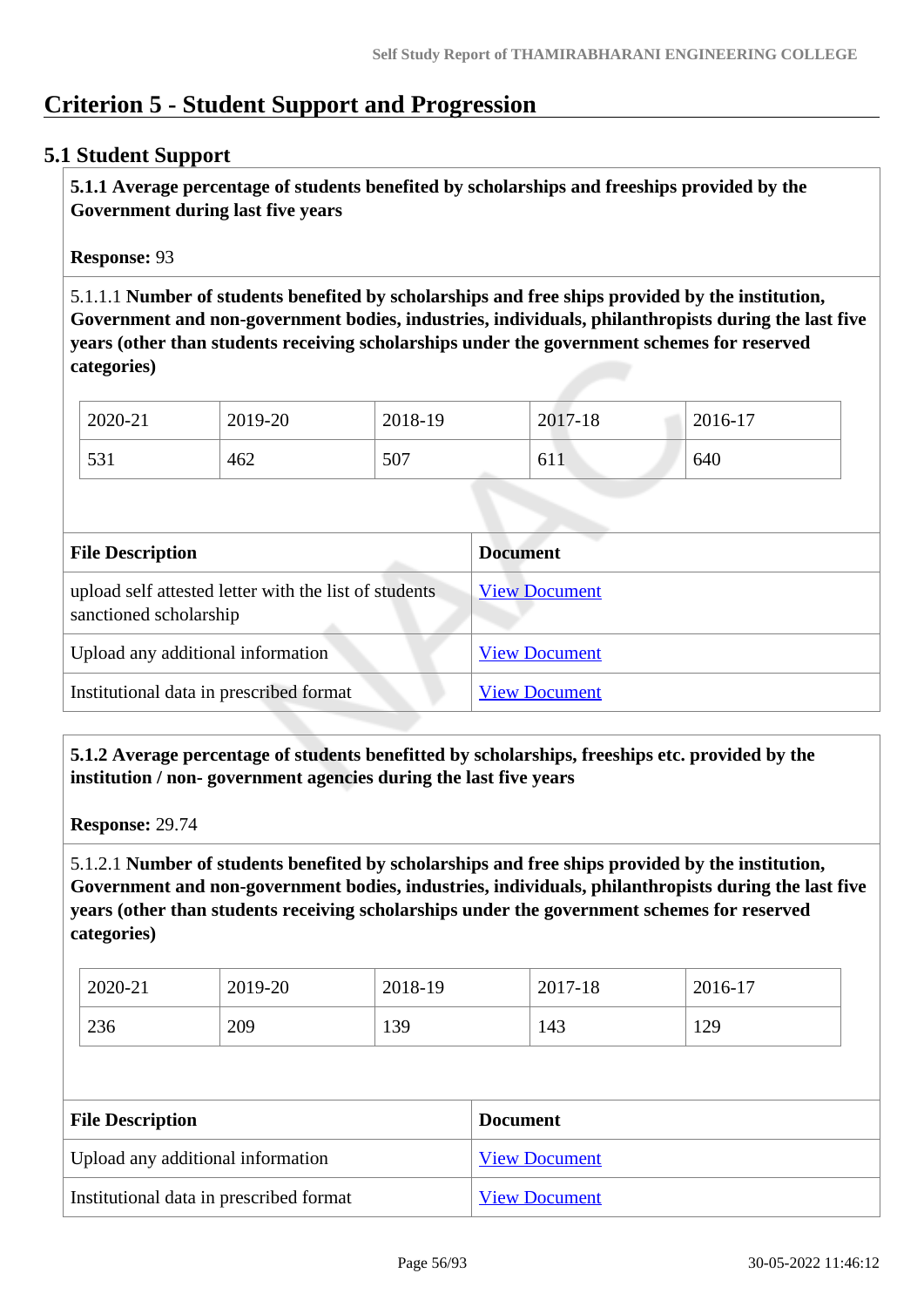**5.1.3 Capacity building and skills enhancement initiatives taken by the institution include the following**

#### **1.Soft skills**

**2.Language and communication skills** 

**3.Life skills (Yoga, physical fitness, health and hygiene)**

#### **4.ICT/computing skills**

**Response:** A. All of the above

| <b>File Description</b>                 | <b>Document</b>      |
|-----------------------------------------|----------------------|
| Institutional data in prescribed format | <b>View Document</b> |
| Any additional information              | <b>View Document</b> |
| Link to Institutional website           | <b>View Document</b> |
|                                         |                      |

# **5.1.4 Average percentage of students benefitted by guidance for competitive examinations and career counselling offered by the Institution during the last five years**

5.1.4.1 **Number of students benefitted by guidance for competitive examinations and career counselling offered by the institution year wise during last five years**

| 2020-21 | 2019-20 | 2018-19          | 2017-18 | $2016-17$ |
|---------|---------|------------------|---------|-----------|
| 280     | 368     | <u>ാവ</u><br>ZZU | 226     | 408       |

| <b>File Description</b>                 | <b>Document</b> |
|-----------------------------------------|-----------------|
| Institutional data in prescribed format | View Document   |

 **5.1.5 The Institution has a transparent mechanism for timely redressal of student grievances including sexual harassment and ragging cases**

- **1.Implementation of guidelines of statutory/regulatory bodies**
- **2.Organisation wide awareness and undertakings on policies with zero tolerance**
- **3.Mechanisms for submission of online/offline students' grievances**
- **4.Timely redressal of the grievances through appropriate committees**

**Response:** A. All of the above

**Response:** 51.17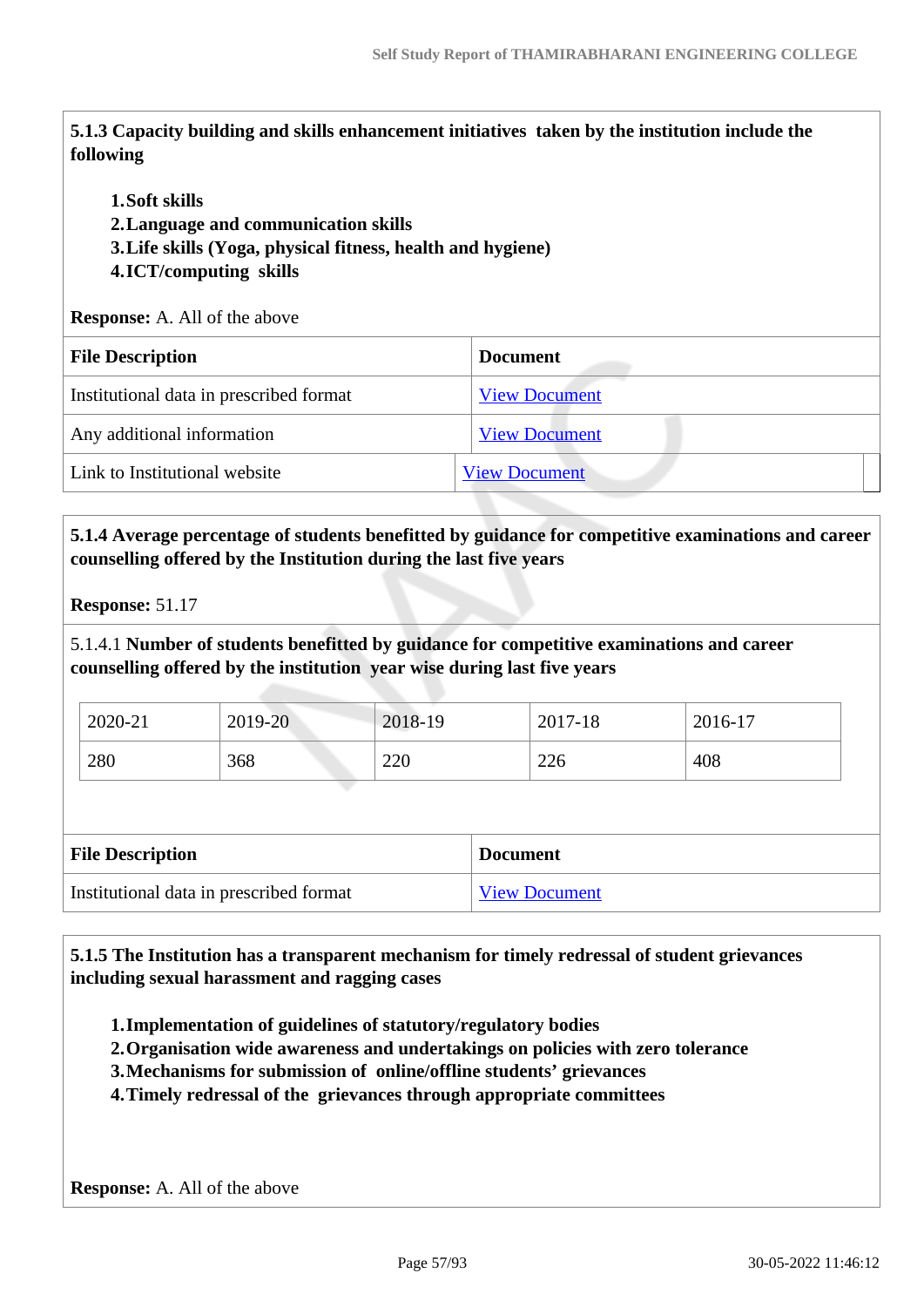| <b>File Description</b>                                                                                                            | <b>Document</b>      |
|------------------------------------------------------------------------------------------------------------------------------------|----------------------|
| Upload any additional information                                                                                                  | <b>View Document</b> |
| Minutes of the meetings of student redressal<br>committee, prevention of sexual harassment<br>committee and Anti Ragging committee | <b>View Document</b> |
| Details of student grievances including sexual<br>harassment and ragging cases                                                     | <b>View Document</b> |

# **5.2 Student Progression**

**5.2.1 Average percentage of placement of outgoing students during the last five years**

**Response:** 65.69

5.2.1.1 **Number of outgoing students placed year - wise during the last five years.**

| 2020-21      | 2019-20 | 2018-19 | 2017-18 | 2016-17 |
|--------------|---------|---------|---------|---------|
| $\mathbf{O}$ | 126     | 90      | 110     | 56      |

| <b>File Description</b>                 | <b>Document</b>      |  |  |
|-----------------------------------------|----------------------|--|--|
| Self attested list of students placed   | <b>View Document</b> |  |  |
| Institutional data in prescribed format | <b>View Document</b> |  |  |

#### **5.2.2 Average percentage of students progressing to higher education during the last five years**

**Response:** 11.22

## 5.2.2.1 **Number of outgoing student progressing to higher education.**

Response: 11

| <b>File Description</b>                   | <b>Document</b>      |
|-------------------------------------------|----------------------|
| Upload supporting data for student/alumni | <b>View Document</b> |
| Institutional data in prescribed format   | <b>View Document</b> |
| Any additional information                | <b>View Document</b> |

 **5.2.3 Average percentage of students qualifying in state/national/ international level examinations during the last five years (eg: JAM/CLAT/GATE/ GMAT/CAT/GRE/ TOEFL/ Civil Services/State**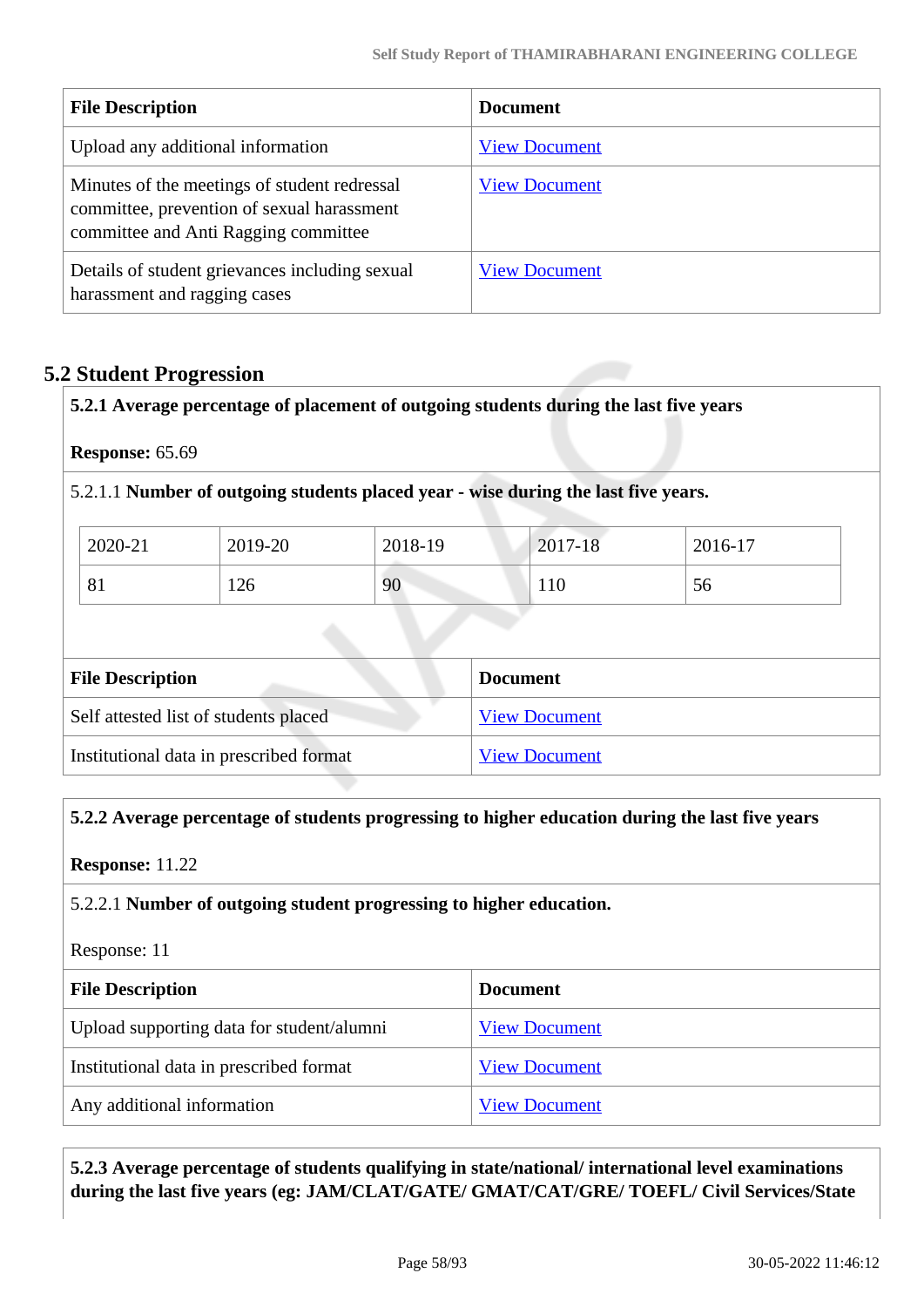#### **government examinations)**

**Response:** 16

## 5.2.3.1 **Number of students qualifying in state/ national/ international level examinations (eg: JAM/CLAT/NET/ SLET/ GATE/ GMAT/CAT/GRE/ TOEFL/ Civil Services/ State government examinations) year wise during last five years**

| 2020-21 | 2019-20 | 2018-19 | 2017-18 | 2016-17 |
|---------|---------|---------|---------|---------|
|         | v       |         |         | U       |

### 5.2.3.2 **Number of students appearing in state/ national/ international level examinations (eg: JAM/CLAT/NET/ SLET/ GATE/ GMAT/CAT,GRE/ TOFEL/ Civil Services/ State government examinations) year-wise during last five years**

| 2020-21                 | 2019-20                                 | 2018-19 | 2017-18              | 2016-17  |  |
|-------------------------|-----------------------------------------|---------|----------------------|----------|--|
| $\overline{0}$          | $\theta$                                | 5       | $\theta$             | $\theta$ |  |
|                         |                                         |         |                      |          |  |
| <b>File Description</b> |                                         |         | <b>Document</b>      |          |  |
|                         | Upload supporting data for the same     |         | <b>View Document</b> |          |  |
|                         | Institutional data in prescribed format |         | <b>View Document</b> |          |  |
|                         | Any additional information              |         | <b>View Document</b> |          |  |

# **5.3 Student Participation and Activities**

 **5.3.1 Number of awards/medals won by students for outstanding performance in sports/cultural activities at inter-university/state/national / international level (award for a team event should be counted as one) during the last five years.**

**Response:** 1

5.3.1.1 **Number of awards/medals for outstanding performance in sports/cultural activities at university/state/national / international level (award for a team event should be counted as one) yearwise during the last five years.**

| 2020-21 | $2019-20$ | 2018-19          | 2017-18 | 2016-17 |
|---------|-----------|------------------|---------|---------|
|         |           | $\boldsymbol{0}$ | U       |         |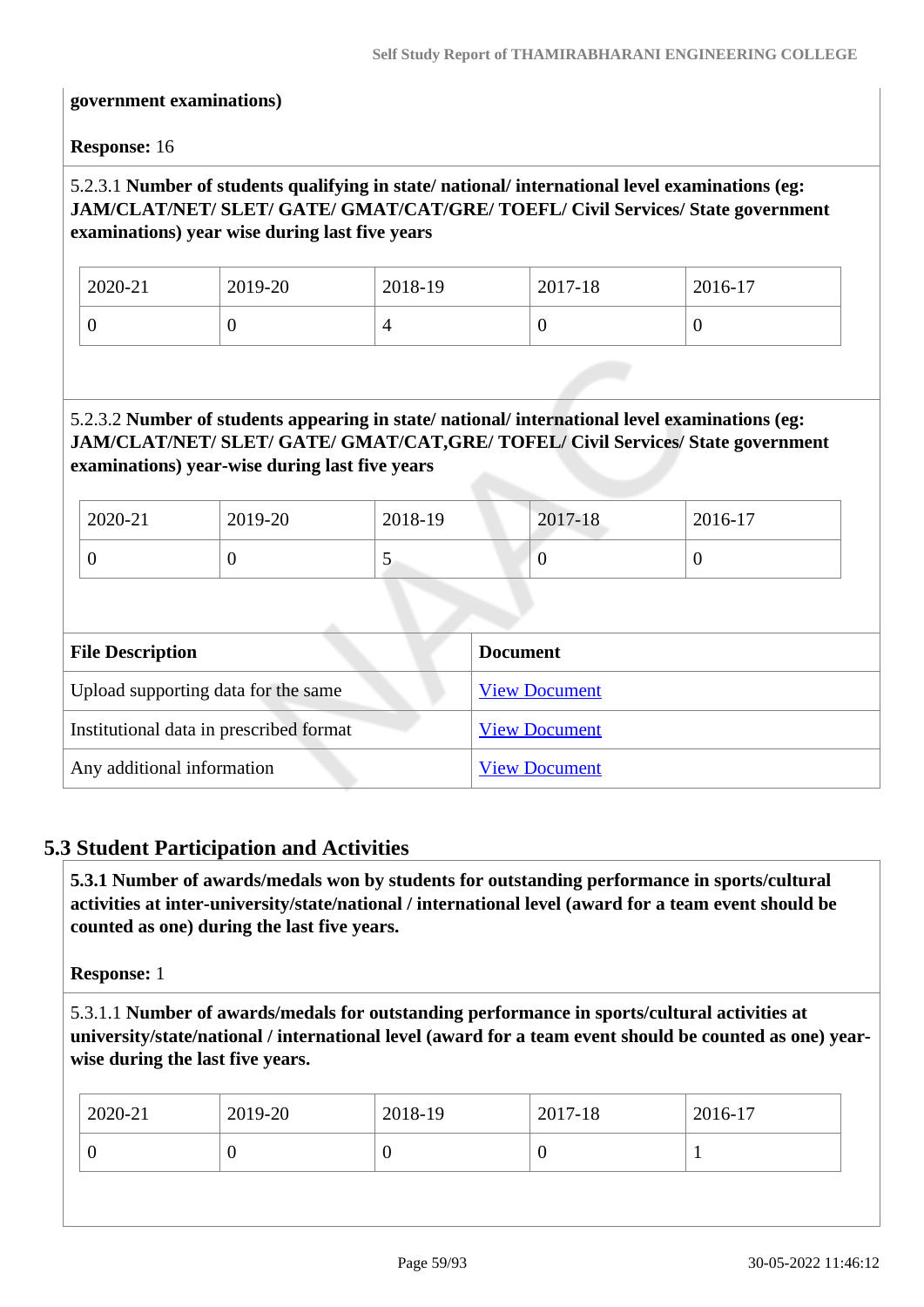| <b>File Description</b>                    | <b>Document</b>      |
|--------------------------------------------|----------------------|
| Institutional data in prescribed format    | <b>View Document</b> |
| e-copies of award letters and certificates | <b>View Document</b> |
| Any additional information                 | <b>View Document</b> |
|                                            |                      |

 **5.3.2 Institution facilitates students' representation and engagement in various administrative, cocurricular and extracurricular activities (student council/ students representation on various bodies as per established processes and norms )**

### **Response:**

The institution encourage the students to give their involvement through their representation in administrative, co curricular, extra curricular committees/ cells/ clubs like Class committee meeting, DAC, Class Representatives, Department association members and organizers for various department and college level activities.

Every year for selection of class representatives, Head Of Institution organize a meeting and he finalized the representatives. The process of selection of norms of viable students are framed and selected by heads of the respective departments. For every class two students are appointed as representatives, each one from boys' and girls' in order to maintain gender ratio.

In Class Committee Meeting, Six students' were selected; three boys and three girls based on their previous results and involvement in co curricular, extracurricular activities, segregated as high medium and low. General grievances and academic improvement ideas were asked and sorted.

Department level activities are majorly organized by student committee. Every department of our institution has a department association, mentored by a faculty in charge. The association comprise of three steering student members, a chairman, two secretaries, one treasurer. The department association will organize technical symposium and other department related activities like seminars and workshops.

In IQAC cell, two students from our institution are assigned as IQAC Department representatives. The representatives are selected by Principal based on the suggestion of Heads of Department.

In Department Advisory Committee in respective department, students' contribution is encouraged in our institution. Two students from pre-final and final year are selected by the Head of the Institution based on the recommendation given by the heads of department. Their valuable suggestions are asked and discussed for the upliftment of the institution

Our institution has 17 dynamic clubs run by students coordinated by faculty members. Each club presided by two student coordinator and willing members. They organize regular club activities. By inculcating the practice of student steered club activities, the student community of our institution are gaining practical problem solving skills and leadership qualities.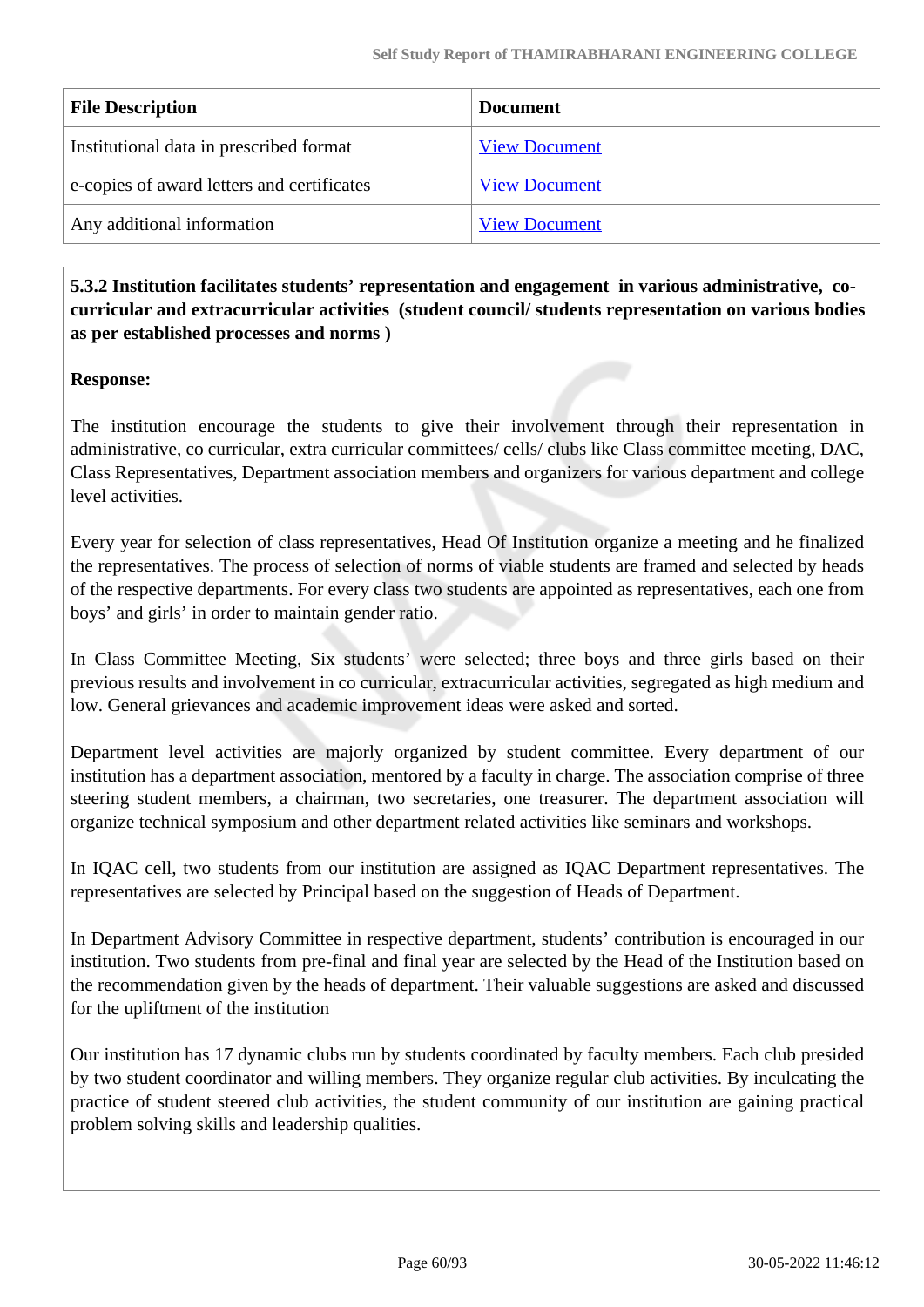| <b>File Description</b>               | <b>Document</b>      |  |
|---------------------------------------|----------------------|--|
| Upload any additional information     | <b>View Document</b> |  |
| Paste link for additional information | <b>View Document</b> |  |

 **5.3.3 Average number of sports and cultural events/competitions in which students of the Institution participated during last five years (organised by the institution/other institutions)**

**Response:** 2

5.3.3.1 **Number of sports and cultural events/competitions in which students of the Institution participated year-wise during last five years**

| 2020-21 | 2019-20   | 2018-19 | 2017-18 | 2016-17 |
|---------|-----------|---------|---------|---------|
|         | <b>__</b> | -       |         |         |

| <b>File Description</b>                 | <b>Document</b>      |
|-----------------------------------------|----------------------|
| Upload any additional information       | <b>View Document</b> |
| Report of the event                     | <b>View Document</b> |
| Institutional data in prescribed format | <b>View Document</b> |

# **5.4 Alumni Engagement**

 **5.4.1 There is a registered Alumni Association that contributes significantly to the development of the institution through financial and/or other support services**

**Response:** 

Alumni network is crucial to any institution as they are the ambassadors of the institute. Alumni are the voice of the college and every college wishes its students to settle in a colorful way in their lives. The institute has a registered alumni association for building strong bond between and present students. The alumni give support to the students through interaction, financial funding, guidance and placement. The alumni association of the institute is called as TECAA i.e. Thamirabharani Engineering College Alumni Association. This was registered under Tamil nadu societies registration Act. 1975 (Tamil Nadu Act 27 of 1975) with SI. No. SRG/ Tirunelveli/4/2022. The office headquarters of TECAA is in the premises of Thamirabharani Engineering College, Thatchanallur, Tirunelveli- 627358, Tamilnadu, India. VISION:

To be, and to be recognized for setting the standards of excellence in engineering education and high quality research in science and technology.

MISSION:

The mission of the alumni association is to foster a mutually beneficial relationship and its alumni. Alumni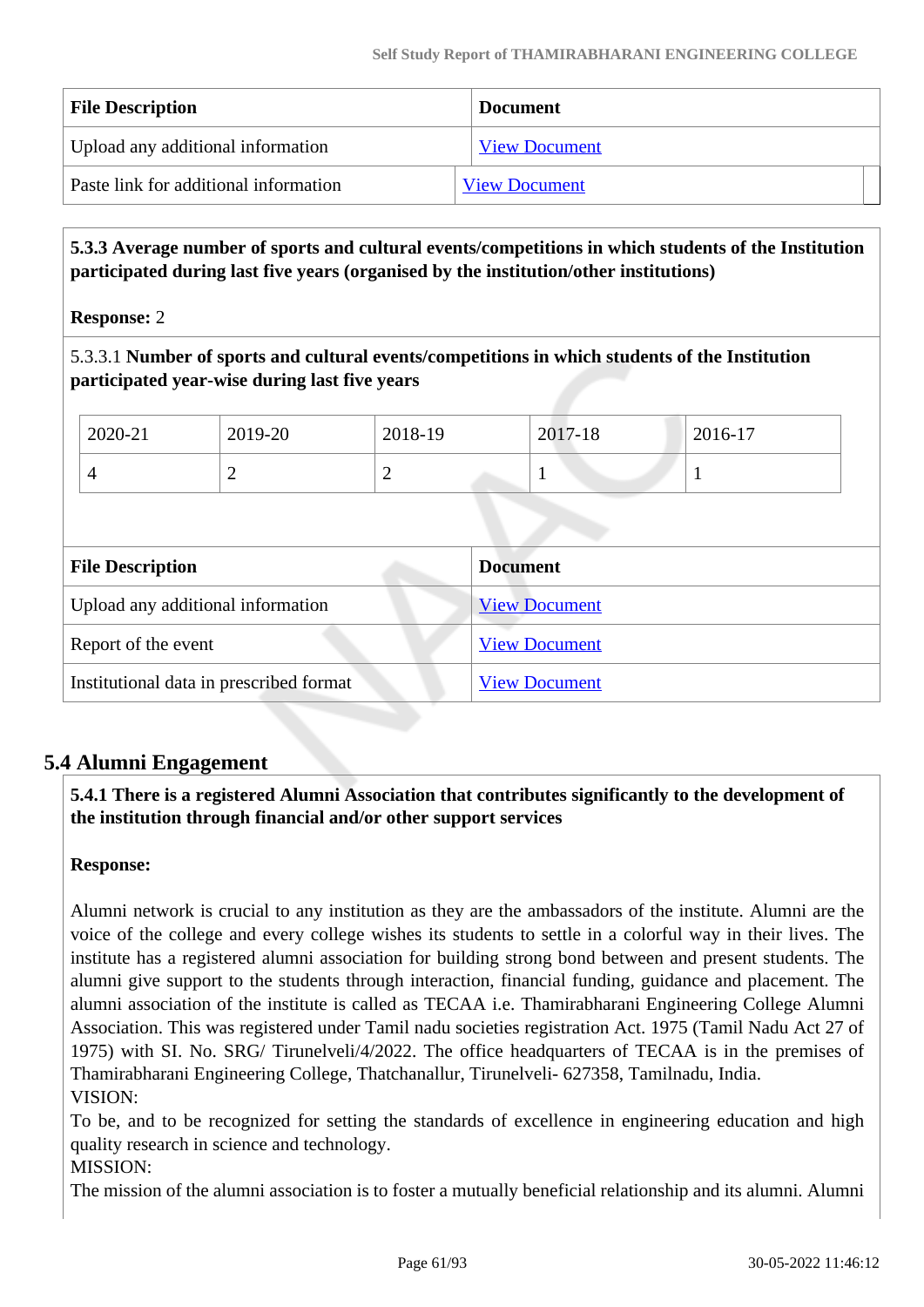meet is arranged in the month of August of every year. OBJECTIVES:

? To communicate on a regular basis with the members of the alumni and the college keeping mutually informed the developments of the alumni as well as the university.

? To organize social, educational and networking events locally at the college/institution/school/center and at batch level.

? To provide for the alumni platform to connect to college and to assist recent graduates and current students in shaping their career.

? To initiate and develop programs for the benefit of the alumni.

? To serve as a forum through which alumni may support and advance the pursuit of academic excellence at the institution.

? To organize and co-ordinate reunion activities of the alumni and let the alumni acknowledge their gratitude to their alma mater.

? To collect, publish and distribute such information as may be useful to the alumni and their alma mater. ACTIVITIES AND CONTRIBUTIONS:

? Alumni have donated funds to assist the poor & merit students of the institution.

? The Alumni also contributes significantly through rendering their support to various committees formulated in the college for the integrated functioning of the institution. In certain committees like placement cell, Department Advisory Committee, IQAC and the Alumni cell, the alumni are involved directly and share their constructive and productive inputs to the comprehensive development of the college.

? Alumni are invited for meetings at the college and they interact with their teachers and express their suggestions on curriculum revision.

? Few alumni gave guest lectures to the existing students on some contemporary technological developments and career guiding focuses.

? The Alumni of TEC in collaboration with the Training and Placement cell has contributed to progression of the placement opportunities of the students. The Alumni association renders financial support which is extended to deserving students whose parents do not have a fixed source of income.

? Alumni meets have been arranged in the month of august of every year.

| <b>File Description</b>           | <b>Document</b>      |
|-----------------------------------|----------------------|
| Upload any additional information | <b>View Document</b> |

#### **5.4.2 Alumni contribution during the last five years (INR in lakhs)**

#### **Response:** A. ? 5 Lakhs

| <b>File Description</b>           | <b>Document</b>      |
|-----------------------------------|----------------------|
| Upload any additional information | <b>View Document</b> |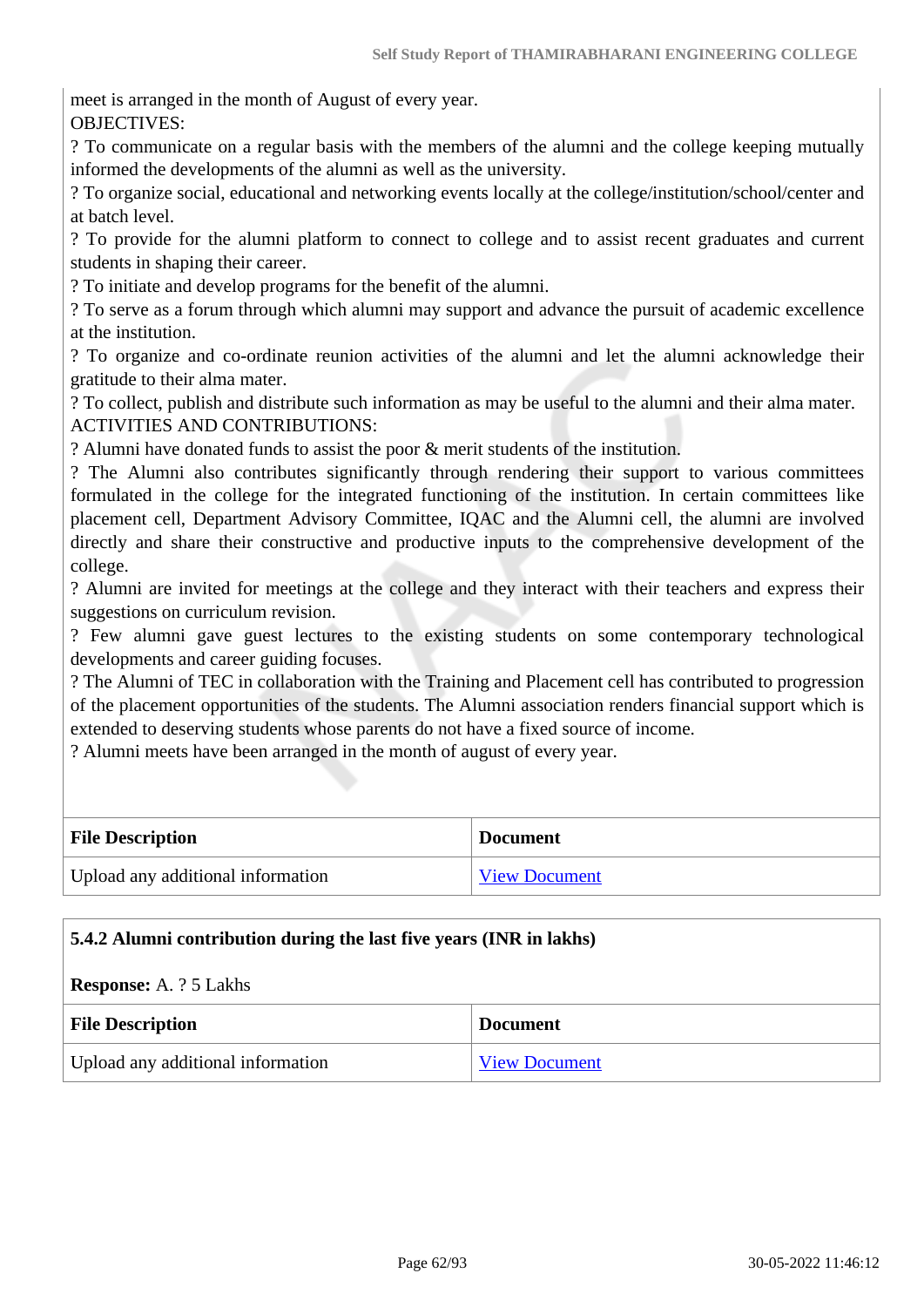# **Criterion 6 - Governance, Leadership and Management**

## **6.1 Institutional Vision and Leadership**

 **6.1.1 The governance of the institution is reflective of and in tune with the vision and mission of the institution**

**Response:** 

**VISION:**

**To be a center of excellence in Engineering, exposing emerging technologies and instilling Entrepreneurial Attitude.**

**MISSION:** 

- **Empower students through effective teaching and learning processes for the development of critical thinking, effective communication and creativity.**
- **Develop industry readiness by encouraging learning by doing, exposing current innovations and providing adequate facilities for Research.**
- **Create the entrepreneurship desire by developing individual skills, professional ethics, moral values and societal concern**

**Reflection of Mission and Vision in the leadership & Participation of Teachers in Decision Making Bodies:**

**The powers of decision making is delegated to the Head of the Institution by which the key areas like Institution Administration, University Compliances, Institution Strategies and Policies, Financial Matters, Research & Development, Government & Social interface and other proceedings in the office are executed for smooth functioning of the institute .**

**To facilitate and maintain the efficiency to implement the above areas of activities, various dedicated academic and administrative committees are formed such as Governing council, Internal Quality Assurance Cell, Department Advisory Committee, Class Committee Meeting, College Maintenance Committee, Admission Committee, Staff Selection Committee, Discipline Committee, SC/ST Committee, Internal Complaint Committee, Exam Cell, Alumni Committee, Start up and Innovation**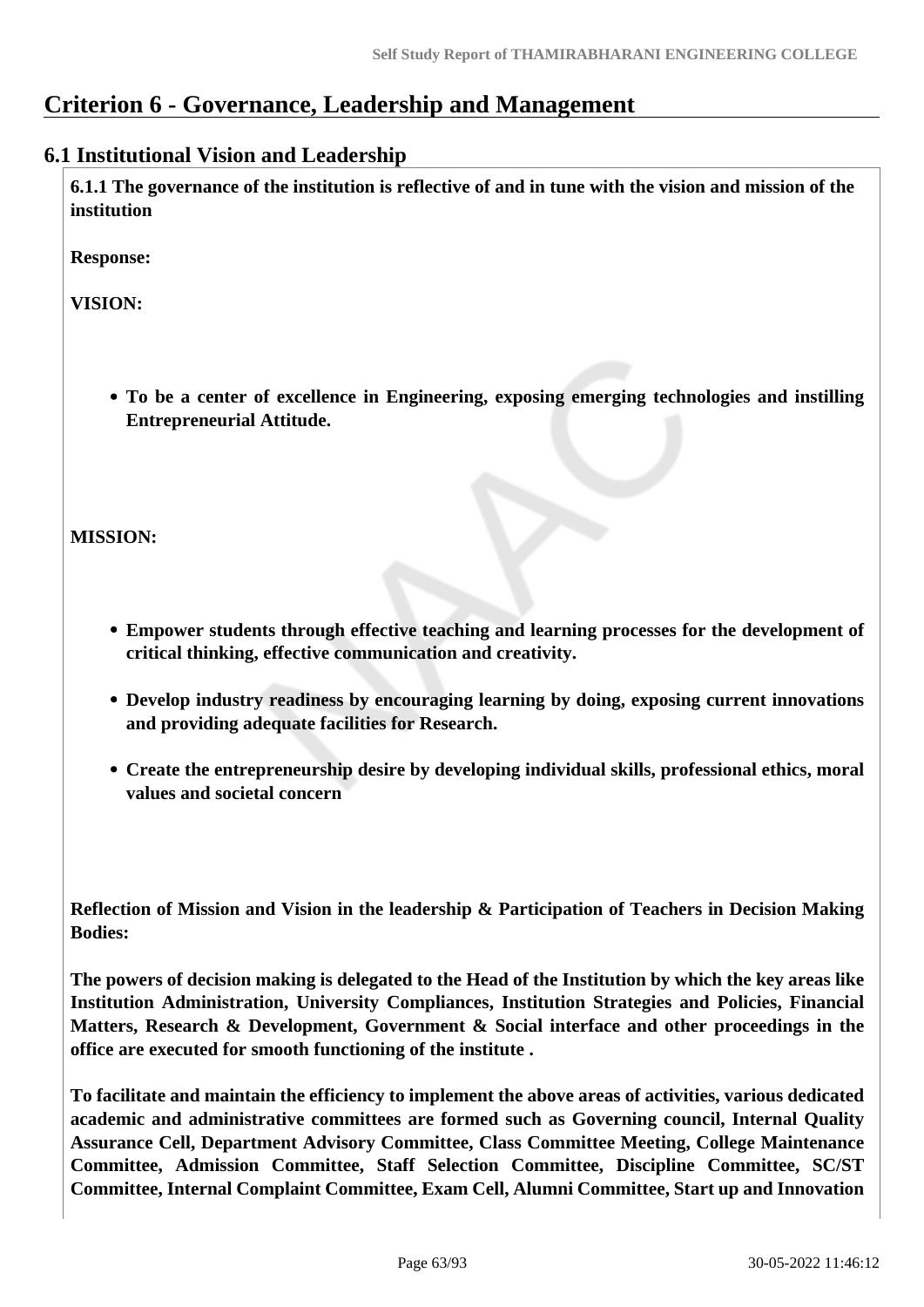**Cell, Women Empowerment Cell, Student Grievance Cell, Anti Ragging Cell, Training and Placement Cell, Faculty Welfare Cell.**

**Our college has 12 active Clubs which provide the activities for the students, faculty and staff. These club activities are periodically conducted and enrich the student's skills which are needed to cope up with the industry. Clubs are Designer Club, ECO and Swachh Bharath Club, English Proficiency Club, Fine Arts Club, Fit India Club, Safety Club, RAI Club, Renewable Energy Club, Rotaract Club, Yuva Club and Self Development Club. The various clubs activities are organized by Rotaract Club (NSS, YRC, RRC), Yuva Club, Fine Arts Club for developing individual skills, professional ethics, moral values and societal concern to attain the TEC's Vision and Mission.**

**The Institute has a set of well defined policies of Governance that have been framed in close consultation with the stakeholders. Thereafter, faculty members remind the students from time to time regarding the importance of adhering to these policies. There are policies pertaining to faculty members' conduct and employment process.**

**Decisions taken by different committees are deliberated at the level of the Principal's office. Collective decision making is encouraged at all levels. In view of the above, the Institute plans and declares various academic committees covering both faculty and administrative staff. The Institute follows delegation, decentralization and empowerment policies while entrusting the responsibilities to faculty and staff. The delegation of responsibilities leads to transparency, faculty development and faculty enrichment. All faculty members are given certain administrative responsibilities.**

**The faculty members are involved in multiple activities including teaching, research, training, administration and Industrial consultancy. They are mainly responsible for designing course curriculum, revision, proposal and introduction of new courses, delivery of programs, and continuous assessment. The different academic activities are carried out by the faculty members through various committees in close coordination with students.**

| <b>File Description</b>           | <b>Document</b>      |
|-----------------------------------|----------------------|
| Upload any additional information | <b>View Document</b> |

 **6.1.2 The effective leadership is visible in various institutional practices such as decentralization and participative management**

**Response:** 

**Institute's management believes strongly in decentralization of authority and participative management inclusive of teaching, non-teaching staff members and students. The Principal, HODs and IQAC are responsible for academic and administrative leadership of the institute. Principal conducts meetings of various committees to discuss and review academic and administrative issues. Accordingly various academic as well as administrative committees are formed for the purpose of decentralization and proper functioning of the institute.**

**DECENTRALIZATION**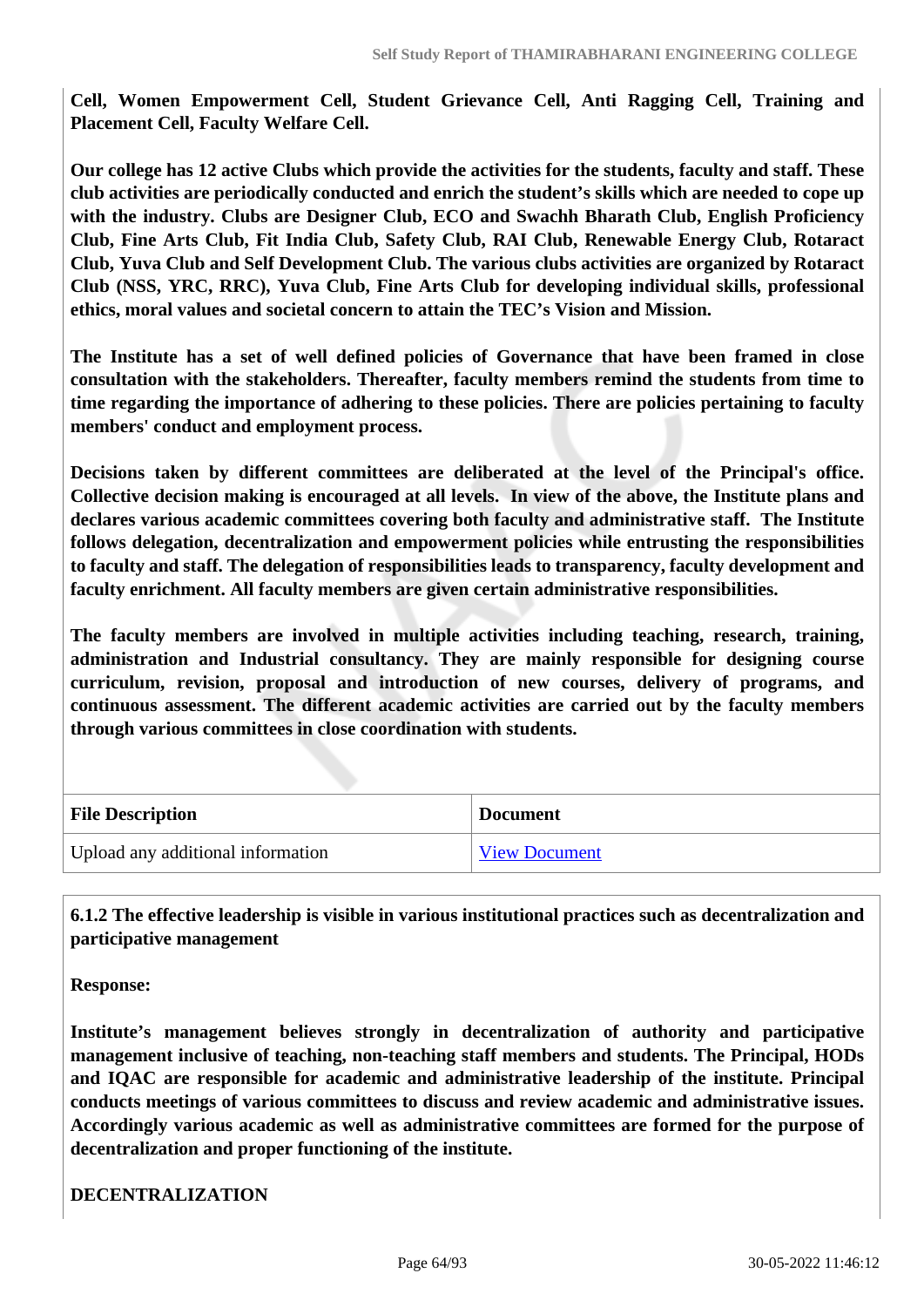**Institute has a mechanism for delegating authority and providing operational autonomy to all the various functionaries to work towards a decentralized governance system.**

**Principal Level**

**The Governing Body delegates all the academic and operational decisions headed by the Principal in order to fulfill the vision and mission of the institute.** 

**Faculty Level**

**Faculty members are given representation in various committees/cells and allowed to conduct various programs to showcase their abilities. They are encouraged to develop leadership skills by being an in charge of various academic, co-curricular, and extracurricular activities. They are given authority to conduct industrial visits and to have tied up with industry experts and appointed as coordinator and convenor for organizing seminars/workshops/conferences/FDP.** 

**Student Level**

**Students are empowered to play an active role in co-curricular and extra- curricular activities and in all committees and clubs.**

#### **PARTICIPATIVE MANAGEMENT**

**The institute promotes a culture of participative management by involving the staff and students in various activities. Both students and faculties allowed expressing themselves of any suggestions to improve the excellence in any aspect of the Institute.**

| <b>File Description</b>           | <b>Document</b>      |
|-----------------------------------|----------------------|
| Upload any additional information | <b>View Document</b> |

#### **6.2 Strategy Development and Deployment**

**6.2.1 The institutional Strategic / Perspective plan is effectively deployed**

**Response:** 

**For any Institution, strategic planning is very essential to achieve the Vision and Mission. Strategic planning is a continuous process with a specific focus on accomplishing Institutional goals. Strategic Planning and Deployment Document is based on analysis of current hurdles and future opportunities. It foresees the direction towards which the Institution should move to achieve its Vision and Mission.**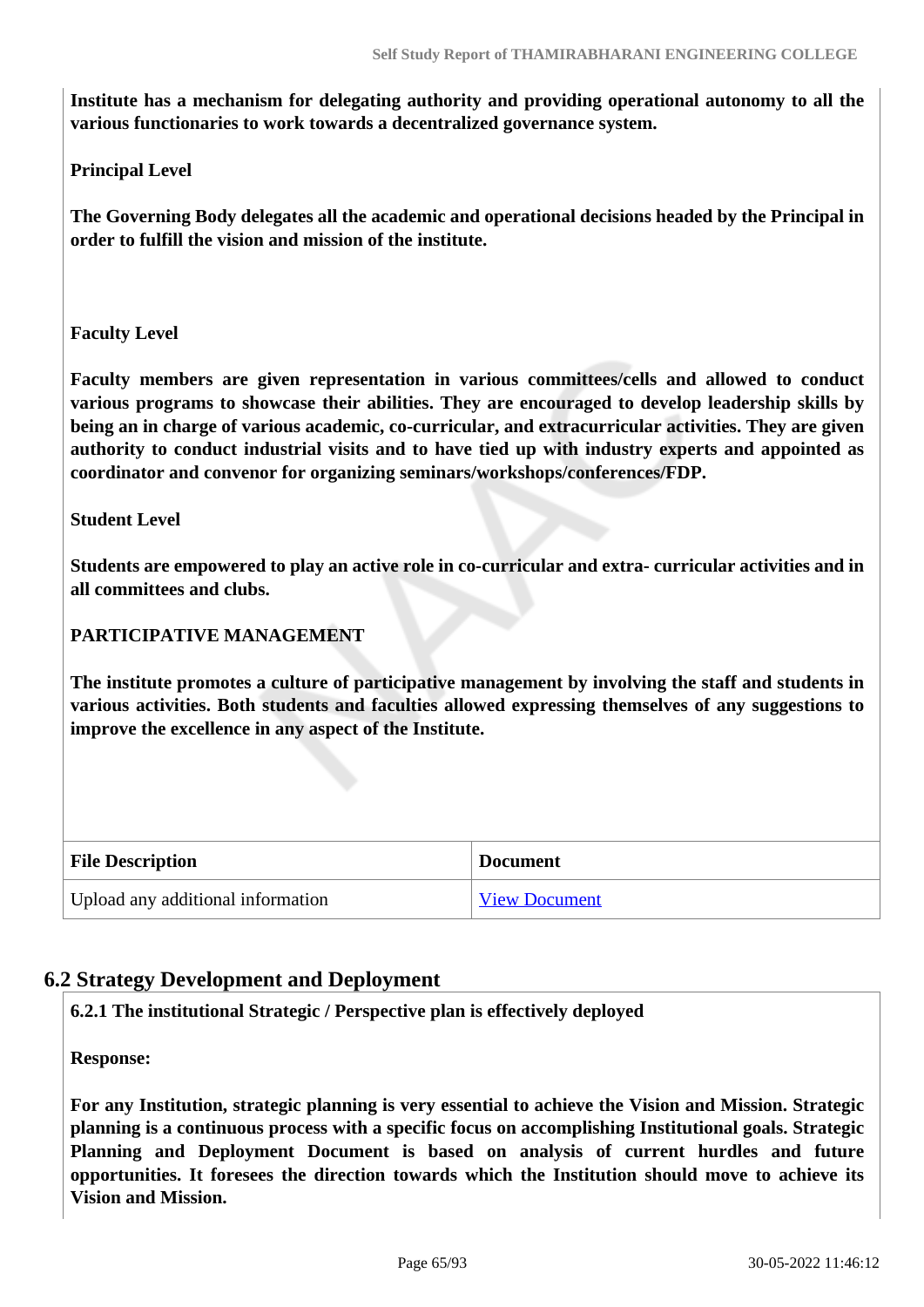**The first part of the Strategic Planning and Deployment Document is to address the vision, mission of the Institution with core values. These are defined and guided by the Governing Council Members, Principal, HODs, faculty, staff, students and external stakeholders (employers, industry, alumni and parents) through SWOC analysis. After analyzing the internal and external environment, the institutional goals were set up in all possible growth domains through continuous thought process and discussion with HODs and faculty members. The strategies with action plans were decided to achieve institutional strategic goals.**

**While formulating the strategic plan and deployment document, care has been taken to involve all stakeholders to contribute their part which is vital for the success of every organization. Effort has been taken to identify clearly the implementation processes and monitoring by identifying measurable targets in line with the desired outcomes. This will emerge to be the guiding force for TEC to achieve its goal to become an institution of Academic Excellence and providing professional by skilled young Engineers and Managers to the society.**

**The team of TEC after innumerable discussions and planning, guided by the Mission, Vision and Core Values of the Institution, Stakeholders feedbacks and SWOC analysis have framed the Institution's strategic Goals.**

# **Institution Strategic Goals**

- **To practice effective teaching learning process**
- **To emphasize on Industry Institute Interaction**
- **To enhance mentoring system for development of mentees**
- **Initiation of leadership and participative management in societal, environmental and human contexts**
- **Active involvement in communal development activities**
- **To promote research and development activities**
- **Providing good governance**
- **To prepare for accreditation process to improve the quality of Institution**
- **Continual improvement through IQAC**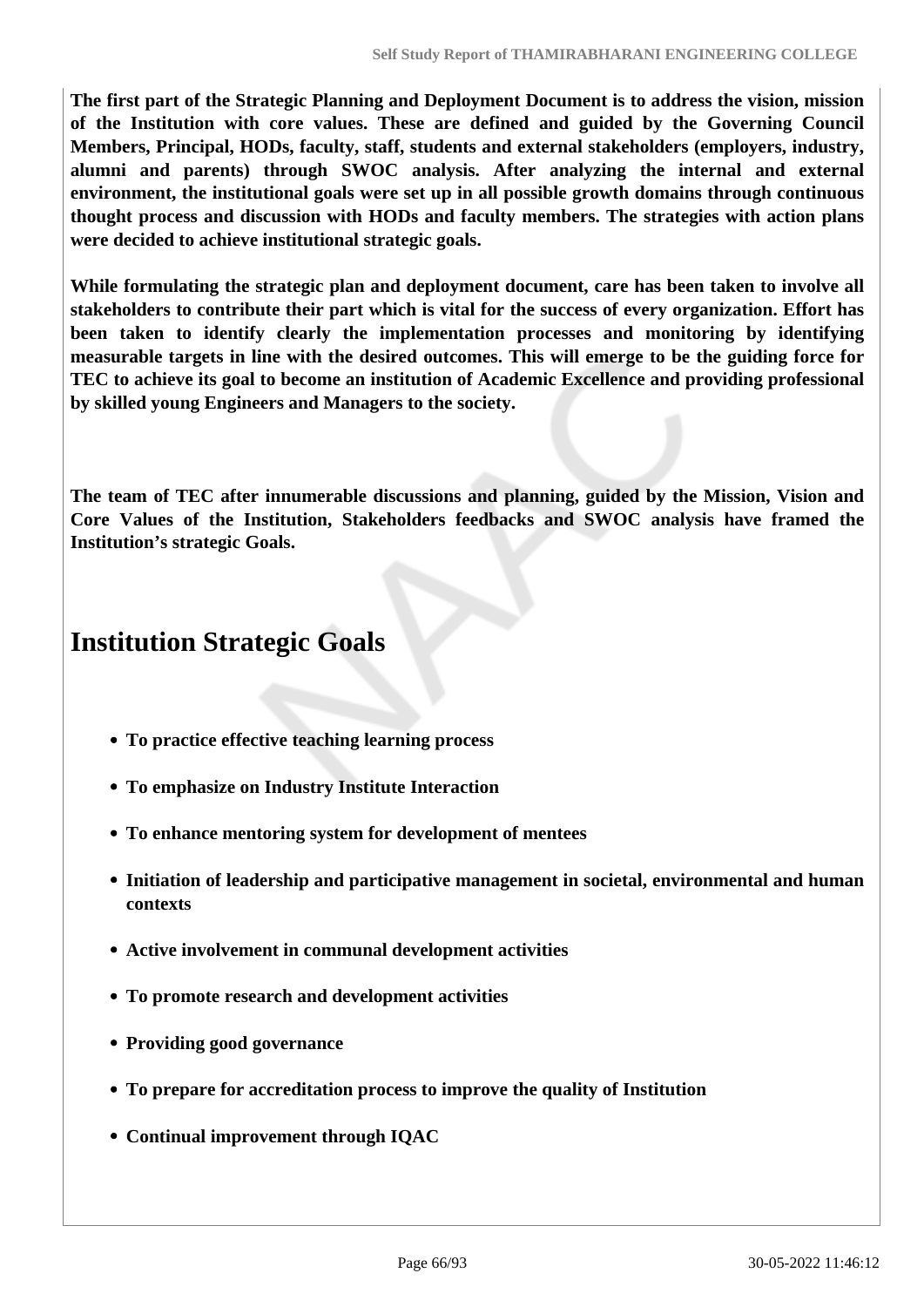| <b>File Description</b>                                   | <b>Document</b>      |
|-----------------------------------------------------------|----------------------|
| Upload any additional information                         | <b>View Document</b> |
| Strategic Plan and deployment documents on the<br>website | <b>View Document</b> |

 **6.2.2 The functioning of the institutional bodies is effective and efficient as visible from policies, administrative setup, appointment, service rules and procedures, etc.**

### **Response:**

**The organogram is an administrative diagram of the College describing the decentralized structure of administration. College administration is a cooperative effort of the Principal, teaching, nonteaching staff and students with the cooperation and support of all stakeholders in pursuit of a common objective. It is necessary that all aspects should be organized in order to attain the desired goals. Governing council and board of trust perform the functions like strategic planning and reporting, determine the vision, mission and values of the college, policy development, application of resources and the budget.**

**IQAC has been established in the college, which meets twice in an academic year to assess the quality deliverance of engineering education in the institute leading to achieve the course and program outcomes. The information about the participation of staff and student achievements in the curricular, co-curricular activities and extra-curricular activities are evaluated and quality initiative activities are taken up in the IQAC.**

**As the Head of the Institution, the Principal takes the leadership and gives direction to various activity based institution level committee coordinators and it is implemented through committee members. The Principal periodically gives guidelines and monitors the activity of each department through HoD. Principal verifies regularly the activities of librarian, teaching and placement officer and hostel deputy warden. Principal is the Warden of all hostels in the premises. The Principal also looks after all the teaching and the non-teaching Staff.**

**Under the administration of Principal, various Committees are formed which include Governing council, Internal Quality Assurance Cell, Department Advisory Committee, Class Committee Meeting, College Maintenance Committee, Admission Committee, Staff Selection Committee, Discipline Committee, SC/ST Committee, Internal Complaint Committee, Exam Cell, Alumni Committee, Start up and Innovation Cell, Women Empowerment Cell, Student Grievance Cell, Anti Ragging Cell, Training and Placement Cell, Faculty Welfare Cell.**

**Our college has 12 active clubs which provide the activities for the students, faculty and staff. These club activities are periodically conducted and enrich the student's skills which are needed to cope up**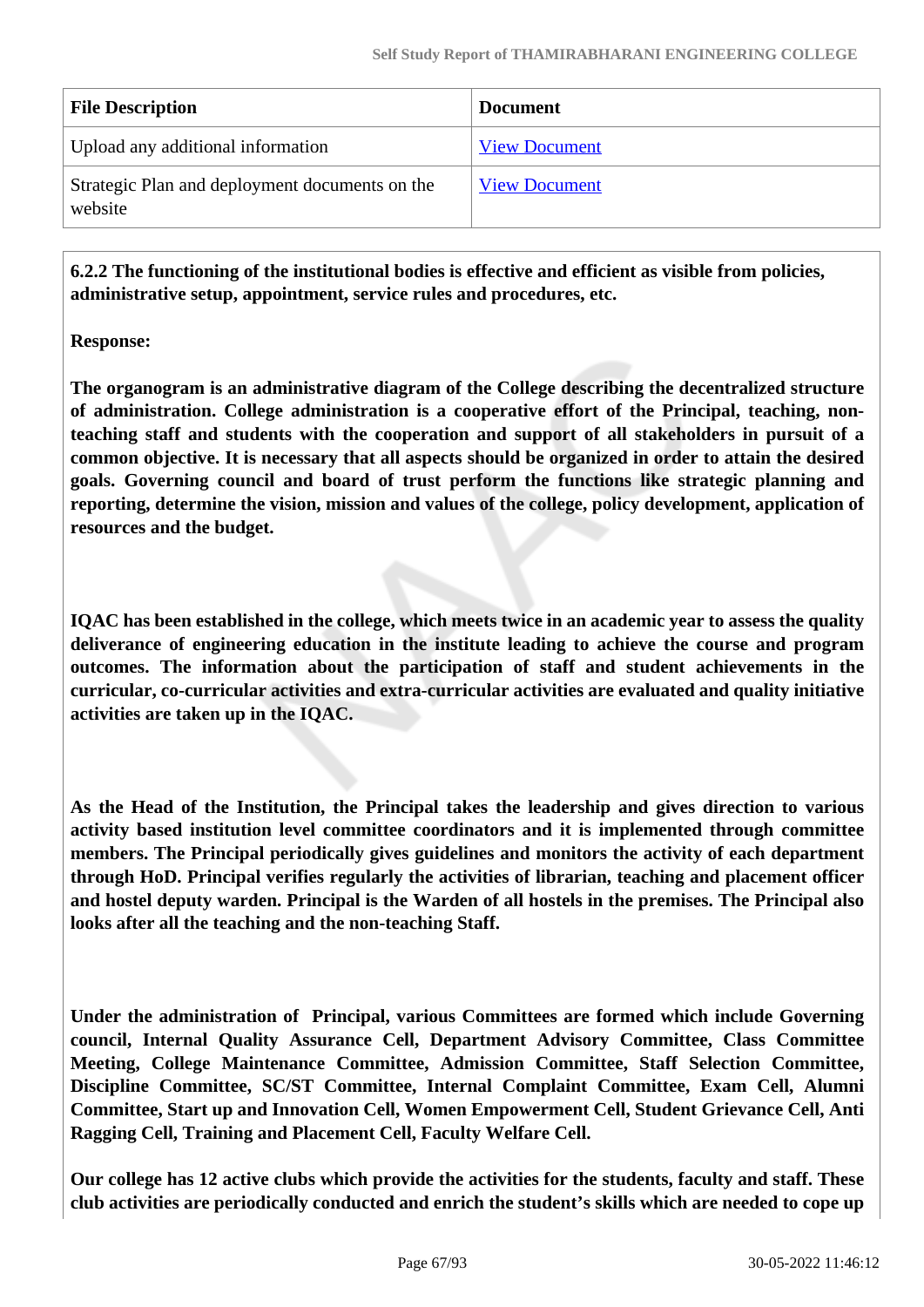**with the industry. Clubs are Designer Club, ECO and Swachh Bharath Club, English Proficiency Club, Faculty Welfare Club, Fine Arts Club, Fit India Club, Safety Club, RAI Club, Renewable Energy Club, Rotaract Club, Yuva Club and Self Development Club.**

**Training and Placement officers train the student for getting placement as well as organize the placement drive inside the campus for the betterment of the student community. Office Superintendent is the head of non teaching staff and ensures the administration of various sections like cashier and accountant, maintenance officer, transport officer, store and purchase incharge and office staff.**

| <b>File Description</b>                       | <b>Document</b>      |
|-----------------------------------------------|----------------------|
| Upload any additional information             | <b>View Document</b> |
| Link to Organogram of the Institution webpage | <b>View Document</b> |

| 6.2.3 Implementation of e-governance in areas of operation<br>1. Administration<br>2. Finance and Accounts<br>3. Student Admission and Support<br>4. Examination<br><b>Response:</b> A. All of the above |                      |  |
|----------------------------------------------------------------------------------------------------------------------------------------------------------------------------------------------------------|----------------------|--|
| <b>File Description</b>                                                                                                                                                                                  | <b>Document</b>      |  |
| Screen shots of user interfaces                                                                                                                                                                          | <b>View Document</b> |  |
| Institutional data in prescribed format (Data<br>template)                                                                                                                                               | <b>View Document</b> |  |
| ERP (Enterprise Resource Planning) Document                                                                                                                                                              | <b>View Document</b> |  |
| Any additional information                                                                                                                                                                               | <b>View Document</b> |  |

# **6.3 Faculty Empowerment Strategies**

**6.3.1 The institution has effective welfare measures for teaching and non-teaching staff**

**Response:** 

**Thamirabharani Engineering College makes sincere efforts to enhance and enrich the professional development of its teaching and non-teaching staff. Some of them are as follows: Professional development programs in various areas are regularly conducted in the college. The College regularly conducts seminars. At these seminars the faculty gets an opportunity to interact with experts from different fields. Regular workshops are conducted to familiarize the staff members with the changes**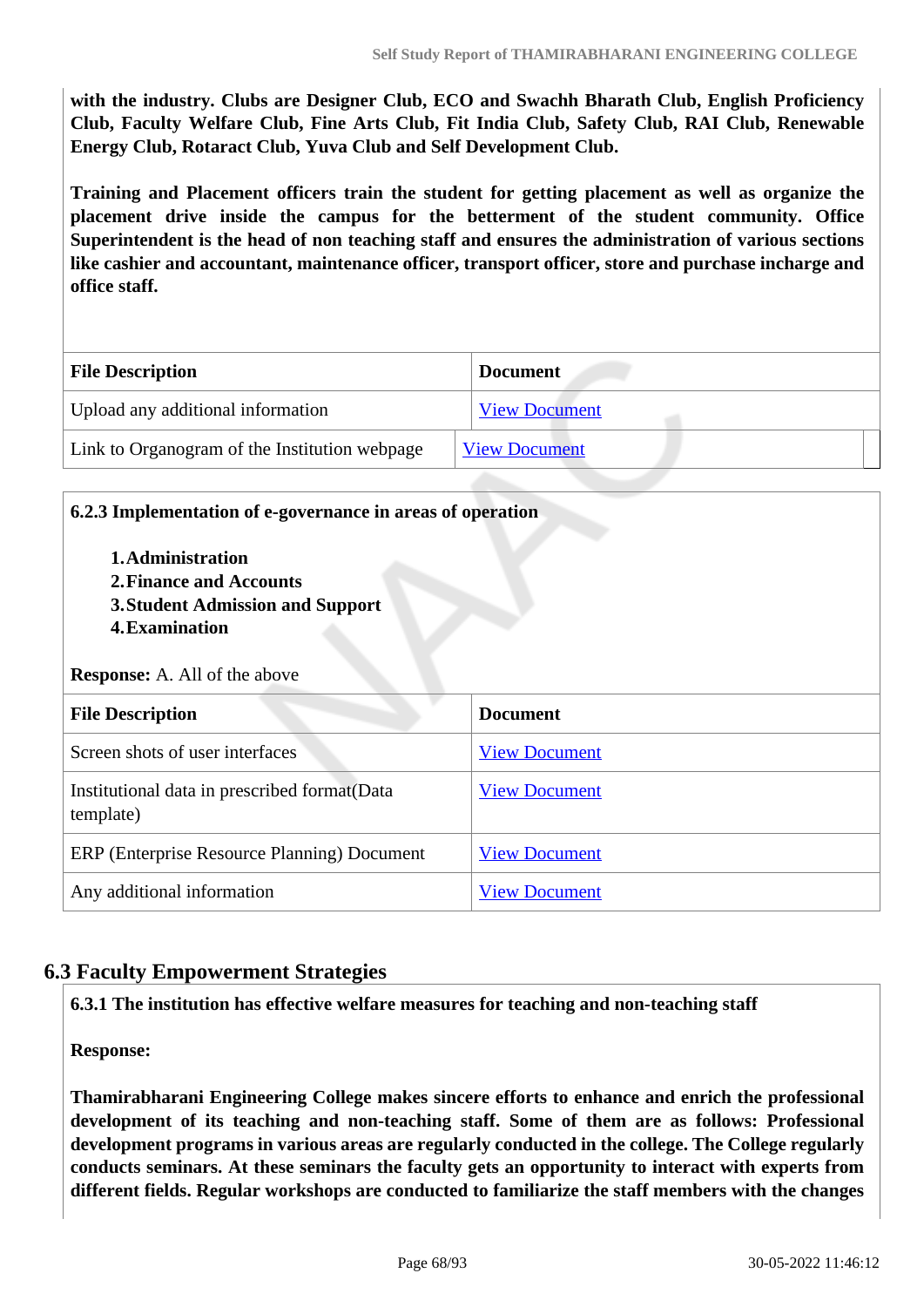**in syllabus or new developments in the field, through workshops conducted by the colleges. Faculty members are encouraged to attend seminars and conferences. Experts from the industry and academia are called to address the staff. Faculty members are encouraged to take up Minor and Major research projects. Institute promotes the senior faculties for quality improvement and higher education like Ph.D. and also for research activity. The Institute recognizes the importance of the dedicated faculty for realizing its vision. Institute has a HR policy for recruitment of a competent faculty. Faculty is encouraged for qualification enhancement and carries out consultancy activities. Performance appraisal of faculty is done annually. ESI benefits for faculty, staff and their family members are provided. Representation of women in various academic and administrative bodies is ensured at all levels of organization and their safety and security is given the top priority.**

**In our Institution, we all united as TEC Family. Our college management considers staff welfare is of the utmost importance.**

- 1.**Staff can avail Casual Leave per month and it can be carried out for the next month.**
- 2.**Faculty can avail 10 On Duty leave in each semester for AU theory, practical examination as well as central valuation.**
- 3.**Faculty can avail 12 days as vacation leave in odd semesters and 8 days in even semester.**
- 4.**Medical Leave is provided for eligible staff members.**
- 5.**Sponsorships are given to the staff for attending workshops, seminars, faculty development program and professional body membership. In addition to that, faculty are motivated and given allowance to attend the conferences.**
- 6. **Faculty can avail the permission to pursue higher education (Ph.D).**
- 7.**Compensation leave is eligible for the staff who work during the holiday.**
- 8.**Faculty can avail leave for other college's visit to improve the quality.**
- 9.**Staff tour is arranged for the academic year.**
- 10.**Faculty can be benefited with Provident Fund.**
- 11.**Faculty Recreation Feast is arranged for the staff in the special occasion**
- 12.**Staff is benefited with ESI**
- 13.**During pandemic, Covid-19 vaccination and covid-19 relief fund is also provided for the staff.**
- 14.**The appreciation award is given to the staff who have given more effort for improvement of the institution.**
- 15.**Drivers and menial staff can avail their lunch in the college.**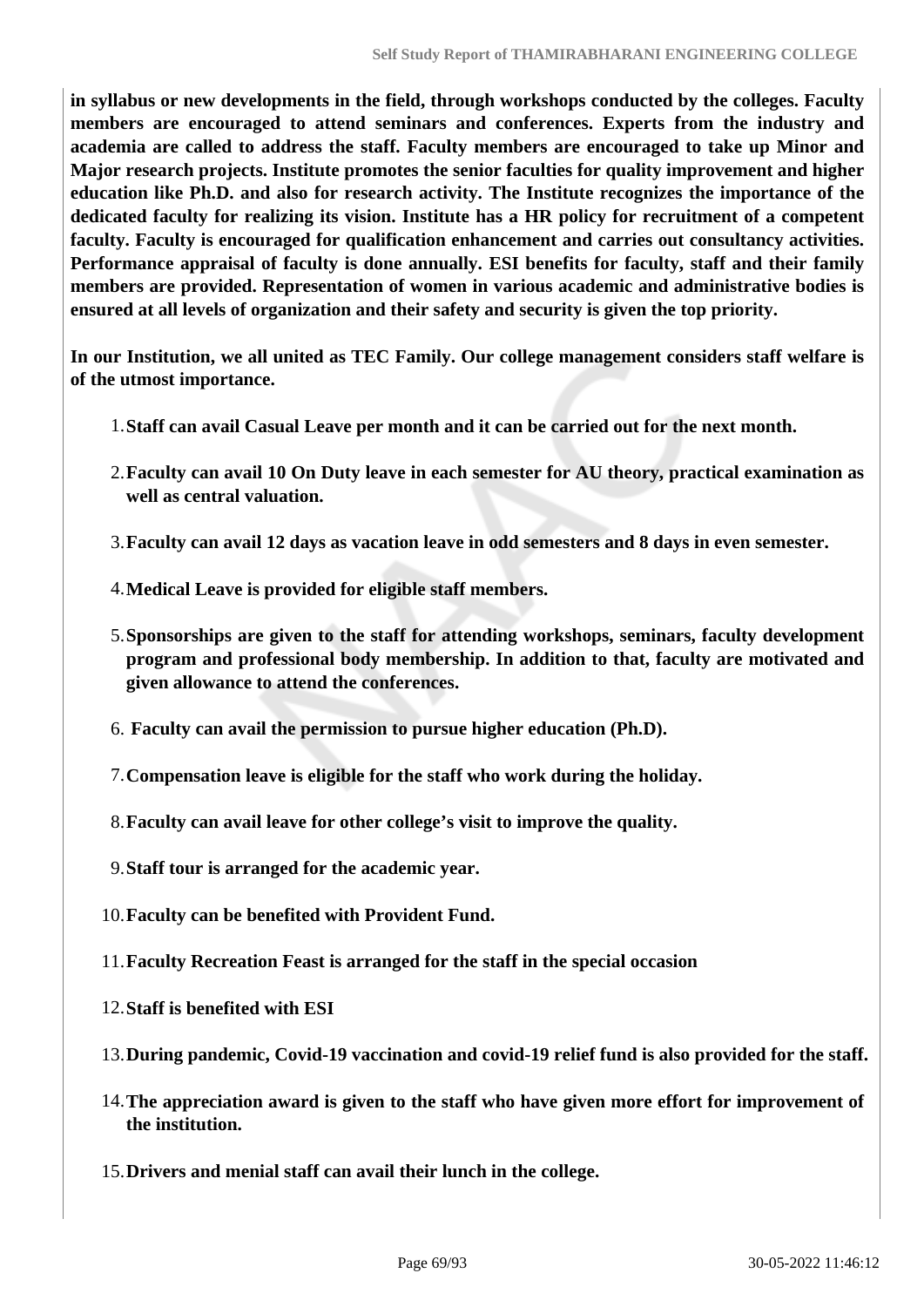**The management will always support the faculty and staff in all situations. The staff members can get a healthy and safe environment inside our campus.**

| <b>File Description</b>           | <b>Document</b>      |
|-----------------------------------|----------------------|
| Upload any additional information | <b>View Document</b> |

#### **6.3.2 Average percentage of teachers provided with financial support to attend conferences / workshops and towards membership fee of professional bodies during the last five years.**

**Response:** 49.7

6.3.2.1 **Number of teachers provided with financial support to attend conferences/workshops and towards membership fee of professional bodies year wise during the last five years**

| 2020-21 | 2019-20 | 2018-19 | 2017-18 | 2016-17 |
|---------|---------|---------|---------|---------|
| 13      | 38      | 38      | 42      | 36      |

| <b>File Description</b>                                    | <b>Document</b>      |
|------------------------------------------------------------|----------------------|
| Upload any additional information                          | <b>View Document</b> |
| Institutional data in prescribed format (Data<br>template) | <b>View Document</b> |

 **6.3.3 Average number of professional development /administrative training programs organized by the institution for teaching and non teaching staff during the last five years**

**Response:** 11.8

#### 6.3.3.1 **Total number of professional development /administrative training Programmes organized by the institution for teaching and non teaching staff year-wise during the last five years**

| 2020-21 | 2019-20 | $2018-19$ | 2017-18 | 2016-17 |
|---------|---------|-----------|---------|---------|
|         | 19      | 15        | . .     |         |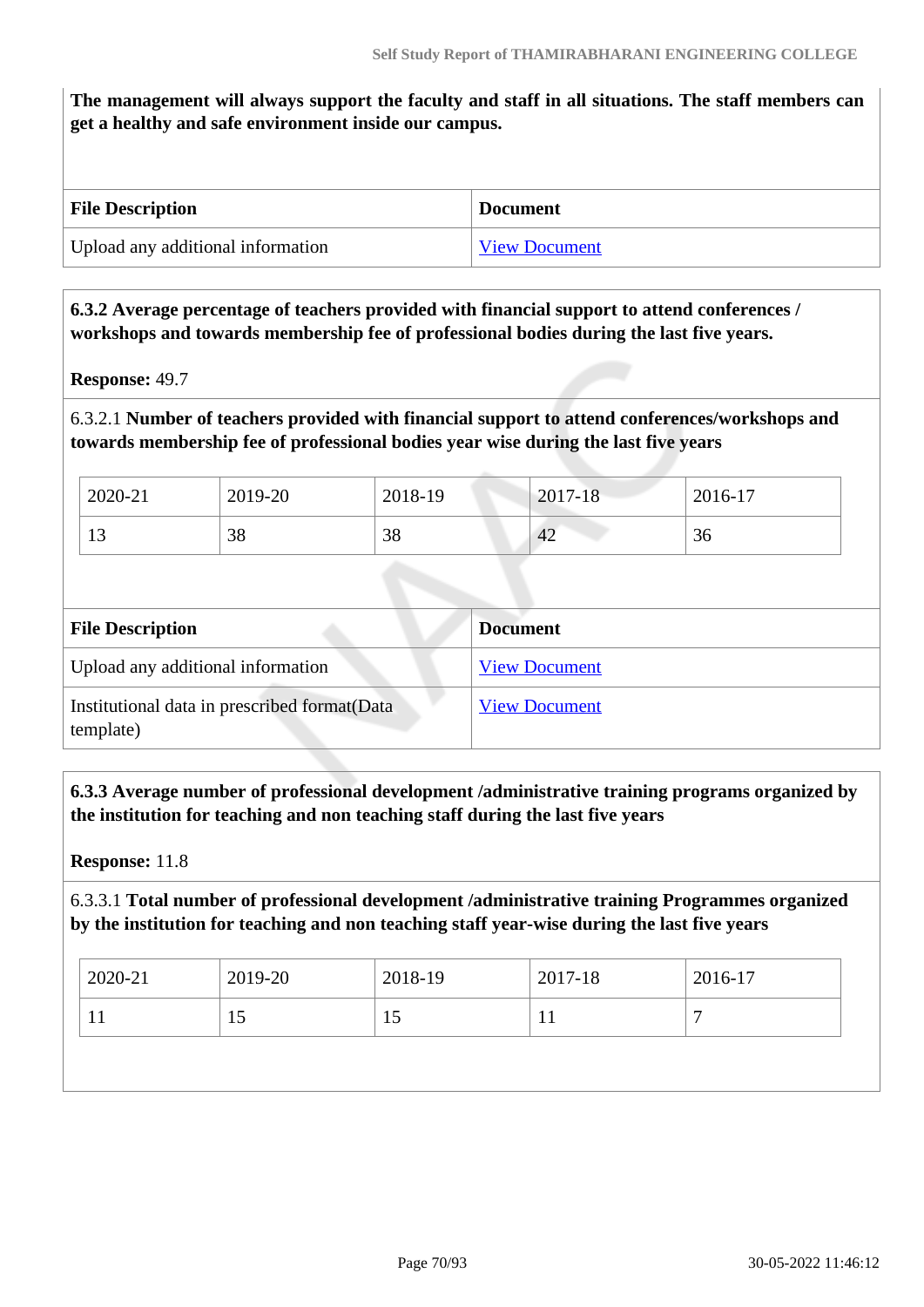| <b>File Description</b>                                                                  | <b>Document</b>      |
|------------------------------------------------------------------------------------------|----------------------|
| Upload any additional information                                                        | <b>View Document</b> |
| Reports of the Human Resource Development<br>Centres (UGC ASC or other relevant centres) | <b>View Document</b> |
| Reports of Academic Staff College or similar<br>centers                                  | <b>View Document</b> |
| Institutional data in prescribed format (Data<br>template)                               | <b>View Document</b> |

 **6.3.4 Average percentage of teachers undergoing online/ face-to-face Faculty Development Programmes (FDP)during the last five years (Professional Development Programmes, Orientation / Induction Programmes, Refresher Course, Short Term Course ).**

**Response:** 60.93

6.3.4.1 **Total number of teachers attending professional development Programmes viz., Orientation / Induction Programme, Refresher Course, Short Term Course year-wise during the last five years**

| 2020-21 | 2019-20 | 2018-19 | 2017-18 | 2016-17 |
|---------|---------|---------|---------|---------|
| 26      | 14      | 54      | 50      | 58      |

| <b>File Description</b>                                                                  | <b>Document</b>      |
|------------------------------------------------------------------------------------------|----------------------|
| Upload any additional information                                                        | <b>View Document</b> |
| Reports of the Human Resource Development<br>Centres (UGC ASC or other relevant centers) | <b>View Document</b> |
| <b>IQAC</b> report summary                                                               | <b>View Document</b> |
| Institutional data in prescribed format (Data<br>template)                               | <b>View Document</b> |

## **6.3.5 Institutions Performance Appraisal System for teaching and non-teaching staff**

#### **Response:**

The performance of each faculty member is assessed once in a academic year. Self appraisal form is given to the faculty through head of the department. Faculty summarizes their performance in that format and this is received by the head followed by the principal. According to the annual self-assessment based appraisal systems, the faculty's strength and weakness are evaluated. The evaluation procedure is based on Academic performance Level (APL) score. Thamirabharani Engineering College faculty members'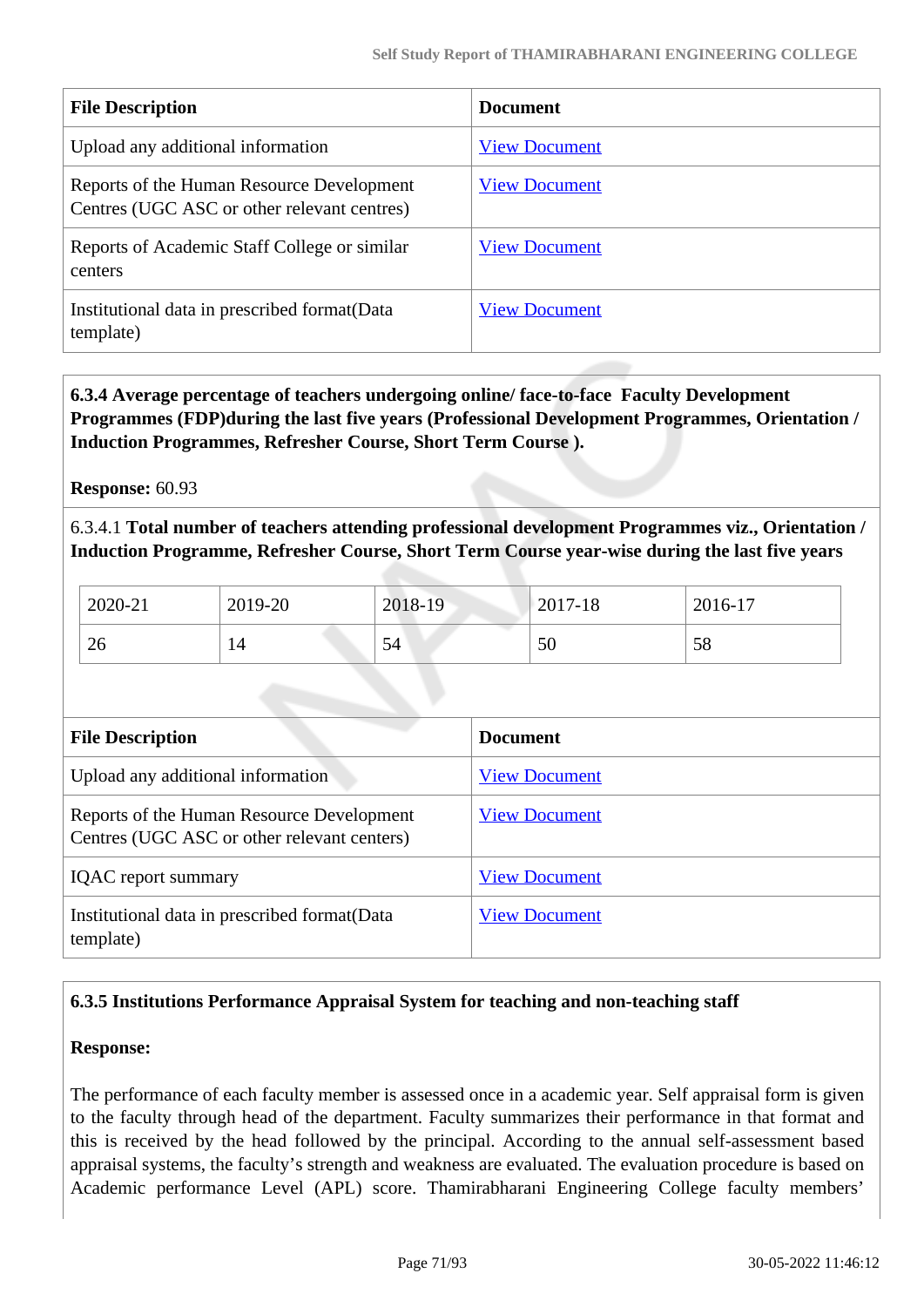promotions are recommended and based on their APL score. The concerned faculty is required to appear before the principal and management. The corrective actions are recommended for the staff by head of the department and principal. The faculty should go for corrective action given by head and principal. The corrective actions are monitored periodically.

The duly filled in forms are analyzed by the principal and the feedback thus obtained is judiciously addressed for the betterment of the teaching learning process. The performance of the non-teaching staff is appraised by the concerned in charge in the campus. They are assessed on the parameters of efficiency, cordiality and overall helpfulness. These questionnaires too are analyzed by the principal who counsels those non-teaching staff members whose performance has invited criticism or needs improvement. The performance of those teaching and non-teaching staff members who have not fared well in the appraisal system is closely monitored. An improvement in the subsequent performance of the said staff members has been noticed.

| <b>File Description</b>           | <b>Document</b>      |
|-----------------------------------|----------------------|
| Upload any additional information | <b>View Document</b> |

# **6.4 Financial Management and Resource Mobilization**

## **6.4.1 Institution conducts internal and external financial audits regularly**

#### **Response:**

The Institution has established a mechanism for conducting internal and external audits on the financial transactions every year to ensure financial compliance. Internal audit is conducted half yearly by the Account Officer of the institution. He thoroughly verifies the income and expenditure details and the compliance report of internal audit are submitted to the management of the institution through principal. External audit is conducted once in every year by an external agency. The mechanisms used to monitor effective and efficient use of financial resources are as below:

- Before the commencement of every financial year, principal submits a proposal on budget allocation, by considering the recommendations made by the heads of all the departments, to the management.
- College budget includes recurring expenses such as salary, electricity, internet charges, maintenance cost, stationery, other consumable charges etc., and non – recurring expenses like lab equipment purchases, furniture and other development expenses.
- The expenses will be monitored by the accounts department as per the budget allocated by the management.
- The depreciation costs of various things purchased in the preceding years are also worked out.

#### **Process of the internal audit:**

The Administrative Officer organizes internal audits in the Accounts section. It is periodically arranged twice in a year. The administrative office team members will be nominated as internal auditors by the Administrative Officer. The internal audit will be carried out by internal auditors in the presence of the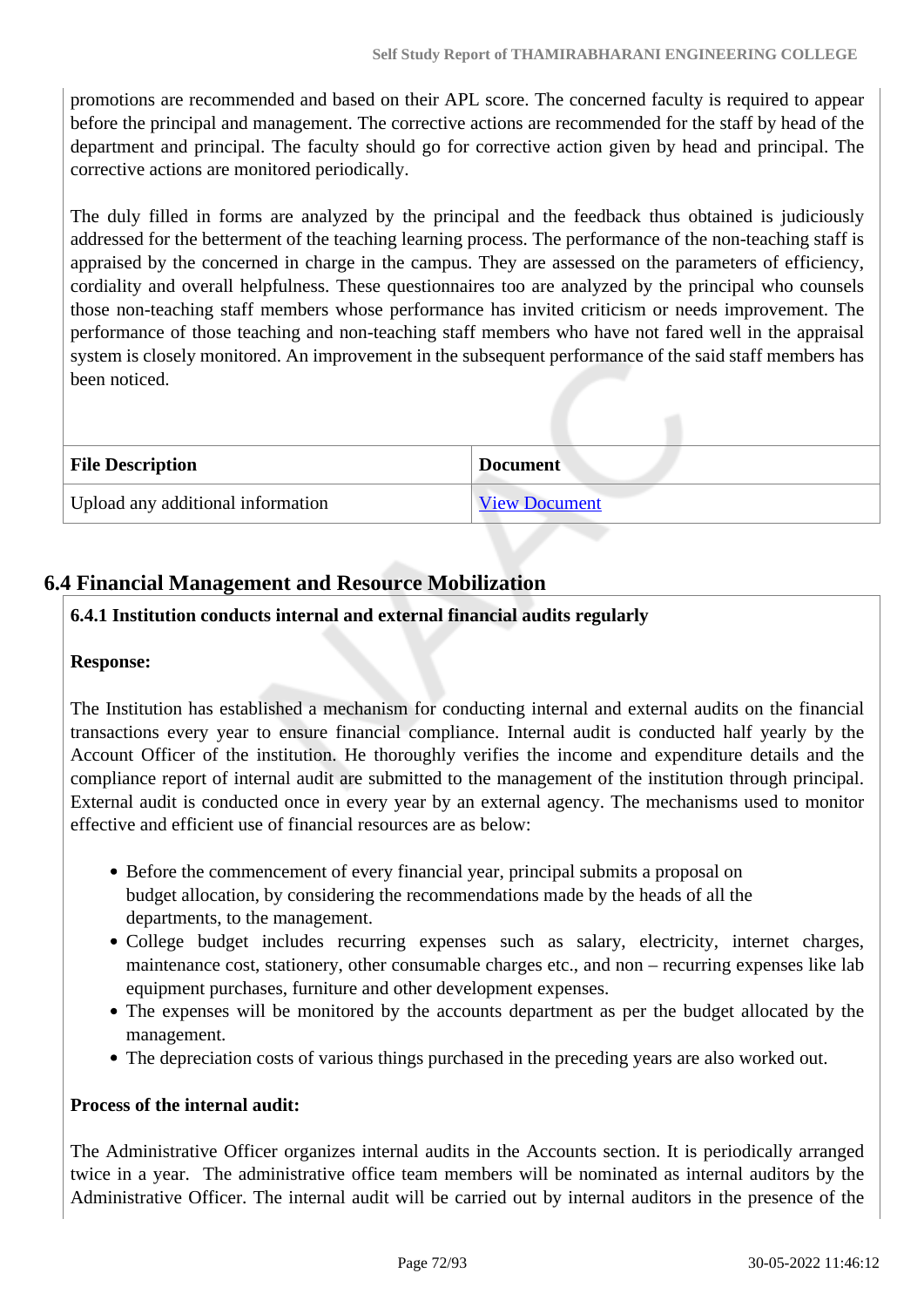Principal. The expenses incurred under different heads are thoroughly checked by verifying the bills and vouchers. The details of online transactions, vouchers, fee payment details, salary payment details and all other income and expenditure statements, and receipts are verified by the Internal Auditors. If any discrepancy is found, the same is brought to the notice of the principal. The same process has been followed for the last five years.

#### **Process of the external audit:**

The accounts of the college are audited by chartered accountants regularly as per the government rules. The auditor ensures that all payments are duly authorized after the audit, the report is sent to the management for review. Any queries in the process of audit would be attended immediately along with the supporting documents within the prescribed time limits.

The institution did not come across any major audit objection during the preceding years. All these mechanisms exhibit the transparency being maintained in financial matters and adherence to financial discipline to avoid defalcation of funds or properties of the institution at all levels. The audited statement is duly signed by the authorities of the management and chartered accountant.

| <b>File Description</b>           | <b>Document</b>      |
|-----------------------------------|----------------------|
| Upload any additional information | <b>View Document</b> |

## **6.4.2 Funds / Grants received from non-government bodies, individuals, philanthropers during the last five years (not covered in Criterion III)**

**Response:** 0

6.4.2.1 **Total Grants received from non-government bodies, individuals, Philanthropers year-wise during the last five years (INR in Lakhs)**

|                                                            | 2020-21        | 2019-20         | 2018-19              |  | 2017-18        | 2016-17        |
|------------------------------------------------------------|----------------|-----------------|----------------------|--|----------------|----------------|
|                                                            | $\overline{0}$ | $\theta$        | $\overline{0}$       |  | $\overline{0}$ | $\overline{0}$ |
|                                                            |                |                 |                      |  |                |                |
| <b>File Description</b>                                    |                | <b>Document</b> |                      |  |                |                |
| Institutional data in prescribed format (Data<br>template) |                |                 | <b>View Document</b> |  |                |                |

**6.4.3 Institutional strategies for mobilisation of funds and the optimal utilisation of resources**

**Response:** 

**The institution always monitors the effective and efficient use of available financial resources for the**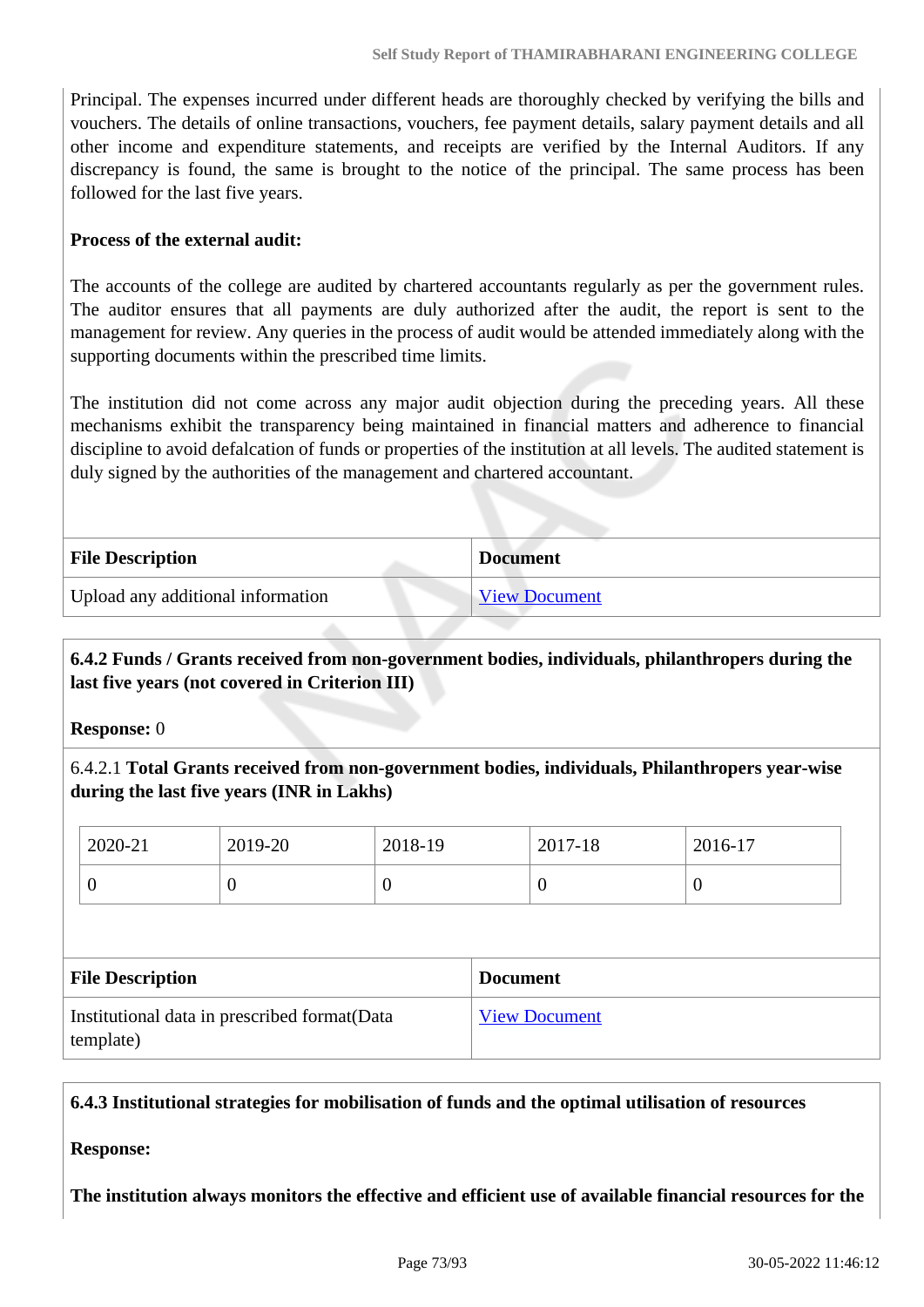#### **development of infrastructure to support the teaching learning process.**

**Sources of Income:**

- **Our college is a self-financed private Institution; tuition fee is the main source of income such as Scholarships received from Government such as SC/ST, BC and MBC, Pragathi and Beedi Scholarship are considered as tuition fee.**
- **Alumni contribution towards the institute.**
- **Sponsorships are sought from individuals and corporations for cultural events and feasts.**

#### **Mobilization of Funds:**

**These funds are utilized for all recurring and non–recurring expenditure. The institution has a welldefined mechanism to monitor effective utilization of available financial resources for the development of the infrastructure to augment academic needs. All the coordinators of different cells and clubs submit the budget requirements for the upcoming academic year. The Principal prepares an annual budget estimate duly considering the budgets received from the department.**

**The Principal and HoD along with the accounts department ensure that the expenditure lies within the allotted budget. The intervention of the management is sought in case the expenditure exceeds the budget. All transactions have transparency through bills and vouchers. Respective faculty members and HoD ensure that suitable equipment/machinery with correct specification is purchased and that the particular item is included in the stock register. The bill payments are passed after verification of items. The entire process of the procurement of the material is monitored by the IQAC, and Principal. Financial audit is conducted by chartered accountant for every financial year to verify the compliance. Statutory auditors are also appointed who certify the financial statements in every financial year.**

**Optimal utilization of resources**

**The prepared budget is submitted to the Management, IQAC and GC for approval. Budget approvals will be communicated to the departments and sections.**

**The institution keeps track of the budget. In any unforeseen circumstances, non-budgeted amount is considered and allotted depending on the merit of the case. The necessary budgetary provisions are done with efficient optimal utilization in the institution.**

- **Funds are utilized for purchase of advanced laboratories equipment to encourage research interest of the faculty and students. Enhancement of library facilities leads to novel learning practices and accordingly required funds are provided every year.**
- **Adequate funds are utilized for the development and maintenance of a very good infrastructure of the institute.**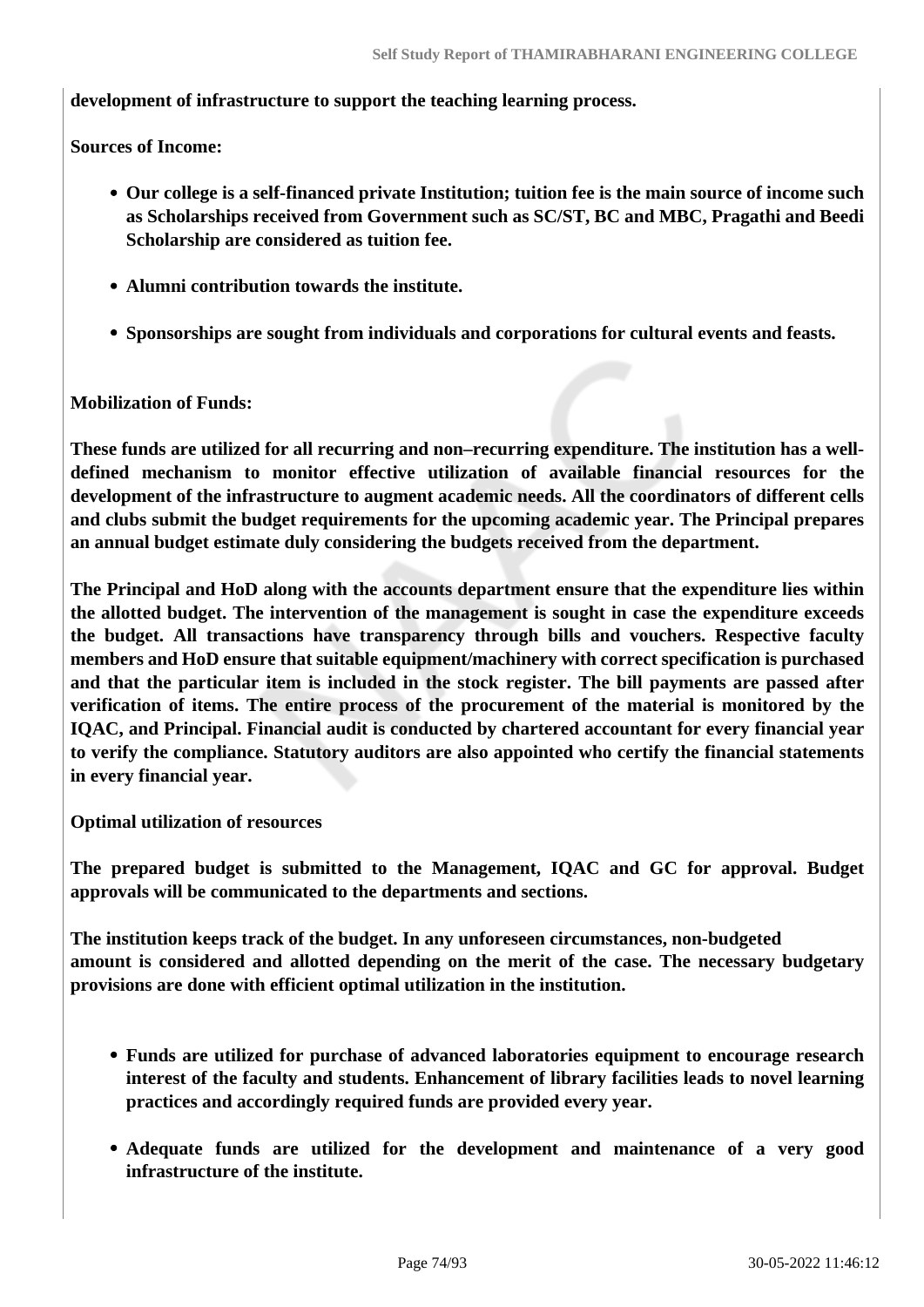- **Financial support is sanctioned to faculty to present research papers at or to attend National or International Conferences.**
- **Enhancement of library facilities needs to augment learning practices and accordingly requisite funds are utilized every year.**
- **Some funds are allocated for social service activities as part of social responsibilities through NSS, YRC and other clubs.**
- **Effective utilization of infrastructure is ensured through the appointment of adequate and well-qualified lab technicians & system administrators.**
- **The college infrastructure is utilized as an examination center for Government examinations/University Examinations.**

| <b>File Description</b>           | <b>Document</b>      |
|-----------------------------------|----------------------|
| Upload any additional information | <b>View Document</b> |

## **6.5 Internal Quality Assurance System**

 **6.5.1 Internal Quality Assurance Cell (IQAC) has contributed significantly for institutionalizing the quality assurance strategies and processes**

**Response:** 

**To improve the quality of academics and administration, IQAC was formed in our Institution. The responsibility of IQAC is to frame policies and procedures to monitor the quality initiatives. The objective of the cell is to develop a system for conscious, consistent and catalytic improvement in the overall performance of the institution at all levels with the involvement of all stakeholders towards quality enhancement through internalization of quality culture and institutionalization of best practices. IQAC emphasizes the adoption of Information Communication Technology tools to enhance the curriculum delivery. IQAC conducts periodical reviews with the heads and representatives of the various Departments. PRACTICE I:**

# **1. Implementation of innovative teaching methodology**

**Information Communication Technology(ICT) tool allows the students to participate in a student centric approach. The adoption of ICT tools improves the cognitive levels of the students to understand, apply, analyze and exchange information. Initially, seminar hall of all Departments were equipped with ICT tools with audio visuals that facilitated the students to understand and**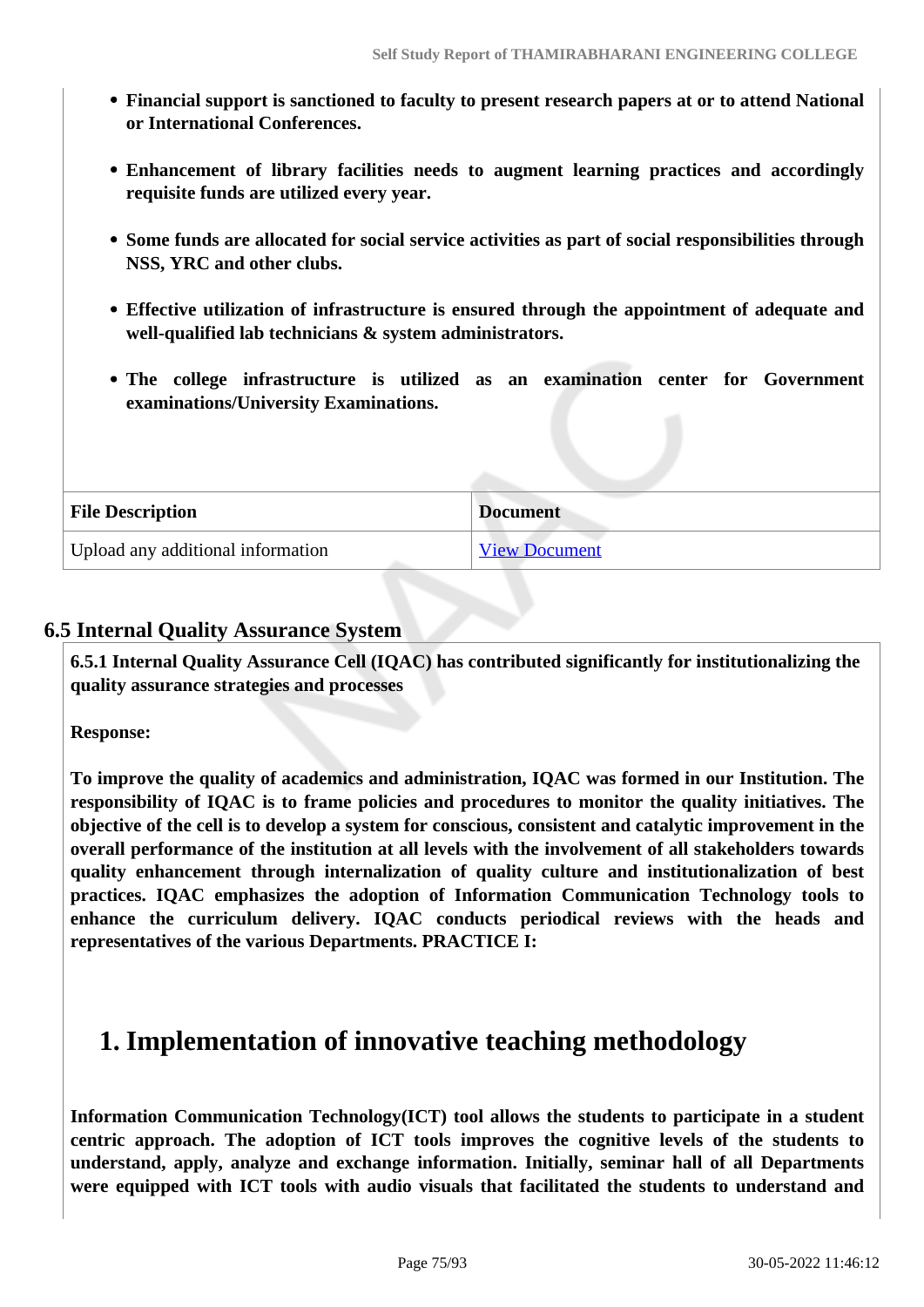**apply the complex engineering concepts. In course of time, the usage of ICT tools is extended to all 20 classrooms. The course instructors can choose different methodologies for teaching, self learning and assessment modes. The teaching tools can be NPTEL videos, Google classroom, Google meet, virtual labs, Wacom board, and simulation. In addition, they will send the NPTEL videos to students through Whatsapp groups to make them learn leisurely. The college library facilitates the students to have deep learning through the DELNET, National Digital Library of India. The faculty enroll the NPTEL online courses and act as mentors. They assist the student to improve their learning skills. The impact of ICT based teaching and learning helped in improving their knowledge levels in core competencies.**

**PRACTICE II:**

1.**Systematic approach in conduct of Internal Assessment Test**

**The Institution has a well established Examination Cell for the conduction of Internal Assessment Test (IAT) and End Semester Examinations. The Examination Cell is coordinated by the team of faculty and staff members for the smooth conduction of Examination. The exam cell coordinator carries out the quality initiatives under the guidance of IQAC.**

**The internal assessing mechanism comprises two or three IATs for theory courses and one model assessment for practical courses. For all IATs a separate set of two question papers for every course are submitted by the course instructor to the Examination Cell. The questions are prepared in strict adherence to all the levels of Bloom's Taxonomy pyramid. Time Tables with hall plans are displayed in advance at each Department Notice board. Centralized mechanism is extended for hall duty allotment, question paper and answer sheets distribution and collection. The valuation is carried out at the department level under the supervision of the Head of the department. The grievance regarding revaluation and re totaling should be submitted and the issue will be resolved. Absolute transparency is maintained by providing answer keys while distribution of answer scripts.** 

| <b>File Description</b>           | <b>Document</b> |
|-----------------------------------|-----------------|
| Upload any additional information | View Document   |

 **6.5.2 The institution reviews its teaching learning process, structures & methodologies of operations and learning outcomes at periodic intervals through IQAC set up as per norms and recorded the incremental improvement in various activities ( For first cycle - Incremental improvements made for the preceding five years with regard to quality For second and subsequent cycles - Incremental improvements made for the preceding five years with regard to quality and post accreditation quality initiatives )** 

**Response:**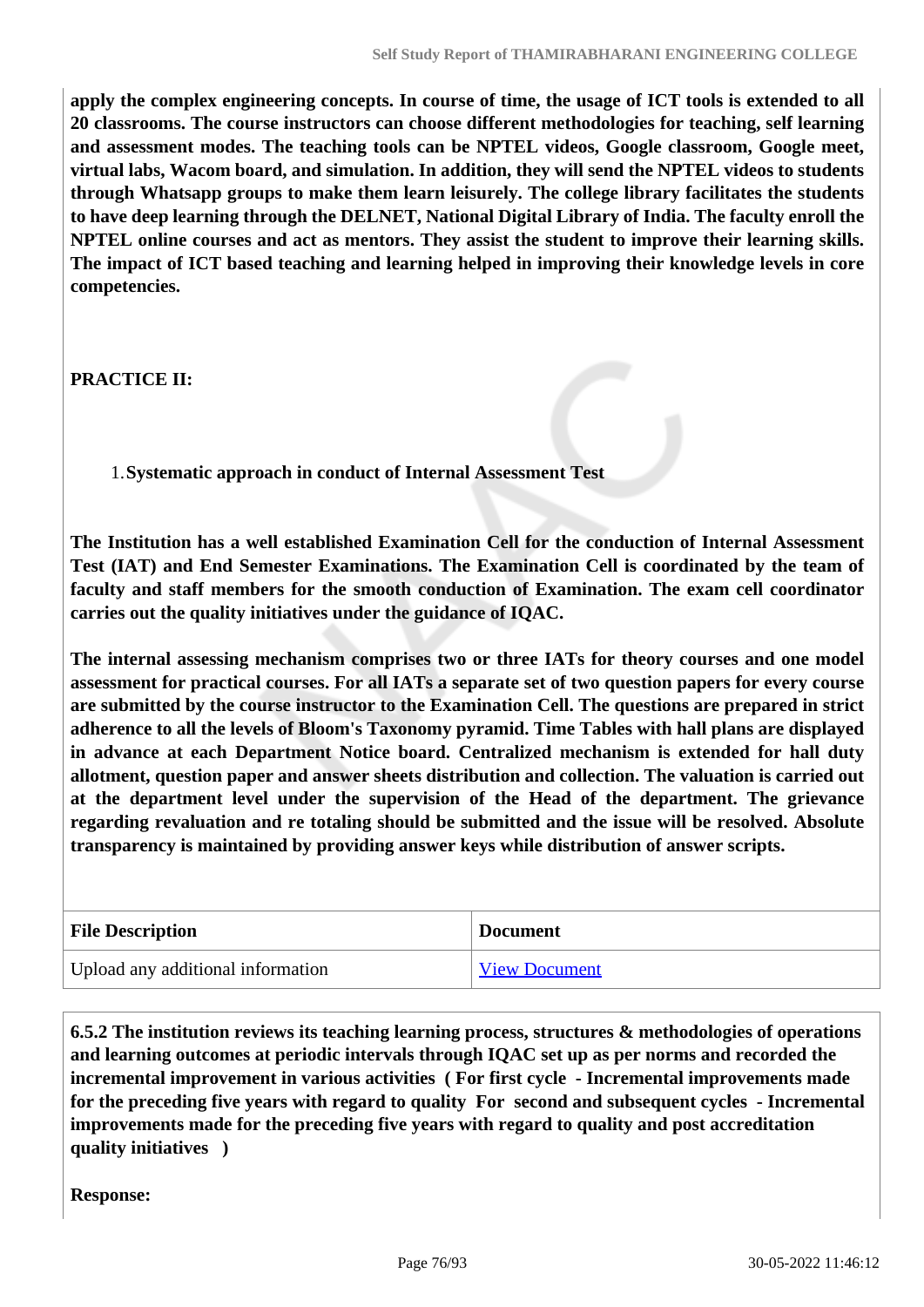# **Incremental Improvements – I**

**The slogan of Thamirabharani Engineering College is learning by doing. The main focus is not just to deliver curriculum but to enhance their technical, societal and environmental, communication, interpersonal, self management skills and personality improvement. Our institution deploys a number of professional activities to groom the students as prominent professionals in the society. Certificate courses are targeted in guaranteeing the students to bridge the gap between their curriculum and industry. These courses cover areas such as environmental threats, materials for offshore and onshore structures, security vulnerabilities, software development management cycle, electric vehicles, software and system modeling, renewable energy sources, PCB Designs and embedded systems. The minimum duration of each course is 30 hours.** 

**The Advance Learner courses are targeted in providing the creamy layer students with a theory cum practical module of the course to be well versed in the latest developments in software and designing applications in their respective domains. This course aids the students to have hands-on knowledge on advanced software related to Web services, Android, IoT, Scilab, Proteus, Ansys, PCB designs etc. The outcome of the courses can be evident in their projects. IQAC insisted the various heads of the departments incorporate the GATE coaching schedule in the regular time table. The faculty with expertise in the core domains handled the GATE subjects to the creamy layer students who are targeting to pursue higher studies/ crack competitive exams / enter core companies as their career path.**

### **Incremental Improvements – II**

**The success of an institution and its academic and administrative units relies on the ideology of participation and transparency. To achieve excellence in academics, the administrative unit plays a major role in the formulation of directives with specific plans for the implementation of continuous improvement in academic and administrative aspects for the overall quality of the institutional provisions. The academic audit process consists of internal audits and external audits.** 

**The IQAC conducts internal audits to obtain unbiased and independent review through the internal auditors to provide the findings, opportunities and scopes for improvement to the administrative unit. The internal auditors trained by the IQAC conduct the internal audits. The external audit is carried out by the experts from reputed institutions. The internal audit is conducted at the department level by a team of auditors. The components for the internal audit are academic monitoring process, class advisor records, laboratory records, internal examination process, placement & alumni records and professional activities. The different reports and feedback from auditors are reviewed in the department and necessary corrective measures are recommended for further improvement.** 

**For the conduction of external audit IQAC requests the Auditors from the reputed institutions. The components of external audit are faculty information and contribution, records related to laboratory, student performance and outcome based practices. The external auditors submit their reviews as reports and feedback to IQAC. IQAC coordinates with heads of various departments to carry out the necessary corrective measures for continuous improvement.**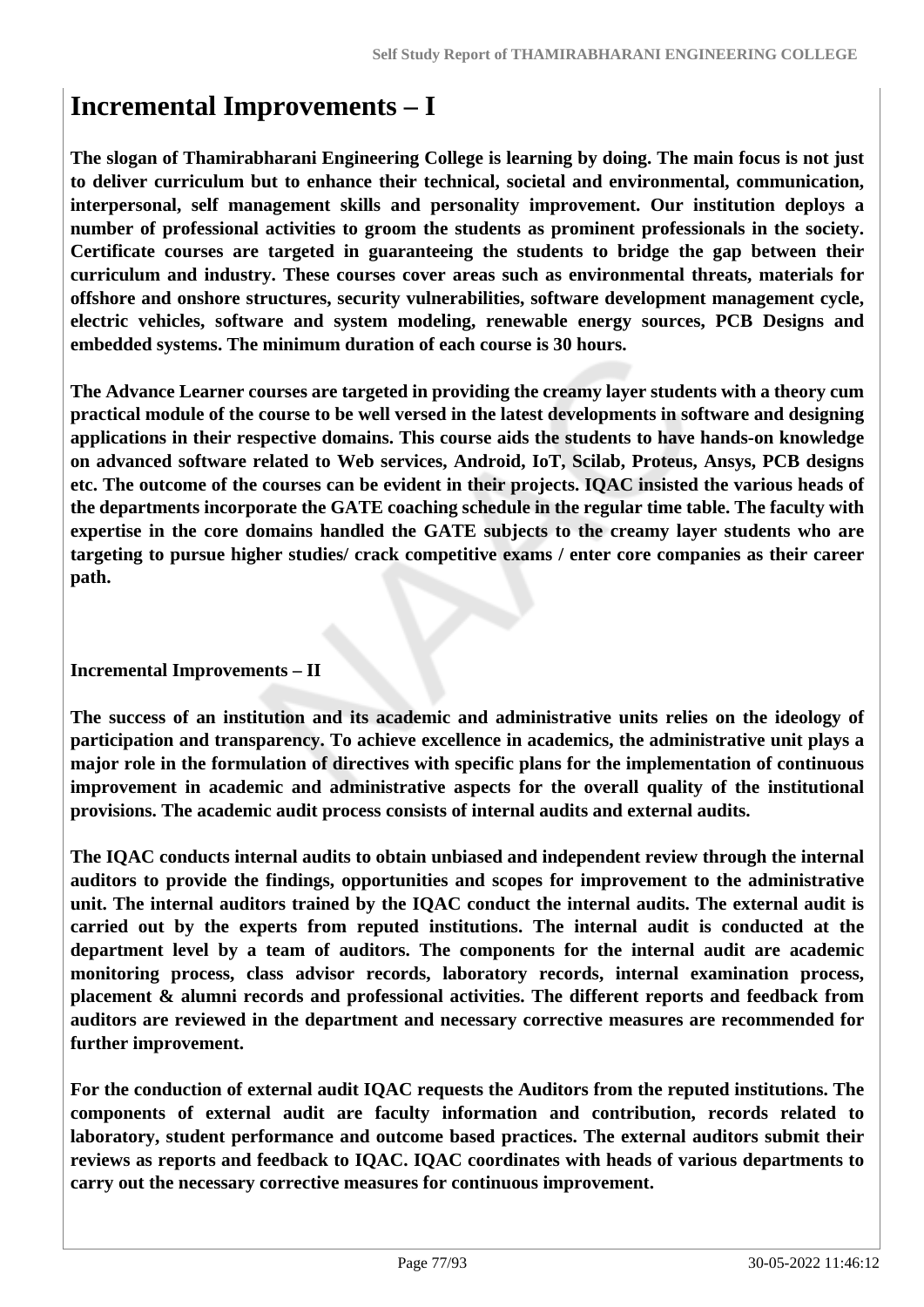| <b>File Description</b>           | <b>Document</b>      |
|-----------------------------------|----------------------|
| Upload any additional information | <b>View Document</b> |

| 1. Regular meeting of Internal Quality Assurance Cell (IQAC); Feedback collected, analysed<br>and used for improvements<br>2. Collaborative quality intitiatives with other institution(s)<br>3. Participation in NIRF<br>4.any other quality audit recognized by state, national or international agencies (ISO<br><b>Certification, NBA)</b><br><b>Response:</b> C. 2 of the above |                      |  |
|--------------------------------------------------------------------------------------------------------------------------------------------------------------------------------------------------------------------------------------------------------------------------------------------------------------------------------------------------------------------------------------|----------------------|--|
| <b>File Description</b>                                                                                                                                                                                                                                                                                                                                                              | <b>Document</b>      |  |
| Upload e-copies of the accreditations and<br>certifications                                                                                                                                                                                                                                                                                                                          | <b>View Document</b> |  |
| Institutional data in prescribed format (Data<br>template)                                                                                                                                                                                                                                                                                                                           | <b>View Document</b> |  |
|                                                                                                                                                                                                                                                                                                                                                                                      |                      |  |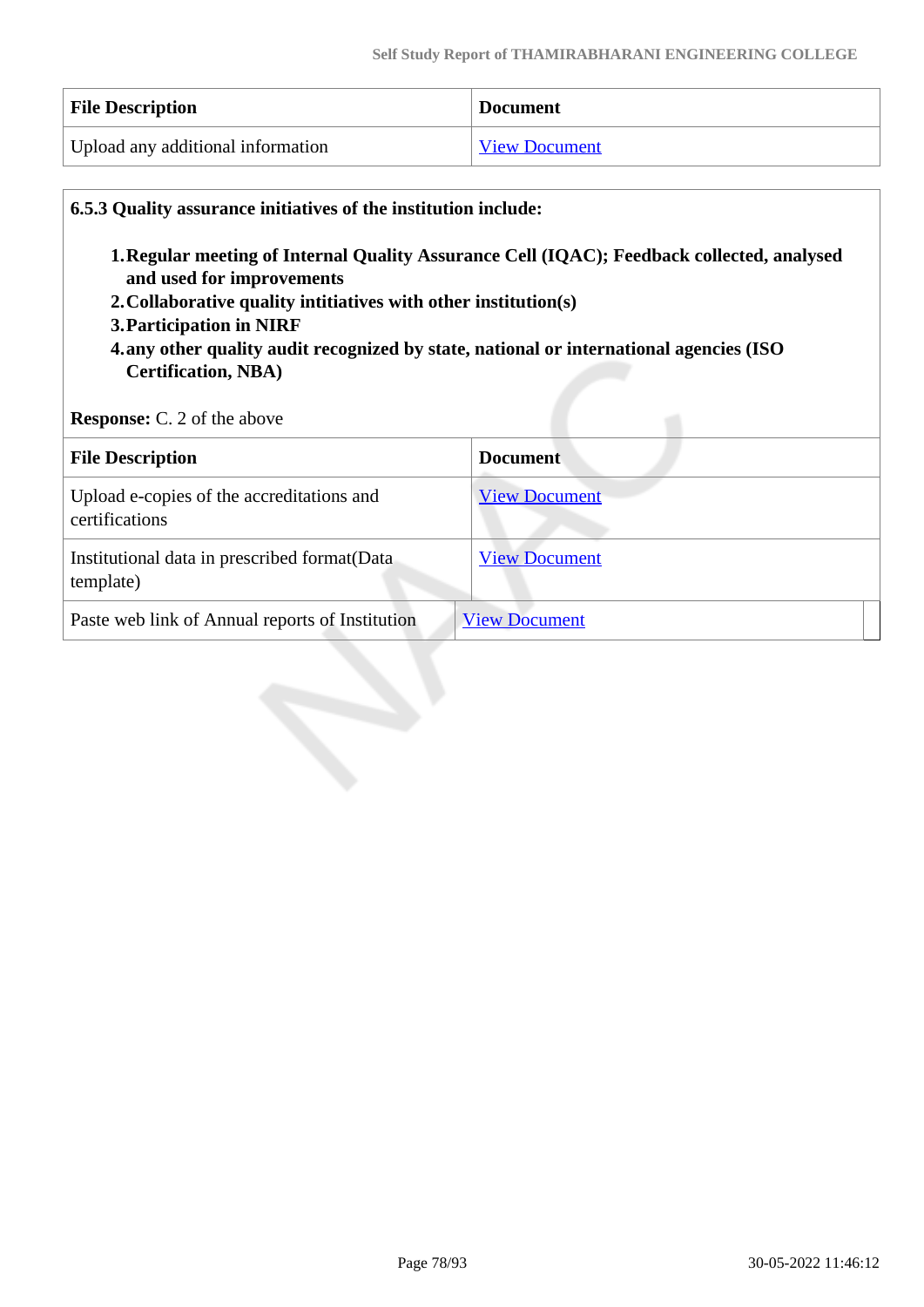# **Criterion 7 - Institutional Values and Best Practices**

## **7.1 Institutional Values and Social Responsibilities**

 **7.1.1 Measures initiated by the Institution for the promotion of gender equity during the last five years.**

**Response:** 

**At Thamirabharani Engineering College, both women and men, and girls and boys, enjoy the equal rights, opportunities, resources and protections. This gender friendly campus builds a harmonious relationship between all students. All programs offered are common to all genders without any bias or reservation. Women are treated with dignity and respect. The Institution provides an equitable and inclusive work environment to all employees to have an equal opportunities to contribute, benefit and reach their potential.**

**The promotion of gender equity is monitored and their security is ensured by the following facilities/measures, 24x7 CCTV/Cameras covers the entire campus for safety reasons and proper entry and exit of visitors are registered and closely monitored. Security guards are deployed round the clock at various places in the academic buildings and on the campus to ensure the safety and also in-house hostel wardens are available 24x7 in both boys and girls hostels.**

**Proper lighting, security and transportation facilities provided for students and faculty members when they extend working hours for academics and research activities.**

**Mentors are allotted for all students and they provide personal guidance/discussions and guidance related to career and placements, encourage the students to attend training programs conducted by the placement cell and also motivate the students for self-learning. Any Grievances, Feedback and suggestions are received through mentors/class committee meetings etc.** 

**Separate common rooms are available for both boys and girls students with chairs and tables for personal and medical needs and are located on the ground floor itself, where both male and female attendees are available in the common room and also maintain cleanliness.**

**A gender friendly classroom environment and its overall management build harmonious relations between boys and girls. Equal participation of boys and girls in teaching learning process and in organizing various events is ensured. Every year, there is a celebration of women's day and inspiring women personalities are invited to share their life experiences. Lectures on women safety are also being conducted periodically. Many gender equity programmes are conducted every year to prevent the occurrence of personal and social issues especially toward gender sensitivity and to enhance the harmonious relationship between girls and boys.**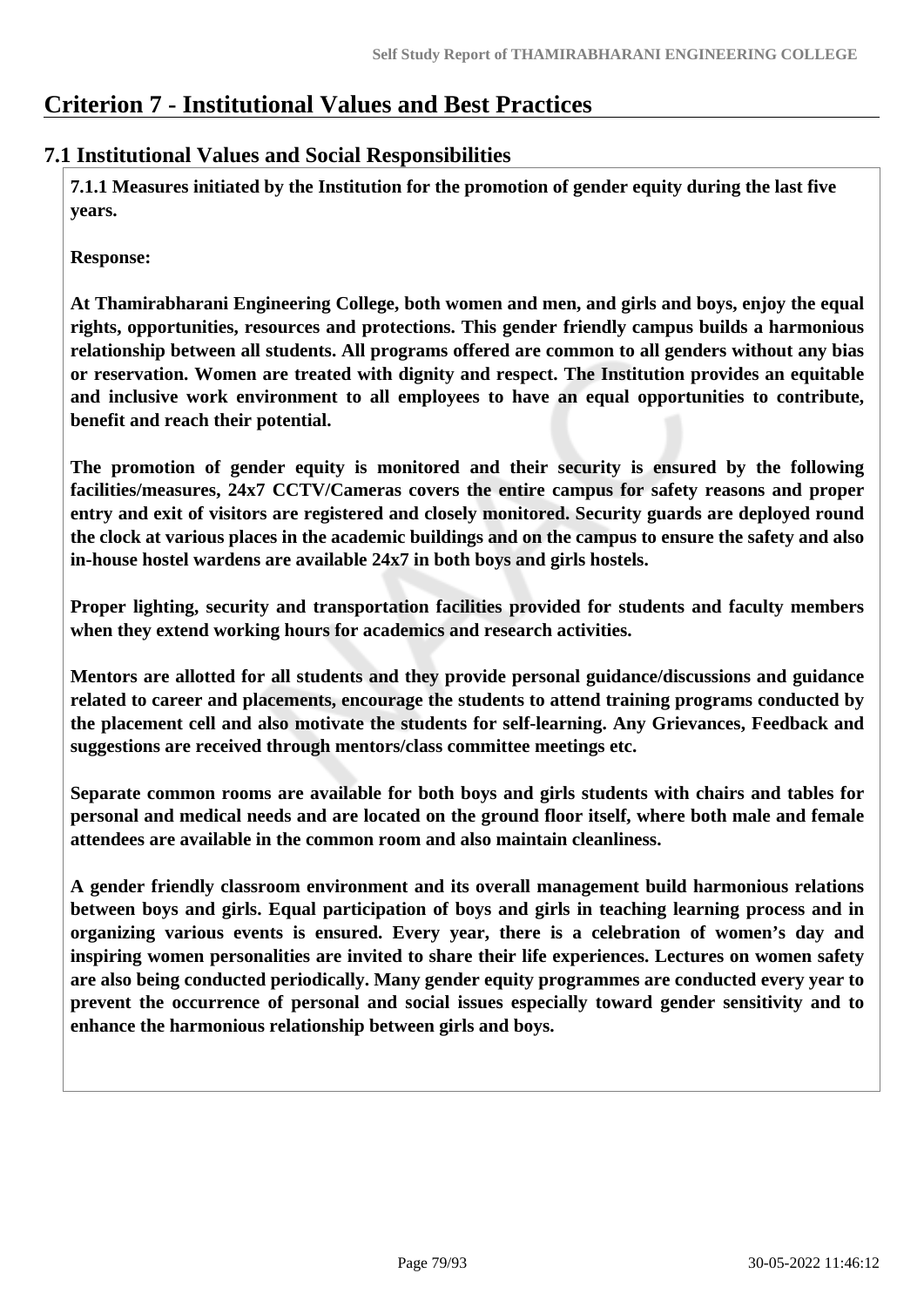| <b>File Description</b>                                                                                                                                                                    | <b>Document</b>      |  |
|--------------------------------------------------------------------------------------------------------------------------------------------------------------------------------------------|----------------------|--|
| Specific facilities provided for women in terms<br>of: a. Safety and security b. Counselling c.<br>Common Rooms d. Day care center for young<br>children e. Any other relevant information | <b>View Document</b> |  |
| Annual gender sensitization action plan                                                                                                                                                    | <b>View Document</b> |  |

## **7.1.2 The Institution has facilities for alternate sources of energy and energy conservation measures**

- **1.Solar energy**
- **2.Biogas plant**
- **3.Wheeling to the Grid**
- **4.Sensor-based energy conservation**
- **5.Use of LED bulbs/ power efficient equipment**

**Response:** C. 2 of the above

| <b>File Description</b>        | <b>Document</b>      |
|--------------------------------|----------------------|
| <b>Geotagged Photographs</b>   | <b>View Document</b> |
| Any other relevant information | <b>View Document</b> |

#### **7.1.3 Describe the facilities in the Institution for the management of the following types of degradable and non-degradable waste (within 500 words)**

- **Solid waste management**
- **Liquid waste management**
- **Biomedical waste management**
- **E-waste management**
- **Waste recycling system**
- **Hazardous chemicals and radioactive waste management**

**Response:** 

**1. Solid waste management:**

**Our college has a strong waste management system. Our college continues to invest in a waste management system and a sufficient number of workers maintain the college campus and hostels clean. The paper wastes, plastic wastes, food wastes etc. are segregated into biodegradable and nonbiodegradable wastes. Biodegradable wastes from canteen, kitchen and other places are collected in dustbins and segregated. The recycle wastes such as examination papers are collected and periodically supplied to the local recycling vendors to avoid wastage dumping. One sided papers are re-used by the faculty members for rough work. Non-biodegradable waste such as metals and other scraps are comparatively less in our campus. Mostly they are repaired and serviced for re-use.**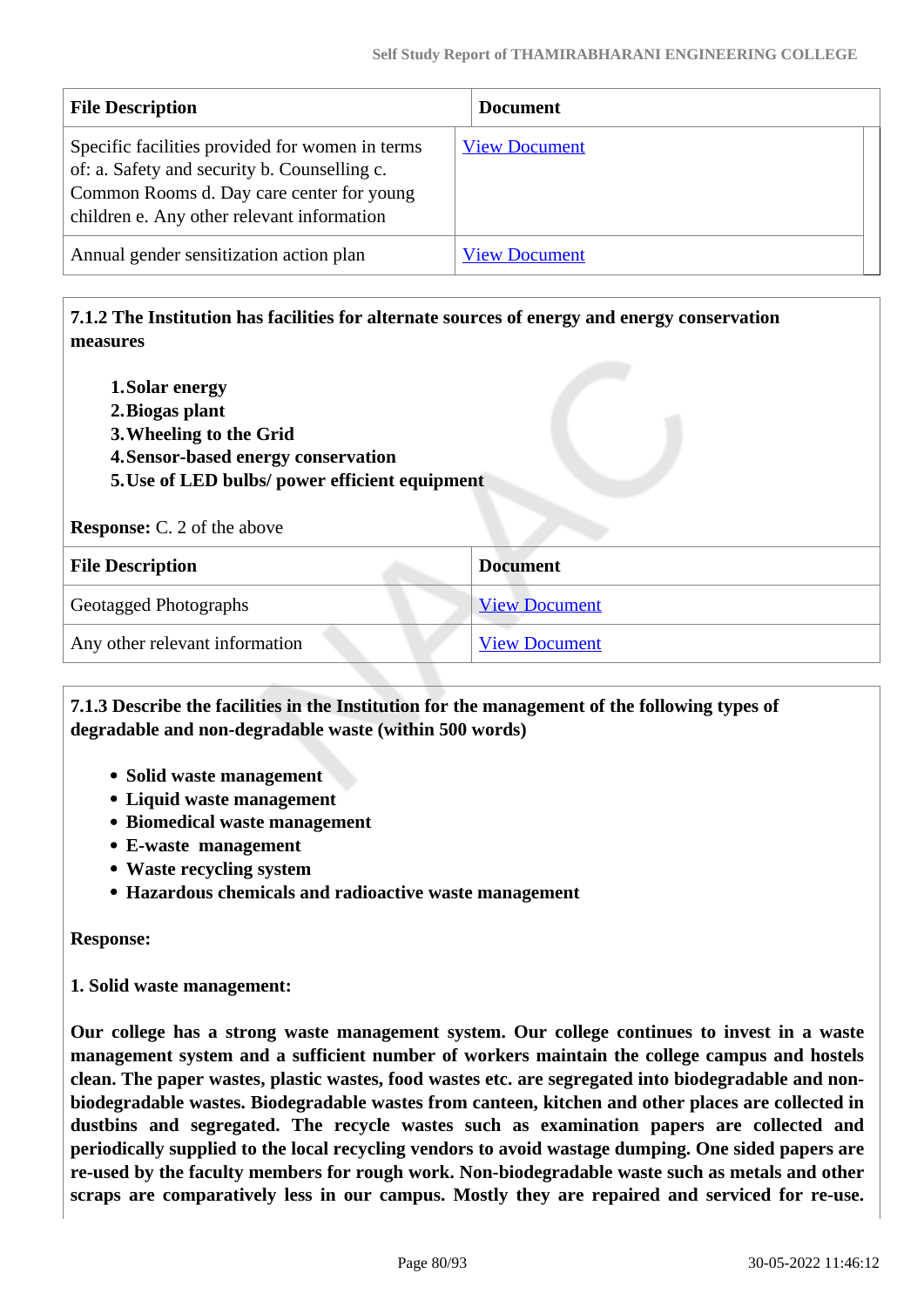**Communication to faculty and students to the maximum is done through mails and Whatsapp. Printing is done on two sides.**

**2. Liquid waste management:**

**The waste water from our hostels, canteen and various places of college is transferred all around the campus for maintaining its green cover of plants and trees through separate pipelines.** 

**3. E-waste management:**

**Almost all computers, printers and electronic devices are in working condition. If e-wastes are generated, it is planned to sell them to e-waste recycling company or by "BUY BACK" policy, they are replaced with newer one, for e.g., Batteries for UPS, Monitors, CPU of computers, etc. The toners in the printers are refilled rather than throwing it out after it gets over. The UPS batteries are normally exchanged for new batteries. The suppliers themselves take the used batteries and replace them with new ones.**

| <b>File Description</b>                 | <b>Document</b>      |
|-----------------------------------------|----------------------|
| Geotagged photographs of the facilities | <b>View Document</b> |

| 7.1.4 Water conservation facilities available in the Institution:<br>1. Rain water harvesting<br>2. Borewell / Open well recharge<br>3. Construction of tanks and bunds<br>4. Waste water recycling<br>5. Maintenance of water bodies and distribution system in the campus<br><b>Response:</b> A. Any 4 or all of the above |                      |
|------------------------------------------------------------------------------------------------------------------------------------------------------------------------------------------------------------------------------------------------------------------------------------------------------------------------------|----------------------|
| <b>File Description</b>                                                                                                                                                                                                                                                                                                      | <b>Document</b>      |
| Geotagged photographs / videos of the facilities                                                                                                                                                                                                                                                                             | <b>View Document</b> |
|                                                                                                                                                                                                                                                                                                                              |                      |

#### **7.1.5 Green campus initiatives include:**

- **1.Restricted entry of automobiles**
- **2.Use of Bicycles/ Battery powered vehicles**
- **3.Pedestrian Friendly pathways**
- **4.Ban on use of Plastic**
- **5.landscaping with trees and plants**

**Response:** A. Any 4 or All of the above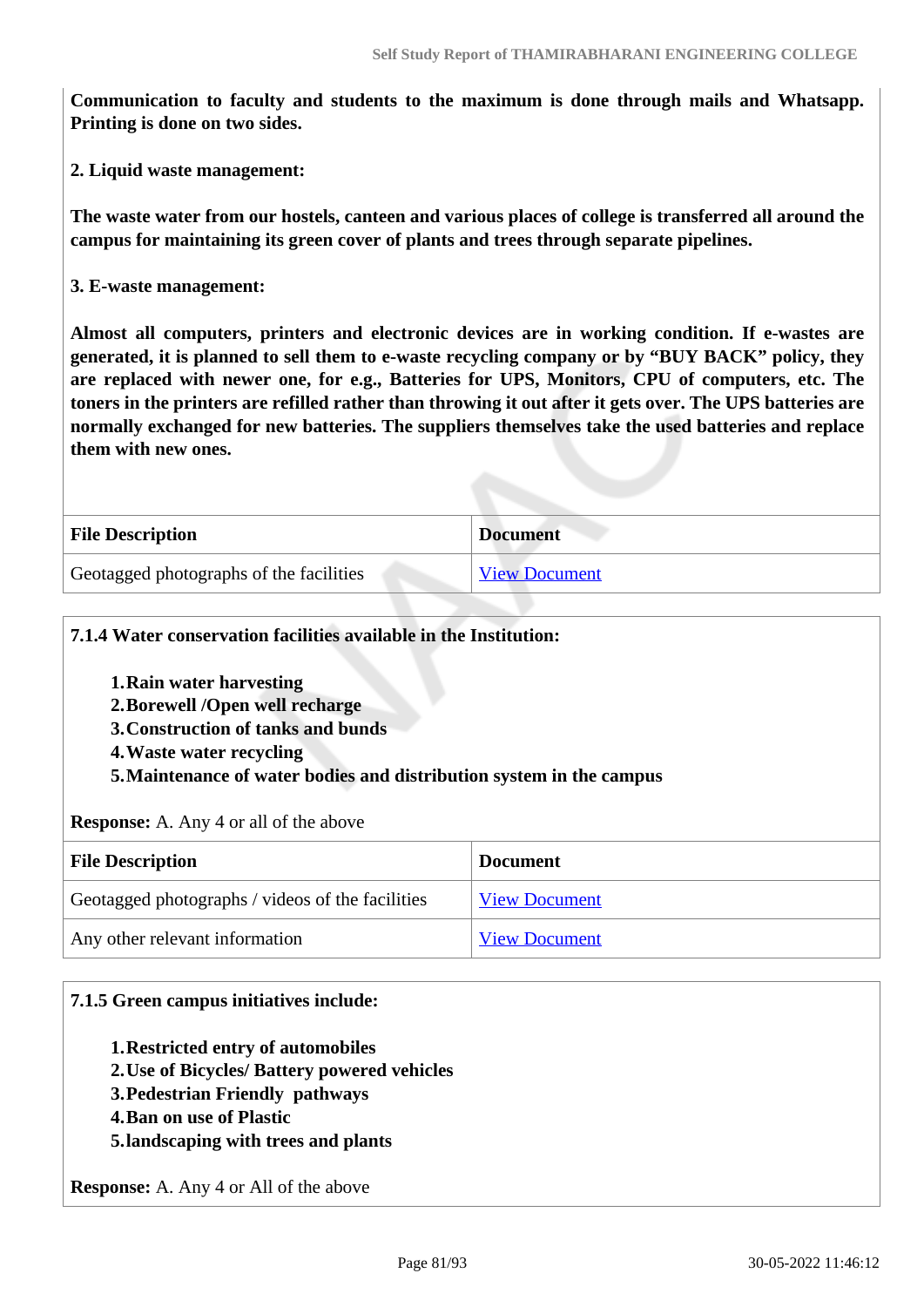| <b>File Description</b>                     | <b>Document</b>      |
|---------------------------------------------|----------------------|
| Geotagged photos / videos of the facilities | <b>View Document</b> |
| Any other relevant documents                | <b>View Document</b> |

 **7.1.6 Quality audits on environment and energy are regularly undertaken by the Institution and any awards received for such green campus initiatives:**

- **1.Green audit**
- **2.Energy audit**
- **3.Environment audit**
- **4.Clean and green campus recognitions / awards**
- **5.Beyond the campus environmental promotion activities**

**Response:** A. Any 4 or all of the above

| <b>File Description</b>                                                      | <b>Document</b>      |
|------------------------------------------------------------------------------|----------------------|
| Reports on environment and energy audits<br>submitted by the auditing agency | <b>View Document</b> |
| Certification by the auditing agency                                         | <b>View Document</b> |
| Any other relevant information                                               | <b>View Document</b> |

#### **7.1.7 The Institution has disabled-friendly, barrier free environment**

- **1.Built environment with ramps/lifts for easy access to classrooms.**
- **2.Divyangjan friendly washrooms**
- **3.Signage including tactile path, lights, display boards and signposts**
- **4.Assistive technology and facilities for Divyangjan accessible website, screen-reading software, mechanized equipment**
- **5.Provision for enquiry and information : Human assistance, reader, scribe, soft copies of reading material, screen reading**

**Response:** A. Any 4 or all of the above

| <b>File Description</b>                                                     | <b>Document</b>      |
|-----------------------------------------------------------------------------|----------------------|
| Policy documents and information brochures on the<br>support to be provided | <b>View Document</b> |
| Geotagged photographs / videos of the facilities                            | <b>View Document</b> |
| Details of the Software procured for providing the<br>assistance            | <b>View Document</b> |
| Any other relevant information                                              | <b>View Document</b> |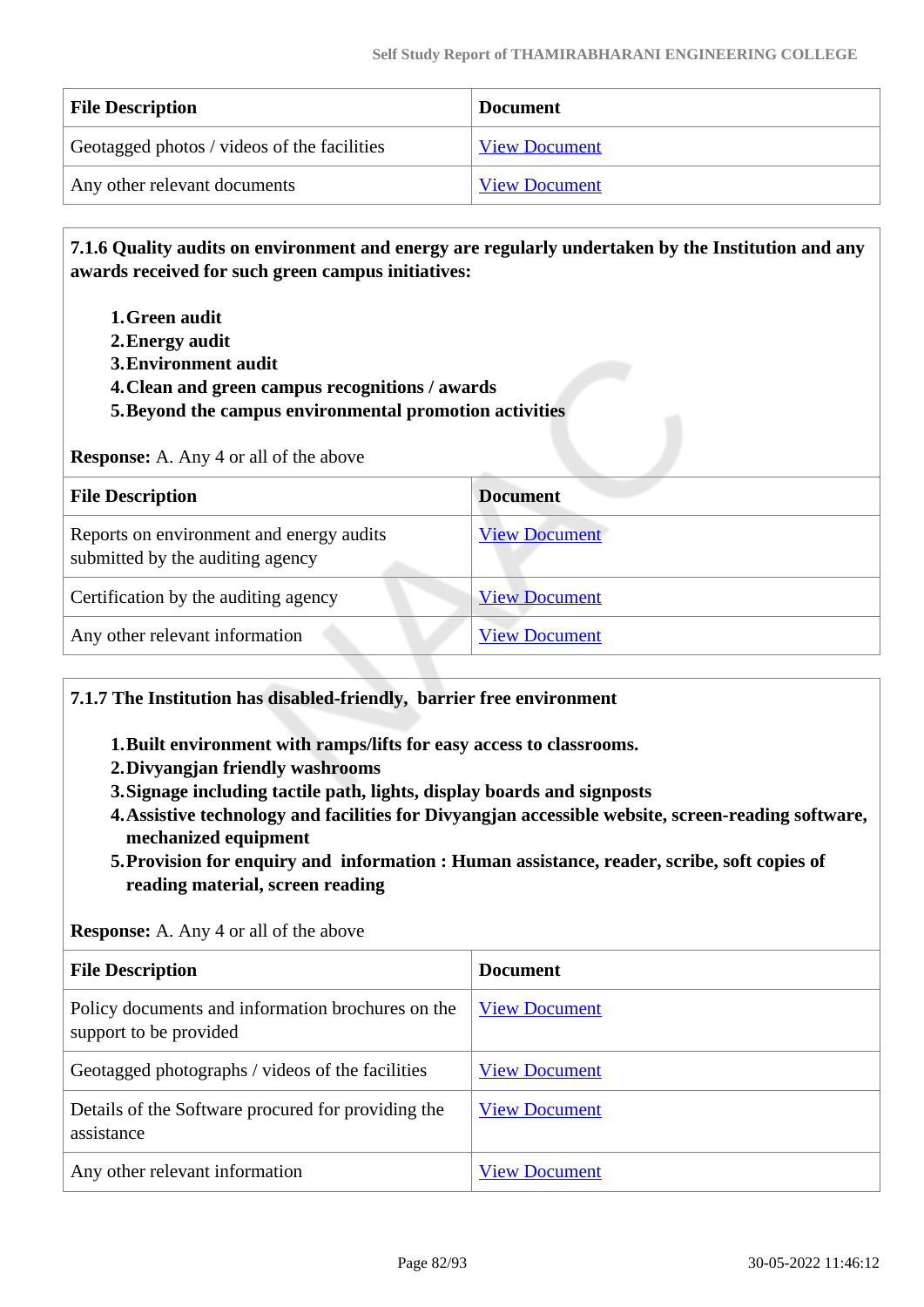**7.1.8 Describe the Institutional efforts/initiatives in providing an inclusive environment i.e., tolerance and harmony towards cultural, regional, linguistic, communal socioeconomic and other diversities (within 500 words).**

#### **Response:**

**Our college provides an inclusive environment for everyone with tolerance and harmony towards cultural, regional, linguistic, communal socioeconomic and other diversities. Different sports and cultural activities organized inside the college promote harmony towards each other. Special events like Mission Clean Thamirabharani River, Blood Donation & Blood Group Identification Camp, Dengue Awareness Camp, Cancer Awareness Programme, Road Safety Awareness Programme, health awareness programme, Helmet Awareness Programme, Yoga Awareness Programme, Road Safety Awareness Rally Programme, Tree plantation, Tobacco Awareness Camp, National Safety Day Programme, No Smoking Day Programme, World No Tobacco Day, Covid 19 Vaccination Camp and Vigilance Awareness Program. This establishes positive interaction among people of different racial and cultural backgrounds.** 

**There are different grievance redressal cells in the institute like Student Grievance cell, Anti-ragging Cell and Sexual Harassment Cell which deal with grievances without considering anyone's racial or cultural background. Institute has a code of ethics for students and a separate code of ethics for faculty and staff members which have to be followed by each one of them irrespective of their cultural, regional, linguistic, communal socioeconomic and other diversities. All academic facilities are given to students, irrespective of their caste, creed, colour, sex or socioeconomic background.**

| <b>File Description</b>                                                                                                                | <b>Document</b>      |
|----------------------------------------------------------------------------------------------------------------------------------------|----------------------|
| Any other relevant information.                                                                                                        | <b>View Document</b> |
| Supporting documents on the information<br>provided (as reflected in the administrative and<br>academic activities of the Institution) | <b>View Document</b> |

 **7.1.9 Sensitization of students and employees of the Institution to the constitutional obligations: values, rights, duties and responsibilities of citizens (within 500 words).**

**Response:** 

**Thamirabharani Engineering College committed to promote ethics and values among students, faculty and staff members to encourage the same. Institute organizes various programmes such as Independence Day and Republic Day to promote patriotism among the students, and National Voters Day to make the students realize their duty and rights as citizens. These events are juncture to educate our stakeholders on issues of domains, to mobilize political and resources to address global problems, and to celebrate and reinforce achievement.**

**Engineering is an important and learned profession. In this society, engineers are expected to exhibit the highest standards of honesty and integrity. Engineering has a direct and vital impact on the**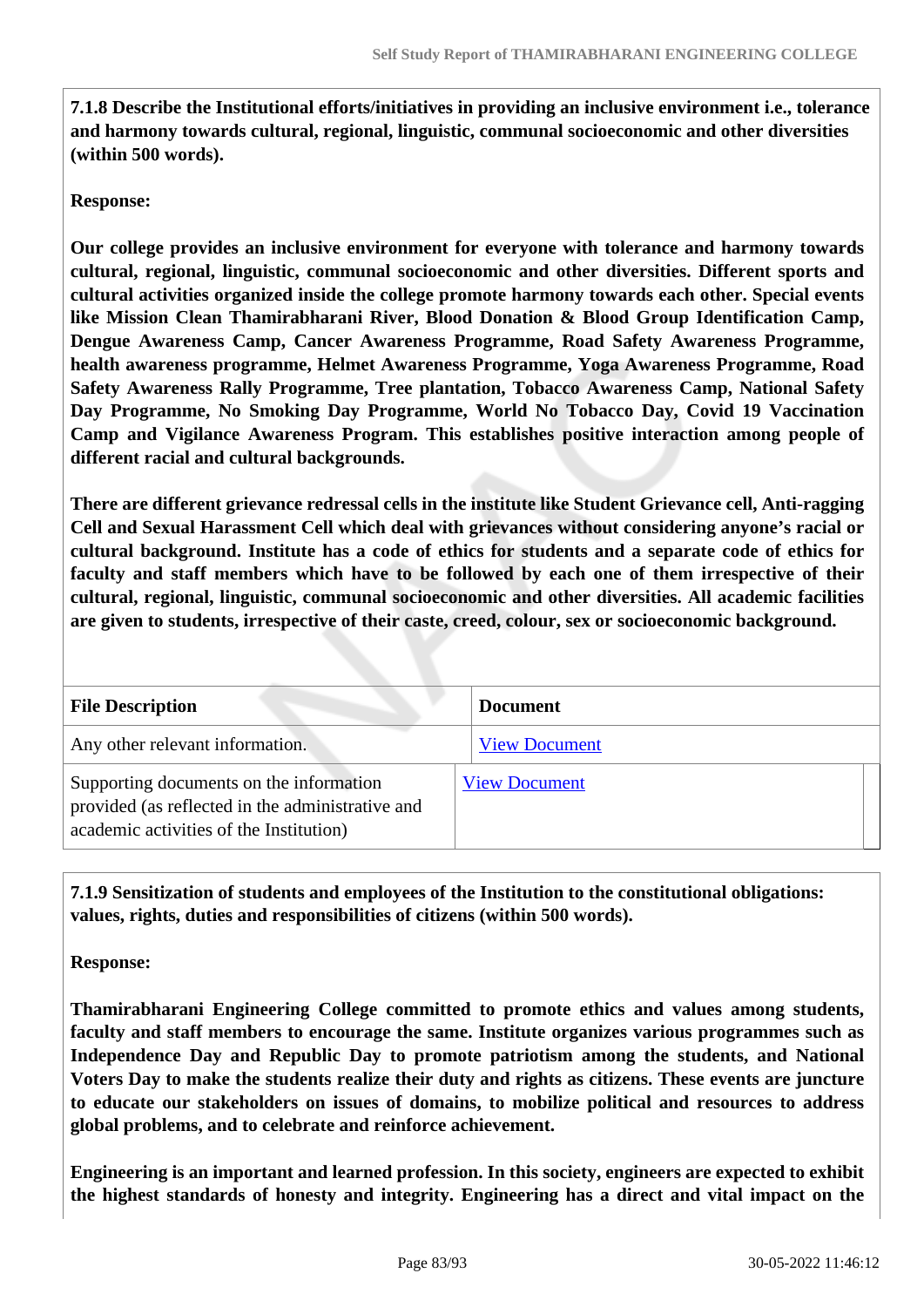**quality of life for all people. Accordingly, the services provided by engineers require honesty, impartiality, fairness, and equity, and must be dedicated to the protection of the public health, safety, and welfare. As a result, we are proud to create a good engineer to meet the challenges of our society.**

**The study of engineering ethics within an engineering program helps students to prepare for their professional lives. A specific advantage for engineering students who learn about ethics is that they develop clarity in their understanding and thought about ethical issues and the practice in which they arise. The study of ethics helps students to develop widely applicable skills in communication, reasoning and reflection. These skills enhance students' abilities and help them engage with other aspects of the engineering program such as group work and work placements.**

**Every year our institution organizes many programs related to Ethics such as awareness programs on Environment, Road safety, Mobile Addiction, and Negative use of drug abuse. Outcome of this program is that the students should understand the importance of social responsibilities.**

**The College has started and supported various clubs / associations such as Fit India club, Swachh Bharat, Rotaract Club, Fine arts club, designers club,Yuva club and Science club to sensitize the faculty and students on Institutional Social Responsibilities. These social outreach clubs have created an impact on the younger minds of students to know the values of humans, their rights and responsibilities. Some of the activities arranged through these clubs are**

- **1. Awareness programs of social responsibilities**
- **2. Blood donation camps**
- **3. NSS Camps**
- **4. Thamirabarani river cleaning process**
- **5. Covid-19 vaccination camp**
- **6. Charity for pandemic period.**

| <b>File Description</b>                                                                                    | <b>Document</b>      |
|------------------------------------------------------------------------------------------------------------|----------------------|
| Any other relevant information                                                                             | <b>View Document</b> |
| Details of activities that inculcate values;<br>necessary to render students in to responsible<br>citizens | <b>View Document</b> |

 **7.1.10 The Institution has a prescribed code of conduct for students, teachers, administrators and other staff and conducts periodic programmes in this regard.** 

**1.The Code of Conduct is displayed on the website**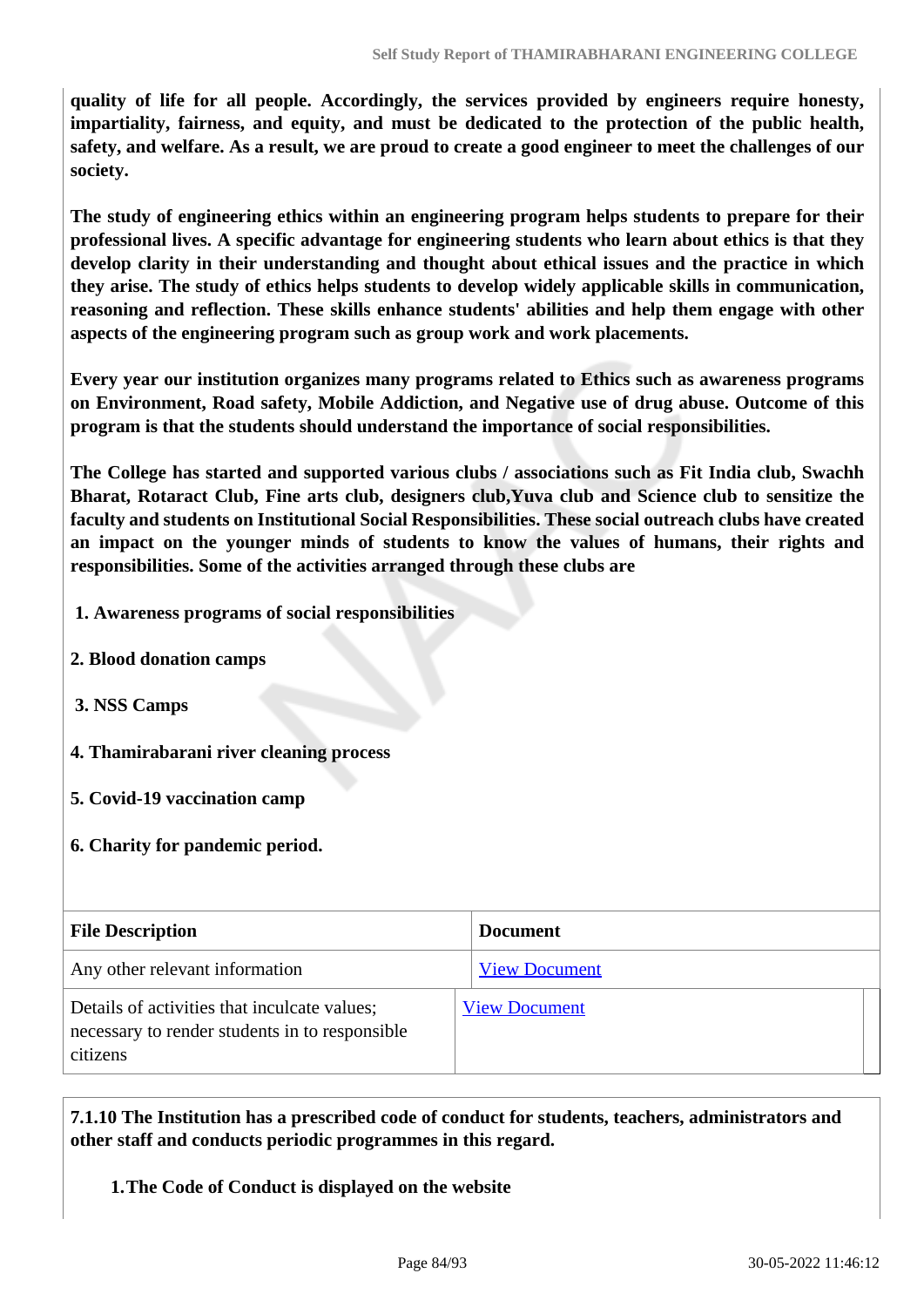- **2.There is a committee to monitor adherence to the Code of Conduct**
- **3.Institution organizes professional ethics programmes for students, teachers, administrators and other staff**
- **4.Annual awareness programmes on Code of Conduct are organized**

**Response:** A. All of the above

| <b>File Description</b>                                                                                                                                                                        | <b>Document</b>      |
|------------------------------------------------------------------------------------------------------------------------------------------------------------------------------------------------|----------------------|
| Details of the monitoring committee composition<br>and minutes of the committee meeting, number of<br>programmes organized, reports on the various<br>programs etc., in support of the claims. | <b>View Document</b> |
| Code of ethics policy document                                                                                                                                                                 | <b>View Document</b> |
| Any other relevant information                                                                                                                                                                 | <b>View Document</b> |

 **7.1.11 Institution celebrates / organizes national and international commemorative days, events and festivals (within 500 words).**

**Response:** 

**Our students are on a mission towards achieving better India. Irrespective of caste, religion and creed, they realize their social responsibilities towards sustainable growth. The institution celebrates Days of National Importance like Independence Day, Republic day, Science day and Voters day. Death and Birth Anniversaries of great personalities are celebrated meaningfully.**

**Independence Day and Republic Day celebration: Every year, we celebrate Independenceday and Republic day functions with great enthusiasm and patriotism. Our Management, Principal, few faculty members and few students will give patriotic talks to pay tribute to the national leaders and to inculcate patriotism and social responsibility among the young minds. Cultural activities will also be conducted remarking the sacrifice of national leaders.** 

**AyudhaPooja : Every year it is celebrated in our College. On this special day, all the laboratories, workshops, buses and offices are decorated. Pooja is done in all the departments and offices and sweets are distributed to all the faculty, students and staff.**

**Ramzan: It is celebrated in our College campus. The Muslim students undergo fasting and do daily prayer offerings in the campus.** 

**Pongal:Pongal also called 'Harvest Festival' is a tribute to farmers, nature, cows and crops. Pongal is celebrated in our campus with enthusiasm. Pongal is prepared and distributed to all.**

**Christmas: The Christmas celebrations take place on our college campus. Chirstmas Manger scene huts are created by students in each department. On Christmas function day, Christmas cake is cut and distributed to all. Special prayers are offered.**

**National Voters day: Voters day is celebrated by organizing awareness events in the campus. The**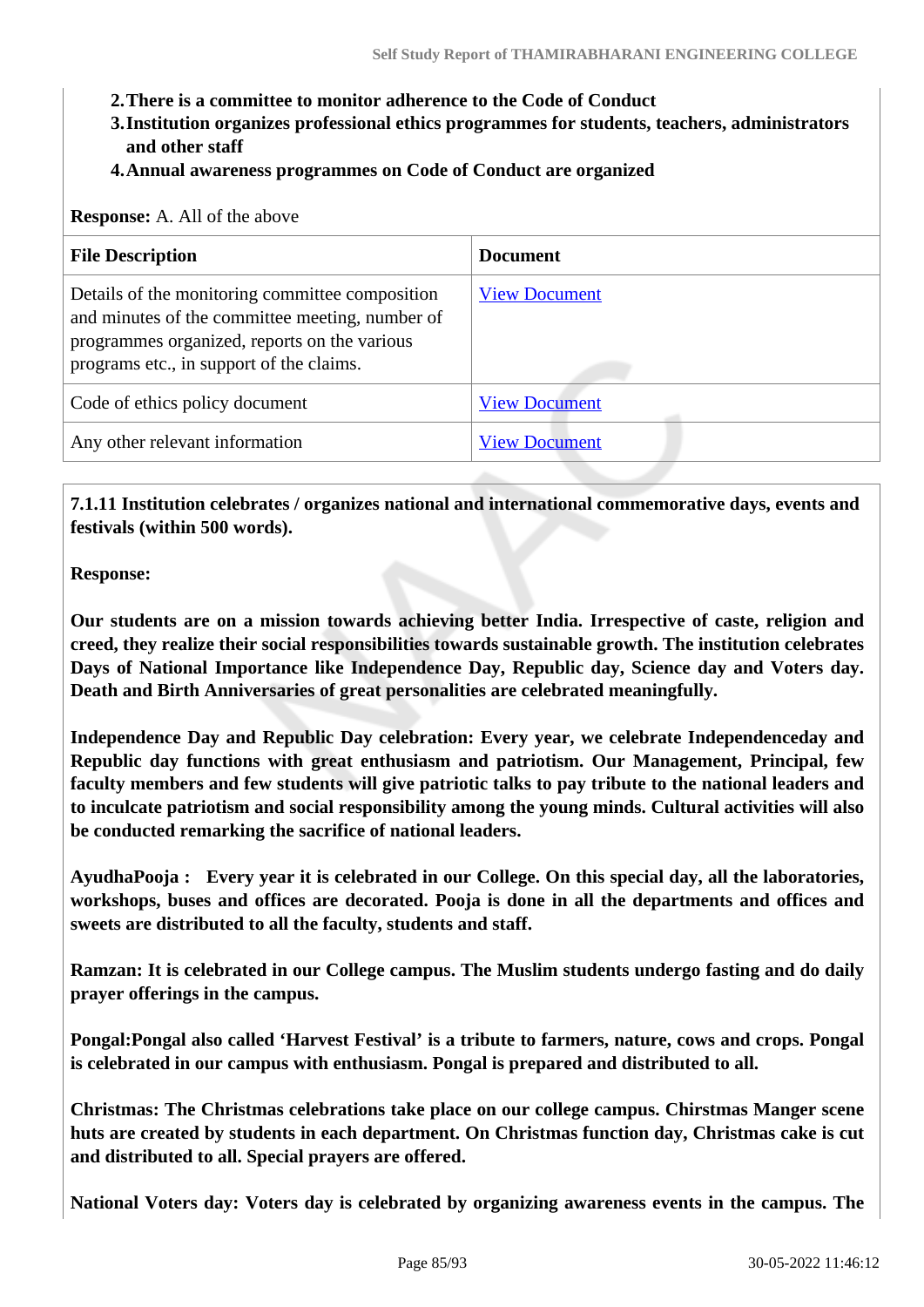**students those are eligible to vote are gathered and the importance of voting is explained to them.**

**National Science day: Science day is celebrated every year in a grand manner. Special programs are organized for students. Mini project expo is organized and students are encouraged to present their innovative ideas as projects. Scientists from various domains are invited to motivate the students.**

**International Women's day: This day is organized and celebrated by women of the institution. Women achievers are invited and Chief Guest to encourage women of the institution, various events also conducted for women on that day.**

**Civil Services day: Civil services day is celebrated in our institutions by inviting Civil service persons to motivate our civil service aspirants. Regular activity training is provided to prepare our students for Civil services.**

| <b>File Description</b>                                                               | <b>Document</b>      |
|---------------------------------------------------------------------------------------|----------------------|
| Geotagged photographs of some of the events                                           | <b>View Document</b> |
| Annual report of the celebrations and<br>commemorative events for the last five years | <b>View Document</b> |

## **7.2 Best Practices**

 **7.2.1 Describe two best practices successfully implemented by the Institution as per NAAC format provided in the Manual.**

**Response:** 

**Title of the Practice: Activity Based Learning (ABL) – Learning by Doing**

**Activity Based Learning (ABL) is a major quality initiative introduced in Thamirabharani Engineering College. It is based on the pedagogical principle of learning through activities. The ABL initiative aimed, most importantly, changing the role of our teachers to that of facilitators. ABL is implemented in the eighth hour of all classes daily. Students in ABL classes use a variety of learning methods by conducting various activities such as puzzle Solving, Extempore, Newspaper reading, Group discussions, Quiz and so on.** 

**Teaching-learning in ABL is meant to be Student-centered, our teachers act as facilitators and students work with groups and move from the teacher-supported group to the self-evaluation group. In ABL, each student monitors his or her own learning and gets support from peers.**

**Objectives:**

**TEC encouraged this method by having the following objectives:**

**To observe the interaction of students**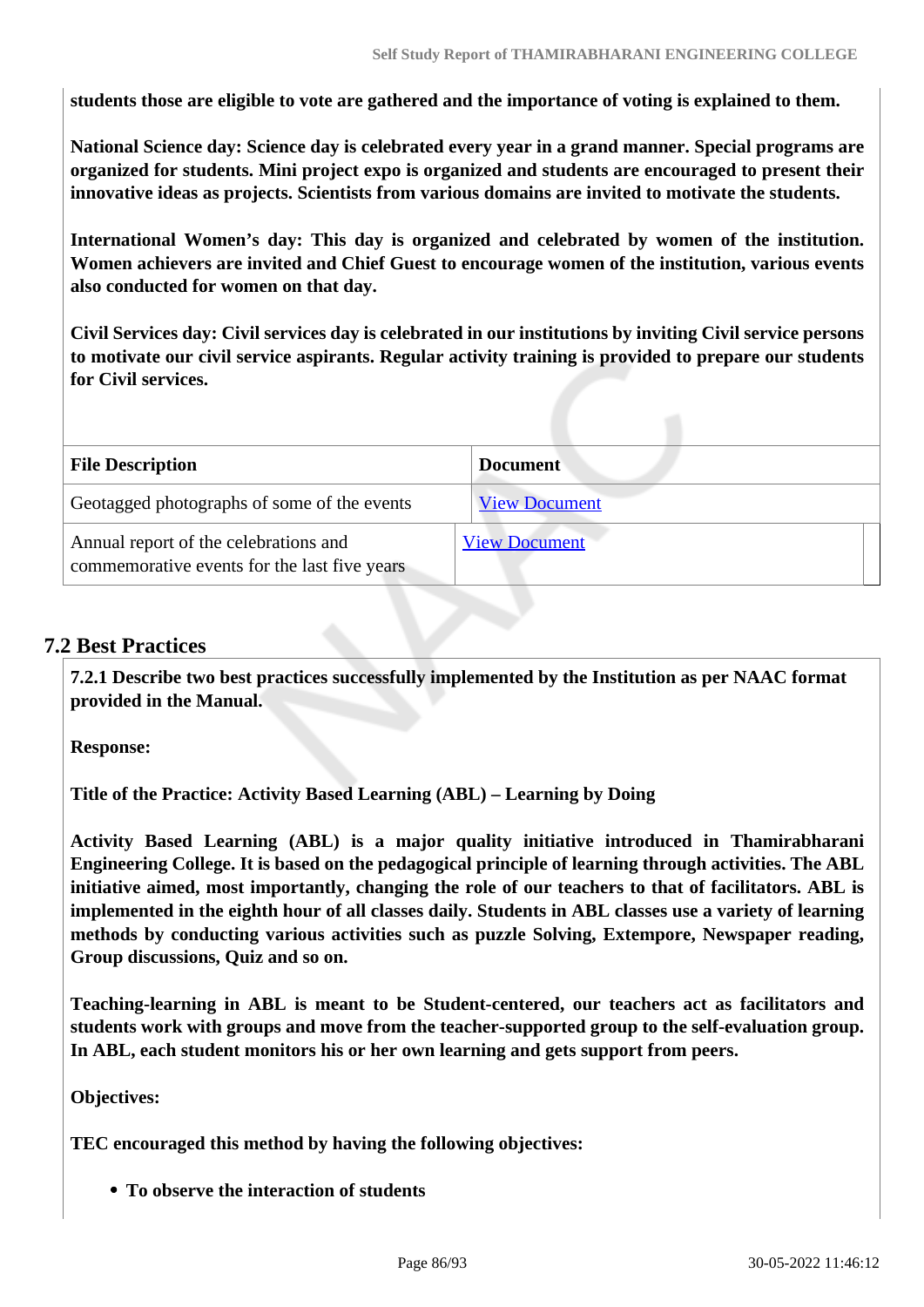- **To observe the voluntary participation of students**
- **To find out what the student knows or be able to do**

### **Context:**

 **In each activity, under ABL, the competencies are split into different parts or units called milestones that are developed into different activities. These milestones and activities are arranged in a logical sequence from simple to complex. Clusters of milestones are linked together into ladders. Each milestone has different steps of the learning processes represented by logos having six types of activities viz., introduction, practice, reinforcement, self-assessment or evaluation, remedial and enrichment activities. Qualitative Initiatives pointed to several non-academic outcomes associated with the ABL initiative. These included greater self-confidence, increased motivation and less fear of teachers and exams among students; improved student-teacher relations; better cooperation among students; increased teacher involvement; a greater focus on Student-centered practices.** 

#### **Practice:**

**Mostly the classroom practices were highly teacher dominated and involved rare use of ABL method. Our college found out that great emphasis was placed on rote learning, and lecture mode was the common practice adopted by teachers who assumed that students did not know anything and needed to be taught everything by teachers. It was assumed that students learn at a uniform pace and achieve curricular competencies uniformly. It was also found that the existing classroom practices did not offer a range of opportunities to the learners as there was an implicit assumption that each student learnt in the same way.** 

**There was a wide gap between teacher's expectations and student's learning. Also observed that when students were absent for a few days, there was no way for them to recover the loss of learning during the period of absence. There was no joyful learning and neither any scope for self, peer and group learning. Also the students were not exposed to modern ways of assessment. Hence, there was a need for an approach having learning processes that would offer scope for diverse learning styles, intelligences and abilities.** 

#### **Evidence of Success:**

**Thamirabharani Engineering College (TEC) conducted Training programmes for the college Activity Committee Members later with their support to all the faculty members of our college. The Activity Committee Members share their experience through demonstrating ABL activities. Training programmes were conducted, based on specific content to enrich ABL activities and enhance the teacher's performance in implementing the ABL methodology.** 

**Training was focused on conducting Group Discussions, solving Puzzles, Brainstorming, use of selflearning material and so on. Follow-up activities after training were provided through regular visits by the Activity Committee Members daily in the eighth hour. Our Principal, after the visits, organizes review meetings, and discusses records being maintained by the committee.**

**Thus TEC strongly believes that ABL provides rich and varied experiences to the students, thereby**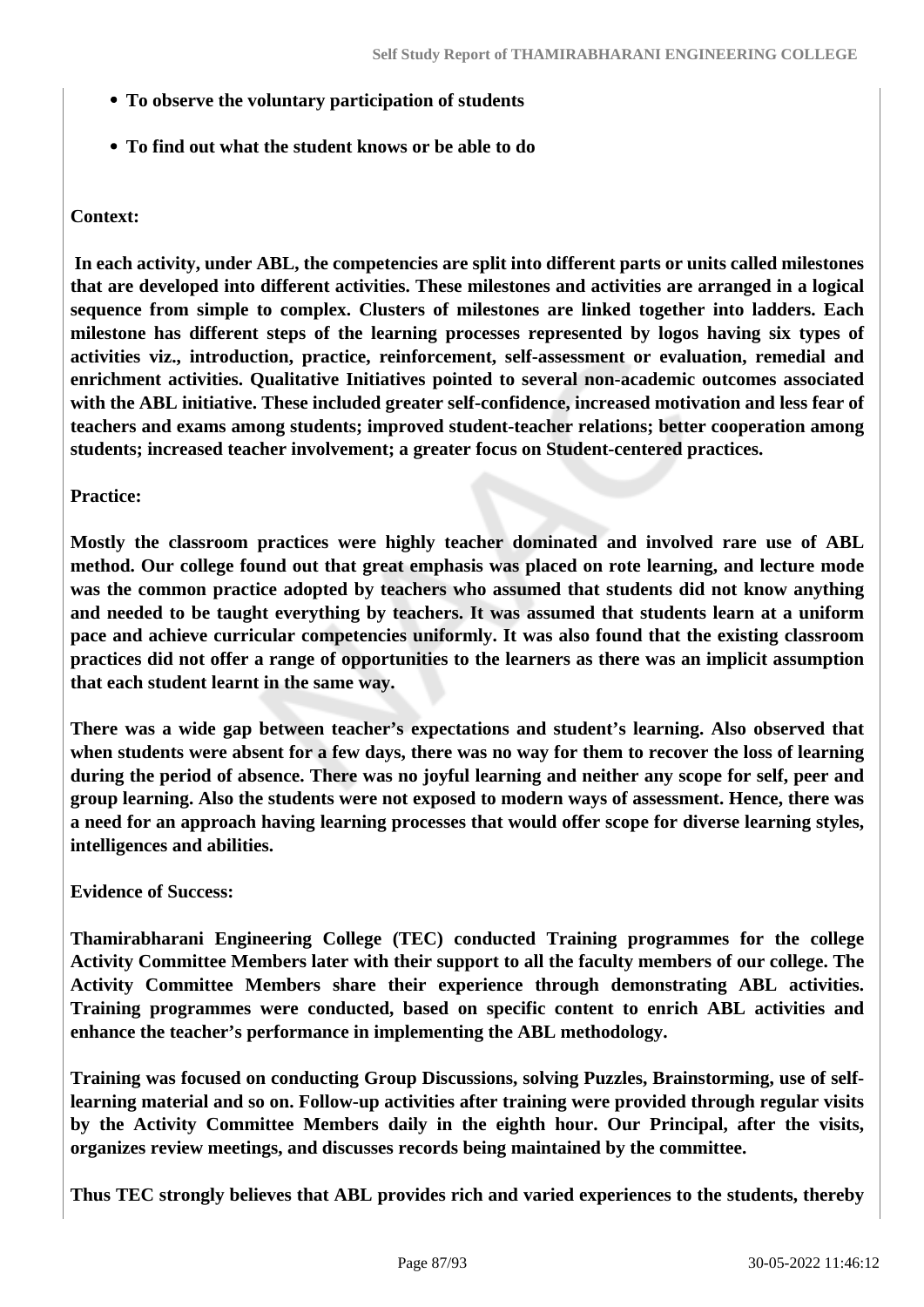**building their knowledge, boosting creativity skills and increasing cognitive skills. In addition, the self-confidence of students is boosted as they explore both familiar and unfamiliar concepts in creative ways.**

**It is based on the pedagogical principle of learning through activities. The ABL initiative aimed, most importantly, changing the role of our teachers to that of facilitators. ABL is implemented in the eighth hour of all classes daily. Students in ABL classes use a variety of learning methods by conducting various activities such as puzzle Solving, Newspaper Reading, Quiz, and so on.** 

**Institutional Best Practice 2:**

**Title of the Practice: Intervention clusters of 13 clubs facilitating Participatory Management by Students**

**Objective of the Practice:**

**The objective of the clubs is to provide an Eco-system to the students through skill development activities, to enrich their technical, communication, inter and intrapersonal skills resulting in their overall personality improvement.**

**The Context:**

**The Institution organizes several skill development activities and programmes in parallel to the academics and provides the semester wise schedule to the students in advance through event calendar. The institution has department wise clubs to enhance their academic skills in the core domain. Other clubs are actively involved in programmes centered on Self development, Society related activities, Youth Fitness awareness.**

**Students are given the responsibility to organize the events conducted by various clubs. These activities enrich our students to develop strong leadership, organizing, personality and interpersonal traits.**

**The Practice:**

**The activities of different clubs and associations of the institution focus on improving a variety of skills set of students. Technical skills are imparted through regular conduct of workshops and Certification courses on recent technology with the aid of faculty expertise, industry experts and laboratory facilities.**

**Technical oriented clubs such as Renewable energy club, Robotics, AI & IoT club, Safety club focus on professional development. Through MoUs workshops, seminars, webinars and internships are conducted to enrich the students. These activities makes the students prepared to face the interviews.**

**More importance is given on youth to focus on their mental and physical health. Routine fitness trainings, workshops, sports events, tournaments are conducted through the Yuva club, and Fit India club.**

**Initiatives to maintain an Eco friendly and pollution free clean environment/campus are initiated**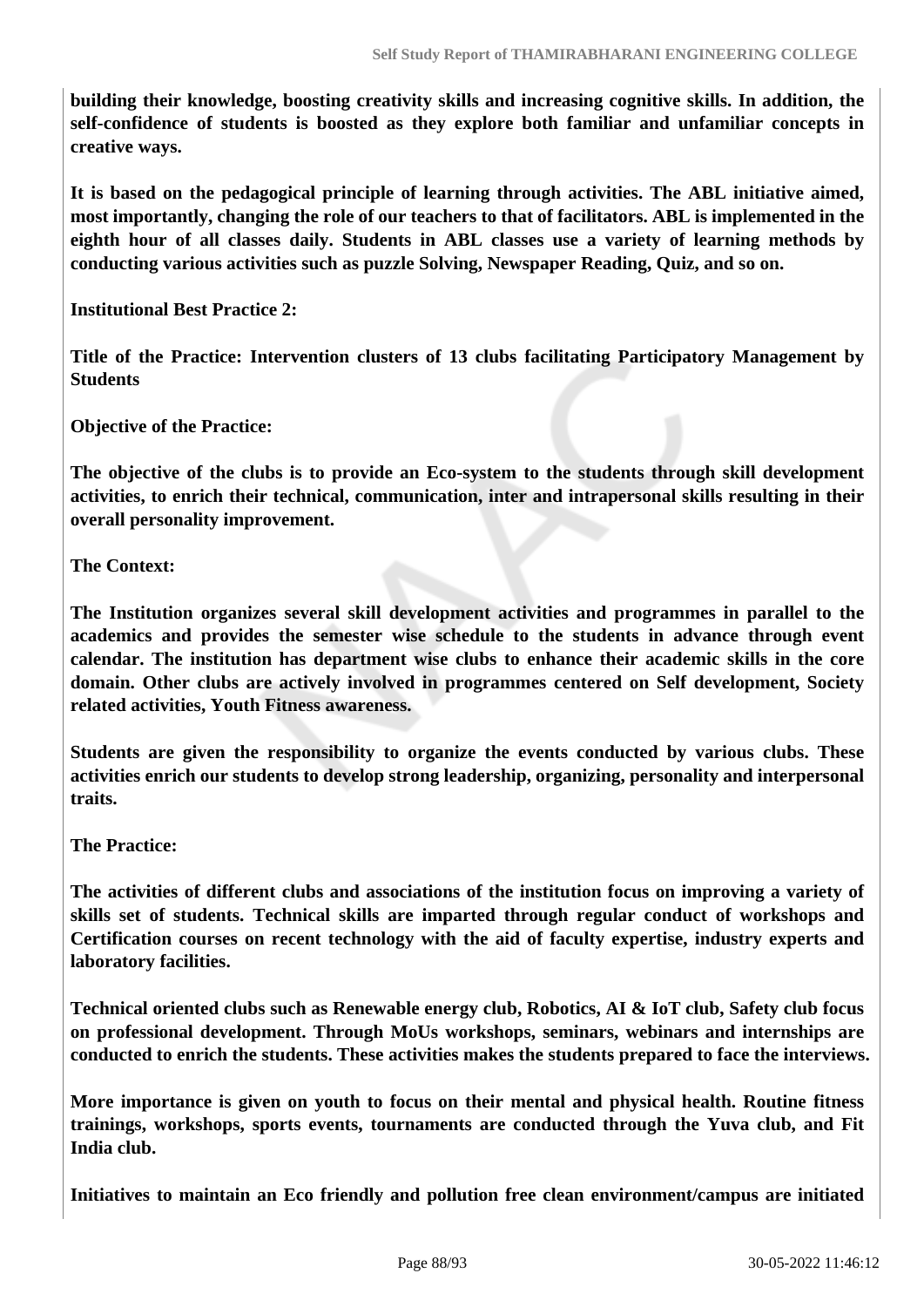**through ECO and Swacch Bharath Club. Social responsibilities, Human values and ethics are instilled in the student's minds through the Rotaract club, Youth Red Cross and National Service Scheme Clubs**

**Designers club, Self-development club and Fine arts club focus on personality developments. Cocurricular and extra-curricular activities. The slogan for the above set of clubs is "For the students... by the students." It equips the students to face the challenges in planning, organizing and conducting activities apart from grooming their personality.**

**A good Communication is the base to face interviews and to excel in professional career. English proficiency club focus on imparting Soft Skills, Writing skills, Personality Development and Public Speaking.**

**The active participation of students in organizing symposiums and events at department and institutional level, Industrial Visit etc., develop their leadership traits. The external and internal faculty experts are identified and are utilized as resource persons for the skill development programmes. The feedback on these skill development programmes is regularly assessed and the activities are redefined whenever required. A statistical summary of the programmes offered for Learning by doing skill development given.**

**Evidence of Success:**

**Students gain core competencies such as technical skills, learning skills, communication skills, team building skills, problem solving skills and leadership skills. The College encourages the students to actively participate in competitions, symposiums etc., in the Intra and Inter-College level.**

**Problems Encountered and Resources Required:**

**Educating the students from rural backgrounds with poor communication skills proved to be a real challenge. But regular counseling, motivational talks and pep talks at regular intervals proved to be a blessing.**

| <b>File Description</b>                      | <b>Document</b>      |
|----------------------------------------------|----------------------|
| Any other relevant information               | <b>View Document</b> |
| Best practices in the Institutional web site | <b>View Document</b> |

### **7.3 Institutional Distinctiveness**

 **7.3.1 Portray the performance of the Institution in one area distinctive to its priority and thrust within 1000 words**

**Response:** 

**Talented Students Scholarship (TSS) Scheme**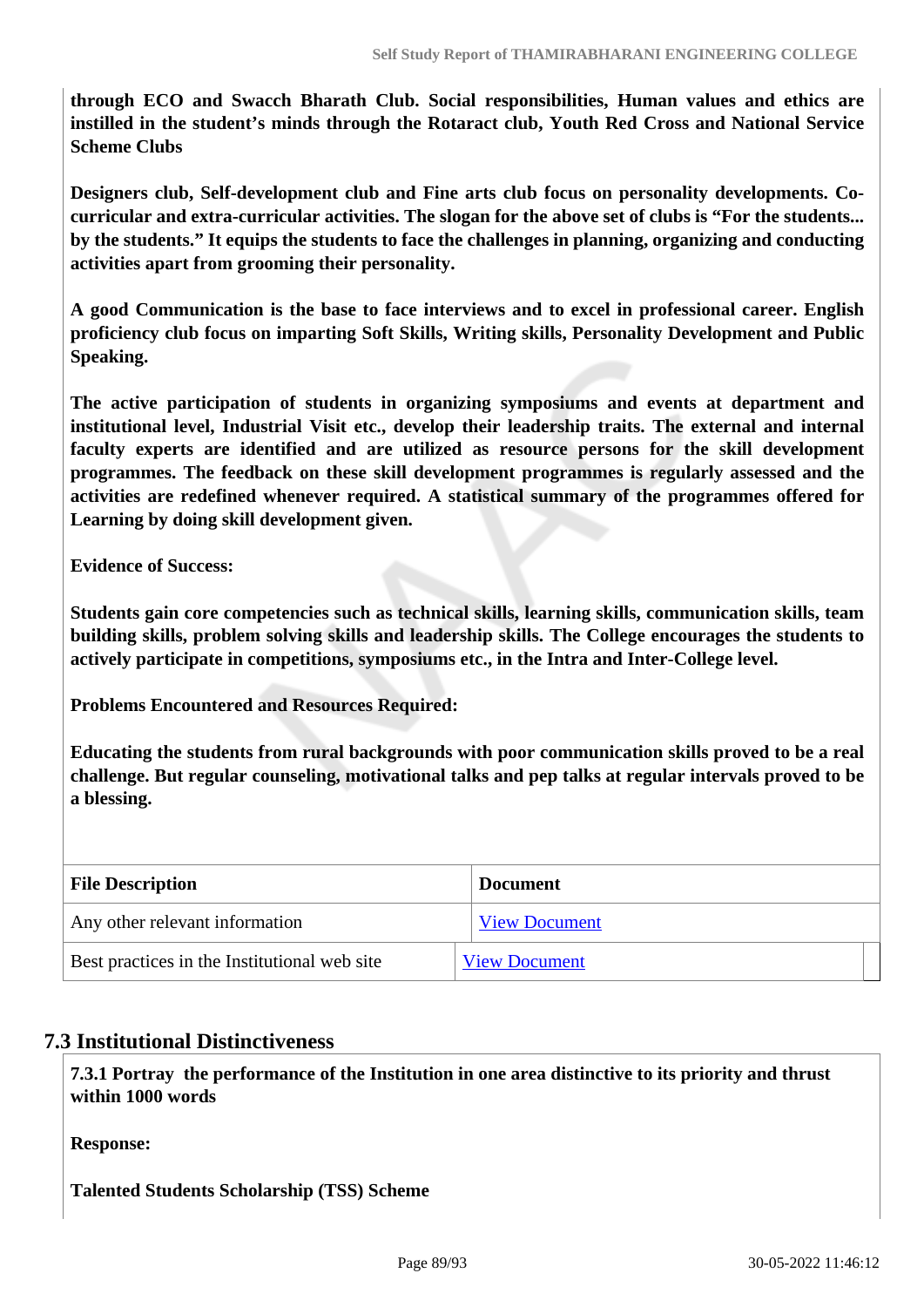**The rural area comprising of Thatchanallur, Thalaiyuthu, Gangaikondan, Maanur, Devarkulam and its surroundings with people of economically backward setup and lack of awareness about the latest avenues in the modern education. The need of the community is to provide quality higher education at an affordable cost. To educate these students community from the economically backward community Kalaiarasi Educational Trust was formed. The Institution provides ample opportunities for those students by providing free education through Kalaiarasi Educational Trust.**

**The students who secure top 5 positions at school level in their higher secondary certificate examinations are given full scholarship. For those deserving students who miss out in the Top 5 are also given fee waiver in tuition fees and 50 % concession in hostel fees based on the recommendation of his/her Head master. This scholarship is entitled not only for First Graduate students but also for worthy non First Graduate students. TSS is provided to needy differently abled students too.** 

**The admitted students are provided with an ambience that facilitates effective teaching and learning processes for the development of critical thinking, effective communication and creativity. Student centric methodologies such as Experiential Learning and Participative Learning coupled with the implementation of ICT tools in teaching have improved the cognitive levels of students' learning curve.**

**The Designers club, Self development club and English Proficiency clubs lend their helping hands in grooming the students' industry ready by providing avenues for total professional growth.**

**Through the Designer's club our institution projects the students' creativeness and critical thinking skills while pushing them to try a range of techniques and media. It makes the students question, rationally think and make choices, generate alternatives, work collaboratively and create their own solutions for problems. Regular competitions and contests for designing posters, animations, web pages, logo contests and video making are conducted. It also undertakes training programs and workshops in Photoshop, Corel draw and web designing. The main motto is to improve the students' creative skills by giving design problems.**

**The process of exchanging ideas, thoughts, knowledge and information such that the purpose or intention is fulfilled in the best possible manner is effective communication. Effective communication initiatives are done in our institution through the English Proficiency club. A trained student can convey his thoughts in any forum with clarity. Communication is the base for decision making. If the communicated information is incomplete or inappropriate it may lead to wrong decisions.** 

**This conveying of a message effectively in an art and is developed after passionate continuous practice. Regular workshops, seminars, training and competitions are conducted as per the event calendar to groom the raw talents in hand to face the real world with competency bubbled with confidence. The main purpose of the English proficiency club is to promote enthusiasm among students for the English language with a friendly but serious way to approach a new language and to encourage students of this club to actively participate in all the competitions.**

**Self development does not occur overnight rather it is a continuous process. The Self development**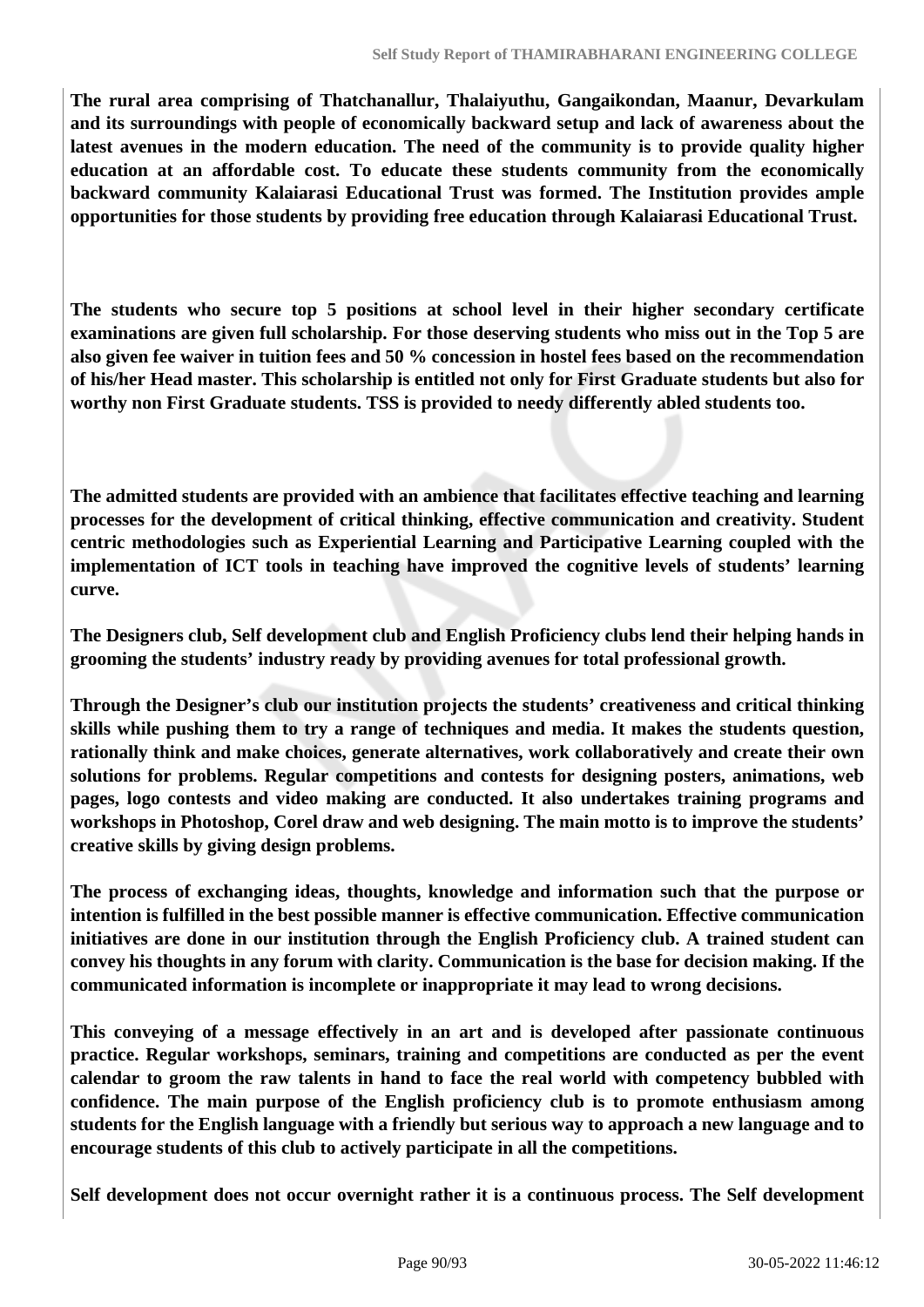**club focuses on improving/developing the total professional and personality growth. Numerous good habits such as waking up early, reading books, organized activities, time management, honesty, integrity and scheduling based on priority are cultivated among the student community. Innovation, creativity and team building exercises form the core of the self development club.**

**Industry expectation about an aspirant is vibrant, attentive, fast learners, energetic individuals, ready to accept challenges coupled with a good academic background and good communication skills. Industries today make use of unique techniques during recruitment to make certain that those hired will meet its requirements. The Training & Placement Cell recognizes these techniques by interacting with the industry and prepares students for them. The uniqueness of our Training & Placement Cell is to ensure that the recruitment process is a successful journey for the students of TEC. It puts high emphasis on technical and non-technical pre-placement training, which will train students to face interviews and recruitment processes.**

**The main focus of the Training and Placement Cell is to train and equip the students to meet the industrial needs.**

- **To prepare students to face campus interviews through arranging training in aptitude, group discussions, technical and mock interviews by trainers.**
- **To encourage career guidance and employment opportunities by organizing guidance lectures by corporate personnel and most importantly by the immediately placed senior students.**
- **Students are motivated to increase their morale. Students are also informed and advised on the importance of maintaining good academic scores as these play a major role during recruitment.**

**As the Problem Solving Skills are the fundamental skill to crack the campus interviews, students are given training on Aptitude in which they learn and practice all sorts of problems. The industries' major expectation is the Communication Skills of students. Hence, they are given training which covers basic grammar, role plays, group discussions, debates, self introductions, mock HR interviews etc. Soft Skills training is given to all the students to make them matured and confident during their campus interviews and also creates a good impression to the interview panel.**

**To meet the specific objective of educating a student from a rural ground by providing high quality education and making them industry ready is not an easy task.**

**However, it is made possible by the generous contribution from the trust and scholarships from the government. The quality of teaching and learning process is enhanced by the adoption of information and communication tools. Further, the clubs provided a platform to improve their professional growth. The Placement readiness programmes of our institution equipped the students with industry readiness. The main obstacles faced by the student community are the lack of communication skills. This hurdle is overcome by the continuous motivation by the faculty and the English proficiency club initiatives. Thus, the Institution is able to transform a raw student into an industry ready graduate by providing a platform to enlighten their lives.**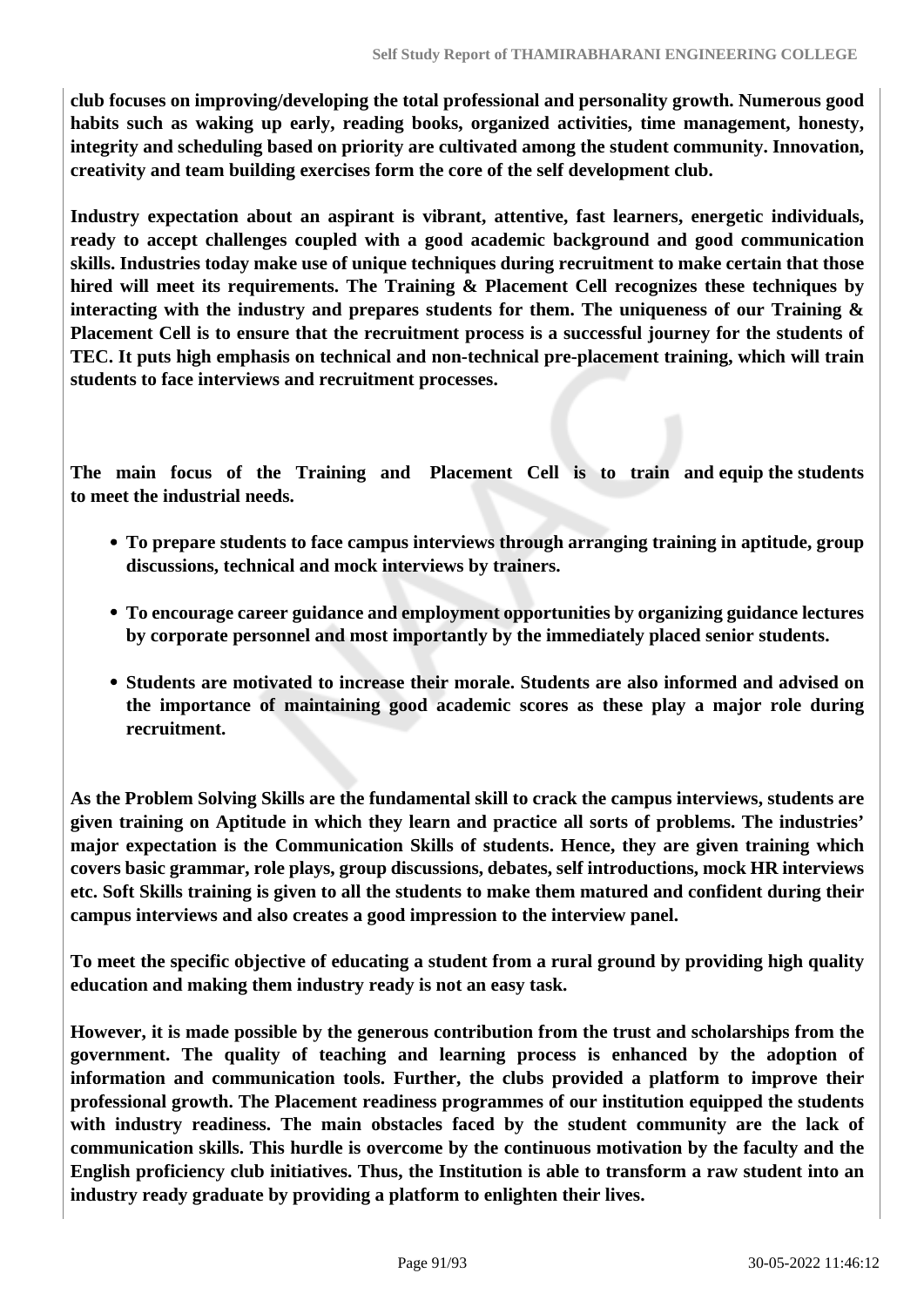| <b>File Description</b>                      | <b>Document</b>      |
|----------------------------------------------|----------------------|
| Appropriate web in the Institutional website | <b>View Document</b> |
| Any other relevant information               | <b>View Document</b> |

 $\begin{array}{c} \hline \end{array}$